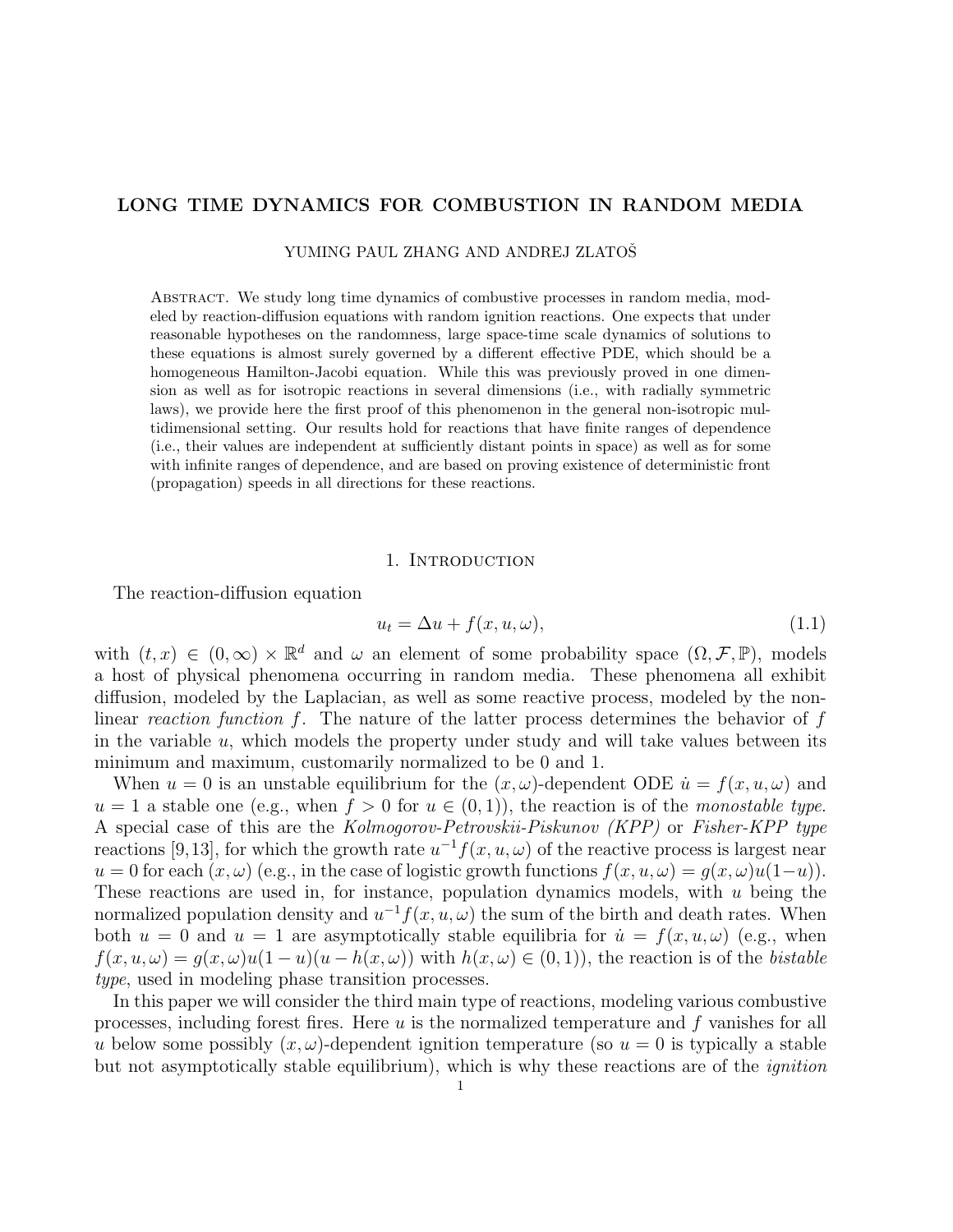type. Our interest is in the long term dynamics of solutions to (1.1). The PDE typically exhibits ballistic propagation of solutions, which means that the state  $u \sim 1$  invades the region where initially  $u \sim 0$  at a linear-in-time rate. If the medium is sufficiently random, one expects this invasion to acquire a deterministic asymptotic speed as  $t \to \infty$ , which may depend on the invading direction but not on the position (or  $\omega$ ), due to averaging of the variations in the medium over long distances.

This phenomenon is called *homogenization*, because over large space-time scales, solutions behave as if the medium were possibly non-isotropic but homogeneous (i.e., direction- but not position-dependent). One can study solutions on these scales by rescaling them via the transformation

$$
u_{\varepsilon}(t, x, \omega) := u\left(\varepsilon^{-1}t, \varepsilon^{-1}x, \omega\right),\tag{1.2}
$$

with  $\varepsilon > 0$  small, which turns (1.1) into

$$
(u_{\varepsilon})_t = \varepsilon \Delta u_{\varepsilon} + \varepsilon^{-1} f\left(\varepsilon^{-1} x, u_{\varepsilon}, \omega\right). \tag{1.3}
$$

If we now take  $\varepsilon \to 0$ , the hope is to recover some (almost surely)  $\omega$ -independent limit  $u_{\varepsilon} \to \bar{u}$ , in an appropriate sense and for appropriate initial data  $u_{\varepsilon}(0, \cdot, \omega)$ , that should ideally also satisfy some limiting effective PDE.

However, unlike in typical homogenization scenarios, the limiting PDE for reaction-diffusion equations cannot be another reaction-diffusion equation, or even another second order parabolic PDE. The reason for this is that one expects solutions to exhibit uniformly bounded in time width of the regions where transition between values  $u \sim 0$  and  $u \sim 1$  happens, which means that this width becomes zero in the scaling from (1.2) as  $\varepsilon \to 0$ , and any limiting function  $\bar{u}$  takes only values 0 and 1. For instance, in the homogeneous deterministic reaction case  $f(x, u, \omega) = f(u)$ , the simplest solutions are traveling fronts, which are of the form  $u(t,x) = U(x \cdot e - ct)$  for some vector  $e \in \mathbb{S}^{d-1}$ , where the front profile and speed  $(U, c)$  solve the ODE  $U'' + cU' + f(U) = 0$  with boundary values  $U(-\infty) = 1$  and  $U(\infty) = 0$ . Clearly, the region where  $u(t, \cdot) \in [\eta, 1 - \eta]$  for any fixed  $\eta > 0$  is a slab of a constant-in-t width that shrinks to zero as we take  $\varepsilon \to 0$  in (1.2). But then the limiting solution will be the (discontinuous) characteristic function of the half-space-time  $\{x \cdot e \le ct\}$ , which does not solve a second order parabolic PDE.

This suggests that any effective equation should be of the first order, with any limiting function  $\bar{u}$  being its discontinuous solution, taking only values 0 and 1. The expectation of the effective (asymptotic) propagation speeds being direction- but not position-dependent then suggests that the effective PDE should be the Hamilton-Jacobi equation

$$
\bar{u}_t = c^* \left( -\frac{\nabla \overline{u}}{|\nabla \overline{u}|} \right) |\nabla \overline{u}|,\tag{1.4}
$$

with  $c^*(e)$  being the  $(x, \omega)$ -independent effective propagation speed in direction  $e \in \mathbb{S}^{d-1}$ . Moreover, the traveling front solutions above suggest that in the deterministic homogeneous reaction case, the speed  $c^*(e)$  should be precisely the traveling front speed c (which is also direction-independent in that case). One may therefore hope that in the general random case, it is also possible to find some front-like solutions in all directions  $e \in \mathbb{S}^{d-1}$ , and that each of these has an associated speed  $c^*(e)$  in some sense.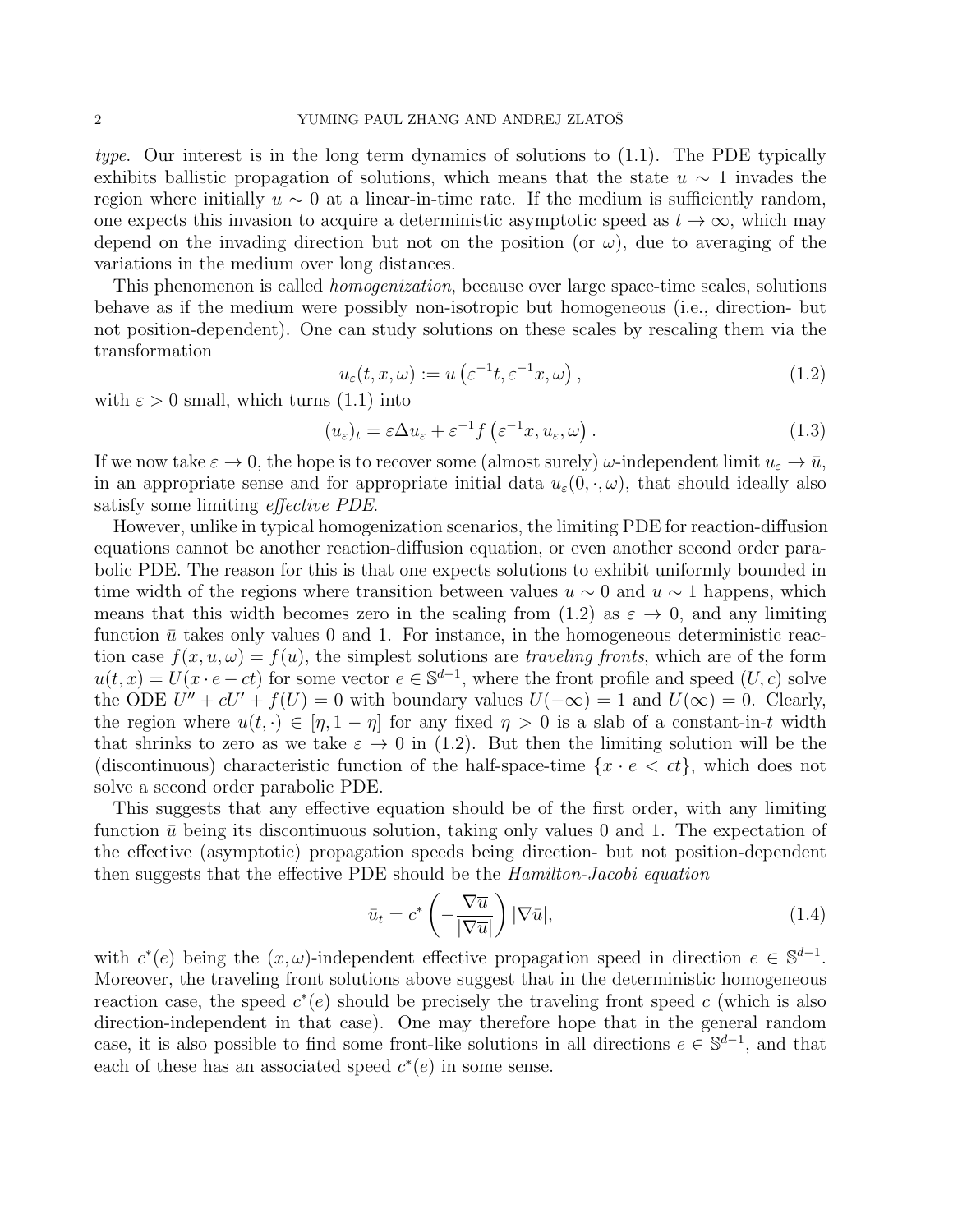Unfortunately, there are some serious obstacles to realizing this hope. The first is that its basic premise, that the width of the transition region where  $u(t, \cdot, \omega) \in [\eta, 1 - \eta]$  stays uniformly bounded in time (or at least  $o(t)$ ) for any fixed  $\eta > 0$ , may not be true in some media. The second author in fact showed that this need not happen for bistable reactions, even for periodic ones in one dimension [28], where solutions can develop linearly-in-time growing intervals on which they are close to periodic functions with values strictly away from 0 and 1. As a result, there may be no analog of a traveling front for such reactions, and hence no homogenization as described above.

Recalling pictures of forest fires, which are usually actively burning only along the margins of the already burnt area, one may hope that such issues do not occur for ignition reactions. The second author showed that this is indeed the case in dimensions  $d \leq 3$  [29], where the widths of the transition regions (properly defined, as these regions may have complicated geometries in heterogeneous media; see (1.7) below) indeed remain uniformly bounded in time, by constants depending on  $\eta$  above and some bounds on the reaction. However, he also showed in [29] that this need not be the case in dimensions  $d \geq 4$ , where these widths may grow linearly in time as in the above bistable example. Nevertheless, the relevant examples have a special structure and it is not clear to what extent they indicate possible almost sure behaviors of solutions for various stochastic reactions (in particular, those with finite ranges of spatial dependence).

All this demonstrates the difficulties associated with even the question whether solutions to (1.1) have some basic properties required for one to be able to initiate the study of homogenization for  $(1.1)$ . This is the reason for relatively little progress in this area, until recently, particularly in the multi-dimensional case  $d \geq 2$ . In the one-dimensional setting, there are only two directions of propagation of solutions, and homogenization simply refers to showing that solutions starting from large enough compactly supported initial data propagate almost surely with some deterministic asymptotic speeds  $c_{+}$  (to the right) and  $c_{-}$  (to the left). Moreover, the transition regions (which are intervals) have trivial geometries. This allowed several authors to obtain such "homogenization" results in this setting for all three types of stationary ergodic reactions — KPP [10], ignition [19, 27], and bistable [19, 22, 28] — although with some non-trivial limitations in the latter case, due to the counterexamples from [28] mentioned above. There are also a number of 1D and quasi-1D results concerning related models and/or periodic reactions, which we do not discuss here.

Once we move to higher dimensions, the geometry of the level sets of solutions becomes much more complicated, and relatively little is known. One previous result appears in the paper [17] by Lions and Souganidis, which studies homogenization for viscous Hamilton-Jacobi equations. Their Theorem 9.3 states that homogenization also holds for general stationary ergodic KPP reactions in any dimension. (While it is indicated in [17] that its proof can be obtained via methods from [17, 18] and two other papers, a proof is not provided there.) The reason why Hamilton-Jacobi homogenization techniques should be applicable to KPP reaction-diffusion equations is that the dynamics of solutions for these reactions is determined, to the leading order, by the linearization of  $(1.1)$  (i.e., of f) at  $u = 0$ . This linear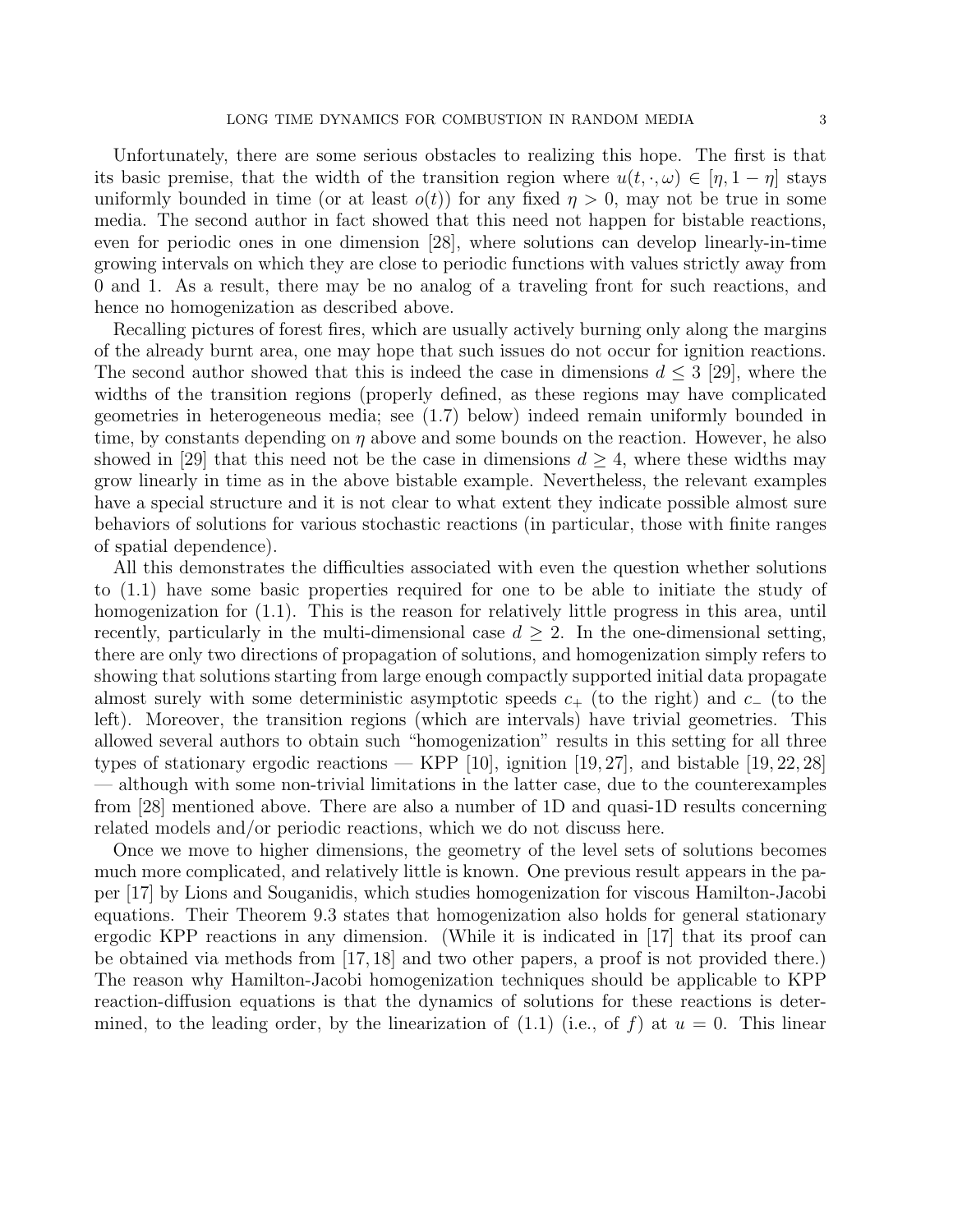PDE can then be turned into a viscous Hamilton-Jacobi equation with a convex Hamiltonian via the Hopf-Cole transformation.

This linearization approach can only work for KPP reactions, and is not applicable to other types, including other monostable ones. In particular, it cannot be used in ignition-reactionbased models of combustion, where one has to work with the original non-linear PDE. Because of this complication, so far there has only been a single result proving homogenization for (non-KPP) stationary ergodic reactions in several dimensions. This is a conditional result by Lin and the second author [16], who proved homogenization for ignition reactions whose Wulff shapes exist and have no corners (a Wulff shape for (1.1), if it exists, is an open set  $S \subseteq \mathbb{R}^d$  such that solutions starting from any large enough compactly supported initial data converge to  $\chi_{\mathcal{S}}$  as  $t \to \infty$ , after being scaled down by t in space). They also showed that these properties hold for isotropic ignition reactions in dimensions  $d \leq 3$ , with the dimension limitation being used to show that the Wulff shape exists (recall the above-mentioned examples of solutions with linearly growing widths of transition regions in dimensions  $d \geq 4$ from [29]) and isotropy then guaranteeing that the Wulff shape is a (corner-less) ball centered at the origin. We also note that it follows from a result of Caffarelli, Lee, and Mellet [6] that Wulff shapes can have corners, even for periodic ignition reactions in two dimensions.

In fact, even homogenization for periodic reactions in several dimensions has seen fairly limited progress until recently, despite many results concerning existence of pulsating fronts and Wulff shapes for such reactions (see [5,16,23,24] and references therein). While Theorem 9.3 in [17] applies to periodic KPP reactions (and is based in part on methods from [18], applicable to KPP reactions in periodic media), homogenization for periodic non-KPP reactions in several dimensions has only recently been obtained for ignition reactions as a byproduct of the method in [16], as well as for monostable reactions by Alfaro and Giletti [1] (for initial data with smooth convex supports, later extended to general convex supports in [16]).

In this paper we prove for the first time unconditional stochastic homogenization for ignition reactions, without assuming the reaction to be isotropic. Our Theorems 1.3 and 1.4 below are valid for random pure ignition reactions (see Definition 1.2) in dimensions  $d \leq 3$ that either have a finite range of dependence (see Definition 1.1) or can be uniformly approximated by such reactions. We also extend these results in Theorems 1.7 and 1.8 to ignition reactions in any dimension, provided some a priori assumptions on the dynamics of certain special solutions to (1.1) are satisfied.

Our proof uses a result from [16], which shows that to prove homogenization, it suffices to show that the above-mentioned propagation speeds  $c^*(e)$  (called front speeds) exist for all directions  $e \in \mathbb{S}^{d-1}$ , are almost-surely  $\omega$ -independent, and also *exclusive* (see Definition 6.1). This is, however, a difficult problem in general, and [16] was only able to show existence of a deterministic front speed in direction  $e$  when the reaction has a Wulff shape with outer normal vector  $e$  at some point (this is where the absence of corners is needed), because then the expanding Wulff shape can be used at large times to locally approximate a front-like solution propagating in direction e.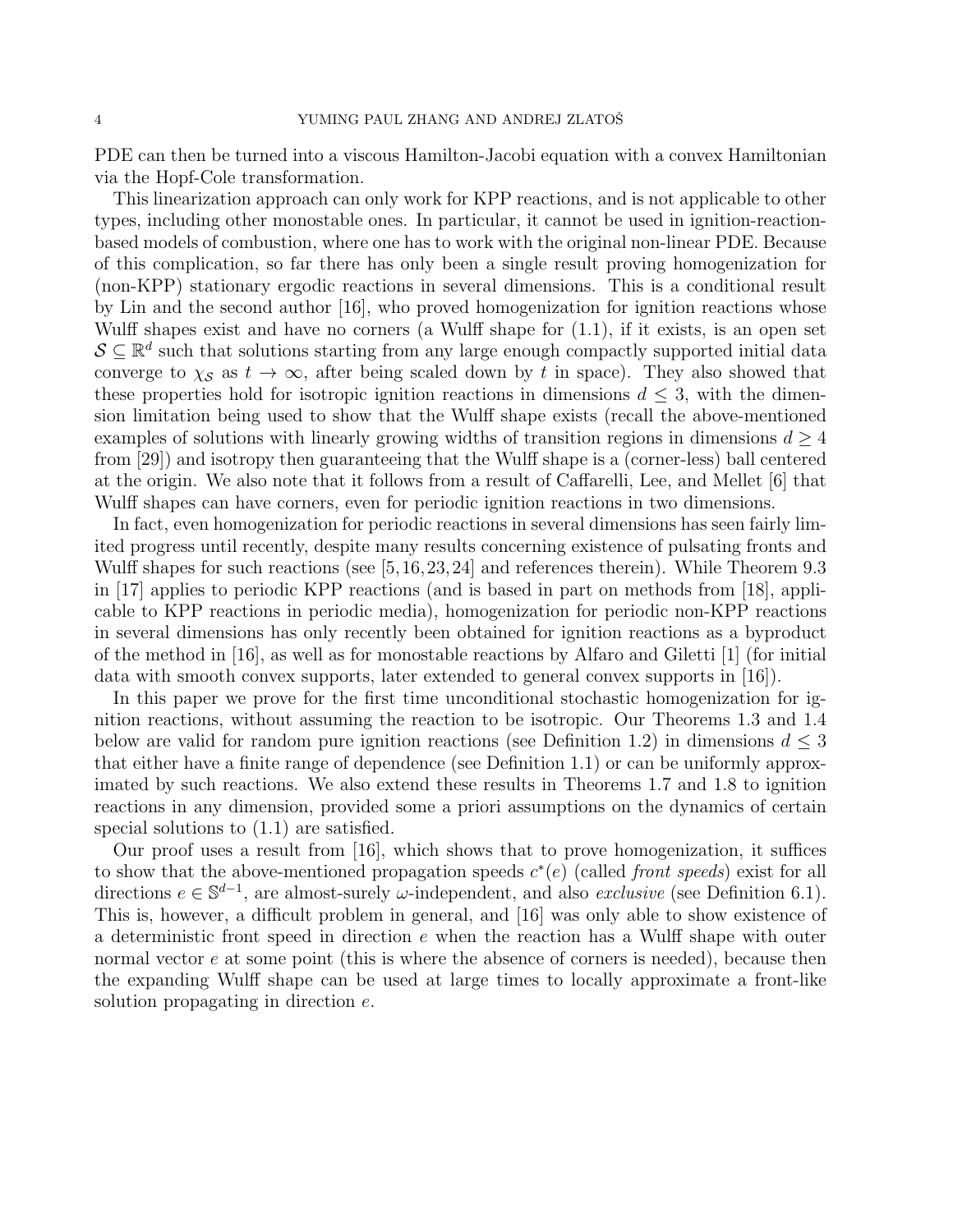To show existence of deterministic front speeds, we apply a method modeled on the one employed by Armstrong and Cardaliaguet [2] in their proof of homogenization for Hamilton-Jacobi equations with  $\alpha$ -homogeneous (for  $\alpha \geq 1$ ) non-convex (in  $\nabla u$ ) Hamiltonians with finite ranges of dependence. This was the first proof of stochastic Hamilton-Jacobi homogenization for non-convex Hamiltonians in several dimensions without special structural hypotheses (such as  $H(x, \nabla u, \omega) = H(\nabla u) + V(x, \omega)$ ). While there are many homogenization results for convex and level-set-convex Hamiltonians, including in the paper [3] by Armstrong, Cardaliaguet, and Souganidis where the method from [2] was first used to study Hamilton-Jacobi equations (it is based on ideas from the study of first passage percolation [12, 25]), non-convexity of the Hamiltonian presents serious issues. In fact, similarly to our reaction-diffusion setting, there are examples when homogenization does not happen for Hamilton-Jacobi equations with stationary ergodic non-convex Hamiltonians [8, 26], even in one dimension. The approach in [2] overcomes these problems by leveraging the finite range of dependence hypothesis (which is akin to an i.i.d. medium setting) and the resulting mixing properties of the environment to obtain strong quantitative estimates on the solutions where a soft approach via ergodic theorems does not appear to work. These estimates involve fluctuations of the values of solutions to the so-called *metric problem* for any compact set  $S \subseteq \mathbb{R}^d$ (which is an appropriate time-independent Hamilton-Jacobi PDE on  $\mathbb{R}^d \setminus S$ ) with a smooth enough boundary. These estimates improve at an exponential rate as the distance from S increases, and were then upgraded to similar estimates for S being any half-space.

Here we apply this strategy to reaction-diffusion equations, with the relevant estimates involving fluctuations of "arrival times" at any point  $x \in \mathbb{R}^d$  for solutions initially approximating  $\chi_S$  (we only need to consider  $S = B_k(0)$  for any  $k \in \mathbb{N}$ ). We still obtain an exponentially-in- $d(x, S)$  decaying estimate (see Proposition 3.8 below), albeit at a slower rate. However, we are also able to extend it to some reactions with infinite ranges of dependence (see Proposition 4.2) by carefully tracking the dependence of this rate on the range of dependence of f when the latter is finite, something that was described in  $[2]$  as completely open in the Hamilton-Jacobi setting (and appears to remain such at this time)!

After we upgrade this estimate from balls to half-spaces, we are able to prove existence of deterministic exclusive front speeds in all directions, and thus homogenization after using results from [16]. We note that while the effective equations in Hamilton-Jacobi homogenization are still Hamilton-Jacobi PDE (although some of their terms can disappear in the homogenization process), and the limiting functions are their continuous solutions, our limiting functions are discontinuous viscosity solutions to (1.4), which causes extra difficulties in the analysis. For a more thorough discussion of similarities and differences between Hamilton-Jacobi homogenization for non-convex Hamiltonians and reaction-diffusion homogenization, as well as for further references, we refer the reader to the introduction of [16].

1.1. Hypotheses and Main Results. Let us now turn to our main results. Our goal is to show that as  $\varepsilon \to 0$ , solutions to (1.3) with initial data approximating  $\chi_A$  for any open set  $A \subseteq \mathbb{R}^d$  converge to the unique (discontinuous viscosity) solution to (1.4) with initial data  $\chi_A$ . Here, of course,  $c^*(e)$  are the deterministic front speeds discussed above, and establishing their existence forms the bulk of our work.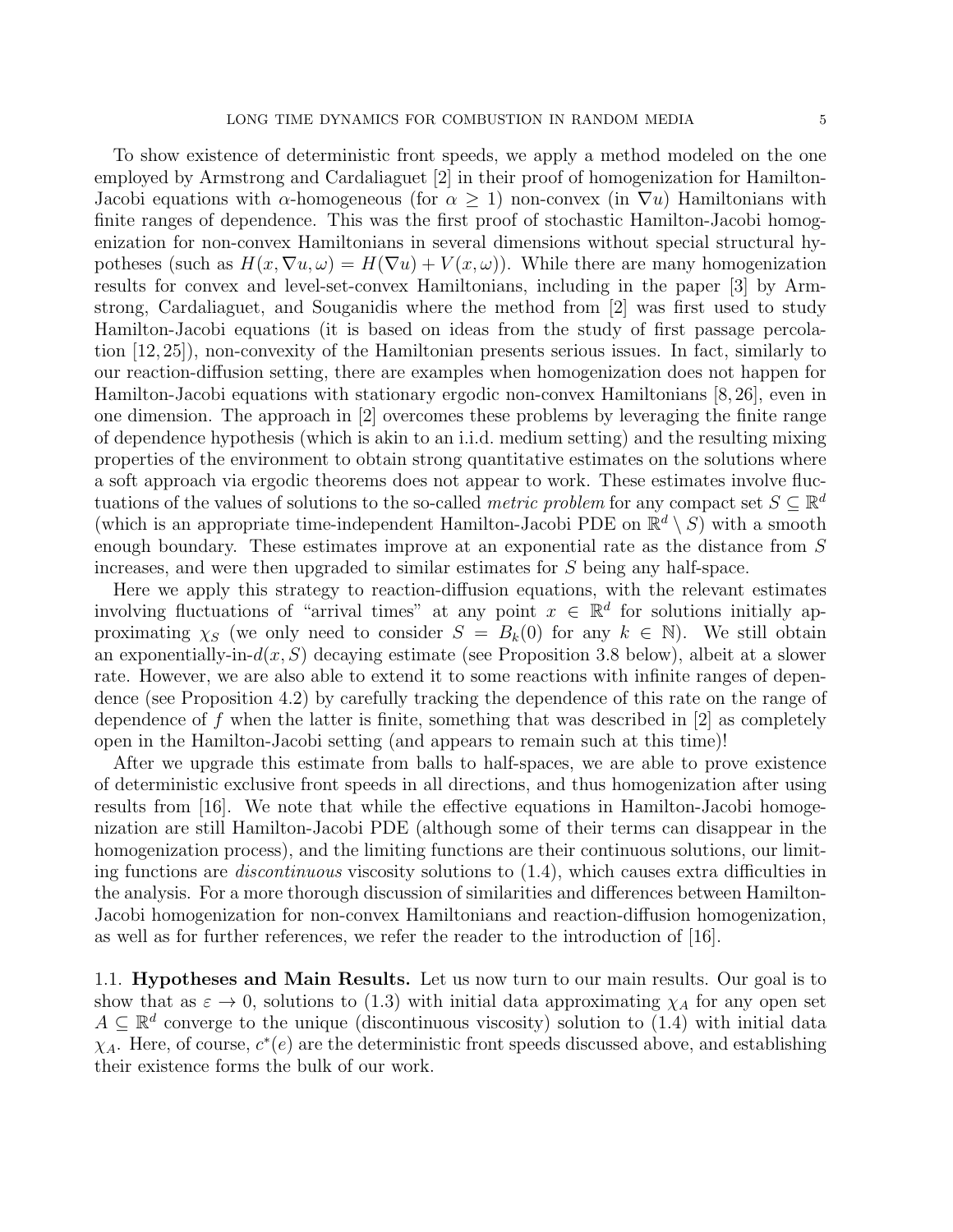One can show that if  $c^* : \mathbb{S}^{d-1} \to (0, \infty)$  is Lipschitz (which will be our case), then for any open  $A \subseteq \mathbb{R}^d$ , there is an open set  $\Theta^{A,c^*} \subseteq (0,\infty) \times \mathbb{R}^d$  such that the unique solution to  $(1.4)$ with initial data  $\chi_A$  is  $\bar{u} := \chi_{\Theta^{A,c^*}}$ . In fact, this set can also be found from the formula

$$
\Theta^{A,c^*} := \left\{ (t,x) \in (0,\infty) \times \mathbb{R}^d \, \middle| \, v(t,x) > 0 \right\},\tag{1.5}
$$

where  $v_0 : \mathbb{R}^d \to \mathbb{R}$  is any Lipschitz function satisfying  $v_0 > 0$  on A and  $v_0 < 0$  on  $\mathbb{R}^d \setminus \overline{A}$ , and v is the unique (continuous) viscosity solution to (1.4) with  $v(0, \cdot) = v_0$ . The open set  $\Theta^{A,c^*}$  is then independent of the choice of  $v_0$  as above, and  $\partial \Theta^{A,c^*}$  has zero measure.

All these claims are contained in Theorem 5.3 in [16], which is a combination of results by Barles, Soner, and Souganidis [4], Crandall, Ishii, and Lions [7], Souganidis [21], and Soravia [20]. The reader can also consult Definition 5.1 in [16] for the definition of viscosity solutions to initial value problems for (1.4).

We also note that it was shown in the proof of Theorem 1.4(iii) in [16] that for any convex open  $A \subseteq \mathbb{R}^d$  we have the explicit formula

$$
\Theta^{A,c^*} = \bigcap_{e \in \mathbb{S}^{d-1}} \left\{ (t,x) \in (0,\infty) \times \mathbb{R}^d \, \middle| \, x \cdot e < \sup_{y \in \partial A} y \cdot e + c^*(e)t \right\}.
$$

In particular, if  $A = \{x \in \mathbb{R}^d | x \cdot e < 0\}$  is the half-space with outer normal e, then we obviously have  $\Theta^{A,c^*} = \{(t,x) \in (0,\infty) \times \mathbb{R}^d \mid x \cdot e < c^*(e)t\}.$  This also shows that if we let  $(\Theta^{A,c^*})_t$  be the spatial slice of  $\Theta^{A,c^*}$  at the time  $t > 0$ , then for any open bounded A we have

$$
\lim_{t\to\infty}\frac{(\Theta^{A,c^*})_t}{t}=\bigcap_{e\in\mathbb{S}^{d-1}}\left\{y\in\mathbb{R}^d\,\big|\,y\cdot e
$$

(e.g., in the sense of Hausdorff distances of boundaries of sets). Hence the set on the righthand side is the *Wulff shape* for  $(1.4)$ , and therefore also for  $(1.1)$  if homogenization holds.

We will consider here stationary ignition reactions that either have finite ranges of dependence, or can be uniformly approximated by such reactions (see Example 1.5 below for a simple example of the latter). These properties are summarized in the following definition and in hypothesis (H1) below.

**Definition 1.1.** Consider a probability space  $(\Omega, \mathcal{F}, \mathbb{P})$  that is endowed with a group of measure-preserving bijections  $\{ \Upsilon_y : \Omega \to \Omega \}_{y \in \mathbb{R}^d}$  such that for all  $y, z \in \mathbb{R}^d$  we have

$$
\Upsilon_y \circ \Upsilon_z = \Upsilon_{y+z}.
$$

A reaction function  $f : \mathbb{R}^d \times [0,1] \times \Omega \to [0,\infty)$ , uniformly continuous in the first two arguments and with the random variables  $X_{x,u} := f(x, u, \cdot)$  being F-measurable for all  $(x, u) \in \mathbb{R}^d \times [0, 1]$ , is called *stationary* if for each  $(x, y, u, \omega) \in \mathbb{R}^{2d} \times [0, 1] \times \Omega$  we have

$$
f(x, u, \Upsilon_y \omega) = f(x + y, u, \omega).
$$

The range of dependence of such f is the infimum of all  $r \in \mathbb{R}^+ \cup \{\infty\}$  such that

 $\mathcal{E}(U)$  and  $\mathcal{E}(V)$  are P-independent

for any  $U, V \subseteq \mathbb{R}^d$  with  $d(U, V) \geq r$ , where  $\mathcal{E}(U)$  is the  $\sigma$ -algebra generated by the family of random variables  $\{X_{x,u} | (x,u) \in U \times [0,1]\}.$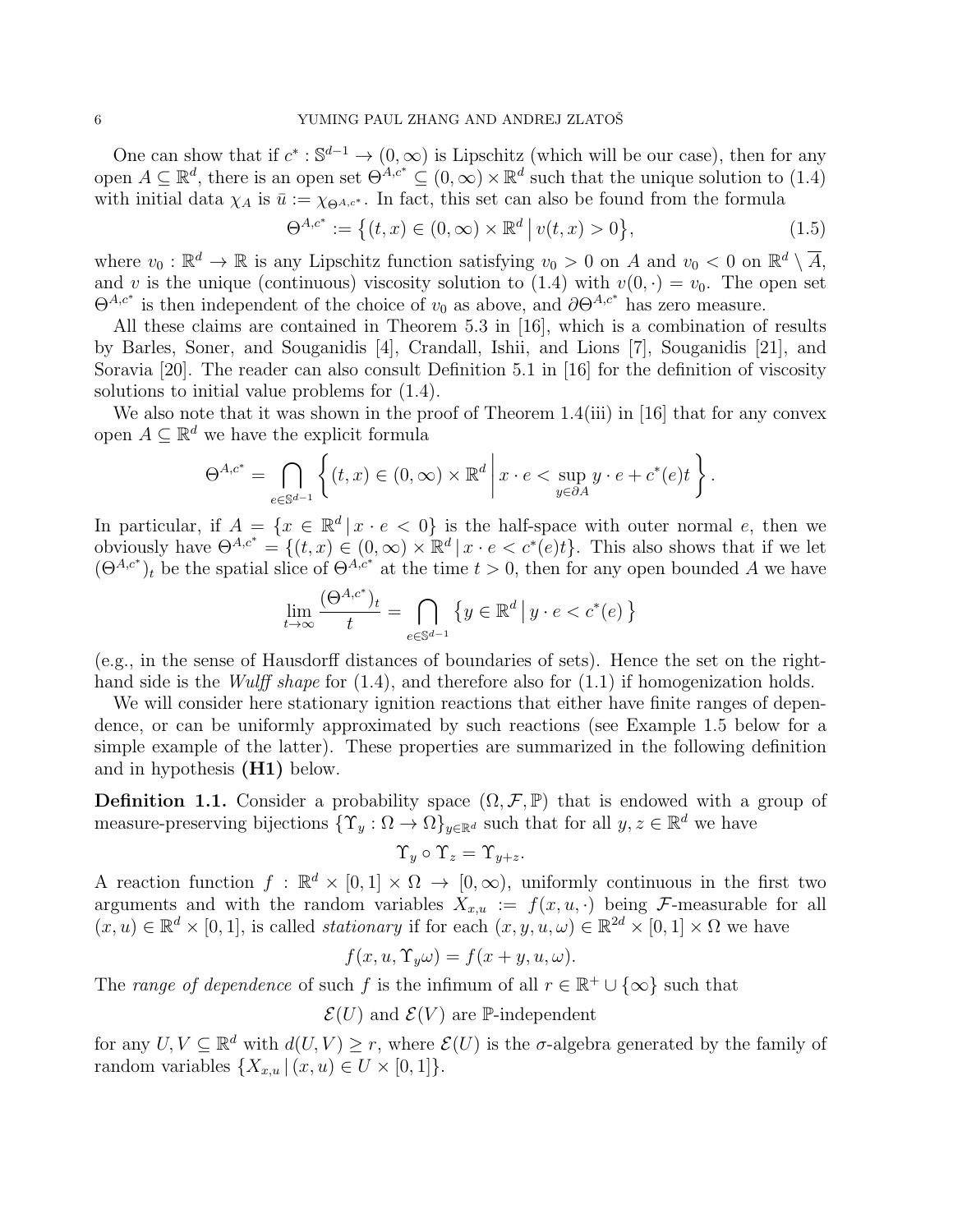Remark. While stationary reactions with finite ranges of dependence are also stationary ergodic, we will not need to use this property here due to our quantitative approach. We note that although the main results in [16] apply to stationary ergodic reactions, that assumption is only needed to prove that all the deterministic (exclusive) front speeds for (1.1) exist and are strong (see Definition 6.1 below), which we instead prove in Sections 3–6.

We will consider here stationary reaction functions  $f : \mathbb{R}^d \times [0, 1] \times \Omega \to [0, \infty)$ , and extend them to  $\mathbb{R}^d \times \mathbb{R} \times \Omega$  by 0 whenever we need to evaluate them with  $u \notin [0,1]$ . Additionally, our reactions will be of the *ignition type*. That is, we will assume the following hypothesis.

(H1) The reaction f is stationary, Lipschitz in both x and u with constant  $M \geq 1$ , and there are  $\theta_1 \in (0, \frac{1}{2})$  $\frac{1}{2}$ ,  $m_1 > 1$ , and  $\alpha_1 > 0$  such that  $f(\cdot, u, \cdot) \equiv 0$  for  $u \in [0, \theta_1] \cup \{1\}$ ,  $f(\cdot, u, \cdot) \ge \alpha_1 (1 - u)^{m_1}$  for  $u \in [1 - \theta_1, 1)$ , and f is non-increasing in  $u \in [1 - \theta_1, 1)$ .

It is not difficult to see that one cannot hope for general reactions satisfying (H1) to lead to homogenization for (1.1), even if f is independent of  $(x, \omega)$  (see, e.g., [28, 29]). Indeed, if f is allowed to vanish at some intermediate value  $\theta' \in (\theta_1, 1 - \theta_1)$  and is also sufficiently large for some  $u \in (\theta_1, \theta')$ , solutions could easily form "plateaus" with values near  $\theta'$  (or another intermediate value) whose widths grow linearly in time. And if that happens, the widths of these plateaus will not vanish even after the scaling from (1.2) is applied.

To avoid this scenario, one should assume that as the argument  $u$  grows from 0 to 1 (for any fixed  $(x, \omega)$ , the reaction f cannot become arbitrarily small (except near  $u = 1$ ) once it has become large enough. This is expressed in Definition 2.3 below, which was used in [29] to show that not only solutions to (1.1) do not develop such plateaus, but the transition from values  $u \sim 0$  to values  $u \sim 1$  in fact occurs over uniformly-in-time bounded distances in space (see, e.g., Lemma 2.4 below). Our most general results apply in this setting, as well as when one instead only assumes at most  $O(t^{\alpha})$  growth of the above transition distances, with  $\alpha < 1$ (see hypothesis  $(H2')$  below).

However, for the sake of simplicity, in our first two results we will consider the case where the reaction does not become arbitrarily small (except near  $u = 1$ ) after it has become just positive. That is, once u has exceeded the *ignition temperature* 

$$
\theta_{x,\omega} := \sup \{ \theta \ge 0 \mid f(x, u, \omega) = 0 \text{ for all } u \in [0, \theta] \} \qquad (\in [\theta_1, 1 - \theta_1]).
$$

Of course, this is the case for any realistic model of combustion, where the reaction rate is positive at all temperatures above the ignition temperature (its vanishing at  $u = 1$  is due to fuel exhaustion in systems of equations for temperature and concentration of the reactant, which in certain regimes simplify to  $(1.1)$  with  $f(\cdot, 1, \cdot) \equiv 0$ .

**Definition 1.2.** A reaction f satisfying  $(H1)$  is a stationary *pure ignition* reaction if for each  $\eta > 0$  we have

$$
\inf_{\substack{(x,\omega)\in\mathbb{R}^d\times\Omega\\ \theta_{x,\omega}+\eta<1-\theta_1}} f(x,\theta_{x,\omega}+\eta,\omega) > 0.
$$

Remark. This definition (with the bound for  $u \in [1 - \theta_1, 1)$  being  $\inf_{(x,\omega)} f(x, u, \omega) > 0$ ) is from [28]. Note that it is trivially satisfied, for instance, when  $f(x, u, \omega) = g(x, \omega) F_0(u)$ , with g bounded away from 0 and  $\infty$ , Lipschitz in x, and stationary in  $\omega$ , and with Lipschitz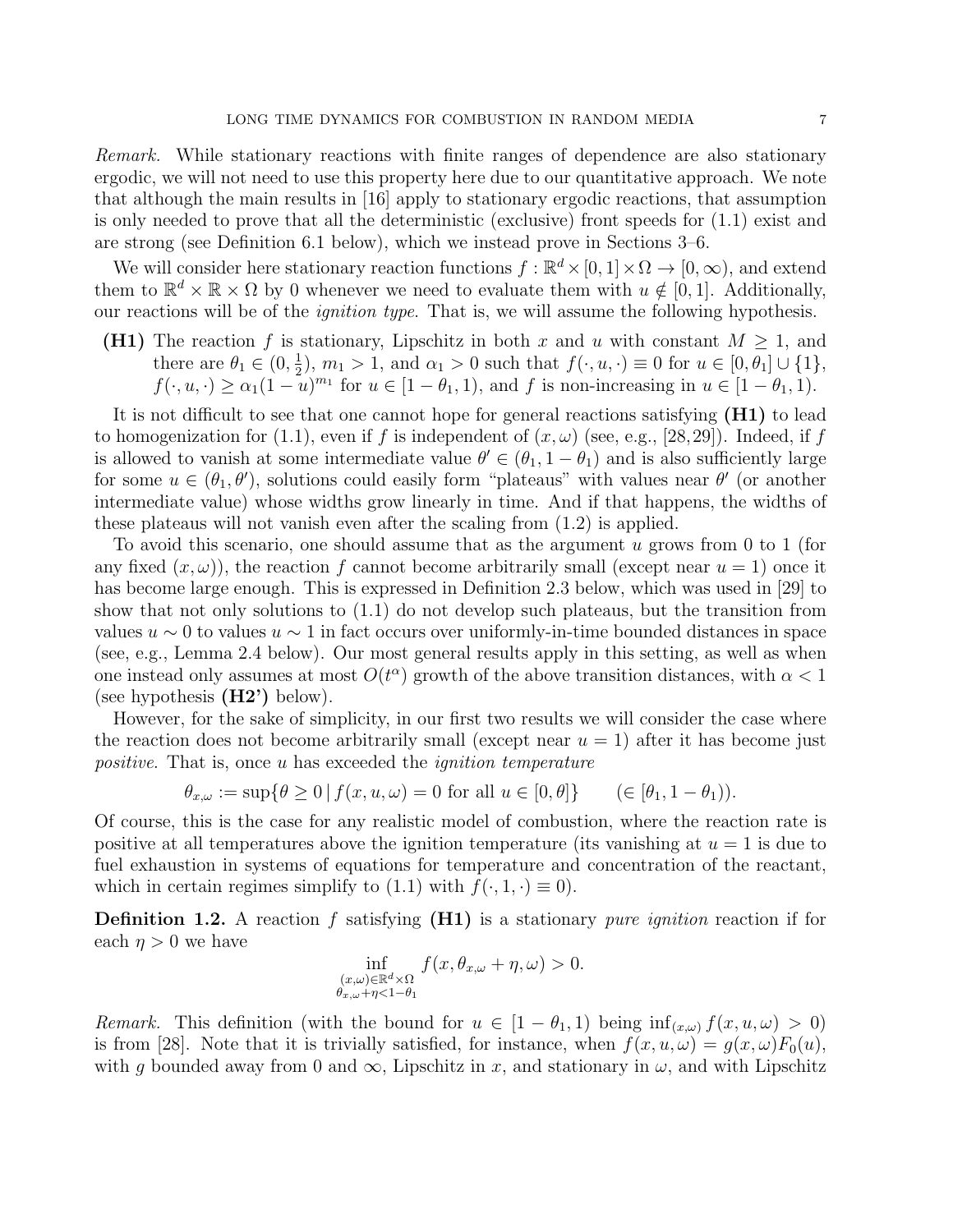$F_0 : [0, 1] \to [0, \infty)$  such that  $F_0 = 0$  on  $[0, \theta_0] \cup \{1\}$  and  $F_0 > 0$  on  $(\theta_0, 1)$  for some  $\theta_0 \in (0, 1)$ , and  $F_0$  is non-increasing and bounded below by  $\alpha_1(1-u)^{m_1}$  near 1 (for some  $m_1, \alpha_1$ ).

We will therefore start by assuming the following hypothesis.

(H2) f is a stationary pure ignition reaction and  $d \leq 3$ .

The additional restriction  $d \leq 3$  is necessitated by the above-mentioned surprising result from [29], where the second author showed that even for pure ignition reactions, transition from values  $u = \eta$  to values  $u = 1 - \eta$  may only occur over linearly-in-time growing distances for solutions to (1.1) and all small  $\eta > 0$  in dimensions  $d \geq 4$  (while these distances remain bounded in dimensions  $d \leq 3$ ).

We are now ready to state our first main homogenization result. In it and later we use the notation  $B_r(A) := A + (B_r(0) \cup \{0\})$  and  $A_r^0 := A \setminus \overline{B_r(\partial A)}$  for  $A \subseteq \mathbb{R}^d$  and  $r \geq 0$ . For the sake of generality, we also allow  $\tilde{O}(1)$  shifts and  $o(1)$  errors in initial data as  $\varepsilon \to 0$  in (1.3).

**Theorem 1.3.** If f satisfying  $(H2)$  has a finite range of dependence, then there is Lipschitz  $c^*: \mathbb{S}^{d-1} \to (0,\infty)$  such that the following holds for any open  $A \subseteq \mathbb{R}^d$  and  $\Theta^{A,c^*}$  from (1.5). If  $\Lambda > 0$ , and for all  $\omega \in \Omega$  and  $\varepsilon > 0$ , the function  $u_{\varepsilon}(\cdot, \cdot, \omega)$  solves (1.3) and satisfies

$$
(1 - \theta_1) \chi_{A^0_{\psi(\varepsilon)}} \le u_{\varepsilon}(0, \cdot + y_{\varepsilon}, \omega) \le \chi_{B_{\psi(\varepsilon)}(A)} + \psi(\varepsilon) \chi_{\mathbb{R}^d \setminus B_{\psi(\varepsilon)}(A)} \tag{1.6}
$$

for some  $y_{\varepsilon} \in B_{\Lambda}(0)$  and some  $\psi$  with  $\lim_{\varepsilon \to 0} \psi(\varepsilon) = 0$  (when  $y_{\varepsilon} = 0$  and  $\psi(\varepsilon) = 0$ , this becomes just  $(1 - \theta_1)\chi_A \leq u_\varepsilon(0, \cdot, \omega) \leq \chi_A$ , then for almost all  $\omega \in \Omega$  we have

$$
\lim_{\varepsilon \to 0} u_{\varepsilon}(\cdot, \cdot + y_{\varepsilon}, \omega) = \chi_{\Theta^{A,c^*}}
$$

locally uniformly on  $([0,\infty) \times \mathbb{R}^d) \setminus \partial \Theta^{A,c^*}.$ 

Remark. Our proofs use results from [16] which in fact show that in all our main results,  $1 - \theta_1$  in (1.6) can be replaced by any  $\theta$  satisfying  $\inf_{(x,u,\omega)\in\mathbb{R}^d\times[\theta,1-\theta_1]\times\Omega}f(x,u,\omega) > 0.$ 

We next extend this to the case of reactions with infinite ranges of dependence that are uniform limits of reactions with finite ranges of dependence. Here we will also require some uniform decay of f near  $u = 1$ . This is the content of the next two hypotheses.

(H3) There are  $m_3 \geq 1$  and  $\alpha_3 > 0$  such that for all  $\eta \in (0, \frac{1}{2})$  $(\frac{1}{2}\theta_1]$  we have

$$
\inf_{\substack{(x,\omega)\in\mathbb{R}^d\times\Omega\\u\in[1-\theta_1/2,1]}} (f(x,u-\eta,\omega)-f(x,u,\omega)) \ge \alpha_3\eta^{m_3}.
$$

(H4) There are  $m_4, n_4, \alpha_4 > 0$  such that for each  $n \geq n_4$ , there exists a stationary reaction  $f_n$  with range of dependence  $\leq n$  and  $||f_n - f||_{\infty} \leq \alpha_4 n^{-m_4}$ .

**Theorem 1.4.** Theorem 1.3 holds for any f satisfying  $(H2)$ – $(H<sub>4</sub>)$ .

While this result does not cover all interesting random pure ignition reactions with correlations of  $f(x, u, \cdot)$  and  $f(y, v, \cdot)$  decreasing as  $|x - y| \to \infty$  (for all  $u, v \in [0, 1]$ ), it does apply to many of them. Here is a simple such example.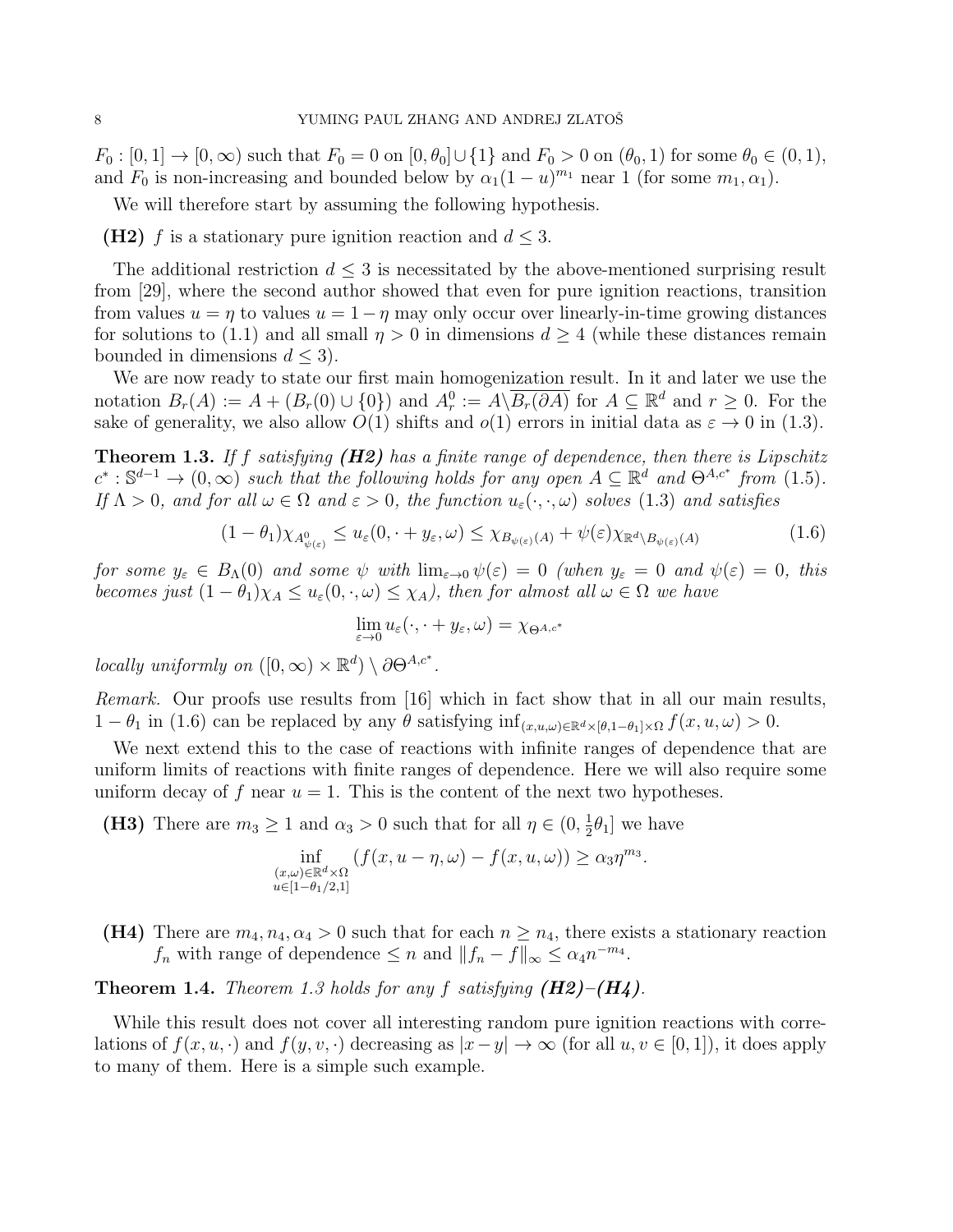**Example 1.5.** Let  $d \leq 3$ ,  $F_0 : [0, 1] \rightarrow [0, \infty)$  be Lipschitz with  $F_0 = 0$  on  $[0, \theta_0] \cup \{1\}$  and  $F_0 > 0$  on  $(\theta_0, 1)$  for some  $\theta_0 \in (0, 1)$ , and  $F'_0(u) \le -(1 - u)^m$  near  $u = 1$  for some m. Also pick some Lipschitz  $g: \mathbb{R}^d \to [0, \infty)$  with  $\sup_{x \in \mathbb{R}^d} |x|^{m'} g(x) < \infty$  for some  $m' > 0$ , and some Lebesgue measurable  $a: [0,1] \to [0,1]$ . Consider the product probability space  $\Omega = [0,1]^{Z^d}$ , with the Lebesgue measure on each copy of [0, 1], and for any  $k \in \mathbb{Z}^d$ , denote by  $\omega_k$  the  $k^{\text{th}}$ coordinate of  $\omega \in \Omega$  (note that these are i.i.d. random variables). Let  $\Upsilon_y : \Omega \to \Omega$  for  $y \in \mathbb{Z}^d$ be given by  $(\Upsilon_y \omega)_k := \omega_{y+k}$  for all  $k \in \mathbb{Z}^d$ . Then the random reaction strength model

$$
f(x, u, \omega) := \left(1 + \sup_{k \in \mathbb{Z}^d} a(\omega_k)g(x - k)\right) F_0(u)
$$

satisfies (H2)–(H4) (see next paragraph for stationarity), with  $f_n$  defined as f but with g replaced by  $g_n(x) := g(x) \min\{1, d(x, \mathbb{R}^d \setminus B_{n/2}(0))\}$ . Hence Theorem 1.4 applies. Note that f may have infinite range of dependence when  $g$  is not compactly supported.

Note also that while this f is stationary only with respect to integer shifts (i.e.,  $y \in \mathbb{Z}^d$  in Definition 1.1), such settings can be easily transformed to the case considered in the present paper by letting  $\tilde{\Omega} := \Omega \times [0, 1]^d$  with the product measure,  $\tilde{f}(x, u, (\omega, z)) := f(x + z, u, \omega)$ , and  $\tilde{\Upsilon}_y(\omega, z) := (\Upsilon_{|y+z|}\omega, \{y+z\})$  for  $y \in \mathbb{R}^d$ . Since inclusion of  $y_\varepsilon$  in (1.6) shows that all our main results continue to hold if we replace the identified full-measure set  $\tilde{\Omega}' \subseteq \tilde{\Omega}$  by  $\bigcup_{y\in\mathbb{R}^d} \tilde{\Upsilon}_y\tilde{\Omega}'$ , which is of the form  $\Omega' \times [0,1)^d$ , they then also apply in integer-shift settings.

In the above example and in Theorem 1.4, reactions  $f$  with infinite ranges of dependence are uniform limits of those with finite ranges of dependence. The next example is a natural situation when this need not be the case, a reaction-diffusion analog of the setting where sticks of random unbounded lengths are randomly positioned in  $\mathbb{R}^d$ . While Theorem 1.4 does not apply here, one can instead use its generalization, Theorem 1.7 below, which allows this.

**Example 1.6.** Consider the setting from Example 1.5, without the functions q and a. Instead pick some uniformly bounded and uniformly Lipschitz  $g_j : \mathbb{R}^d \to [0, \infty)$   $(j \in \mathbb{N})$  that satisfy  $\sup_{j\in\mathbb{N}}\sup_{|x|>j}|x|^{m'}g_j(x)<\infty$  for some  $m'>0$ , and some Lebesgue measurable  $a:[0,1]\to\mathbb{N}$ with  $|a^{-1}(j)| \leq j^{-\gamma}$  for some  $\gamma > 3d + 2$  and all  $j \in \mathbb{N}$ . Then

$$
f(x, u, \omega) := \left(1 + \sup_{k \in \mathbb{Z}^d} g_{a(\omega_k)}(x - k)\right) F_0(u)
$$

satisfies (H3) and (H4') below (see Example 1.5 for stationarity), with  $f_n$  defined as f but with  $g_j$  replaced by  $g_{j,n}(x) := g_j(x) \min\{1, 2d(x, \mathbb{R}^d \setminus B_{n/2}(0))\}$ . This uses the fact that

$$
\sum_{j \ge n/2} (n^{1+m'_4} + j)^d |a^{-1}(j)| = o(n^{-(2d+1+m'_4)})
$$

for some  $m_4' > 0$  (because  $\gamma > 3d+2$ ), with the left-hand side being (up to a constant factor) an upper bound on the probability that  $a(\omega_k) \geq \max\{\frac{n}{2}\}$  $\frac{n}{2}, |k| - n^{1+m'_4}$  for at least one  $k \in \mathbb{Z}^d$ . Hence Theorem 1.7 below applies. Note that  $f$  need not be a uniform limit of reactions with finite ranges of dependence when the functions  $g_j$  do not decay uniformly to 0 as  $x \to \infty$ .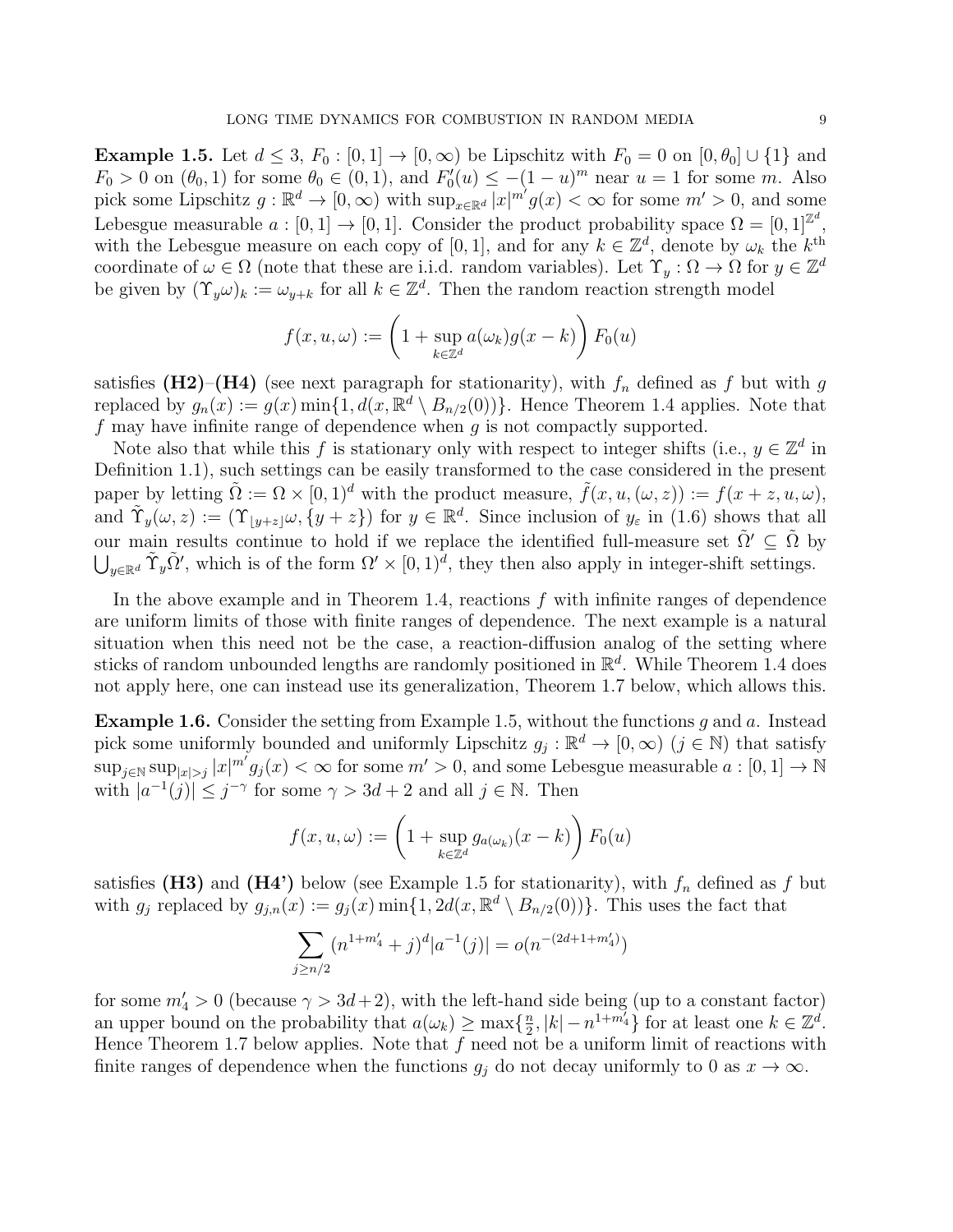1.2. Generalizations. As we indicated above, it is not clear whether the limitation on the dimension in  $(H2)$  is necessary to obtain a sufficiently general result. However, since both conditions in (H2) are only needed to guarantee certain estimates for some special solutions to (1.1) (see Lemma 2.4 below), including that the transition from values  $u \sim 0$  to values  $u \sim 1$  occurs over spatial distances that grow only sub-linearly in time, as we mentioned above (Lemma 2.4 shows that in the case of (H2) these distances are in fact uniformly bounded), we can extend our results to more general settings as long as these estimates still hold there. In particular, this might be the case for stationary ignition reactions in dimensions  $d \geq 4$ .

In order to state this alternative to hypothesis (H2), let us define for any  $0 < \eta < \theta < 1$ the width of the transition zone from  $\eta$  to  $\theta$  for a solution  $u : [0, \infty) \times \mathbb{R}^d \to [0, 1]$  to (1.1) at some time  $t \geq 0$  to be (see [29])

$$
L_{u,\eta,\theta}(t) := \inf \left\{ L > 0 \, \Big| \, \{ x \in \mathbb{R}^d \, | \, u(t,x) \ge \eta \} \subseteq B_L \left( \{ x \in \mathbb{R}^d \, | \, u(t,x) \ge \theta \} \right) \right\}.
$$
\n(1.7)

The special solutions for which we need to assume certain bounds on these quantities will be essentially those evolving from characteristic functions of the balls  $B_k(0) \subseteq \mathbb{R}^d$ , with  $k \in \mathbb{N}$ .

It will however be more convenient to work with approximations  $u_{0,k}$  of these characteristic functions that have two useful properties. First, they are close to 1 on  $B_k(0)$  but are strictly below 1 (which will allow us to treat general initial data from (1.6)), and are supported on  $B_{k+R_0}(0)$  for some fixed  $R_0$ . Specifically, we will require that

$$
(1 - \theta^*) \chi_{B_k(0)} \le u_{0,k} \le (1 - \theta^*) \chi_{B_{k+R_0}(0)}
$$
\n(1.8)

holds with  $\theta^* > 0$  from (2.1) below. We note that we could in fact replace  $1 - \theta^*$  in (1.8) by any  $\theta < 1$  satisfying  $\inf_{(x,u,\omega)\in\mathbb{R}^d\times\lbrack\theta,1-\theta_1]\times\Omega} f(x,u,\omega) > 0$ , but we make our choice for the sake of convenience (Lemma 2.1 shows that solutions  $u:(0,\infty)\times\mathbb{R}^d\to[0,1]$  with  $u(t,x)\geq 1-\theta^*$ for some  $(t, x) \in [1, \infty) \times \mathbb{R}^d$  converge locally uniformly to 1). The second property is that the corresponding solutions to (1.1) satisfy  $u_t > 0$ . For this, it suffices to have

$$
\Delta u_{0,k} + F(u_{0,k}) \ge 0 \tag{1.9}
$$

with  $F(u) := \inf_{(x,\omega)\in\mathbb{R}^d\times\Omega} f(x,u,\omega)$ , which yields  $\Delta u_{0,k} + f(\cdot, u_{0,k}, \omega) \geq 0$  for any  $\omega \in \Omega$ . Then  $u_t > 0$  follows for the corresponding solution u at all positive times because  $v := u_t$ solves the linear equation  $v_t = \Delta v + f_u(x, u(t, x), \omega)v$  with  $v(0, \cdot) \geq 0$  and  $v(0, \cdot) \neq 0$  (due to (1.8) and  $F(1 - \theta^*) > 0$ ).

It is easy to construct radial functions satisfying (1.8) and (1.9), since then (1.9) becomes a simple ordinary differential inequality. (This is in fact possible for any set  $S \subseteq \mathbb{R}^d$ , without radial symmetry but still with a uniform  $R_0$ , and we do so in Lemma 2.2 below.) Let us now pick one such  $u_{0,k}$  for each  $k \in \mathbb{N}$  (any one can be chosen), and denote by  $\mathcal{U}_f$  the set of all solutions u to (1.1) obtained by choosing any  $\omega \in \Omega$  and initial data  $u(0, \cdot) = u_{0,k}$  for any  $k \in \mathbb{N}$ . We can now replace (H2) by the following hypothesis.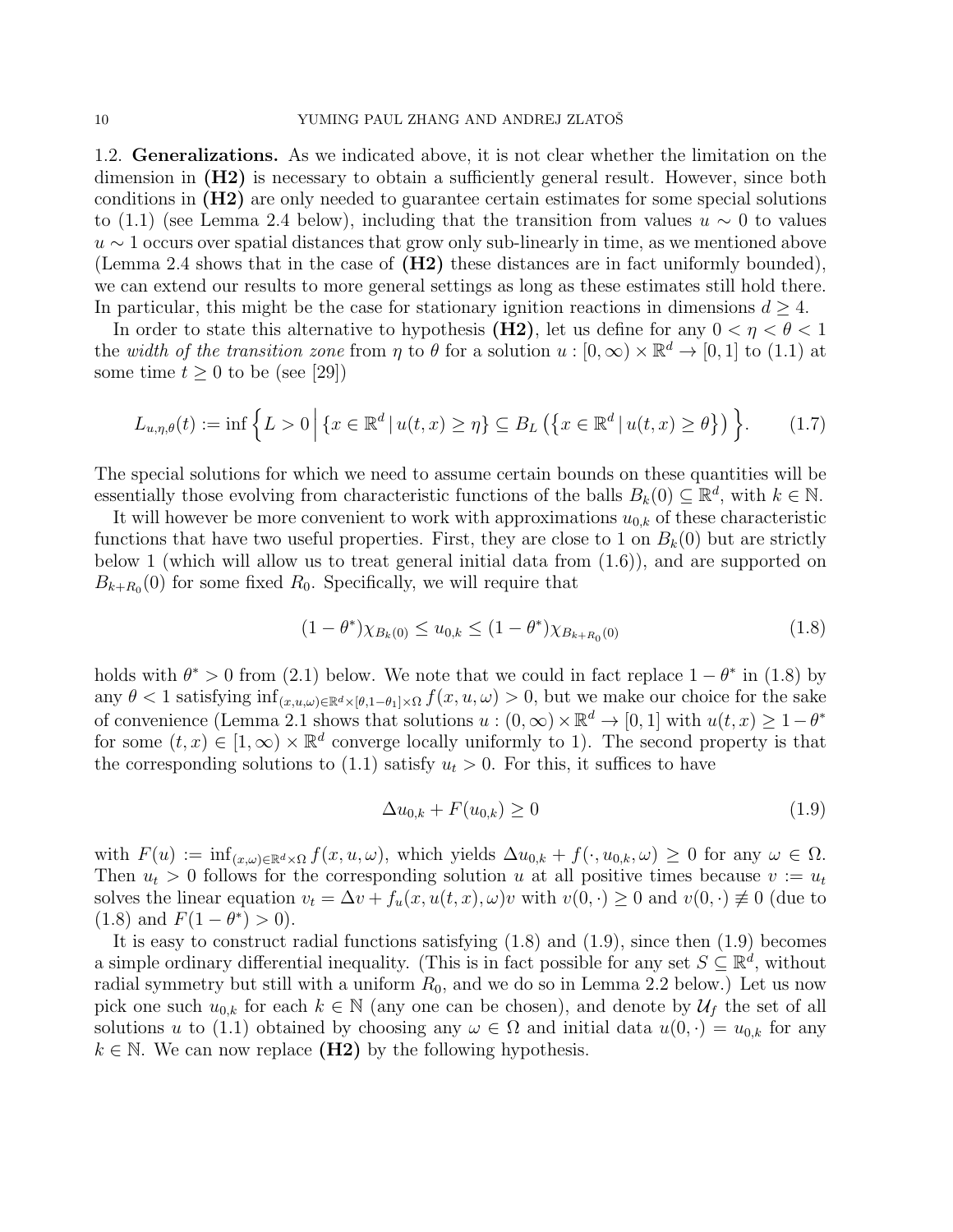(H2') f satisfies (H1) and there are  $\alpha_2 < 1$  and  $m_2 > 0$  such that

$$
\limsup_{t \to \infty} \sup_{u \in \mathcal{U}_f} \sup_{\eta > 0} \frac{L_{u,\eta,1-\theta^*}(t)}{t^{\alpha_2} \eta^{-m_2}} < \infty,
$$
\n
$$
\liminf_{t \to \infty} \inf_{u \in \mathcal{U}_f} \inf_{u(t,x) \in [\theta^*, 1-\theta^*]} u_t(t,x) > 0.
$$
\n
$$
(1.10)
$$

Here  $\mathcal{U}_f$  is as above, with some  $u_{0,k}$  satisfying (1.8) and (1.9) for each  $k \in \mathbb{N}$ , and  $\theta^* = \theta^*(M, \theta_1, m_1, \alpha_1)$  from (2.1) and  $R_0 = R_0(M, \theta_1, m_1, \alpha_1)$  are independent of k.

*Remarks.* 1. The first statement in (1.10) allows  $L_{u,\eta,1-\theta^*}(t)$  to grow algebraically in both  $\eta \to 0$  and  $t \to \infty$  (note that  $\alpha_2 < 1$  is critical here because the scaling from (1.2) yields  $L_{u_{\varepsilon},\eta,1-\theta^*}(t) = \varepsilon L_{u,\eta,1-\theta^*}(\varepsilon^{-1}t)$ , which will then vanish on any bounded time interval as we take  $\varepsilon \to 0$ ). We note that Lemma 2.4 below shows that in the case of (H2), the former growth is only logarithmic while the latter is non-existent.

2. Lemma 2.4 shows that the second statement in (1.10) holds as well if one assumes (H2) (recall also that all  $u \in \mathcal{U}_f$  satisfy  $u_t > 0$ ). Nevertheless, we will further weaken this hypothesis in Theorem 1.8 below.

3. We could also replace  $B_k(0)$  and  $B_{k+R_0}(0)$  in (1.8) by  $B_{r_k}(0)$  and  $B_{r_k+R_0}(0)$  for any sequence  $r_k \to \infty$ , without any change to our results.

After replacing  $(H2)$  by  $(H2')$ , we must also adjust  $(H4)$  in the extension of Theorem 1.4, in order to ensure that the reactions  $f_n$  will satisfy  $(H2')$  with uniform constants. Note that when (H2) holds, we will show in Corollary 2.7 that  $f_n$  from (H4) can be perturbed so that this is the case, but we do not know whether this remains true when we only assume  $(H2')$ .

In addition, we also state this new version of  $(H4)$  so that it applies to some f that are not uniform limits of reactions with finite ranges of dependence (see Example 1.6 above).

(H4') There are  $m_4, m'_4, n_4, \alpha_4 > 0$  such that for each  $n \geq n_4$ , there exists a stationary reaction  $f_n$  with range of dependence  $\leq n$  and

$$
\mathbb{P}\left(\sup_{|x|\alpha_4 n^{-m_4}\right)\leq n^{-(2d+1+m'_4)}.
$$

Moreover,  $(H2')$  holds uniformly in n (i.e., reactions  $f_n$  satisfy  $(H1)$  with the same  $M, \theta_1, m_1, \alpha_1$ , and (1.10) with  $\mathcal{U}_f$  replaced by  $\bigcup_{n \geq n_4} \mathcal{U}_{f_n}$ ).

We note that the initial data  $u_{0,k}$  used in the definition of  $\mathcal{U}_{f_n}$  are in principle allowed to be different for distinct n (but  $\theta^*$  and  $R_0$  are uniform in n; also  $r_k$  in Remark 3 above).

**Theorem 1.7.** Theorem 1.3 holds for any f that either satisfies  $(H2')$  and has a finite range of dependence, or satisfies  $(H3)$  and  $(H4')$ .

Finally, we show that one can also allow a power decay in time in the second statement in (1.10), at the expense of either having to extend this assumption to a slightly larger family of special solutions or obtaining the result for a smaller family of initial data.

For each  $a \in [0, \frac{1}{2}]$  $\frac{1}{2}\theta^*$ , let  $\mathcal{U}_{f,a}$  be defined as  $\mathcal{U}_f$  above, but with  $(1.8)$  replaced by

$$
(1-a)(1-\theta^*)\chi_{B_k(0)} + a \le u_{0,k,a} \le (1-a)(1-\theta^*)\chi_{B_{k+R_0}(0)} + a \tag{1.11}
$$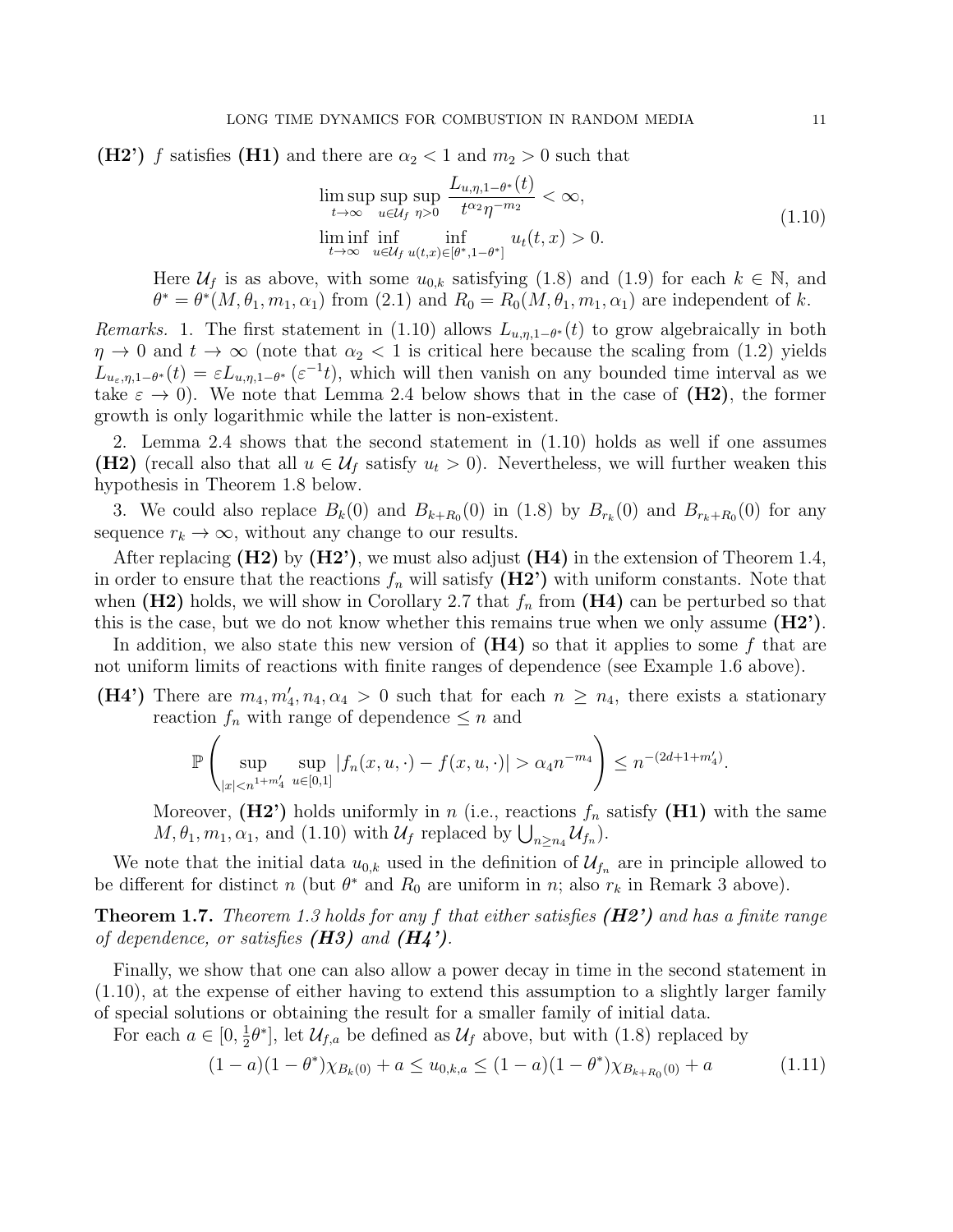for initial data denoted  $u_{0,k,a}$  instead of  $u_{0,k}$  (so now  $u_{0,k,a} - a$  is supported in  $B_{k+R_0}(0)$ ). Obviously  $\mathcal{U}_{f,0} = \mathcal{U}_f$ , and one can find such initial data (for any  $S \subseteq \mathbb{R}^d$  and with  $R_0$  uniform in a) via Lemma 2.2 with  $\alpha_1$  replaced by  $\alpha_1(1-\frac{1}{8})$  $(\frac{1}{8}\theta_1)^{m_1-1}$  (since  $a \leq \frac{1}{8}$ )  $\frac{1}{8}\theta_1$ ) and then applying the scaling  $u_{0,S,a} := (1-a)u_{0,S} + a$ .

We can now replace  $(H2')$  and  $(H4')$  by the following hypotheses.

(H2") f satisfies (H1) and there are  $\alpha_2 < 1$ ,  $m_2 > 0$ ,  $a_2 \in [0, \frac{1}{2}]$  $\frac{1}{2}\theta^*$ , and  $\alpha'_2 < \min\{\frac{1}{m_1}\}$  $\frac{1}{m_1-1}, \frac{1-\alpha_2}{m_2}$  $\frac{-\alpha_2}{m_2}\}$ such that

$$
\limsup_{t \to \infty} \sup_{a \in [0,a_2]} \sup_{u \in \mathcal{U}_{f,a}} \sup_{\eta > 0} \frac{L_{u,\eta+a,1-\theta^*}(t)}{t^{\alpha_2} \eta^{-m_2}} < \infty,
$$
\n
$$
\liminf_{t \to \infty} \inf_{a \in [0,a_2]} \inf_{u \in \mathcal{U}_{f,a}} \inf_{u(t,x) \in [\theta^*,1-\theta^*]} u_t(t,x) \, t^{\alpha_2'} > 0.
$$
\n
$$
(1.12)
$$

Here  $\mathcal{U}_{f,a}$  is as above, with some  $u_{0,k,a}$  satisfying (1.11) and (1.9) for each  $k \in \mathbb{N}$ , and  $\theta^* = \theta^*(M, \theta_1, m_1, \alpha_1)$  from (2.1) and  $R_0 = R_0(M, \theta_1, m_1, \alpha_1)$  are independent of k.

(H4") f satisfies (H4") with (H2") in place of (H2"), and also  $\alpha_2' < \frac{m_4}{m_3}$  $\frac{m_4}{m_3}$ .

Of course, these hypotheses coincide with  $(H2')$  and  $(H4')$  when  $a_2 = 0 = \alpha'_2$ . With them, we can now state our second generalization of Theorems 1.3 and 1.4.

**Theorem 1.8.** Assume that f either satisfies  $(H2")$  and has a finite range of dependence, or satisfies  $(H3)$  and  $(H4")$ .

(i) If  $a_2 > 0$ , then Theorem 1.3 holds for such f.

(ii) If  $a_2 = 0$ , then Theorem 1.3 holds for such f with A convex and (1.6) replaced by

$$
(1 - \theta_1) \chi_{A^0_{\psi(\varepsilon)}} \leq u_{\varepsilon}(0, \cdot + y_{\varepsilon}, \omega) \leq (1 - \Lambda^{-1}) \chi_{B_{\psi(\varepsilon)}(A)}.
$$

1.3. Organization of the Paper and Acknowledgements. In Section 2 we collect most important notation and prove several preliminary results. These include Corollary 2.7, which shows that Theorems 1.3 and 1.4 follow from Theorem 1.7. It will therefore suffice to prove Theorems 1.7 and 1.8. We prove the first one in Section 6, after obtaining crucial quantitative estimates on long-time dynamics of solutions to (1.1) in Sections 3–5 (specifically, Propositions 3.8, 4.2, and 5.1, with the first two of these being essentially the same result but assuming  $(H2')$ +finite range in the first and  $(H3)+(H4')$  in the second). In Section 7 we then show how to extend all these results to the cases considered in Theorem 1.8.

The authors thank Scott Armstrong and Jessica Lin for illuminating discussions. AZ also acknowledges partial support by NSF grants DMS-1652284 and DMS-1900943.

### 2. Preliminaries and Notation

In this section we collect some previous results and preliminary lemmas, all of which hold uniformly in  $\omega$  and without needing to assume stationarity of the reaction. We will therefore use the following hypothesis.

 $(H1')$  f satisfies  $(H1)$  except possibly the stationarity hypothesis.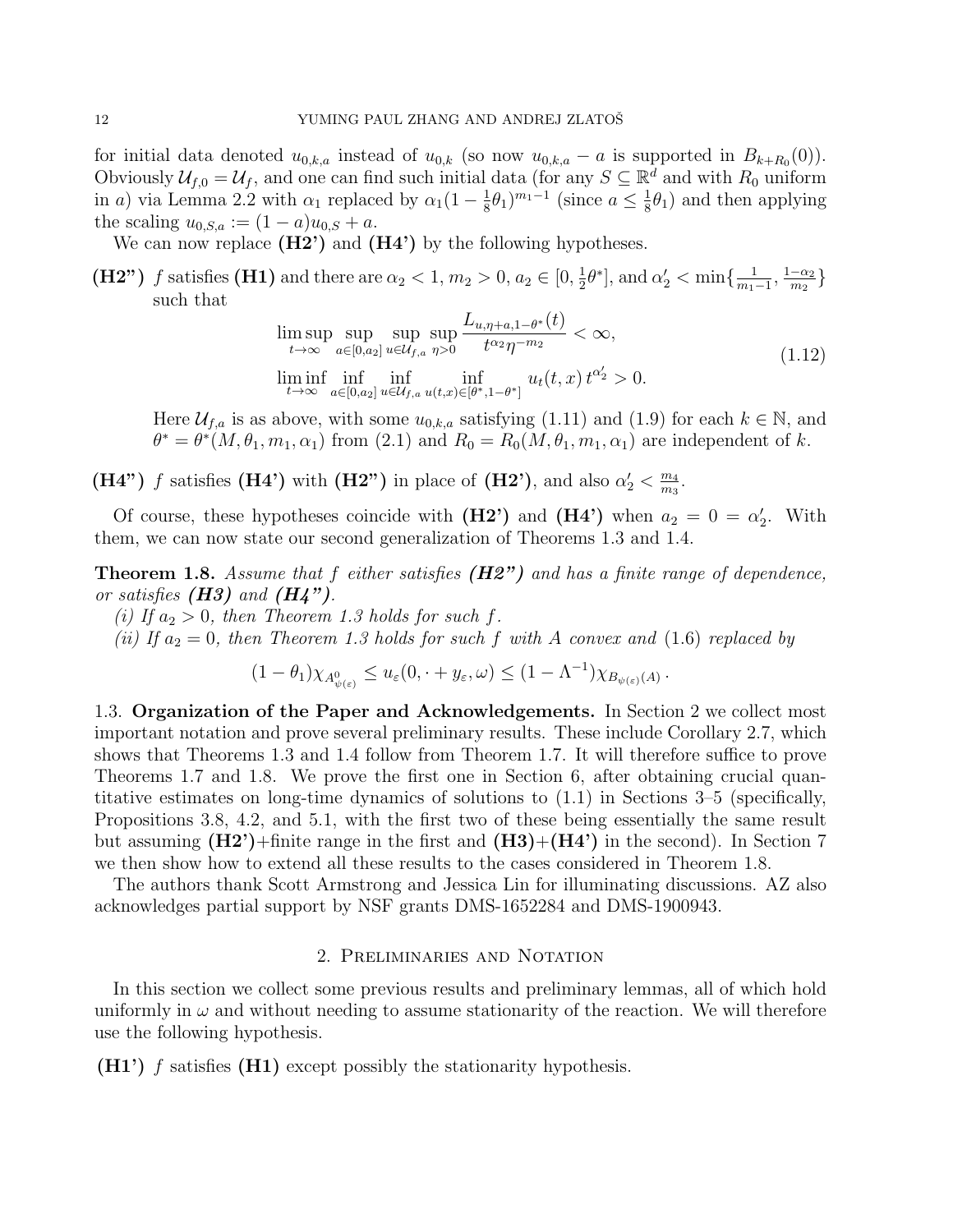At the end of the section we also collect all the important notations in one place.

Let us start with a basic lower bound (see, e.g., [29, Lemma 3.1]), which shows that general solutions to (1.1) propagate with speed no less than some  $c_0 = c_0(M, \theta_1, m_1, \alpha_1) > 0$ . We will choose this to be the *unique front speed* for the homogeneous reaction  $F_0 : [0,1] \to [0,\infty)$ defined to be the largest M-Lipschitz function with  $F_0(u) \leq \alpha_1(1-u)^{m_1}\chi_{[1-\theta_1,1]}(u)$  (so clearly  $F_0 \leq F$ ). Hence  $c_0$  is the unique number such that the PDE  $u_t = u_{xx} + F_0(u)$  in one space dimension has a traveling front solution  $u(t, x) = U(x - c_0t)$  with  $U(-\infty) = 1$  and  $U(\infty) = 0$ .

**Lemma 2.1.** There exists  $\theta_2 = \theta_2(M, \theta_1, m_1, \alpha_1) < 1$  such that for each  $c < c_0$  and  $\theta < 1$ , there is  $\kappa_0 = \kappa_0(M, \theta_1, m_1, \alpha_1, c, \theta) \geq 1$  such that the following holds. If  $u : (0, \infty) \times \mathbb{R}^d \to$ [0, 1] is a solution to (1.1) with f satisfying  $(H1')$  and with some  $\omega \in \Omega$ , and if  $u(t_0, y) \ge \theta_2$ for some  $t_0 \geq 1$  and  $y \in \mathbb{R}^d$ , then for all  $t \geq t_0 + \kappa_0$ ,

$$
\inf_{|x-y|\leq c(t-t_0)} u(t,x) \geq \theta.
$$

If also  $u_t \geq 0$ , then this clearly holds with any  $t_0 \geq 0$  (and  $\kappa_0$  increased by 1).

Let now

$$
\theta^* := \frac{1}{4} \min\{1 - \theta_2, \theta_1\},\tag{2.1}
$$

where  $\theta_2 = \theta_2(M, \frac{1}{2}\theta_1, m_1, \alpha_1(1 - \frac{1}{8})$  $(\frac{1}{8}\theta_1)^{m_1-1})$  < 1.

*Remark.* Addition of the factors  $\frac{1}{2}$  and  $\left(1-\frac{1}{8}\right)$  $(\frac{1}{8}\theta_1)^{m_1-1}$  here is due to the scaling  $u \mapsto (1-a)u+a$ mentioned before (H2"), as we shall see in Section 7. All arguments before Proposition 7.4 will only require  $\theta_2 = \theta_2(M, \theta_1, m_1, \alpha_1)$  here, and also only that  $\theta^* \leq \frac{1}{2} \min\{1 - \theta_2, \theta_1\}$ . So we could define  $\theta^*$  this way in Theorem 1.7 and its proof.

In the rest of the paper we will primarily use Lemma 2.1 with  $c = \frac{c_0}{2}$  $\frac{c_0}{2}$  and  $\theta = 1 - \theta^*$ , and we will therefore define

$$
\kappa_0 := \kappa_0 \left( M, \theta_1, m_1, \alpha_1, \frac{c_0}{2}, 1 - \theta^* \right). \tag{2.2}
$$

Having defined this  $\theta^*$ , let us next construct the initial data  $u_{0,S}$  from the introduction, which are perturbations of the functions  $\chi_S$  that also satisfy (1.9).

**Lemma 2.2.** There is  $R_0 = R_0(M, \theta_1, m_1, \alpha_1) \geq 1$  such that for any f satisfying (*H1'*) and  $S \subseteq \mathbb{R}^d$ , there is a smooth function  $u_{0,S}$  satisfying (1.9) and

$$
(1 - \theta^*) \chi_S \le u_{0,S} \le (1 - \theta^*) \chi_{B_{R_0}(S)}.
$$
\n(2.3)

Remark. Recall that (1.9) implies that the relevant solutions to (1.1) satisfy  $u_t > 0$ . Moreover, (2.3) yields the uniform bound  $L_{u,\eta,1-\theta^*}(0) \leq R_0$  for all  $\eta \in (0,1-\theta^*)$  and  $S \subseteq \mathbb{R}^d$ , which is relevant for the next result.

Lemma 2.2 is proved in Appendix A.

Let us now turn to the consequences of  $(H2)$  obtained in [29]. In fact, these results hold for the following more general classes of functions.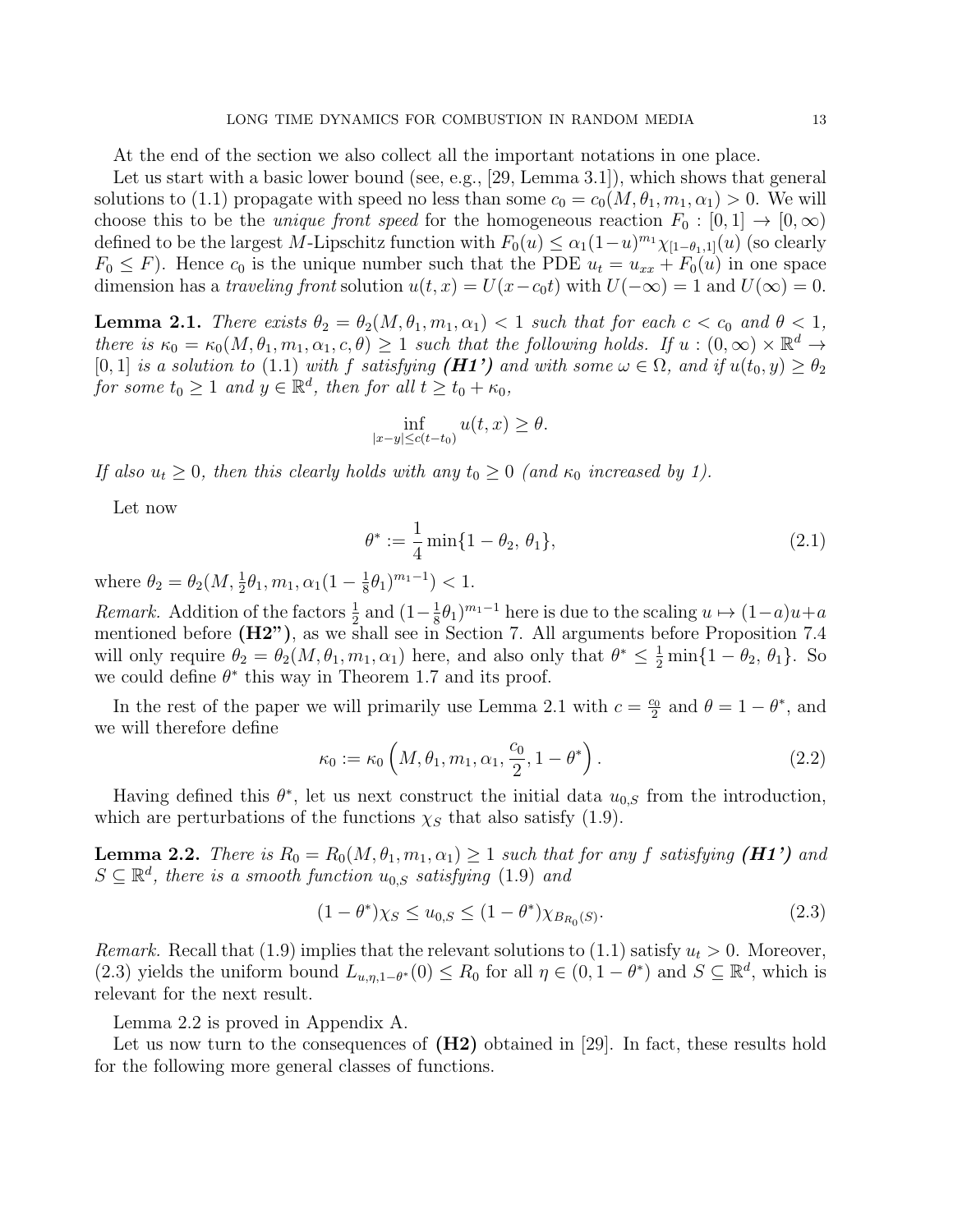**Definition 2.3.** For  $M, \theta_1, m_1, \alpha_1$  from (H1) (and  $F_0$  defined above), and for any  $\zeta, \xi > 0$ , let  $\mathcal{F}(F_0, M, \theta_1, \zeta, \xi)$  be the class of all f satisfying  $(H1')$  such that

$$
\inf_{\substack{(x,\omega)\in\mathbb{R}^d\times\Omega\\u\in[\gamma_f(x,\omega;\zeta),1-\theta_1]}} f(x,u,\omega) \ge \xi,
$$

where (with the convention inf  $\emptyset = \infty$ )

$$
\gamma_f(x,\omega;\zeta) := \inf\{u \ge 0 \,|\, f(x,u,\omega) > \zeta u\}.
$$

Remarks. 1. Although we could instead write  $\mathcal{F}(M, \theta_1, m_1, \alpha_1, \zeta, \xi)$ , we use notation from [29].

2. Note that pure ignition reactions belong to  $\bigcup_{\xi>0} \mathcal{F}(F_0, M, \theta_1, \zeta, \xi)$  for any  $\zeta > 0$ .

It was shown in [29] that if  $d \leq 3$  and f is from the class  $\mathcal{F}(F_0, M, \theta_1, \zeta, \xi)$  for some  $F_0, M, \theta_1, \xi$  and  $\zeta < c_0^2/4$ , then transitions from values  $u \sim 0$  to values  $u \sim 1$  for fairly general solutions to (1.1) occur over uniformly-in-time bounded distances. In view of our interest in solutions from  $\mathcal{U}_f$ , with initial data satisfying Lemma 2.2, the following result will be relevant.

**Lemma 2.4.** Let  $d \leq 3$ , let  $F_0, M, \theta_1$  be as in Definition 2.3 and  $\theta^*$  from (2.1), and consider any  $\xi > 0$  and  $\zeta < c_0^2/4$ . There is  $\Lambda > 0$  and for any  $\eta \in (0, \frac{1}{2})$  $(\frac{1}{2})$  there are  $\mu_{\eta}, \kappa_{\eta} > 0$  such that if  $f \in \mathcal{F}(F_0, M, \theta_1, \zeta, \xi)$  and u solves (1.1) with some  $\omega \in \Omega$  and initial data satisfying Lemma 2.2 for some  $S \subseteq \mathbb{R}^d$ , then

$$
\sup_{t \ge 0 \& \eta \in (0, 1 - \theta^*)} \frac{L_{u, \eta, 1 - \theta^*}(t)}{1 + |\ln \eta|} \le \Lambda \tag{2.4}
$$

and for any  $\eta > 0$  we have

$$
\inf_{\substack{(t,x)\in(\kappa_{\eta},\infty)\times\mathbb{R}^d\\u(t,x)\in[\eta,1-\eta]}}u_t(t,x)\geq\mu_{\eta}.\tag{2.5}
$$

*Proof.* Recall that we have  $L_{u,\eta,1-\theta^*}(0) \leq R_0$  for all  $\eta \in (0,1-\theta^*)$ . We then obtain  $(2.5)$ from [29, Theorem 2.5(i)] with  $(\varepsilon', \varepsilon) = (1 - \theta^*, \eta)$  (we can choose there  $\varepsilon_0 = \theta^*$ , and then  $\varepsilon' = 1 - \varepsilon_0$ , with independence of  $\kappa_{\eta}$  on u due to Remark 1 after the theorem.

To obtain (2.4), we instead use (4.14) in [29] with  $(\varepsilon_0, h, t_0) = (\theta^*, 0, 0)$  (where  $\varepsilon_0$  was used to define the function  $Z_y$  in (4.14)). Then the bound  $Z_y(t_0) - Y_y^h(t_0) \le R_0$  for all  $y \in \mathbb{R}^d$ follows from  $L_{u,\eta,1-\theta^*}(0) \leq R_0$  for all  $\eta \in (0,1-\theta^*)$ , so  $(4.14)$  yields  $Z_y(t) - Y_y^h(t) \leq \lambda$  for all  $(t, y) \in [0, \infty) \times \mathbb{R}^d$  and some  $\lambda = \lambda(F_0, M, \theta_1, \zeta, \xi)$ . The definition of  $Y_y^h(t)$  shows that if  $u(t, y) \geq \eta$  for some  $(t, y)$ , then  $Y_y^h(t) \leq \psi^{-1}(\frac{1}{\eta})$  $\frac{1}{\eta}$ , with  $\psi''(r) + \frac{d-1}{r}\psi'(r) = \zeta\psi(r)$  on  $(0,\infty)$ and  $\psi(0) = 1$  (hence we have  $\lim_{r \to \infty} r^{(d-1)/2} e^{-\sqrt{\zeta}r} \psi(r) \in (0, \infty)$ ). Therefore  $\psi(r) \geq e^{\sqrt{\zeta}r/2}$ for all large enough r, so  $Z_y(t) \leq \lambda + \frac{2}{\sqrt{2}}$  $\frac{1}{\zeta} \ln \eta$  for all small enough  $\eta$ . But since  $Z_y(t)$ is the distance from y to the nearest point x with  $u(t,x) \geq 1 - \varepsilon_0 = 1 - \theta^*$ , we obtain  $L_{u,\eta,1-\theta^*}(t) \leq \lambda + \frac{2}{\sqrt{2}}$  $\frac{1}{\zeta} \ln \eta$  for all  $t \geq 0$  and all small enough  $\eta > 0$ . This yields (2.4) with some  $\Lambda = \Lambda(F_0, M, \theta_1, \zeta, \xi)$ .

The next result is a counterpart of Lemma 2.1 (see [16, Lemma 2.2]). It shows that the The next result is a counterpart of Lemma 2.1 (see [10, Lemma 2.2]). It shows that the speed of propagation of perturbations of solutions to (1.1) is bounded above by  $2\sqrt{Md}$  (in speed or propagation or perturbations or solutions to  $(1.1)$  is bourded it here).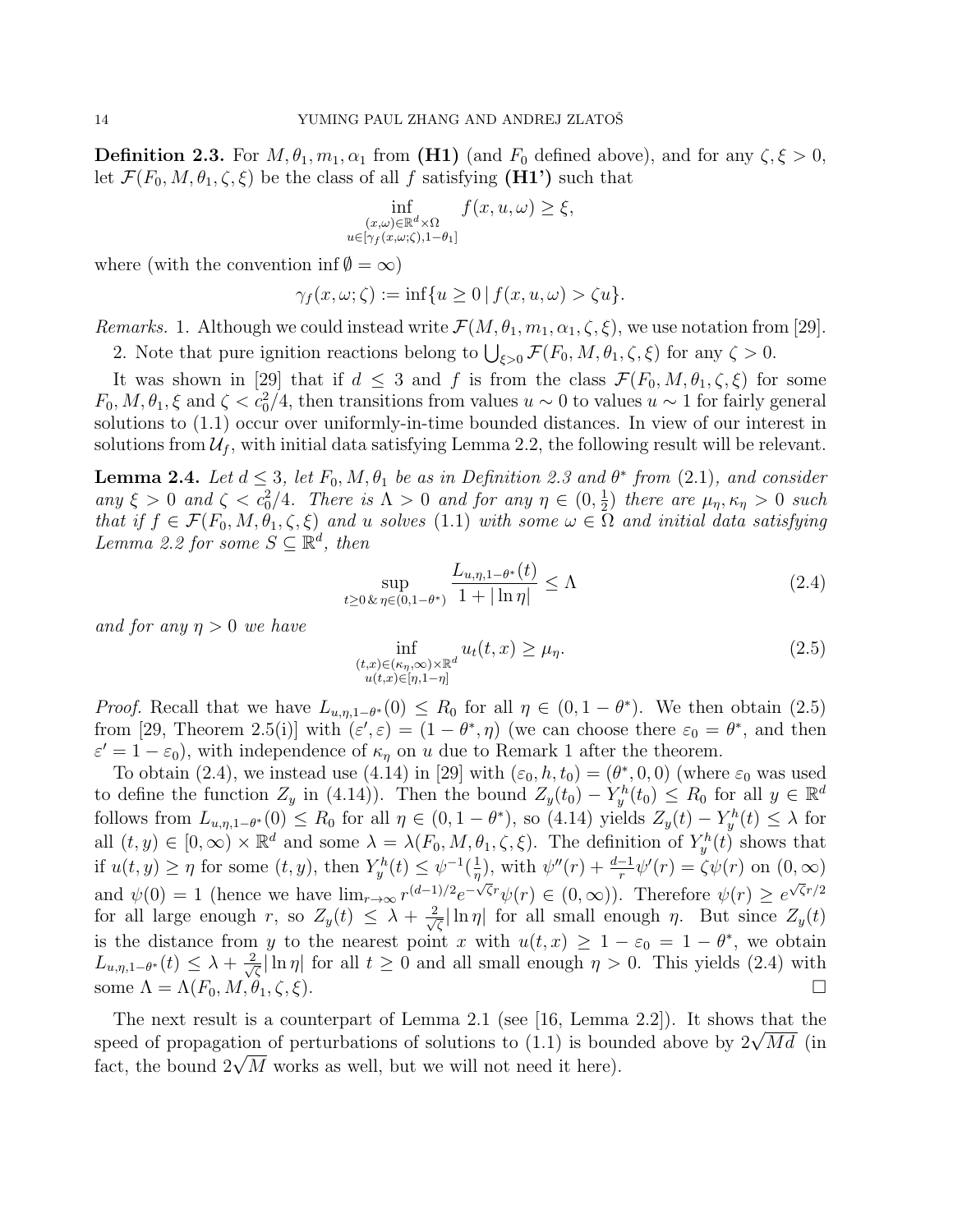**Lemma 2.5.** Let  $r > 0$  and  $y \in \mathbb{R}^d$ , and let  $u_1 : [0, \infty) \times B_r(y) \to (-\infty, 1]$  be a subsolution and  $u_2 : [0, \infty) \times B_r(y) \to [0, \infty)$  a supersolution to (1.1) with some f satisfying (H1') and some  $\omega \in \Omega$ . If  $u_1(0, \cdot) \le u_2(0, \cdot)$  on  $B_r(y)$ , then for all  $(t, x) \in [0, \infty) \times B_r(y)$  we have √

$$
u_1(t,x) \le u_2(t,x) + 2d e^{\sqrt{M/d} (|x-y| - r + 2\sqrt{Md} t)}.
$$

*Remark.* This was stated in [16] with  $u_1, u_2$  having values in [0, 1] only, but the proof applies to our case without change.

This yields the following corollary (as above,  $c_1$  in this result could be just  $2\sqrt{M}$ ).

Corollary 2.6. If  $u : [0, \infty) \times \mathbb{R}^d \to [0, 1]$  solves (1.1) with some f satisfying (H1') and some  $\omega \in \Omega$ , then for any  $t \geq 0$  we have

$$
\{x \in \mathbb{R}^d \, | \, u(t, x) \ge 1 - \theta_1\} \subseteq B_{c_1 t + \kappa_1} (\{x \in \mathbb{R}^d \, | \, u(0, x) \ge \theta_1\}),
$$

where

$$
c_1 := 2\sqrt{Md} > c_0 \quad and \quad \kappa_1 := 1 + \sqrt{d/M} \ln \frac{2d}{1 - 2\theta_1}.
$$

*Proof.* The claim  $c_1 > c_0$  follows from the well-known estimate  $c_0 < 2$ √  $M$  for any  $M$ -Lipschitz ignition reaction  $F_0$ . If  $t \ge 0$  and  $y \notin B_{c_1t+\kappa_1}(\{x \mid u(0,x) \ge \theta_1\})$ , then Lemma 2.5 with  $u_1 = u$ ,  $u_2 \equiv \theta_1$ , and  $r = c_1 t + \kappa_1$  yields √

$$
u(t, y) \le \theta_1 + 2d e^{-\sqrt{M/d} \kappa_1} < 1 - \theta_1,
$$

finishing the proof.

We can now use these results to show that Theorems 1.3 and 1.4 follow from Theorem 1.7, so it will suffice to prove the latter (and then Theorem 1.8). This also means that we will assume either  $(H2')$  or  $(H4')$  in the rest of Sections 2–6. Hence, then there will be  $\mu_*, \kappa_* > 0$  such that for any  $u \in \mathcal{U}_f$  or  $u \in \bigcup_{n \geq n_4} \mathcal{U}_{f_n}$ , respectively, we have

$$
\sup_{t \ge 0 \& \eta > 0} \frac{L_{u,\eta,1-\theta^*}(t)}{(1+t^{\alpha_2})\eta^{-m_2}} \le \mu_*^{-1},
$$
\n
$$
\inf_{\substack{(t,x) \in [\kappa_*,\infty) \times \mathbb{R}^d \\ u(t,x) \in [\theta^*,1-\theta^*]}} u_t(t,x) \ge \mu_*.
$$
\n
$$
(2.6)
$$

Notice that while (1.10) only allows us to state the first of these claims for  $t \geq \kappa_{*}$ , one can extend this to all  $t \geq 0$  (with a different  $\mu_{*}$ ). This is because Lemma 2.5 with  $x = y$  shows that if  $u(t, y) \geq \eta$  for some  $u \in \mathcal{U}_f$  (or  $u \in \bigcup_{n \geq n_4} \mathcal{U}_{f_n}$ ),  $(t, y) \in [0, \kappa^*] \times \mathbb{R}^d$ , and  $\eta > 0$ , then

$$
d(y, B_k(0)) \le R_0 + \sqrt{Md} \left(2\kappa_* + M^{-1} \ln \frac{2d}{\eta}\right)
$$

(when  $u(0, \cdot) = u_{0,k}$ ), so  $L_{u,\eta,1-\theta^*}(t)$  satisfies the same upper bound because  $u_t \geq 0$ . We note that we could also include  $t \in [0, \kappa_*)$  in the second claim of  $(2.6)$ , at the expense of some extra work, but this would not be as useful.

Corollary 2.7. (H2) implies (H2'). Also, (H2) and (H4) imply (H4') for some sequence of reactions  $g_n$  in place of  $f_n$ , with possibly different  $M, \theta_1, n_4, \alpha_4$  and with  $m'_4 = \infty$ .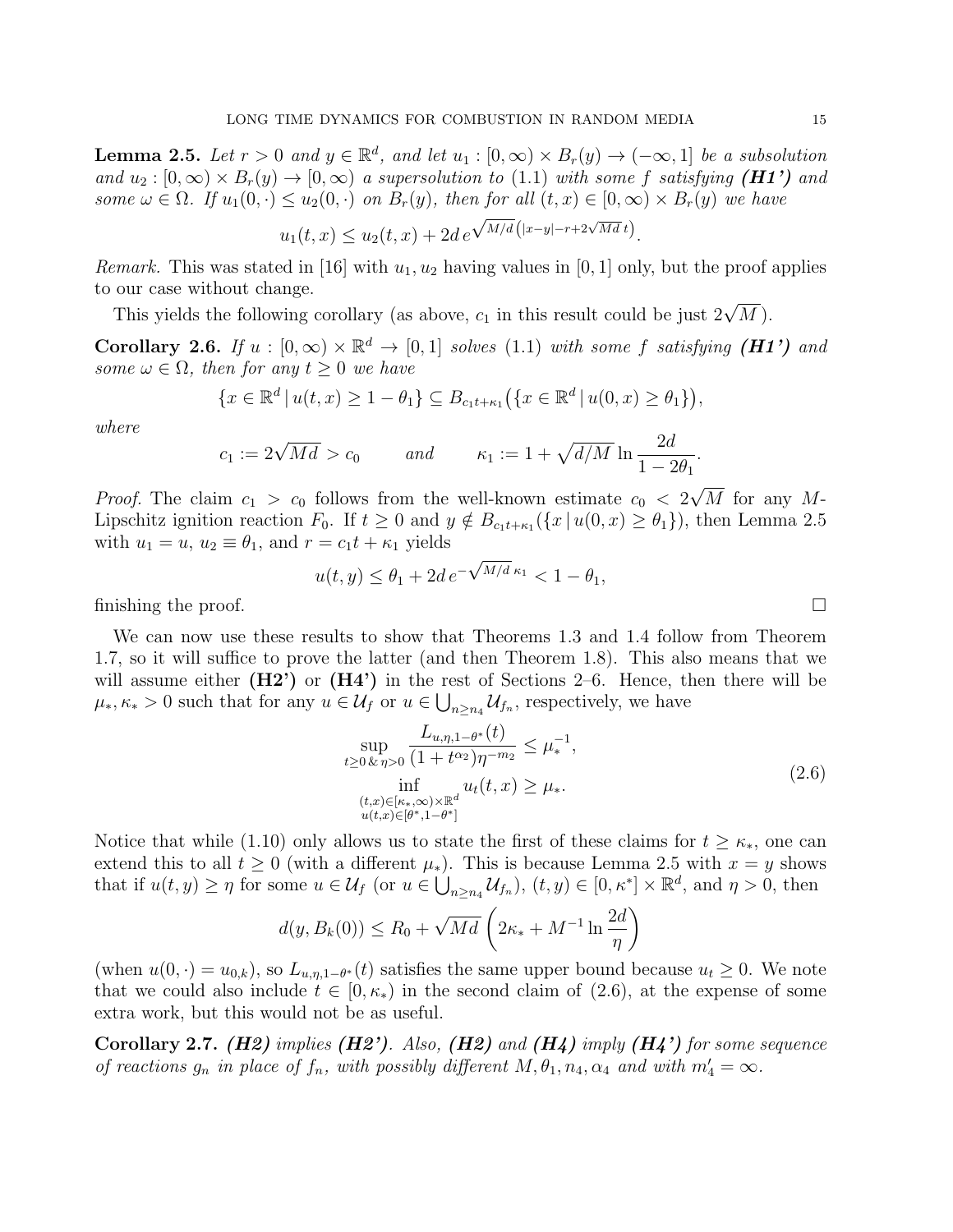*Proof.* Remark 2 after Definition 2.3 and Lemma 2.4 show that  $(H2)$  implies  $(H2')$  with  $\alpha_2 = 0$  and any  $m_2 > 0$ .

Let us now assume (H2) and (H4), and with the convention that  $[a, b] = \emptyset$  if  $a > b$ , let

$$
\tilde{f}_n(x,u,\omega):=\min\{f_n(x,v,\omega)\,|\,v\in\{u\}\cup[1-\theta_1,u]\}.
$$

These reactions are non-increasing in  $u \in [1 - \theta_1, 1]$ , and still satisfy  $\|\tilde{f}_n - f\|_{\infty} \le \alpha_4 n^{-m_4}$ , because f is non-increasing in  $u \in [1-\theta_1, 1]$ . Also, each  $f_n$  is obviously stationary with range of dependence no greater than that of  $f_n$ .

Next, let  $\phi : \mathbb{R}^{d+1} \to [0, \infty)$  be a smooth function supported in  $B_1(0)$  and with integral over  $B_1(0)$  equal to 1. Then let  $\phi_n(x, u) := n^{(d+1)m_4} \phi(n^{m_4}x, n^{m_4}u)$ , and consider  $\tilde{f}_n * \phi_n$  (with the convolution in  $(x, u)$ ; recall that all reactions are extended by 0 to  $u \notin [0, 1]$ ). With  $\nabla$ being either  $\nabla_x$  or  $\partial_u$ , we then have

$$
\|\nabla \tilde{f}_n * \phi_n\|_{\infty} \le \|\nabla f * \phi_n\|_{\infty} + \|(\tilde{f}_n - f) * \nabla \phi_n\|_{\infty} \le M + \alpha_4 n^{-m_4} \|\nabla \phi_n\|_1 = M + \alpha_4 \|\nabla \phi\|_1.
$$

Finally, recall F from (1.9) and let  $F(u) := \sup_{(x,\omega)\in\mathbb{R}^d\times\Omega} f(x,u,\omega)$ , and

$$
\tilde{g}_n(x, u, \omega) := \min\{\max\{(\tilde{f}_n * \phi_n)(x, u, \omega), F(u)\}, \bar{F}(u)\}.
$$

It is not hard to see that for all large enough n, these functions satisfy  $(H1)$  with  $(M, \theta_1)$ replaced by  $(M + \alpha_4 || \nabla_x \phi ||_1, \frac{1}{2})$  $\frac{1}{2}\theta_1$ ). We also have  $\|\tilde{g}_n - f\|_{\infty} \leq (2M + \alpha_4)n^{-m_4}$  for all large enough *n* because  $\|\tilde{f}_n - f\|_{\infty} \leq \alpha_4 n^{-m_4}$  and  $F \leq f(x, \cdot, \omega) \leq \bar{F}$  for all  $(x, \omega)$ , and the range of dependence of  $\tilde{g}_n$  is at most  $n + 2n^{-m_4} \leq n + 2$ .

Since  $f \in \mathcal{F}(F_0, M, \theta_1, \zeta, \xi)$  for some  $\zeta < c_0^2/4$  and  $\xi > 0$ ,  $\|\tilde{g}_n - f\|_{\infty} \leq (2M + \alpha_4)n^{-m_4}$ yields  $\tilde{g}_n \in \mathcal{F}(F_0, M + \alpha_4 \|\nabla_x \phi\|_1, \frac{1}{2})$  $\frac{1}{2}\theta_1, \frac{1}{8}$  $\frac{1}{8}(4\zeta+c_0^2),\frac{1}{2}$  $(\frac{1}{2}\xi)$  for all large enough *n*. Therefore, as at the start of this proof, we obtain that the  $\tilde{g}_n$  satisfy (H2') uniformly in n, for all large enough n. Hence, the reactions  $g_n := \tilde{g}_{n-2}$  satisfy  $(H4')$  with possibly different  $M, \theta_1, n_4, \alpha_4$ and with  $m_4' = \infty$ .  $\frac{1}{4} = \infty$ .

The next result uses Lemma 2.5 and the bound  $f(\cdot, u, \cdot) \ge \alpha_1(1-u)^{m_1}$  for u near 1 to essentially obtain an upper bound on  $\kappa_0(M, \theta_1, m_1, \alpha_1, \frac{c_0}{4})$  $(\frac{20}{4}, \theta)$  from Lemma 2.1 as  $\theta \to 1$  (we could similarly do this for any  $c < c_0$  in place of  $\frac{c_0}{4}$ ).

**Lemma 2.8.** Let  $u : [0, \infty) \times \mathbb{R}^d \to [0, 1]$  solve (1.1) with f satisfying (H1') and some  $\omega \in \Omega$ . There is  $D_1 = D_1(M, \theta_1, m_1, \alpha_1)$  such that if  $u(t_0, y) \geq 1 - \theta^*$  for some  $t_0 \geq 1$  and  $y \in \mathbb{R}^d$ , then for any  $\theta \in [1-\theta^*, 1)$  and  $t \ge t_0 + D_1(1-\theta)^{1-m_1}$  we have

$$
\inf_{|x-y|\leq c_0(t-t_0)/4} u(t,x) \geq \theta.
$$

*Proof.* Lemma 2.1 shows that with  $\kappa_0$  from (2.2) we have

$$
\inf_{|x-y| \le c_0(t-t_0)/2} u(t,x) \ge 1 - \theta^*
$$

for any  $t \ge t_0 + \kappa_0$ . Since

$$
U(s) = 1 - ((\theta^*)^{1-m_1} + (m_1 - 1)\alpha_1 s)^{-1/(m_1 - 1)}
$$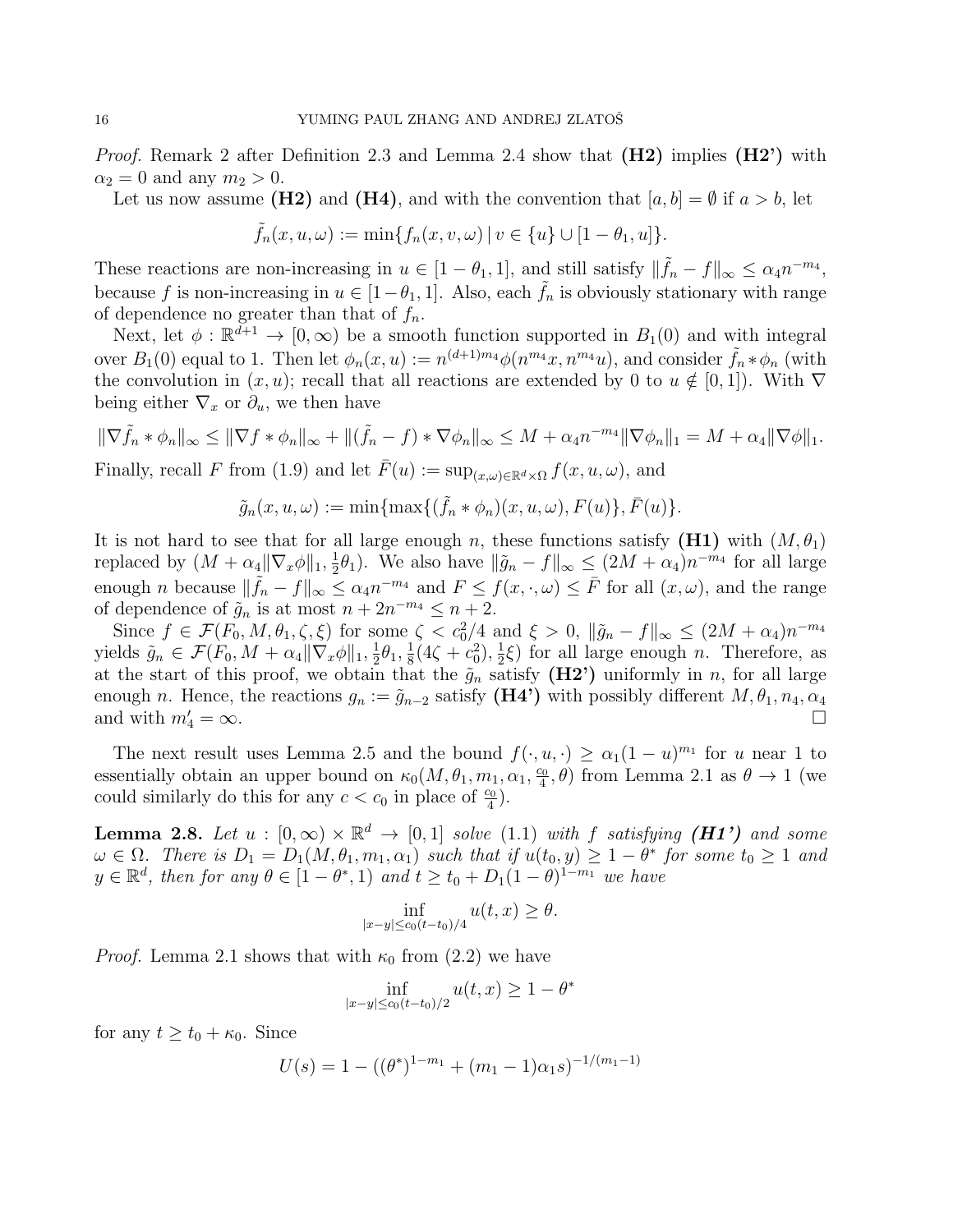solves the ODE  $U' = \alpha_1(1-U)^{m_1}$  with  $U(0) = 1 - \theta^*$ , it follows from Lemma 2.5 that

$$
u(t+s,x) \ge U(s) - 2de^{\sqrt{M/d} (|x-y| - c_0(t-t_0)/2 + 2\sqrt{Md}s)}
$$

for all  $(s, x) \in [0, \infty) \times \mathbb{R}^d$ . Picking  $s := \frac{1}{(m_1 - 1)\alpha_1} [(\frac{1-\theta}{2})^{1-m_1} - (\theta^*)^{1-m_1}]$  makes  $U(s) \ge \frac{1+\theta}{2}$  $\frac{+\theta}{2}$ . The second term on the right will be no more than  $\frac{1-\theta}{2}$  when  $|x-y| \leq \frac{c_0}{4}(t+s-t_0)$ , provided

$$
\frac{c_0(t+s-t_0)}{4} - \frac{c_0(t-t_0)}{2} + 2\sqrt{Md} s \le \sqrt{d/M} \ln \frac{1-\theta}{4d},
$$

which holds as long as  $t \geq t_0 + D_1(1-\theta)^{1-m_1}$  for some  $D_1 = D_1(M, \theta_1, m_1, \alpha_1) \geq \kappa_0$ . Replacing  $D_1$  by  $D_1 + \frac{1}{(m_1 - 1)}$  $\frac{1}{(m_1-1)\alpha_1}2^{m_1-1}$  now yields the claim for  $t + s$  in place of t whenever  $t + s \ge t_0 + D_1(1 - \theta)^{1 - m_1}$ .

Finally, we will need two results providing estimates on how much solutions to (1.1) may change when the reaction  $f$  is perturbed. The first one concerns the case when the reaction can change only where the solution is initially close to 1. In it, we will also use the definition

$$
T_u(x) := \inf\{t \ge 0 \, | \, u(t, x) \ge 1 - \theta^*\}.
$$

**Lemma 2.9.** Let  $f_1$  satisfy (H2') and  $f_2$  satisfy (H1'), and let  $M_* := \frac{1+M}{\mu_*}$ , with  $\mu_*, \kappa_*$  from (2.6) for all  $u \in \mathcal{U}_{f_1}$ . Fix some  $\omega \in \Omega$  and let  $u_1, u_2 : [0, \infty) \times \mathbb{R}^d \to [0, 1]$  solve (1.1) with  $f_1, f_2$  in place of  $\hat{f}$ , respectively. If  $u_1 \in \mathcal{U}_{f_1}$ ,  $t_0 \geq 0$ , and for some  $\eta \in [0, \frac{1}{2} \min\{\theta^*, M_*^{-1}\}]$ we have

$$
f_1(x, u, \omega) = f_2(x, u, \omega) \qquad \text{whenever } u_1(t_0, x) < 1 - \eta \text{ and } u \in [0, 1], \tag{2.7}
$$

then

$$
u_+(t,x) := u_1((1 + M_*\eta)t + t_0, x) + \eta
$$

is a supersolution to (1.1) with  $f_2$  in place of f on  $(\kappa_*, \infty) \times \mathbb{R}^d$ , and

$$
u_{-}(t,x) := u_{1}((1 - M_{*}\eta)t + t_{0}, x) - \eta
$$

is a subsolution to (1.1) with  $f_2$  in place of  $f$  on  $(2\kappa_*, \infty) \times \{x \in \mathbb{R}^d \mid u_1(t_0, x) < 1 - \eta\}.$ Moreover, there is  $D_2 = D_2(M, \theta_1, m_1, \alpha_1) \geq 1$  such that if also

$$
\sup_{x \in B_R(y)} (u_2(0, x) - u_1(t_0, x)) \le \eta
$$

for some  $y \in \mathbb{R}^d$  and  $R \ge D_2(1 + T_{u_2}(y))$ , then

$$
T_{u_2}(y) \ge (1 + M_* \eta)^{-1} (T_{u_1}(y) - t_0 - 2\kappa_* - \kappa_0). \tag{2.8}
$$

The proof of Lemma 2.9 appears in Appendix B.

Our last preliminary lemma concerns the case when the reaction may be perturbed anywhere, although not by a lot.

**Lemma 2.10.** Let  $f_1$  satisfy ( $H2'$ ) and  $f_2$  satisfy ( $H1'$ ), with at least one of them satisfying (H3) with  $\alpha_3 \leq 1$ , and let  $M_*, D_2$  be from Lemma 2.9. Fix some  $\omega \in \Omega$  and let  $u_1, u_2$ :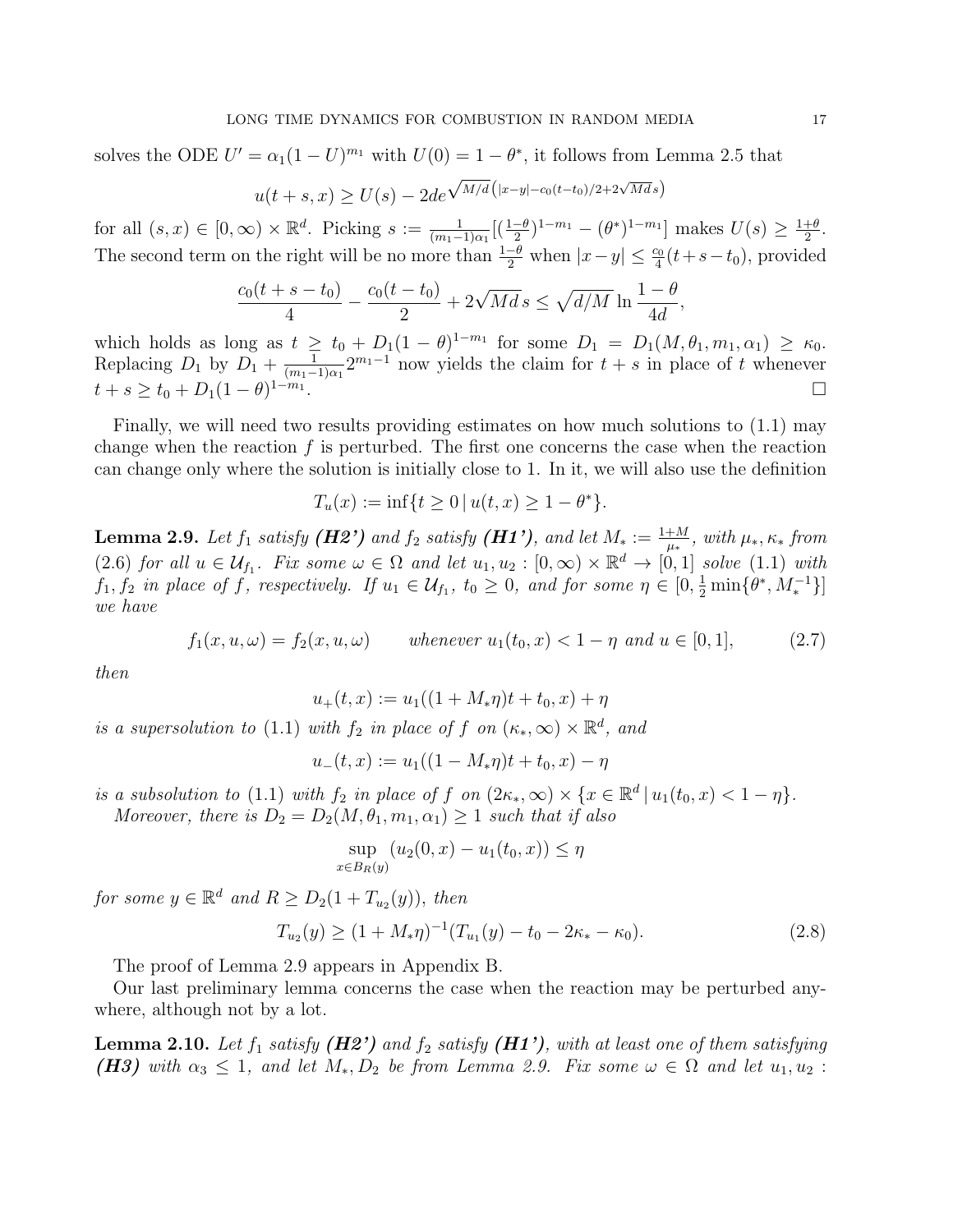$[0,\infty)\times\mathbb{R}^d\to[0,1]$  solve  $(1.1)$  with  $f_1, f_2$  in place of f, respectively. If  $u_1\in\mathcal{U}_{f_1}$ , for some  $y \in \mathbb{R}^d$ ,  $R \ge D_2(1 + T_{u_2}(y))$ , and  $\eta \in [0, \frac{1}{2} \min\{\theta^*, M_*^{-1}\}]$  we have

$$
f_1(x, u, \omega) \ge f_2(x, u, \omega) - \alpha_3 \eta^{m_3} \quad \text{for all } (x, u) \in B_R(y) \times [0, 1], \tag{2.9}
$$

and  $u_2(0, x) \le u_1(t_0, x)$  for some  $t_0 \ge 0$  and all  $x \in B_R(y)$ , then (2.8) holds.

The proof of Lemma 2.10 appears in Appendix C.

2.1. Notations. Since Sections 3–6 are just the proof of Theorem 1.7, we will assume either  $(H2')$  or  $(H3)+(H4')$  in them. Any constants  $C, C_0, C_\delta, C(\delta), \ldots$  may depend on

$$
M, \theta_1, m_1, \alpha_1, m_2, \alpha_2, m_3, \alpha_3, m_4, m'_4, n_4, \alpha_4, \mu_*, \kappa_* \tag{2.10}
$$

(except for  $m_3, \alpha_3, m_4, m'_4, n_4, \alpha_4$  when (H2') is assumed; dependence on d is implicit in the whole paper). Any other dependence will be explicitly declared, for instance, "for some  $C_{\delta}$ " or "for some  $C = C(\delta)$ " will mean that this constant depends on  $\delta$  as well as (2.10). These constants may also vary from line to line. We recall that  $M, \theta_1, m_1, \alpha_1$  are from  $(H1)$ ;  $m_2, \alpha_2$ from (H2');  $m_3, \alpha_3$  from (H3);  $m_4, m'_4, n_4, \alpha_4$  from (H4'); and  $\mu_*, \kappa_*$  from (2.6).

The constants

$$
\theta_2, \theta^*, c_0, \kappa_0, c_1, \kappa_1, D_1, D_2, R_0, M_*
$$

also only depend on subsets of (2.10), with  $\theta_2$ ,  $c_0$ ,  $\kappa_0$  from Lemma 2.1;  $\theta^*$  from (2.1);  $R_0$  from Lemma 2.2;  $c_1, \kappa_1$  from Corollary 2.6;  $D_1$  from Lemma 2.8; and  $M_*, D_2$  from Lemma 2.9.

For  $A \subseteq \mathbb{R}^d$  and  $r \geq 0$  we let  $B_r(A) := A + (B_r(0) \cup \{0\})$  and  $A_r^0 := A \setminus \overline{B_r(\partial A)}$  (so  $A_0^0$  is the interior of A). For sets  $U, V \subseteq \mathbb{R}^d$ , we let  $d(U, V) := \inf_{x \in U \& y \in V} |x - y|$  and

$$
d_H(U, V) := \max \left\{ \sup_{x \in U} d(x, V), \sup_{y \in V} d(y, U) \right\}
$$

be their standard and Hausdorff distances.

Widths  $L_{u,n,\theta}(t)$  of transition zones of solutions are defined in (1.7), and the special sets  $\mathcal{U}_f$ of solutions evolving from approximate characteristic functions of balls are defined in (H2').

Finally, we recall that  $\mathcal{E}(U)$  is the *σ*-algebra generated by the family of random variables  ${f(x, u, \cdot) | (x, u) \in U \times [0, 1]}$ . Further important notation related to the dependence of reactions and solutions on  $\omega$  appears below, particularly early in Sections 3 and 5.

### 3. Fluctuations for Reactions with Finite Ranges of Dependence

The proof of Theorem 1.7 will be based on the analysis of the dynamics of special solutions, starting from the approximate characteristic functions  $u_{0,S}$  of sets  $S \subseteq \mathbb{R}^d$  satisfying Lemma 2.2. For each S and  $\omega \in \Omega$ , we therefore let  $u(\cdot, \cdot, \omega; S)$  be the solution to

$$
u_t = \Delta u + f(x, u, \omega) \qquad \text{on } (0, \infty) \times \mathbb{R}^d,
$$
  

$$
u(0, \cdot, \omega; S) = u_{0,S} \qquad \text{on } \mathbb{R}^d.
$$
 (3.1)

Recall that  $u_t(\cdot, \cdot, \omega; S) \ge 0$  because  $u_{0,S}$  satisfies (1.9). Let us also define for any  $x \in \mathbb{R}^d$ ,

$$
T(x, \omega; S) := \inf\{t \ge 0 \mid u(t, x, \omega; S) \ge 1 - \theta^*\} \ge 0,
$$
\n(3.2)

with  $\theta^*$  from (2.1), which can be thought of as the time when this solution reaches x.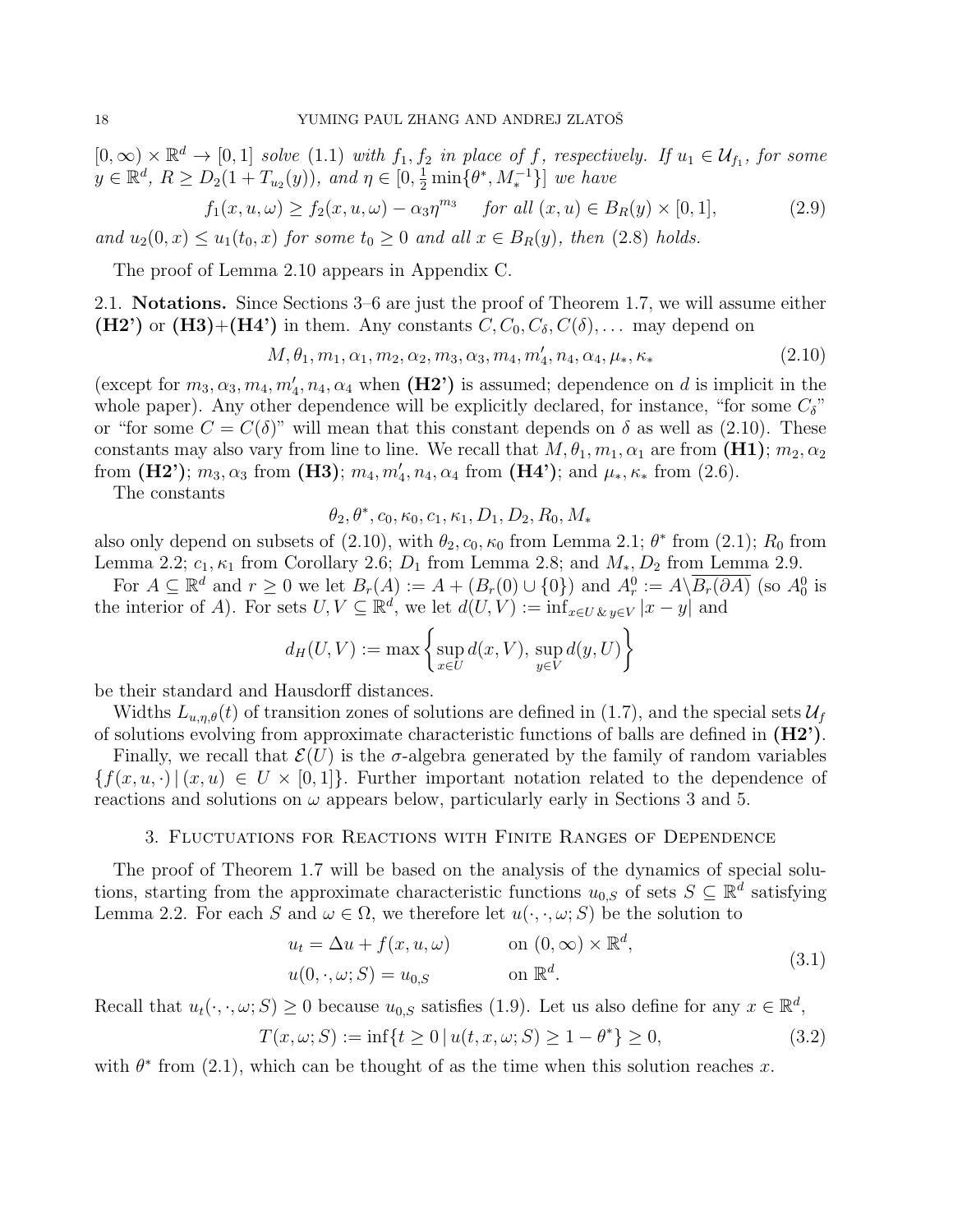Our goal is now to estimate the stochastic fluctuations of  $T(x, \omega; S)$ . In this section we will consider the first case in Theorem 1.7, when the reaction satisfies (H2') and has a finite range of dependence. We will only need to treat the cases when  $S$  is either a ball or a half-space. We start with S being a ball, when the solution in (3.1) will be precisely the one from  $\mathcal{U}_f$ corresponding to  $(S, \omega)$ . Hence, below always  $u(\cdot, \cdot, \omega; S) \in \mathcal{U}_f$  and  $(2.6)$  holds for it.

Remark. We note that if we enlarge  $\mathcal{U}_f$  (or each  $\mathcal{U}_{f_n}$ ) to include solutions with initial data  $u_{0,S}$  from Lemma 2.2 for all S from some family S of bounded subsets of  $\mathbb{R}^d$ , and (2.6) still continues to hold with some  $\mu_*, \kappa_* > 0$ , then everything in this section and the next holds without change (and with uniform constants) for either all  $S \in \mathcal{S}$  (the results involving balls only) or for all local limits in Hausdorff distance of translations of sets from  $S$  (the results involving half-spaces). In particular, Remark 2 after Definition 2.3 and Lemma 2.4 show that if we assume ( $\dot{H}2$ ), then we can let S be the family of all bounded subsets of  $\mathbb{R}^d$ .

**Proposition 3.1.** Let f satisfy  $(H2')$  and let

$$
\beta_1 := \max\left\{\frac{m_1 - 1}{m_1}, \frac{m_2 + \alpha_2}{m_2 + 1}\right\} \qquad (\in (0, 1)). \tag{3.3}
$$

There is  $C_0 \geq 1$  such that if f has range of dependence at most  $\rho \in [1,\infty)$  and  $S = B_k(0)$ for some  $k \in \mathbb{N}$ , then for all  $x \in \mathbb{R}^d$  and  $\lambda > 0$  we have

$$
\mathbb{P}\left(\left|T(x,\cdot;S) - \mathbb{E}[T(x,\cdot;S)]\right| \geq \lambda\right) \leq 2\exp\left(\frac{-\lambda^2}{C_0(1+d(x,S))(\rho+d(x,S)^{\beta_1})}\right). \tag{3.4}
$$

Remarks. 1. The point here is that by choosing  $\lambda \sim d(x, S)^\gamma$  for some  $\gamma \in (\frac{1+\beta_1}{2})$  $(\frac{5}{2}, 1)$ , one obtains a fast-decreasing bound on the probability of  $O(d(x, S)^\gamma)$  fluctuations of  $T(x, \cdot; S)$ from its mean (the latter is of course  $\sim d(x, S)$  by Lemma 2.1 and Corollary 2.6).

2. Note that Remark 2 after Definition 2.3 and Lemma 2.4 show that (H2) implies (H2') with  $\alpha_2 = 0$  and any  $m_2 > 0$ , so then  $\beta_1 = \frac{m_1-1}{m_1}$  $\frac{n_1-1}{m_1}$ . If there is also  $\theta < 1$  such that  $\inf_{(x,u,\omega)\in\mathbb{R}^d\times(\theta,1)\times\Omega}(1-u)^{-1}f(x,u,\omega)>0$ , then this means that  $\beta_1>0$  can be made arbitrarily small.

The rest of this section is devoted to proving Proposition 3.1 (and then extending it from balls to half-spaces in Proposition 3.8). We will therefore assume  $(H2')$  and the range of dependence of f being at most  $\rho \in [1,\infty)$ . We will also fix  $S = B_k(0)$  and drop it from the notation (so the functions from (3.1) and (3.2) are  $u(t, x, \omega)$  and  $T(x, \omega)$ , respectively) but all estimates will be independent of  $S$  (i.e., of  $k$ ). Recall that all constants with  $C$  in them depend on (2.10), with any other dependence explicitly stated, and may vary from line to line.

3.1. Construction of a martingale. Let  $K$  be the set of all non-empty compact subsets of  $\mathbb{R}^d$ , and endow it with Hausdorff distance  $d_H$ . For each  $a = (a_1, ..., a_d) \in \mathbb{Z}^d$ , let

$$
\mathcal{C}_a := [a_1, a_1 + 1) \times ... \times [a_d, a_d + 1),
$$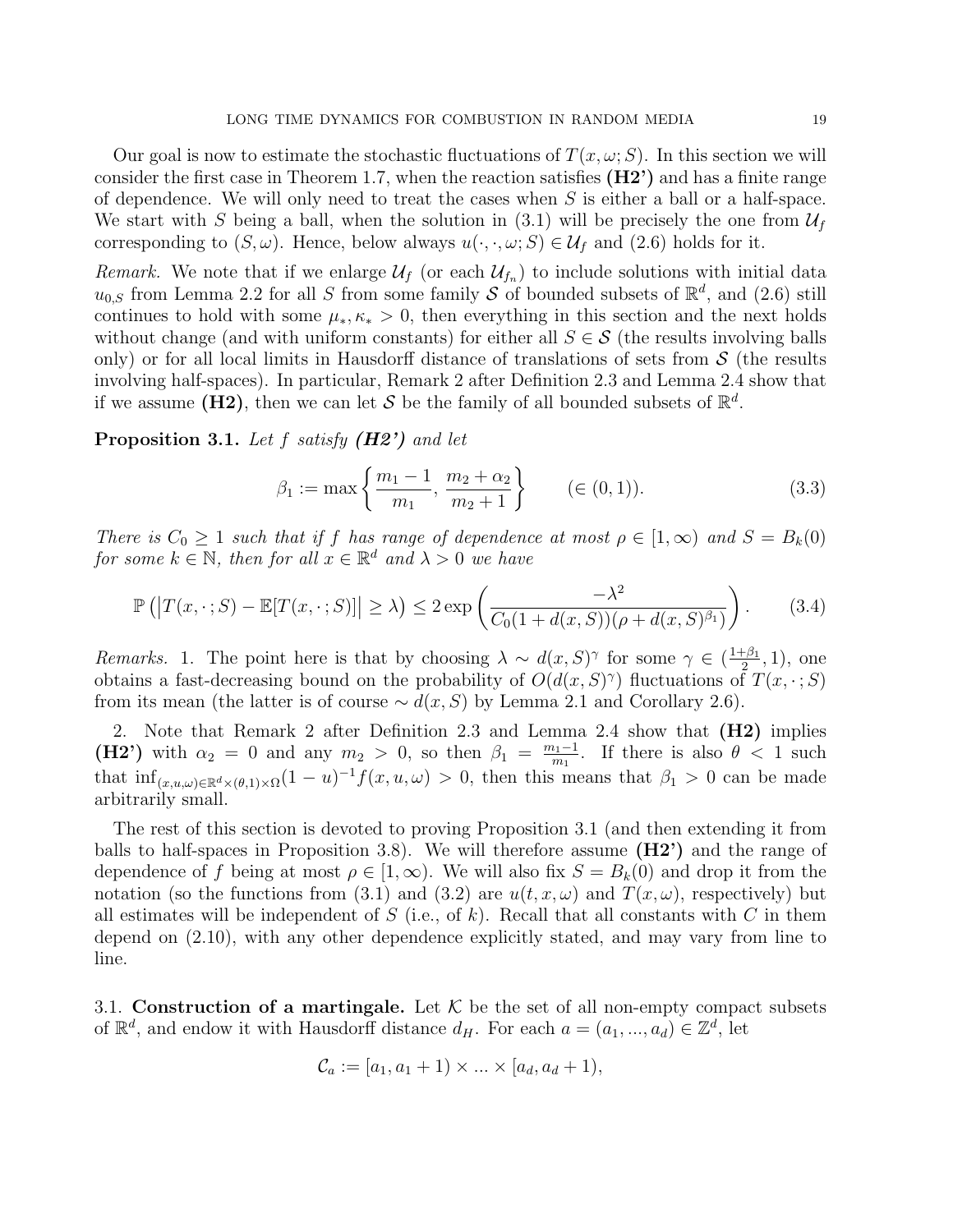and for each finite  $\emptyset \neq A \subseteq \mathbb{Z}^d$ , let

$$
P_A := \left\{ K \in \mathcal{K} \mid K \cap \frac{1}{\sqrt{d}} \mathcal{C}_a \neq \emptyset \text{ if and only if } a \in A \right\}.
$$

Let us label all such A as  $A_0, A_1, \ldots$ , and denote  $P_i := P_{A_i}$ . Then  $\{P_i\}_{i \in \mathbb{N}_0}$  is a (pairwise disjoint) partition of the metric space  $(\mathcal{K}, d_H)$ , and  $\text{diam}_H(P_i) = 1$  for each  $i \in \mathbb{N}_0$ .

For each  $i$ , let

$$
K_i:=\bigcup_{a\in A_i}\frac{1}{\sqrt{d}}\mathcal{C}_a=\bigcup_{K\in P_i}K
$$

(note that  $K_i$  is not compact), so that for each  $K \in P_i$  we have

$$
K \subseteq K_i \subseteq B_1(K).
$$

Notice also that for each  $i, j \in \mathbb{N}_0$  we have

$$
\text{if } P_i \ni K \subseteq K' \in P_j \text{, then } K_i \subseteq K_j. \tag{3.5}
$$

Next, for any  $(t, \omega) \in [0, \infty) \times \Omega$  and  $\theta \in (0, 1)$ , we let

$$
\Gamma_{u,\theta}(t,\omega) := \{ x \in \mathbb{R}^d \, | \, u(t,x,\omega) \geq \theta \}.
$$

Since S is bounded, Lemma 2.5 shows that all these sets are compact. Then for all  $i \in \mathbb{N}_0$ and  $t \geq 0$  we let

$$
E_i(t) := \{ \omega \in \Omega \mid \Gamma_{u, \theta^*}(t, \omega) \in P_i \} \subseteq \Omega,
$$

with  $\theta^*$  from (2.1). Then  $\{E_i(t)\}_{i\in\mathbb{N}_0}$  is a pairwise disjoint partition of  $\Omega$  for each  $t \geq 0$ because  $\Gamma_{u,\theta^*}(t,\omega) \neq \emptyset$  (due to  $\theta^* \leq 1-\theta^*$ ). Also note that  $\alpha_2 < 1$  allows us to only track the evolution of one of the sets  $\Gamma_{u,\theta}$  (see the remark after  $(H2')$ ), and in this section we choose it to be  $\Gamma_{u,\theta^*}$ . Finally, for  $(t,\omega) \in [0,\infty) \times \Omega$ , let

$$
\iota(t,\omega) := i \qquad \text{when } \omega \in E_i(t),
$$

and for each  $(t, x) \in [0, \infty) \times \mathbb{R}^d$  let

$$
F_{t,x} := \{ \omega \in \Omega \mid x \in K_{\iota(t,\omega)} \}.
$$

The latter is a slightly different version of the set of  $\omega$  for which the solution u has reached x by time t (we have  $F_{t,x} \supseteq {\omega \in \Omega | T(x,\omega) \leq t} \supseteq F_{t-C,x}$  for some  $C > 0$  and all large enough t, due to (2.6)). Let us also pick  $A_0$  so that  $\iota(0,\omega) = 0$  for each  $\omega \in \Omega$  (note that  $\iota(0,\omega)$  does not depend on  $\omega$ ).

Since  $u_t \geq 0$  and  $f(\cdot, u, \cdot) \equiv 0$  for  $u \in [0, \theta^*]$ , the solution  $u(\cdot, \cdot, \omega)$  only depends on the reaction inside  $K_{\iota(t,\omega)}$  up to time t. Hence, we have the following lemma.

**Lemma 3.2.** For any  $(t, x) \in [0, \infty) \times \mathbb{R}^d$  and  $s \in [0, t]$ , the set  $E_i(t)$  and the function  $u(s, x, \cdot)\chi_{E_i(t)}(\cdot)$  are  $\mathcal{E}(K_i)$ -measurable for each  $i \in \mathbb{N}_0$ .

*Proof.* Fix any  $i \in \mathbb{N}_0$ , and let g be any reaction satisfying  $(H1')$  and

$$
f(x, u, \omega) = g(x, u, \omega) \quad \text{for all } (x, u, \omega) \in K_i \times [0, 1] \times \Omega.
$$

Then for each  $\omega \in \Omega$ , let v be the solution to

$$
v_t = \Delta v + g(x, v, \omega)
$$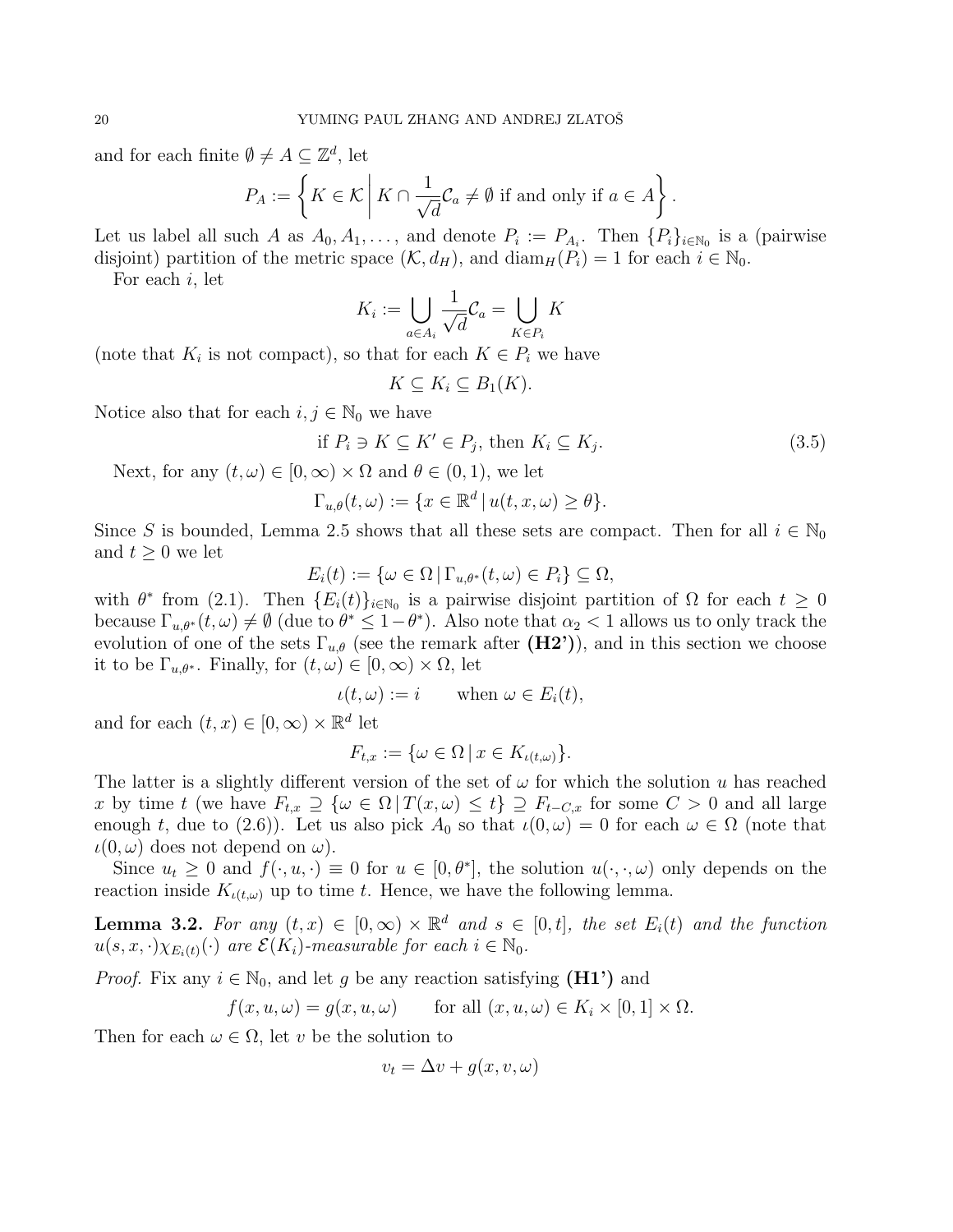with the same initial data  $v(0, \cdot, \omega) = u_{0,S}$  as u, and fix any  $t \geq 0$ . Since  $u_t, v_t \geq 0$  and  $f(\cdot, u, \cdot) \equiv 0$  for  $u \in [0, \theta^*]$ , it follows that  $v(s, \cdot, \omega) = u(s, \cdot, \omega)$  whenever  $\omega \in E_i(t)$  and  $s \leq t$ . Similarly, we have  $v(s, \cdot, \omega) = u(s, \cdot, \omega)$  whenever  $\Gamma_{v,\theta^*}(t, \omega) \in P_i$  and  $s \leq t$  (with  $\Gamma_{v,\theta}$  defined analogously to  $\Gamma_{u,\theta}$ ). In particular,  $\omega \in E_i(t)$  if and only if  $\Gamma_{v,\theta^*}(t,\omega) \in P_i$ .

Since this holds for each g as above, it follows that  $E_i(t) \in \mathcal{E}(K_i)$ , and then also that  $u(s, x, \cdot) \chi_{E_i(t)}(\cdot)$  is  $\mathcal{E}(K_i)$ -measurable for any  $(s, x) \in [0, t] \times \mathbb{R}^d$ .

For each  $t \geq 0$ , let  $\mathcal{G}_t$  be the  $\sigma$ -algebra on  $\Omega$  generated by

$$
\bigcup_{i\in\mathbb{N}_0}\bigcup_{\&\,s\in[0,t]}\mathcal{E}(K_i)|_{E_i(s)}.
$$

That is,  $\mathcal{G}_t$  is generated by all events  $F \cap E_i(s)$  with  $i \in \mathbb{N}_0, F \in \mathcal{E}(K_i), s \in [0, t]$ . Then  $\{\mathcal{G}_t\}_{t\geq0}$  is a filtration on  $(\Omega,\mathcal{F})$ , and  $\mathcal{G}_0=\mathcal{E}(K_0)$  because  $E_0(0)=\Omega$  and  $E_i(0)=\emptyset$  for  $i>0$ . Lemma 3.2 then shows that  $u(s, x, \cdot)$  is  $\mathcal{G}_t$ -measurable for any  $(t, x) \in [0, \infty) \times \mathbb{R}^d$  and  $s \leq t$ . Since  $E_i(s) \in \mathcal{E}(K_i)$  for all  $i \in \mathbb{N}_0$  and  $s \geq 0$  (so also  $F \cap E_i(s) \in \mathcal{E}(K_i)$  above),  $\iota(s, \cdot)$  and  $F_{s,x}$  are also  $\mathcal{G}_t$ -measurable for all  $(t,x) \in [0,\infty) \times \mathbb{R}^d$  and  $s \leq t$ .

We note that  $\mathcal{G}_t$  is actually simpler than its definition suggests, and for each  $t \geq 0$  and  $j \in \mathbb{N}_0$  we in fact have

$$
\mathcal{G}_t|_{E_j(t)} = \mathcal{E}(K_j)|_{E_j(t)}\tag{3.6}
$$

.

(recall also that  $\{E_j(t)\}_{j\in\mathbb{N}_0}$  is a partition of  $\Omega$  for each  $t\geq 0$ , and note that only finitely many of these sets are non-empty due to Lemma 2.5). Indeed, let us consider any  $i \in \mathbb{N}_0$  and  $s \in [0, t]$  such that  $E_i(s) \cap E_j(t) \neq \emptyset$ . Then there is  $\omega \in \Omega$  such that

$$
\iota(t,\omega) = j \quad \text{and} \quad \iota(s,\omega) = i.
$$

From (3.5) and

$$
\Gamma_{u,\theta^*}(r,\omega) \subseteq \Gamma_{u,\theta^*}(s,\omega)
$$

for any such  $\omega$ , we obtain  $K_i \subseteq K_j$ . But then  $E_i(s) \in \mathcal{E}(K_i) \subseteq \mathcal{E}(K_j)$  and

$$
\mathcal{E}(K_i)|_{E_i(s) \cap E_j(t)} \subseteq \mathcal{E}(K_j)|_{E_i(s) \cap E_j(t)} \subseteq \mathcal{E}(K_j)|_{E_j(t)}
$$

Since this clearly also holds when  $E_i(s) \cap E_i(t) = \emptyset$ , the definition of  $\mathcal{G}_t$  proves (3.6).

Similarly to [2, 3], we will prove Proposition 3.1 by studying the  $\mathcal{G}_t$ -adapted martingale  ${X_t := \mathbb{E}[T(x, \cdot) | \mathcal{G}_t]}_{t \geq 0}$  for any  $x \in \mathbb{R}^d$  and estimating its increments, which will then allow us to apply Azuma's inequality to bound the fluctuations of  $T(x, \cdot)$ .

**Lemma 3.3** (Azuma's inequality). Let  $\{X_k\}_{k\in\mathbb{N}_0}$  be a martingale on  $(\Omega, \mathcal{F}, \mathbb{P})$ . If for each  $k \in \mathbb{N}$  there is  $c_k \geq 0$  such that  $|X_k - X_{k-1}| \leq c_k$  almost surely, then for all  $\lambda > 0$  and  $n \in \mathbb{N}$ ,

$$
\mathbb{P}[|X_n - X_0| \ge \lambda] \le 2 \exp\left(-\frac{\lambda^2}{2\sum_{k=1}^n c_k^2}\right).
$$

We first show that for any  $\omega \in F_{t,x}$  the difference  $\mathbb{E}[T(x,\cdot)|\mathcal{G}_t](\omega) - T(x,\omega)$  is uniformly bounded, and 0 if  $\omega \in F_{s,x}$  when  $t-s$  is large enough (note that  $F_{s,x} \subseteq F_{t,x}$  if  $s \leq t$ because  $u_t \geq 0$ ). This is due to  $F_{t,x} \in \mathcal{G}_t$  and the above-mentioned relationship of  $F_{t,x}$  and  $\{\omega \in \Omega \mid T(x,\omega) \leq t\}.$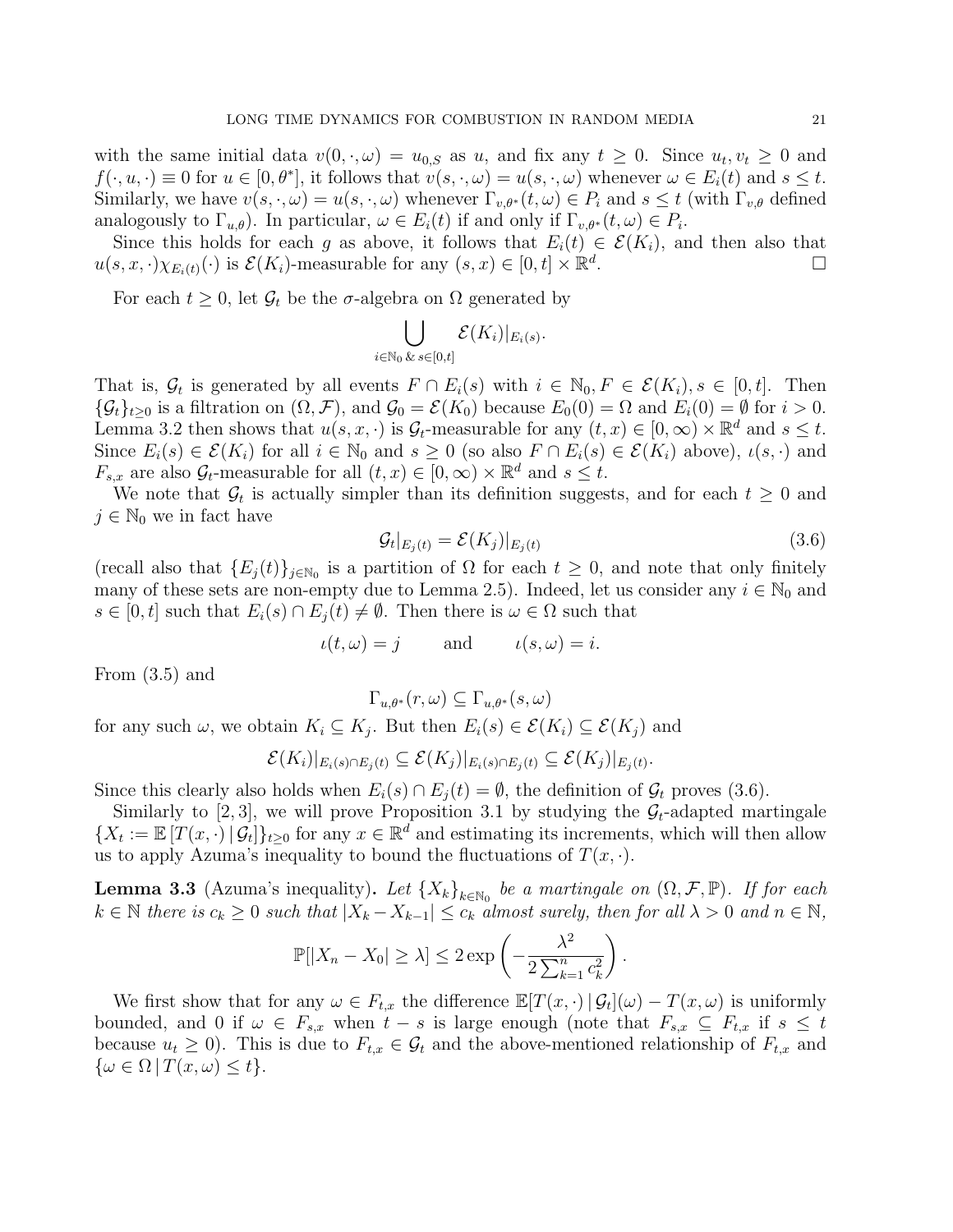**Lemma 3.4.** There is  $C > 0$  such that for each  $(t, x) \in [0, \infty) \times \mathbb{R}^d$  we have

$$
\left|\mathbb{E}[T(x,\cdot)\chi_{F_{t,x}}\,|\,\mathcal{G}_t]-T(x,\cdot)\chi_{F_{t,x}}\right|\leq C\qquad\text{on }\Omega,
$$

and if also  $s \in [0, t - C]$ , then

$$
\mathbb{E}[T(x,\cdot)\chi_{F_{s,x}}\,|\,\mathcal{G}_t] = T(x,\cdot)\chi_{F_{s,x}} \qquad on \ \Omega. \tag{3.7}
$$

*Proof.* For any  $(x, \omega) \in \mathbb{R}^d \times \Omega$ , let

$$
\tau(x,\omega) := \inf \{ t \ge 0 \, | \, x \in B_1(\Gamma_{u,\theta^*}(t,\omega)) \} \le T(x,\omega).
$$

If  $\omega \in F_{t,x}$  for some  $t \geq 0$ , then  $\tau(x,\omega) \leq t$  due to  $K_{\iota(t,\omega)} \subseteq B_1(\Gamma_{u,\theta^*}(t,\omega))$ . And since  $u(s, x, \cdot)$  is  $\mathcal{G}_t$ -measurable for all  $s \leq t$ , we see that  $\tau(x, \cdot) \chi_{F_{t,x}}(\cdot)$  is  $\mathcal{G}_t$ -measurable.

For each  $(x,\omega) \in \mathbb{R}^d \times \Omega$ , there is  $y \in \overline{B_1(x)}$  with  $u(\tau(x,\omega), y, \omega) \geq \theta^*$ , so (2.6) shows that

$$
u\left(\tau(x,\omega)+\kappa_*+\mu_*^{-1},y,\omega\right)\geq 1-\theta^*,\tag{3.8}
$$

and then Lemma 2.1 yields

$$
u(\tau(x,\omega) + \kappa_* + \mu_*^{-1} + \kappa_0 + 2c_0^{-1}, x, \omega) \ge 1 - \theta^*.
$$

Therefore there is C such that  $T(x,\omega) \leq \tau(x,\omega) + C$ , and hence  $|T(x,\omega) - \tau(x,\omega)| \leq C$ . Hence for any  $(t, x) \in [0, \infty) \times \mathbb{R}^d$  we obtain using  $\mathcal{G}_t$ -measurability of  $\tau(x, \cdot) \chi_{F_{t,x}},$ 

$$
\left| \mathbb{E}[T(x,\cdot)\chi_{F_{t,x}} | \mathcal{G}_t] - T(x,\cdot)\chi_{F_{t,x}} \right| \leq \left| \mathbb{E}[\tau(x,\cdot)\chi_{F_{t,x}} | \mathcal{G}_t] - \tau(x,\cdot)\chi_{F_{t,x}} \right| + 2C = 2C,
$$

yielding the first claim. If also  $s \leq t - C$ , then for all  $\omega \in F_{s,x}$  we have

$$
T(x,\omega) \le \tau(x,\omega) + C \le s + C \le t.
$$

Since  $u(t, x, \cdot)$  is  $\mathcal{G}_t$ -measurable, this shows that so is  $T(x, \cdot)\chi_{F_{s,x}},$  and  $(3.7)$  follows.

When  $\omega \in \Omega \setminus F_{t,x}$  (that is, essentially, when the solution u has not yet reached x by the time  $t$ ), we will obtain a different kind of estimate.

Let  $\rho \geq 1$  be from Proposition 3.1, and for each  $i \in \mathbb{N}_0$  let

$$
g_i(x, u, \omega) := \psi_i(x) \mathbb{E}[f(x, u, \cdot)] + (1 - \psi_i(x)) f(x, u, \omega),
$$

where  $0 \leq \psi_i \leq 1$  is Lipschitz with a uniform-in-i constant, with  $\psi_i \equiv 1$  on  $B_\rho(K_i)$  and  $\psi_i \equiv 0$  on  $\mathbb{R}^d \setminus B_{\rho+1}(K_i)$ . Then  $g_i$  is Lipschitz in  $(x, u)$  (with a uniform M-dependent constant  $\geq M$ , which we will call M from now on), and  $q_i(x, u, \cdot)$  is independent of  $\mathcal{E}(K_i)$ for all  $(x, u) \in \mathbb{R}^d \times [0, 1]$  because f has range of dependence at most  $\rho$ . Of course,

$$
g_i \equiv f \quad \text{on } (\mathbb{R}^d \setminus B_{\rho+1}(K_i)) \times [0,1] \times \Omega. \tag{3.9}
$$

For each  $\omega \in \Omega$ , let now  $v_i$  be the solution to

$$
(v_i)_t = \Delta v_i + g_i(x, v_i, \omega) \qquad \text{on } (0, \infty) \times \mathbb{R}^d,
$$
  

$$
v_i(0, \cdot, \omega) = u_{0,K_i} \qquad \text{on } \mathbb{R}^d,
$$

with  $u_{0,K_i}$  from Lemma 2.2. Then  $v_i(t, x, \cdot)$  is independent of  $\mathcal{E}(K_i)$  for each  $(t, x)$ , and so is

$$
T_i(x, \cdot) := \inf\{t \ge 0 \, | \, v_i(t, x, \cdot) \ge 1 - \theta^*\}.
$$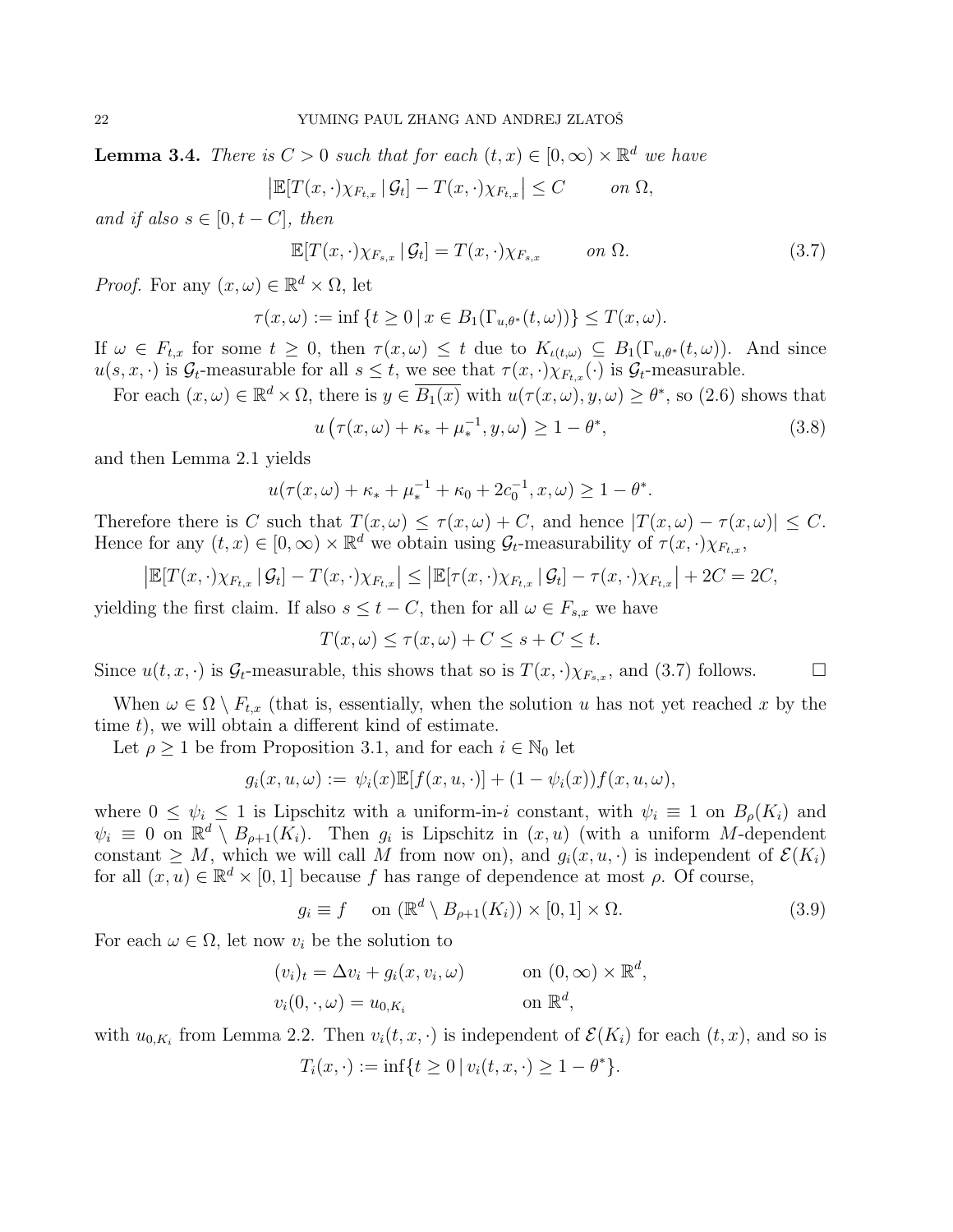**Proposition 3.5.** There is  $C \geq 1$  such that for each  $(t, x) \in [0, \infty) \times \mathbb{R}^d$  and  $\omega \in \Omega \setminus F_{t,x}$ we have

$$
\left|T(x,\omega)-t-T_{\iota(t,\omega)}(x,\omega)\right|\leq C(\rho+d(x,S)^{\beta_1}).
$$

Remark. This shows that the difference of the time it takes to reach x from  $S$  and the sum of any smaller time t and the time it takes to reach x from  $K_{\iota(t,\omega)}$  (which approximates  $\Gamma_{u,\theta^*}(t,\omega)$ ) is sublinear in  $d(x, S)$ . Hence, this result yields a certain additive structure (up to lower order errors) for the arrival times of solutions with initial data from Lemma 2.2.

*Proof.* We will use  $(t_0, x_0)$  in place of  $(t, x)$  in the proof. Fix any  $\omega \in \Omega \setminus F_{t_0, x_0}$  and let  $i := \iota(t_0, \omega)$ . Note that since  $\omega \in E_i(t_0)$ , we have

$$
\Gamma_{u,\theta^*}(t_0,\omega) \subseteq K_i \subseteq B_1(\Gamma_{u,\theta^*}(t_0,\omega)).
$$
\n(3.10)

Moreover, since  $x_0 \notin K_i$ , Lemma 2.1 shows that  $t_0 \leq \kappa_0 + \frac{2}{c}$  $\frac{2}{c_0}d(x_0, S)$ . Let us first show that

$$
T(x_0, \omega) - t_0 - T_i(x_0, \omega) \le C(\rho + d(x_0, S)^{\beta_1}).
$$

From (2.6) we know that with  $L_1 := \mu_*^{-1}(1 + t_0^{\alpha_2})(\theta^*)^{-m_2} + 1$  we have

 $\Gamma_{u,\theta^*}(t_0,\omega) \subseteq B_{L_1-1}(\Gamma_{u,1-\theta^*}(t_0,\omega)).$ 

Hence we obtain

$$
K_i \subseteq B_{L_1}(\Gamma_{u,1-\theta^*}(t_0,\omega)).
$$

This and Lemma 2.1 now show

$$
B_{R_0}(K_i) \subseteq \Gamma_{u,1-\theta^*}(t_0+t_1,\omega) \tag{3.11}
$$

for

$$
t_1 := \kappa_0 + 2c_0^{-1}(R_0 + L_1),
$$

hence

$$
u(t, \cdot, \omega) \ge u_{0,K_i} = v_i(0, \cdot, \omega) \tag{3.12}
$$

for any  $t \ge t_0 + t_1$ . Since  $t_0 \le \kappa_0 + \frac{2}{c}$  $\frac{2}{c_0}d(x_0, S)$ , there is  $C > 0$  such that

$$
t_1 \le C(1 + d(x_0, S)^{\alpha_2}).
$$

Now take

$$
\eta := \min\left\{\frac{\theta^*}{2}, \frac{1}{2M_*}, d(x_0, S)^{-\gamma}\right\} > 0,
$$
\n(3.13)

where

$$
\gamma := \min \left\{ \frac{1}{m_1}, \frac{1 - \alpha_2}{m_2 + 1} \right\} \in (0, 1).
$$

Note that (3.3) shows that

$$
\max\{\gamma(m_1 - 1), \alpha_2 + \gamma m_2, 1 - \gamma\} = \beta_1 < 1. \tag{3.14}
$$

It follows from (3.11) and Lemma 2.8 that for  $t_2 := \frac{4}{c_0}(\rho + 1) + D_1 \eta^{1-m_1}$  we have

$$
u(t_0 + t_1 + t_2, \cdot, \omega) \ge 1 - \eta \qquad \text{on } B_{\rho+1}(K_i). \tag{3.15}
$$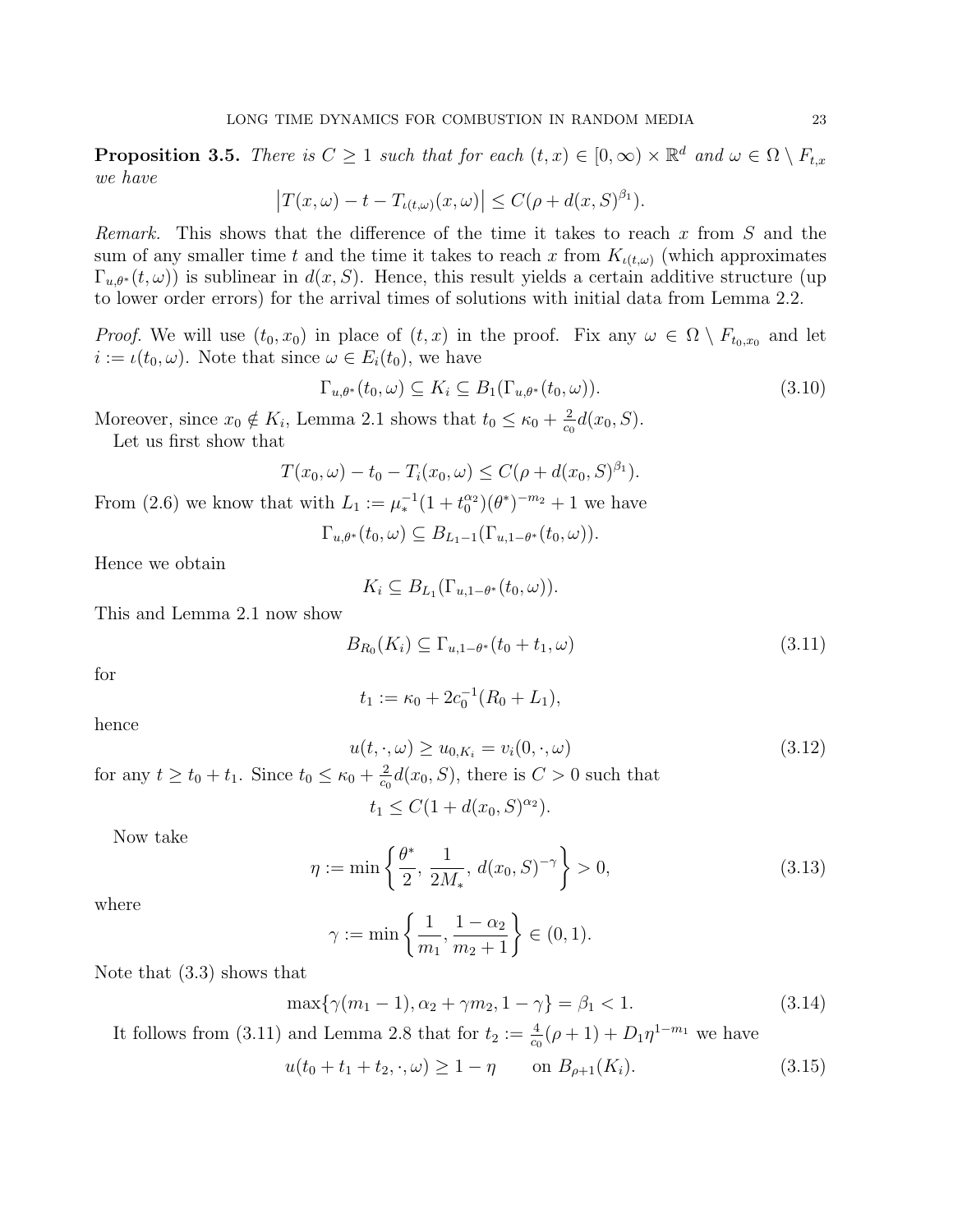Moreover, from  $(3.13)$  and  $(3.14)$  we see that there is  $C > 0$  such that

$$
t_3 := t_1 + t_2 \le C(\rho + d(x_0, S)^{\alpha_2} + d(x_0, S)^{\gamma(m_1 - 1)}) \le C(\rho + d(x_0, S)^{\beta_1}).\tag{3.16}
$$

We now apply Lemma 2.9 with  $(f, g_i, u, v_i, t_0 + t_3, \infty)$  in place of  $(f_1, f_2, u_1, u_2, t_0, R)$ . Its hypotheses are satisfied due to (3.9), (3.12) and (3.15), and it yields

$$
T(x_0, \omega) - t_0 - t_3 \le (1 + M_* \eta) T_i(x_0, \omega) + 2\kappa_* + \kappa_0.
$$

This, (3.16), and  $T_i(x_0, \omega) \leq C(1 + d(x_0, K_i)) \leq C(1 + d(x_0, S))$  (which follows from Lemma 2.1, with some  $C > 0$  show that there is indeed some  $C > 0$  such that

$$
T(x_0,\omega) - t_0 - T_i(x_0,\omega) \le M_* \eta T_i(x_0,\omega) + 2\kappa_* + \kappa_0 + t_3 \le C(\rho + d(x_0,S)^{\beta_1}).\tag{3.17}
$$

Let us now turn to

$$
t_0 + T_i(x_0, \omega) - T(x_0, \omega) \le C(\rho + d(x_0, S)^{\beta_1}),
$$

and let  $\eta$  be again from (3.13). We will now need to estimate u from above in terms of some time-shift of  $v_i$ . It follows from Lemma 2.9 that

$$
u_{-}(t, x, \omega) := u((1 - M_{*}\eta)t + t_{0}, x, \omega) - \eta \qquad (\leq 1 - \eta)
$$

is a subsolution to (1.1) with reaction f on  $(2\kappa_*, \infty) \times (\mathbb{R}^d \setminus \Gamma_{u,1-\eta}(t_0,\omega))$ . We also know that  $v_i$  is a solution of the same equation on  $(0,\infty) \times (\mathbb{R}^d \setminus B_{\rho+1}(K_i))$ . In order to be able to compare them, we need some more estimates involving these sets.

Since  $\theta^* \leq \theta_1$ , Corollary 2.6 and (3.10) yield

$$
\Gamma_{u,1-\theta^*}(t_0+2\kappa_*,\omega)\subseteq B_{2c_1\kappa_*+\kappa_1}(\Gamma_{u,\theta^*}(t_0,\omega))\subseteq B_{2c_1\kappa_*+\kappa_1}(K_i).
$$

This and (2.6) show that with  $L_2 := \mu_*^{-1} (1 + (t_0 + 2\kappa_*)^{\alpha_2}) \eta^{-m_2}$  and

$$
L_3 := \max\{L_2 + 2c_1\kappa_* + \kappa_1, \rho + 1\},\
$$

we have

$$
\Gamma_{u_-,0}(2\kappa_*,\omega) \subseteq \Gamma_{u,\eta}(t_0 + 2\kappa_*,\omega) \subseteq B_{L_2}(\Gamma_{u,1-\theta^*}(t_0 + 2\kappa_*,\omega)) \subseteq B_{L_3}(K_i). \tag{3.18}
$$

We note that this also implies

$$
\Gamma_{u,1-\eta}(t_0,\omega) \subseteq \Gamma_{u,\eta}(t_0+2\kappa_*,\omega) \subseteq B_{L_3}(K_i). \tag{3.19}
$$

Moreover, Lemma 2.8 shows that

$$
B_{L_3}(K_i) \subseteq \Gamma_{v_i, 1-\eta}(t_4, \omega), \tag{3.20}
$$

with  $t_4 := \frac{4}{c_0} L_3 + D_1 \eta^{1-m_1}$ . Then (3.13), (3.14), and  $t_0 \le \kappa_0 + \frac{2}{c_0}$  $\frac{2}{c_0}d(x_0, S)$  show that there is  $C > 0$  such that

$$
t_4 \le C(\rho + t_0^{\alpha_2} \eta^{-m_2} + \eta^{1-m_1}) \le C(\rho + d(x_0, S)^{\beta_1}).\tag{3.21}
$$

Using  $(3.20)$  and  $(3.18)$ , we find that

$$
v_i(t_4 + \cdot, \cdot, \omega) \ge 1 - \eta \ge u_-(2\kappa_* + \cdot, \cdot, \omega) \qquad \text{on } (0, \infty) \times B_{L_3}(K_i),
$$
  

$$
v_i(t_4, \cdot, \omega) \ge 0 \ge u_-(2\kappa_*, \cdot, \omega) \qquad \text{on } \mathbb{R}^d \setminus B_{L_3}(K_i).
$$
 (3.22)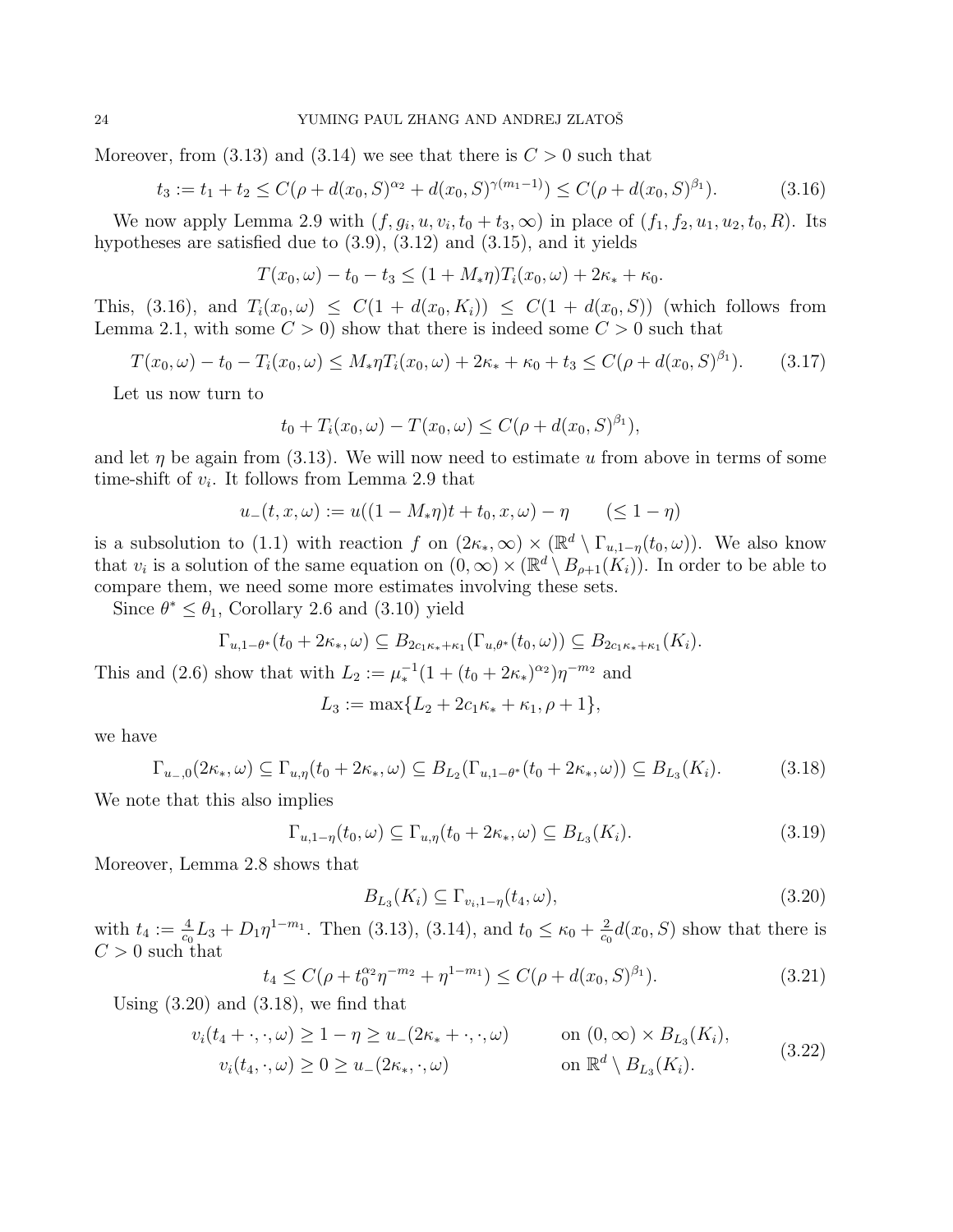From (3.9), (3.19), and Lemma 2.9 we also see that  $v_i$  and  $u_-\$ are, respectively, a solution and a subsolution to (1.1) with reaction f on  $(2\kappa_*, \infty) \times (\mathbb{R}^d \setminus B_{L_3}(K_i))$ . So the second claim in (3.22) and the comparison principle yield

 $u_-(2\kappa_* + \cdot, \cdot, \omega) \le v_i(t_4 + \cdot, \cdot, \omega)$  on  $[0, \infty) \times (\mathbb{R}^d \setminus B_{L_3}(K_i)).$ 

If  $x_0 \notin B_{L_3}(K_i)$ , then this shows that

$$
T(x_0, \omega) \ge (1 - M_* \eta)(T_i(x_0, \omega) - t_4 + 2\kappa_*) + t_0.
$$

Using again  $T_i(x_0, \omega) \leq C(1 + d(x_0, S))$  (as we did above) and (3.21), we obtain

$$
T_i(x_0, \omega) + t_0 - T(x_0, \omega) \le t_4 + M_* \eta T_i(x_0, \omega) \le C(\rho + d(x_0, S)^{\beta_1})
$$
\n(3.23)

for some  $C > 0$ . If instead  $x_0 \in B_{L_3}(K_i)$ , the first claim in (3.22) and (3.21) again yield

$$
T_i(x_0, \omega) + t_0 - T(x_0, \omega) \le T_i(x_0, \omega) \le t_4 \le C(\rho + d(x_0, S)^{\beta_1})
$$

because  $x_0 \notin K_i$  (and hence  $T(x_0, \omega) \ge t_0$ ).

The last ingredient in the proof of Proposition 3.1 is an estimate on the difference of  $T_{\iota(t,\omega)}(x,\omega)$  for two different times t.

**Lemma 3.6.** There is  $C > 0$  such that for all  $(x, \omega) \in \mathbb{R}^d \times \Omega$  and  $t_0, t_1 \geq 0$  we have

$$
\left|T_{\iota(t_1,\omega)}(x,\omega) - T_{\iota(t_0,\omega)}(x,\omega)\right| \le C\left(\rho + |t_1 - t_0| + d(x,S)^{\beta_1}\right)
$$

*Proof.* Let  $i_0 := \iota(t_0, \omega)$  and  $i_1 := \iota(t_1, \omega)$ , and then  $\omega \in E_{i_0}(t_0) \cap E_{i_1}(t_1)$ . Without loss of generality, let us assume  $t_1 > t_0$ . Then  $u_t \geq 0$  and  $(3.5)$  show that  $K_{i_0} \subseteq K_{i_1}$ .

If  $x \notin K_{i_1}$ , Proposition 3.5 yields

$$
|T_{i_1}(x,\omega)-T_{i_0}(x,\omega)|\leq |t_1-t_0|+C(\rho+d(x,S)^{\beta_1}).
$$

If  $x \in K_{i_0}$ , then  $T_{i_1}(x,\omega) = T_{i_0}(x,\omega) = 0$ . The result follows in either case.

Let us now assume that  $x \in K_{i_1} \backslash K_{i_0}$ . Then  $T_{i_1}(x,\omega) = 0$ , while Lemma 2.1 shows that

$$
T_{i_0}(x,\omega) \le \kappa_0 + 2c_0^{-1}d(x, K_{i_0}) \le C(1 + d_H(K_{i_0}, K_{i_1}))
$$
\n(3.24)

for some  $C > 0$ . From  $t_1 > t_0$  and  $(2.6)$  we also have

$$
\Gamma_{u,\theta^*}(t_0,\omega) \subseteq \Gamma_{u,\theta^*}(t_1,\omega) \subseteq B_{\mu_*^{-1}(\theta^*)^{-m_2}(1+t_1^{\alpha_2})}(\Gamma_{u,1-\theta^*}(t_1,\omega)),
$$

and Corollary 2.6 yields

 $\Gamma_{u,1-\theta^*}(t_1,\omega) \subseteq B_{c_1(t_1-t_0)+\kappa_1}(\Gamma_{u,\theta^*}(t_0,\omega)).$ 

Hence there is  $C > 0$  such that

 $d_H(\Gamma_{u,\theta^*}(t_0,\omega), \Gamma_{u,\theta^*}(t_1,\omega)) \leq C(1+t_1^{\alpha_2}+t_1-t_0).$ 

Since also  $d_H(K_{\iota(t,\omega)},\Gamma_{u,\theta^*}(t,\omega)) \leq 1$  for all  $t \geq 0$  (because  $\Gamma_{u,\theta^*}(t,\omega) \in P_{\iota(t,\omega)}$ ), this implies

$$
d_H(K_{i_0}, K_{i_1}) \le d_H(K_{i_0}, \Gamma_{u,\theta^*}(t_0,\omega)) + d_H(\Gamma_{u,\theta^*}(t_0,\omega), \Gamma_{u,\theta^*}(t_1,\omega)) + d_H(\Gamma_{u,\theta^*}(t_1,\omega), K_{i_1})
$$
  
\n
$$
\le C(1 + t_1^{\alpha_2} + t_1 - t_0).
$$

This and  $(3.24)$  yields the claim.

.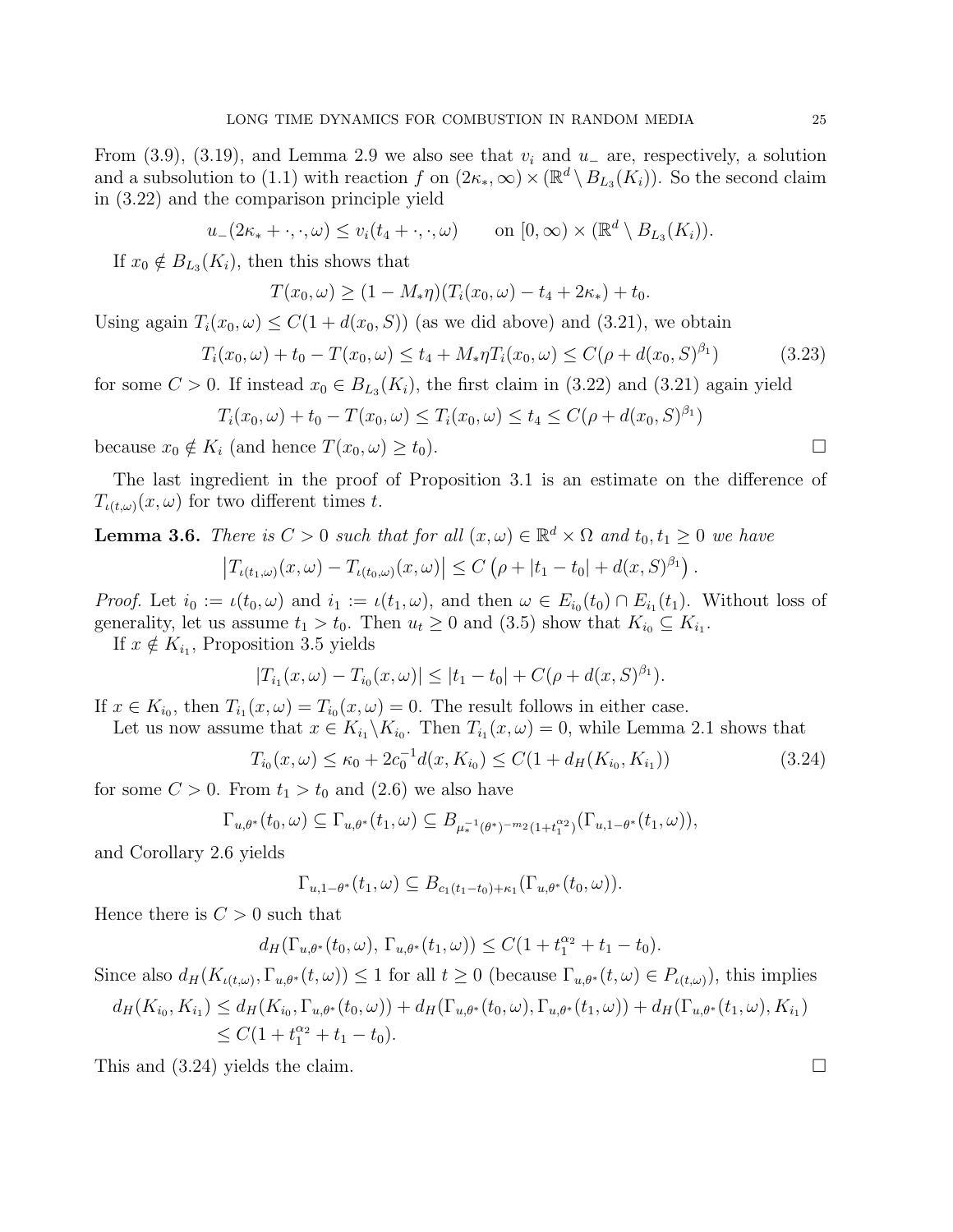3.2. Proof of Proposition 3.1. If  $d(x, S) \leq \rho$ , then (3.4) holds for all  $\lambda > 0$  as long as  $C_0 \geq 2(\kappa_0 + \frac{2}{c_0})$  $(\frac{2}{c_0})^2 (\ln 2)^{-1}$ . This is because  $T(x, \cdot) \le \kappa_0 + \frac{2}{c_0}$  $\frac{2}{c_0}d(x, S)$  by Lemma 2.1, so one only needs to consider  $\lambda \leq (\kappa_0 + \frac{2}{c \epsilon})$  $\frac{2}{c_0}$  (1 + d(x, S)), for which the right-hand side of (3.4) with this  $C_0$  is at least 1 due to  $\rho \geq \frac{1}{2}$  $\frac{1}{2}(1+d(x, S)).$ 

It therefore suffices to consider the case  $d(x, S) > \rho$ . In particular, we have  $x \notin K_0$  due to  $\rho \geq 1$ . Let us fix any such x and consider the  $\mathcal{G}_t$ -adapted martingale  $\{X_t\}_{t\geq 0}$  defined by

$$
X_t = X_t(\omega) := \mathbb{E}[T(x, \cdot) | \mathcal{G}_t](\omega).
$$

We want to apply Azuma's inequality to it, which means that we need to obtain a suitable ω-independent bound on  $|X_t - X_s|$  for any  $t > s > 0$  (which we fix). Using

$$
X_t = \mathbb{E}[T(x, \cdot)\chi_{F_{s,x}} | \mathcal{G}_t] + \mathbb{E}[T(x, \cdot)\chi_{F_{s,x}} | \mathcal{G}_t],
$$
  

$$
X_s = \mathbb{E}[T(x, \cdot)\chi_{F_{s,x}} | \mathcal{G}_s] + \mathbb{E}[T(x, \cdot)\chi_{F_{s,x}} | \mathcal{G}_s],
$$

we find from Lemma 3.4 (recall that  $F_{s,x} \subseteq F_{t,x}$ ) that there is  $C > 0$  such that

$$
|X_t - X_s| \leq |\mathbb{E}[T(x, \cdot) \chi_{F_{s,x}^c} | \mathcal{G}_t] - \mathbb{E}[T(x, \cdot) \chi_{F_{s,x}^c} | \mathcal{G}_s]| + C
$$
  
= 
$$
\left| \Sigma_{x \notin K_i} \mathbb{E}[T(x, \cdot) \chi_{E_i(s)} | \mathcal{G}_t] - \Sigma_{x \notin K_i} \mathbb{E}[T(x, \cdot) \chi_{E_i(s)} | \mathcal{G}_s] \right| + C.
$$
 (3.25)

Here we used that  $\omega \notin F_{s,x}$  precisely when  $x \notin K_{\iota(s,\omega)}$ , and the sums are over all  $i \in \mathbb{N}_0$  such that  $x \notin K_i$ . From Proposition 3.5 with s in place of t we have

$$
\begin{split}\n& \left| \Sigma_{x \notin K_i} \mathbb{E}[T(x, \cdot) \chi_{E_i(s)} \,|\, \mathcal{G}_t] - \Sigma_{x \notin K_i} \mathbb{E}[T(x, \cdot) \chi_{E_i(s)} \,|\, \mathcal{G}_s] \right| \\
& \leq \left| \Sigma_{x \notin K_i} \mathbb{E}[T_i(x, \cdot) \chi_{E_i(s)} \,|\, \mathcal{G}_t] - \Sigma_{x \notin K_i} \mathbb{E}[T_i(x, \cdot) \chi_{E_i(s)} \,|\, \mathcal{G}_s] \right| + C \left( \rho + d(x, S)^{\beta_1} \right) \\
& = \left| \Sigma_{i \in \mathbb{N}_0} \mathbb{E}[T_i(x, \cdot) \chi_{E_i(s)} \,|\, \mathcal{G}_t] - \Sigma_{i \in \mathbb{N}_0} \mathbb{E}[T_i(x, \cdot) \chi_{E_i(s)} \,|\, \mathcal{G}_s] \right| + C \left( \rho + d(x, S)^{\beta_1} \right).\n\end{split}
$$

The last equality holds because  $T_i(x, \omega) = 0$  when  $x \in K_i$ . Since

$$
\mathbb{E}[T_i(x,\cdot)\chi_{E_i(s)} | \mathcal{G}_t] = \sum_{j \in \mathbb{N}_0} \mathbb{E}[T_i(x,\cdot)\chi_{E_i(s) \cap E_j(t)} | \mathcal{G}_t]
$$

(recall that  $E_i(s), E_i(t) \in \mathcal{G}_t$ ) and Lemma 3.6 yields

$$
\left|\sum_{i,j} \mathbb{E}[T_i(x,\cdot)\chi_{E_i(s)\cap E_j(t)} | \mathcal{G}_t] - \sum_{i,j} \mathbb{E}[T_j(x,\cdot)\chi_{E_i(s)\cap E_j(t)} | \mathcal{G}_t] \right| \leq C(\rho + |t-s| + d(x,S)^{\beta_1}),
$$
 it follows that with some  $C > 0$  and  $C_{t,s,x}^{\rho} := C(\rho + |t-s| + d(x,S)^{\beta_1})$ , we have

$$
|X_t - X_s| \leq \left|\sum_{i,j} \mathbb{E}[T_j(x, \cdot) \chi_{E_i(s) \cap E_j(t)} | \mathcal{G}_t] - \sum_i \mathbb{E}[T_i(x, \cdot) \chi_{E_i(s)} | \mathcal{G}_s]\right| + C_{t,s,x}^{\rho}
$$

$$
= \left| \sum_{j} \mathbb{E}[T_j(x, \cdot) \chi_{E_j(t)} | \mathcal{G}_t] - \sum_{i} \mathbb{E}[T_i(x, \cdot) \chi_{E_i(s)} | \mathcal{G}_s] \right| + C_{t,s,x}^{\rho}.
$$
\n(3.26)

We now claim that for any  $i \in \mathbb{N}_0$  we have

$$
\mathbb{E}[T_i(x,\cdot)\chi_{E_i(s)} | \mathcal{G}_s] = \mathbb{E}[T_i(x,\cdot)]\chi_{E_i(s)}.
$$
\n(3.27)

Since  $E_i(s) \in \mathcal{G}_s$ , to prove this, we only need to show that

$$
\mathbb{E}[T_i(x,\cdot)\chi_A] = \mathbb{E}[T_i(x,\cdot)]\mathbb{P}(A)
$$
\n(3.28)

for each  $A \in \mathcal{G}_s$  such that  $A \subseteq E_i(s)$ . But then  $A \in \mathcal{E}(K_i)$  by (3.6), so (3.28) follows from  $T_i(x, \cdot)$  being independent of  $\mathcal{E}(K_i)$ .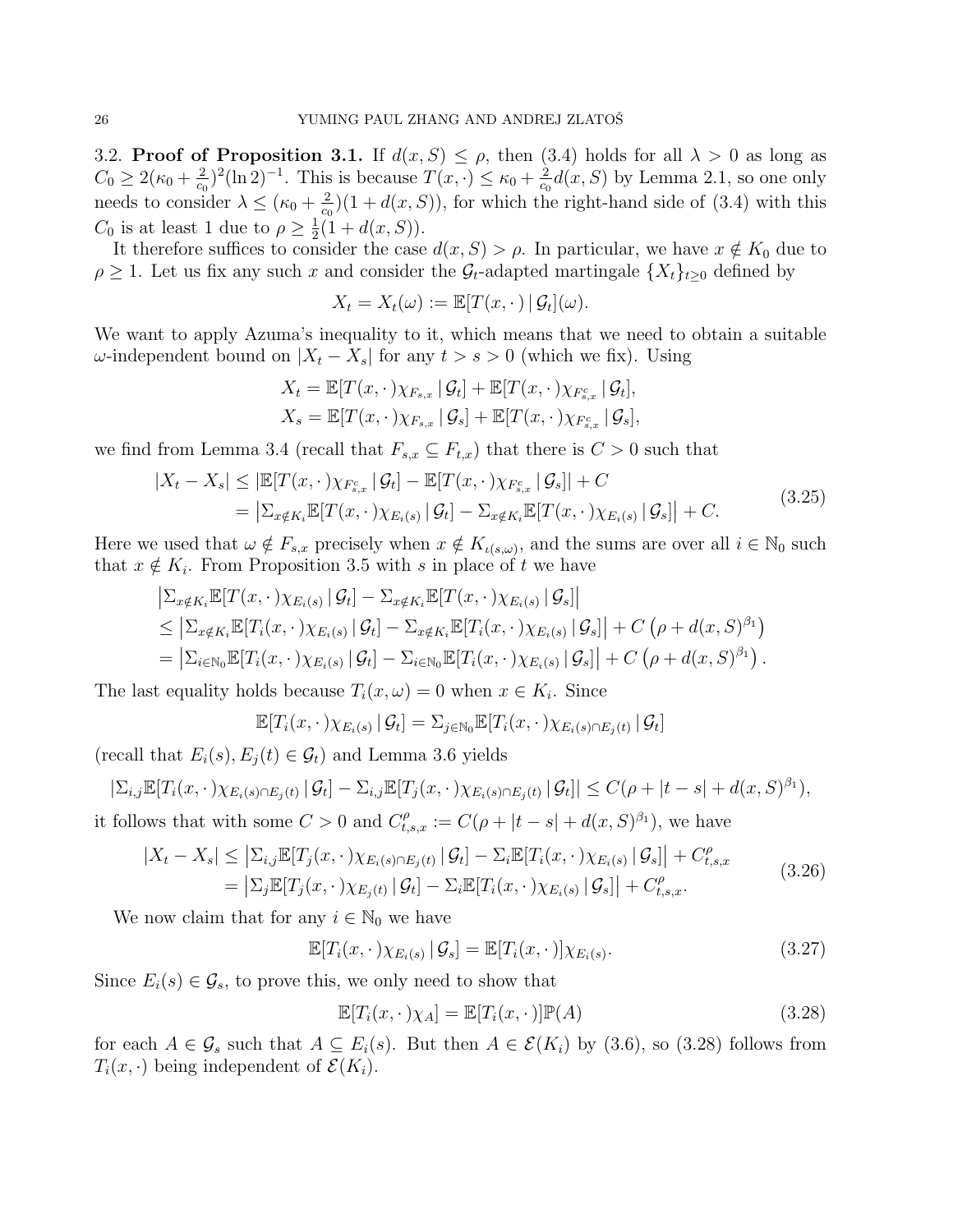Similarly to (3.27), we also have

$$
\mathbb{E}[T_j(x,\cdot\,)\chi_{E_j(t)}\,|\,\mathcal{G}_t] = \mathbb{E}[T_j(x,\cdot\,)]\chi_{E_j(t)}
$$

for any  $j \in \mathbb{N}_0$ . Then  $(3.26)$  becomes

$$
|X_t - X_s| \leq |\Sigma_j \mathbb{E}[T_j(x, \cdot)]\chi_{E_j(t)} - \Sigma_i \mathbb{E}[T_i(x, \cdot)]\chi_{E_i(s)}| + C_{t,s,x}^{\rho}
$$
  

$$
\leq \Sigma_{i,j} |\mathbb{E}[T_j(x, \cdot)] - \mathbb{E}[T_i(x, \cdot)]|\chi_{E_j(t) \cap E_i(s)} + C_{t,s,x}^{\rho}.
$$

Lemma 3.6 now shows that there is  $C > 0$  such that for all  $\omega \in \Omega$  we have

$$
|X_t(\omega) - X_s(\omega)| \le C(\rho + |t - s| + d(x, S)^{\beta_1}).\tag{3.29}
$$

By Lemma 2.1, we have  $F_{\tau_x,x} = \Omega$  when  $\tau_x := \kappa_0 + \frac{2}{c\epsilon}$  $\frac{2}{c_0}d(x, S)$ . So with C from Lemma 3.4,

$$
X_t = T(x, \cdot) \qquad \text{for all } t \ge \tau_x + C. \tag{3.30}
$$

Let  $\tau := \rho + d(x, S)^{\beta_1}$  and let N be the smallest integer such that  $N\tau \geq \tau_x + C$ . Then there is  $C_1 > 0$  such that  $N \leq C_1 d(x, S)(\rho + d(x, S)^{\beta_1})^{-1}$  (recall that  $d(x, S) > \rho \geq 1$ ). It follows from (3.29) that for  $k = 0, ..., N - 1$  we have (uniformly in  $\omega \in \Omega$ )

$$
|X_{(k+1)\tau} - X_{k\tau}| \le C(\rho + d(x, S)^{\beta_1}).\tag{3.31}
$$

Now Azuma's inequality (Lemma 3.3),  $X_0 = \mathbb{E}[T(x, \cdot) | \mathcal{G}_0]$ , and (3.30) with  $t = N\tau$  yield for any  $\lambda \geq 0$  (with C changing from line to line),

$$
\mathbb{P}\left[\left|T(x,\cdot)-\mathbb{E}[T(x,\cdot)|\mathcal{G}_0]\right|\geq \lambda\right] \leq 2 \exp\left(\frac{-\lambda^2}{2CN(\rho+d(x,S)^{\beta_1})^2}\right) \leq 2 \exp\left(\frac{-\lambda^2}{Cd(x,S)(\rho+d(x,S)^{\beta_1})}\right).
$$
\n(3.32)

Since  $F_{0,x} = \emptyset$  (because  $x \notin K_0$ ), Proposition 3.5 with  $t = 0$  (and  $\iota(0, \cdot) \equiv 0$ ) yields  $|T(x,\omega) - T_0(x,\omega)| \le C'(\rho + d(x_0, S)^{\beta_1})$ 

for some 
$$
C' > 0
$$
 and all  $\omega \in \Omega$ . This and  $T_0(x, \cdot)$  being independent of  $\mathcal{E}(K_0) = \mathcal{G}_0$  yield

$$
|\mathbb{E}[T(x,\cdot)|\mathcal{G}_0] - \mathbb{E}[T(x,\cdot)]| \leq |\mathbb{E}[T_0(x,\cdot)|\mathcal{G}_0] - \mathbb{E}[T_0(x,\cdot)]| + C'(\rho + d(x,S)^{\beta_1})
$$
  
= C'(\rho + d(x,S)^{\beta\_1}).

Hence, from (3.32) we obtain for any  $\lambda > 0$ ,

$$
\mathbb{P}\left[\left|T(x,\cdot)-\mathbb{E}[T(x,\cdot)]\right|\geq \lambda + C'(\rho+d(x,S)^{\beta_1})\right]\leq 2\exp\left(\frac{-\lambda^2}{Cd(x,S)(\rho+d(x,S)^{\beta_1})}\right).
$$

So for all  $\lambda \ge C'(\rho + d(x, S)^{\beta_1})$  we have

$$
\mathbb{P}\left[\left|T(x,\cdot)-\mathbb{E}[T(x,\cdot)]\right|\geq 2\lambda\right]\leq 2\exp\left(\frac{-\lambda^2}{Cd(x,S)(\rho+d(x,S)^{\beta_1})}\right),
$$

which yields (3.4) for all  $\lambda \geq 2C'(\rho + d(x, S)^{\beta_1})$  as long as  $C_0 \geq 4C$ . But (3.4) also holds for all  $\lambda \leq 2C'(\rho + d(x, S)^{\beta_1})$  as long as  $C_0 \geq 8(C')^2(\ln 2)^{-1}$  because  $d(x, S) > \rho \geq 1 > \beta_1$  (and so the right-hand side of (3.4) is  $\geq$  1). This finishes the proof.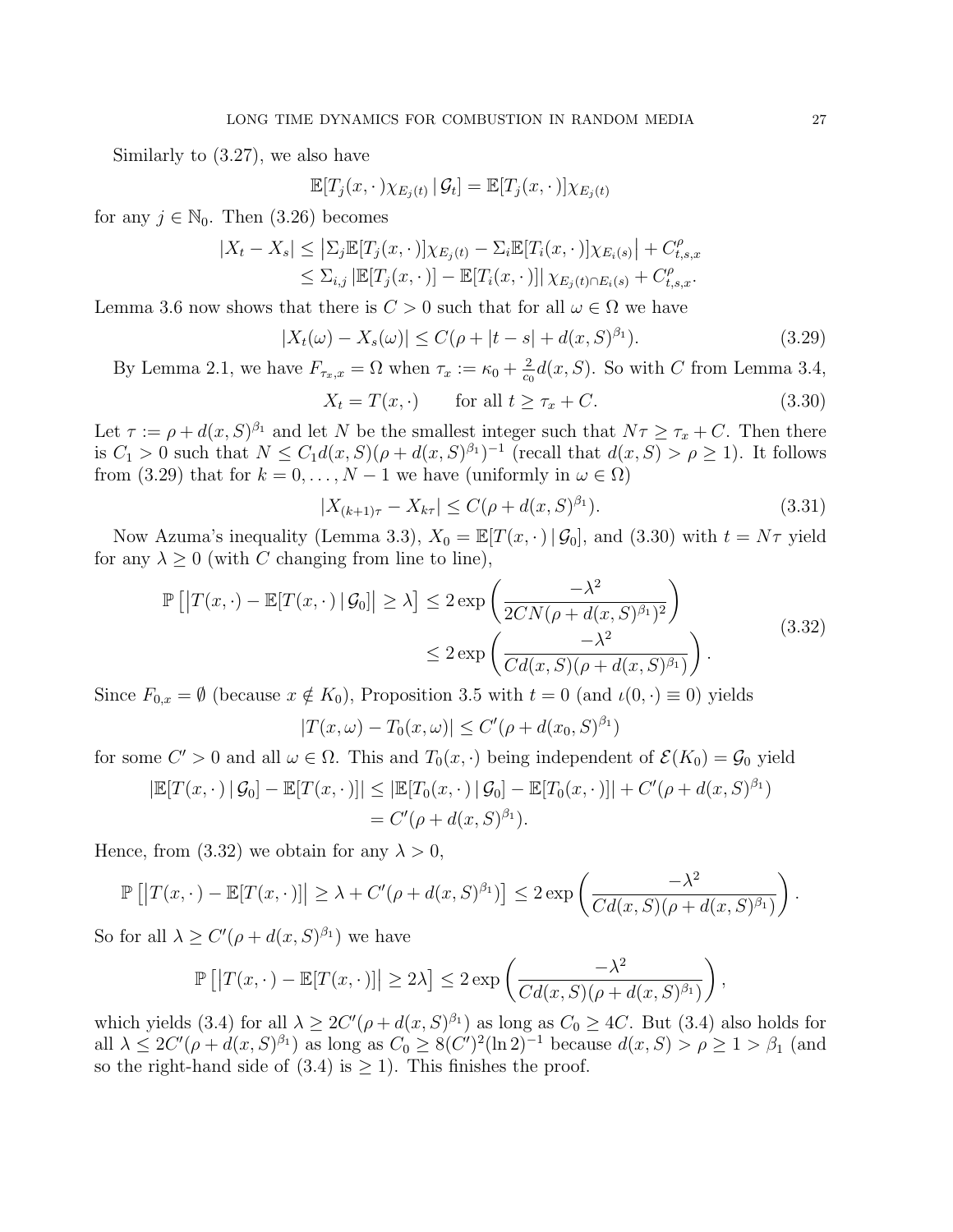### 3.3. Extension to half-spaces. We now extend Proposition 3.1 to half-spaces, denoting

$$
\mathcal{H}_e^- := \{ x \in \mathbb{R}^d \, | \, x \cdot e \le 0 \}
$$

for  $e \in \mathbb{S}^{d-1}$ . This means that we need to enlarge  $\mathcal{U}_f$  to include solutions initially approximating characteristic functions of half-spaces, with (H2') extending as well.

**Lemma 3.7.** (H2') implies (H2') with  $U_f'$  in place of  $U_f$ , with unchanged values of all the  $\sup_{u\in\mathcal{U}_f}$  and  $\inf_{u\in\mathcal{U}_f}$  in  $(1.10)$ , and with  $\mathcal{U}'_f$  defined as  $\mathcal{U}_f$  but including the initial functions  $u_{0,k}$ from  $\mathcal{U}_f$  as well as all locally uniform limits of their translations. (These are then functions  $u_{0,S}$  satisfying Lemma 2.2 for all balls  $S = B_k(y)$  and all half-spaces  $S = H_e^- + le$ , due to well-known elliptic regularity estimates.)

In particular, Lemmas 2.9 and 2.10 hold with  $\mathcal{U}_{f_1}$  replaced by  $\mathcal{U}_{f_1}'$ .

*Proof.* Stationarity of f again shows that adding translations of the  $u_{0,k}$  to  $\mathcal{U}_f$  does not change any of the sup or inf. Well known parabolic regularity estimates now show that the sup and inf also remain unchanged when we add locally uniform limits of these translations to  $\mathcal{U}_f$ . The proofs of Lemmas 2.9 and 2.10 then extend to  $\mathcal{U}_{f_1}'$  in place of  $\mathcal{U}_{f_1}$  without change.

We note that the elliptic and parabolic regularity (Krylov-Safonov and Schauder) estimates used here can be found in  $[11,$  Theorem 4.6,  $[15,$  Theorem 4.1, and  $[14,$  Theorem 8.6.1.

**Proposition 3.8.** Proposition 3.1 holds for S being either any ball  $B_k(y)$  with  $(k, y) \in \mathbb{N} \times \mathbb{R}^d$ or any half-space  $\mathcal{H}_e^- + le$  with  $(e, l) \in \mathbb{S}^{d-1} \times \mathbb{R}$  (with the functions  $u(\cdot, \cdot, \cdot; S)$  from  $\mathcal{U}_f$ ).

Proof. The claim for balls is immediate from stationarity. For the same reason, in the halfspace case we only need to consider  $l = 0$ . Hence let  $S = \mathcal{H}_e^-$  for some  $e \in \mathbb{S}^{d-1}$ .

For each  $k \in \mathbb{N}$ , let  $S_k := B_k(-ke)$ . Then  $\lim_{k \to \infty} d(x, S_k) = d(x, S)$  for each  $x \in \mathbb{R}^d$ , so by Proposition 3.1 (with  $C_0$  independent of S), it suffices to show

$$
\limsup_{k \to \infty} \sup_{\omega \in \Omega} |T(x, \omega; S) - T(x, \omega; S_k)| \le C
$$

for some  $C > 0$  (depending only on (2.10), as always) and any  $x \in \mathbb{R}^d$ .

Let  $u_{\omega} := u(\cdot, \cdot, \omega; S)$  and  $u_{k,\omega} := u(\cdot, \cdot, \omega; S_k)$  for each  $(k, \omega) \in \mathbb{N} \times \Omega$ , and  $C := \kappa_0 + \frac{2R_0}{C_0}$  $\frac{R_0}{c_0}$  . We then have  $u_{\omega}(C, \cdot) \geq u_{k,\omega}(0, \cdot)$  by Lemma 2.1 and  $(2.3)$ , so  $T(\cdot, \omega; S) \leq T(\cdot, \omega; S_k) + C$ .

Similarly, we have  $u_{k,\omega}(C+1,\cdot) \geq u_{\omega}(0,\cdot)$  in  $B_{k^{1/2}}(0)$ . Then from the last claim in Lemma 2.9 with  $(\eta, R) = (0, k^{1/2} - |x|)$  we obtain  $T(x, \omega; S_k) \leq T(x, \omega; S) + C + 1 + 2\kappa_* + \kappa_0$ whenever  $k^{1/2} \ge |x| + D_2(1 + \kappa_0 + \frac{2}{c_0})$  $\frac{2}{c_0}(d(x, S) + 1)$ , because then  $d(x, S_k) \leq d(x, S) + 1$  due to  $|x| \leq k^{1/2}$ , so  $k^{1/2} - |x| \geq D_2(1 + T(x, \omega; S_n))$  by Lemma 2.1.

## 4. Fluctuations for General Reactions

First, we show that  $(H4')$  implies  $(H2')$ .

**Lemma 4.1.** (H4') implies that f also satisfies (H2') (possibly after removing from  $\Omega$  a measure-zero set that is invariant with respect to the group  $\{\Upsilon_y\}_{y\in\mathbb{R}^d}$ , which we then do).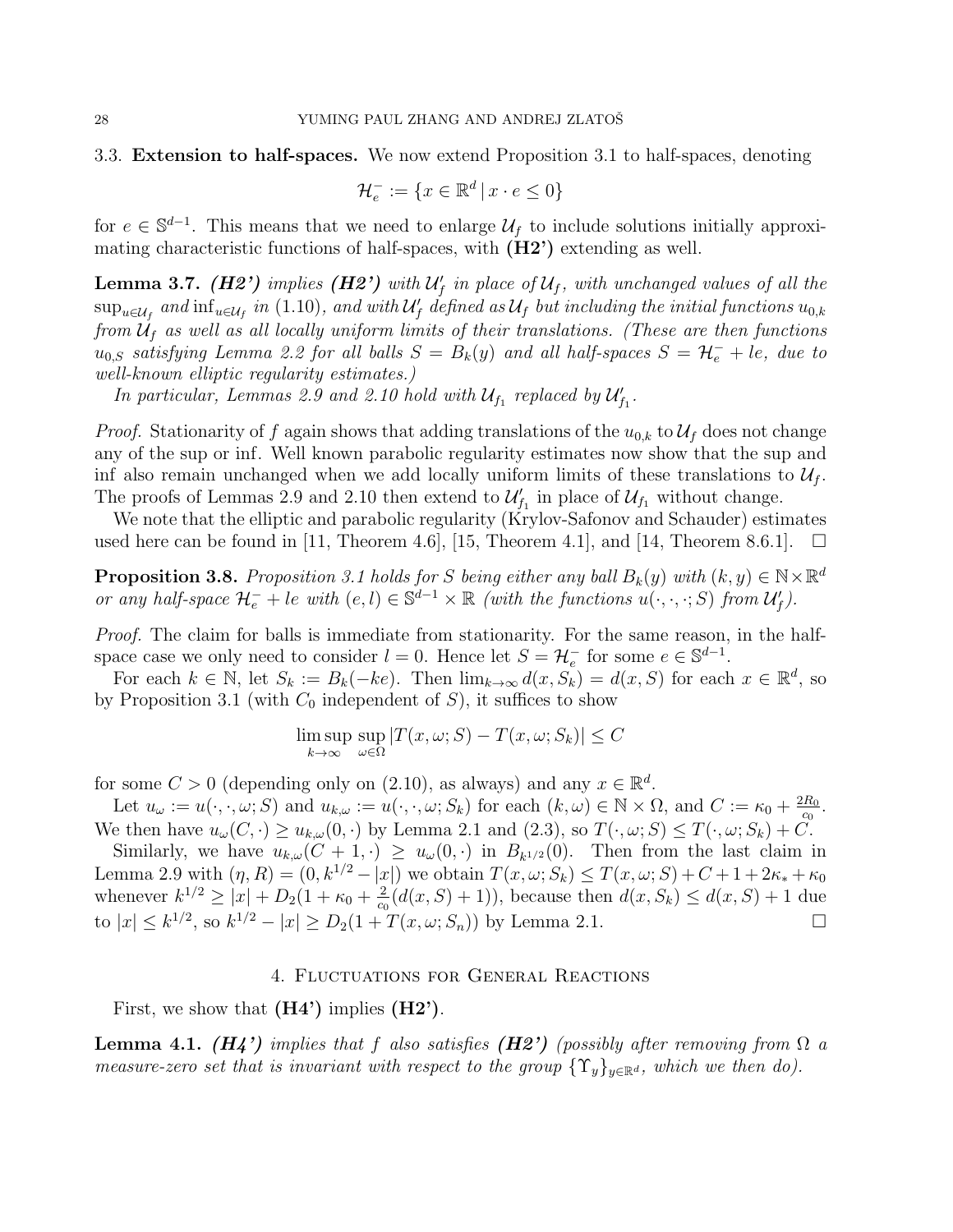*Proof.* For each  $k \in \mathbb{N}$ , let  $u_{0,k,n}$  be the initial datum for  $B_k(0)$  that enters in the definition of  $\mathcal{U}_{f_n}$  (these might in principle be different for distinct n, as we do not assume them to be those from the proof of Lemma 2.2). By (1.9), (1.8), and elliptic regularity estimates, there is a subsequence  $\{n_j\}_{j\in\mathbb{N}}$  such that  $u_{0,k,n_j}$  converge uniformly to some  $u_{0,k}$  satisfying  $(1.9)$ and (1.8) as  $j \to \infty$ . Since also (H2') holds uniformly for  $f_n$ , and the Borel-Cantelli Lemma shows that some subsequence of  $f_{n_j}$  converges to f locally uniformly on  $\mathbb{R}^d$  for almost every  $\omega \in \Omega$  (and if this holds for some  $\omega$ , then it obviously also holds for  $\Upsilon_y \omega$  with any  $y \in \mathbb{R}^d$ ), it follows that (H2') also holds for f, with the above  $u_{0,k}$  for each  $k \in \mathbb{N}$  and after removal of a  $\{\Upsilon_u\}$ -invariant measure-zero set from  $\Omega$ .

We now extend Proposition 3.8 to reactions f satisfying  $(H3)$  and  $(H4')$ . Recall  $(3.2)$ and that constants with  $C$  in them only depend on  $(2.10)$  unless explicitly stated otherwise.

**Proposition 4.2.** Let f satisfy  $(H3)$  and  $(H4')$ , and with  $\beta_1$  from (3.3) let

$$
\beta_3 := \max\left\{\beta_1, \frac{m_3}{m_3 + 2m_4}, \frac{2d + 2}{2d + 2 + m'_4}\right\} \qquad (\in (0, 1)) \tag{4.1}
$$

and

$$
\nu(a) := \sup_{n \ge \max\{|a|, n_4\}} \mathbb{P}\left(\sup_{|z| < n^{1+m'_4}} \sup_{u \in [0,1]} |f_n(z, u, \cdot) - f(z, u, \cdot)| > \alpha_4 n^{-m_4}\right) \tag{4.2}
$$

for all  $a \geq 0$  (then  $\nu(a) \leq \max\{ \lceil a \rceil, n_4 \}^{-(2d+1+m_4')}$  by  $(H_4')$ ). There is  $C'_0 \geq 1$  such that for any S (and u) from Proposition 3.8,  $x \in \mathbb{R}^d$ , and  $\lambda > 0$  we have

$$
\mathbb{P}\left(|T(x,\cdot;S)-\mathbb{E}[T(x,\cdot;S)]|\geq\lambda\right)\leq 2\exp\left(\frac{-\lambda^2}{C_0'(1+d(x,S)^{1+\beta_3})}\right)+\nu\left(d(x,S)^{\beta_3}\right).
$$

*Remark.* Having this and Lemma 4.1, we will not need to use  $(H3)$  and  $(H4')$  again.

*Proof.* Let us assume without loss that  $\alpha_3 \leq 1$  in (H3). Lemma 4.1 shows that f also satisfies (H2'), and then Lemma 3.7 shows that (H2') holds with  $\mathcal{U}'_f \cup \bigcup_{n \geq n_4} \mathcal{U}'_{f_n}$  in place of  $\mathcal{U}_f$ .

For each  $\omega \in \Omega$  and S either a ball or a half-space, let  $u(\cdot, \cdot, \omega, S)$  be the solution from  $\mathcal{U}'_f$ corresponding to  $(\omega, S)$ , and for each  $n \geq n_4$ , let  $u_n(\cdot, \cdot, \omega, S)$  be the analogous solution from  $\mathcal{U}_{f_n}^{\prime}$ . (Note that we do not require the initial data for u and  $u_n$  to be the same, although they may be.) Also let

$$
T_n(x, \omega; S) := \inf\{t \ge 0 \, | \, u_n(t, x, \omega; S) \ge 1 - \theta^*\}.
$$

Then (H4') and Proposition 3.8 show for all  $n > n_4$ ,

$$
\mathbb{P}\left(|T_n(x,\cdot;S) - \mathbb{E}[T_n(x,\cdot;S)]\right| \ge \lambda\right) \le 2 \exp\left(-\frac{\lambda^2}{C_0(1 + d(x,S))(n + d(x,S)^{\beta_1})}\right). \tag{4.3}
$$

Let  $C_1 \ge n_4$  be such that  $(\frac{\alpha_4}{\alpha_3})^{1/m_3} C_1^{-m_4/m_3} \le \frac{1}{2} \min\{\theta^*, M_*^{-1}\}.$ 

Stationarity of  $f, f_n$  shows that the definition of  $\nu(a)$  above is unchanged when in it we replace  $|z|$  by  $|z-x|$ , for any  $x \in \mathbb{R}^d$ . So for each x and  $n \geq n_4$ , there is  $\Omega_{n,x} \subseteq \Omega$  such that  $\mathbb{P}(\Omega_{n,x}) \geq 1 - \nu(n)$  and

$$
|f(z, u, \omega) - f_n(z, u, \omega)| \le \alpha_4 n^{-m_4} \qquad \text{for all } (z, u, \omega) \in B_{n^{1+m'_4}}(x) \times [0, 1] \times \Omega_{n,x}.
$$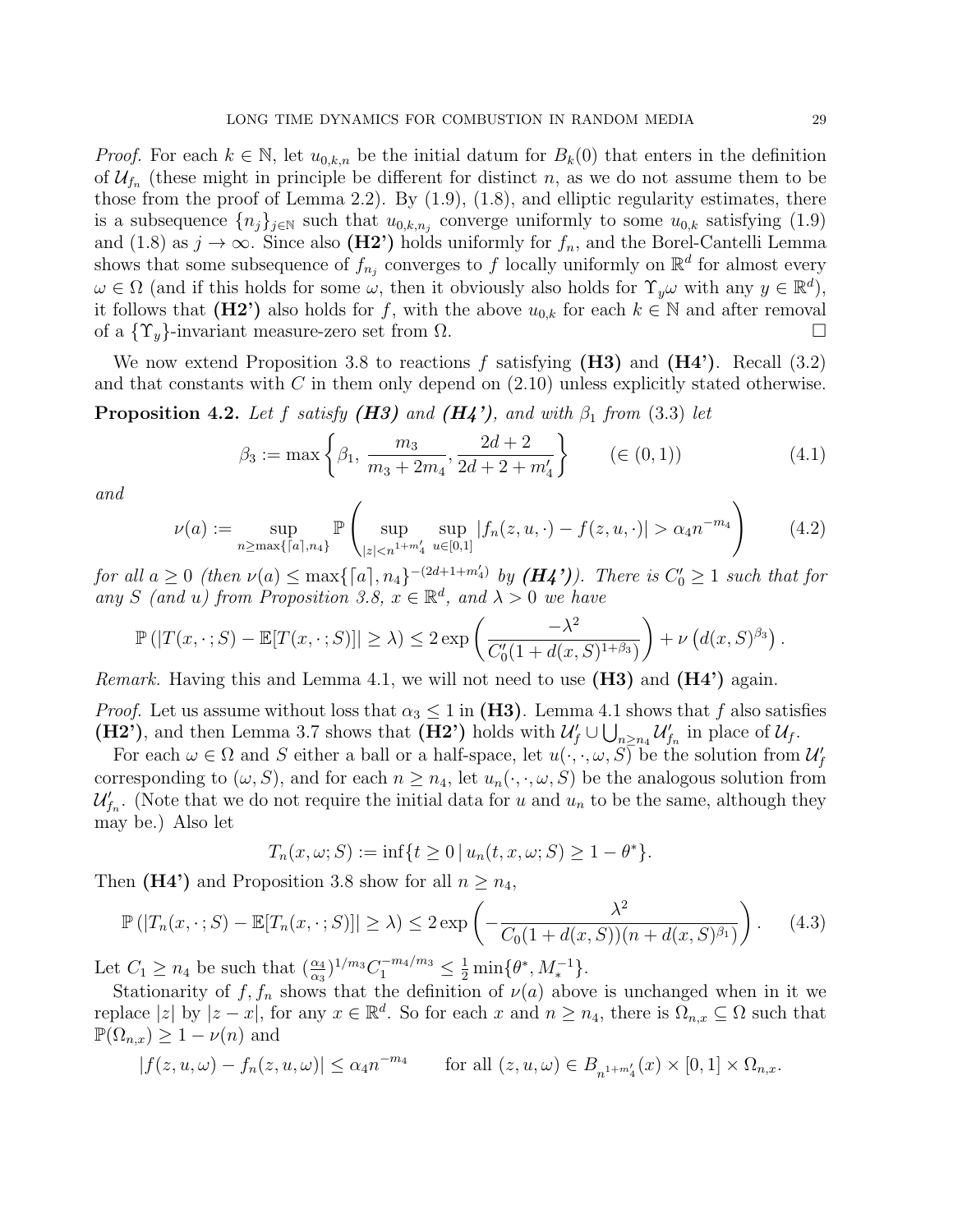Since f satisfies (H3), and  $u(\cdot,\cdot,\omega;S) \in \mathcal{U}_f$  and  $u_n(\cdot,\cdot,\omega;S) \in \mathcal{U}_{f_n}$  for each  $\omega \in \Omega_{n,x}$ , Lemma 2.10 (see Lemma 3.7) applied twice with  $\eta = (\frac{\alpha_4}{\alpha_3} n^{-m_4})^{1/m_3}$ ,  $y = x$ ,  $R = n^{1+m'_4}$ ,  $t_0 = \kappa_0 + 2c_0^{-1}R_0$ , and  $(f_1, f_2, u_1, u_2)$  being

 $(f, f_n, u(\cdot, \cdot, \omega; S), u_n(\cdot, \cdot, \omega; S))$  and  $(f_n, f, u_n(\cdot, \cdot, \omega; S), u(\cdot, \cdot, \omega; S)),$ respectively, yields for some  $C > 0$  and all  $n \ge \max\{C_1, [D_2(1 + \kappa_0 + \frac{2}{c_0})]$  $\frac{2}{c_0}d(x, S))]^{1/(1+m_4')},$ 

$$
|T_n(x,\cdot;S) - T(x,\cdot;S)| \le Cn^{-\frac{m_4}{m_3}}(1 + d(x,S)) + C.
$$
 (4.4)

Here we also used Lemma 2.1 to show that  $T_n(x, \cdot; S)$  and  $T(x, \cdot; S)$  are at most  $\kappa_0 + \frac{2}{c}$  $\frac{2}{c_0}d(x, S).$ 

Let now  $n$  be the smallest integer such that

$$
n \ge \max\left\{C_1, d(x, S)^{\beta_3}, [D_2(1 + \kappa_0 + 2c_0^{-1}d(x, S))]^{1/(1 + m_4')}\right\}.
$$
\n(4.5)

Since  $\beta_3 \ge \frac{1}{1+m'_4}$ , there is  $C_2 > 0$  such that with C from (4.4) we have (uniformly in x, S)

$$
(1 + d(x, S))(n + d(x, S)^{\beta_1}) \le C_2 (1 + d(x, S)^{1+\beta_3}),
$$
  
\n
$$
4Cn^{-\frac{m_4}{m_3}}(1 + d(x, S)) + 4C \le C_2 (1 + d(x, S)^{1-\beta_3 \frac{m_4}{m_3}}) \le C_2 (1 + d(x, S)^{\frac{1+\beta_3}{2}}).
$$

If now  $\lambda \ge C_2(1 + d(x, S)^{(1+\beta_3)/2})$ , then (4.3) and (4.4) imply

$$
\mathbb{P}(|T(x,\cdot;S) - \mathbb{E}[T(x,\cdot;S)]| \ge \lambda) \le \mathbb{P}\left(|T_n(x,\cdot;S) - \mathbb{E}[T_n(x,\cdot;S)]| \ge \frac{\lambda}{2}\right) + \mathbb{P}(\Omega \setminus \Omega_{n,x})
$$
  

$$
\le 2 \exp\left(\frac{-\lambda^2}{4C_0C_2(1 + d(x,S)^{1+\beta_3})}\right) + \nu\left(d(x,S)^{\beta_3}\right).
$$

Hence the result holds with  $C'_0 := \max\{4C_0C_2, 2C_2^2(\ln 2)^{-1}\}\$ , because then it obviously also holds for any  $\lambda \leq C_2(1+d(x,S)^{(1+\beta_3)/2})$ ).  $\Box$ 

# 5. Convergence of the Mean Propagation Speeds

We now consider (3.1) with  $S = H_e^- + le$  for any  $e \in \mathbb{S}^{d-1}$  and  $l \in \mathbb{R}$ , that is,

$$
u_t = \Delta u + f(x, u, \omega) \qquad \text{on } (0, \infty) \times \mathbb{R}^d,
$$
  

$$
u(0, \cdot, \omega; \mathcal{H}_e^- + le) = u_{0, \mathcal{H}_e^- + le} \qquad \text{on } \mathbb{R}^d.
$$
 (5.1)

Here  $u_{0,\mathcal{H}_e^-+le}$  is the initial data used in the definition of  $\mathcal{U}'_f$  in Lemma 3.7 (note that f satisfies (H2') in both cases under consideration, due to Lemma 4.1). Hence,  $u(\cdot, \cdot, \omega; \mathcal{H}_e^- + le) \in \mathcal{U}_f'$ for all  $(e, l, \omega) \in \mathbb{S}^{d-1} \times \mathbb{R} \times \Omega$  and  $(2.6)$  holds for it.

We will now prove that  $\frac{1}{l} \mathbb{E}[T(l_e, \cdot; \mathcal{H}_e)]$  converges as  $l \to \infty$ , with  $T(l_e, \cdot; \mathcal{H}_e)$  from (3.2) (stationarity shows that the expectation is the same if le is replaced by any  $y_l$  with  $y_l \cdot e = l$ ). Note that the reciprocal of this limit can then be considered the asymptotic mean speed of propagation of the solutions  $u$  in direction  $e$  (this mean is technically harmonic).

We also note that all constants in this section will be uniform in e, and recall that all constants with C in them depend on  $(2.10)$ , with any other dependence explicitly indicated, and may vary from line to line.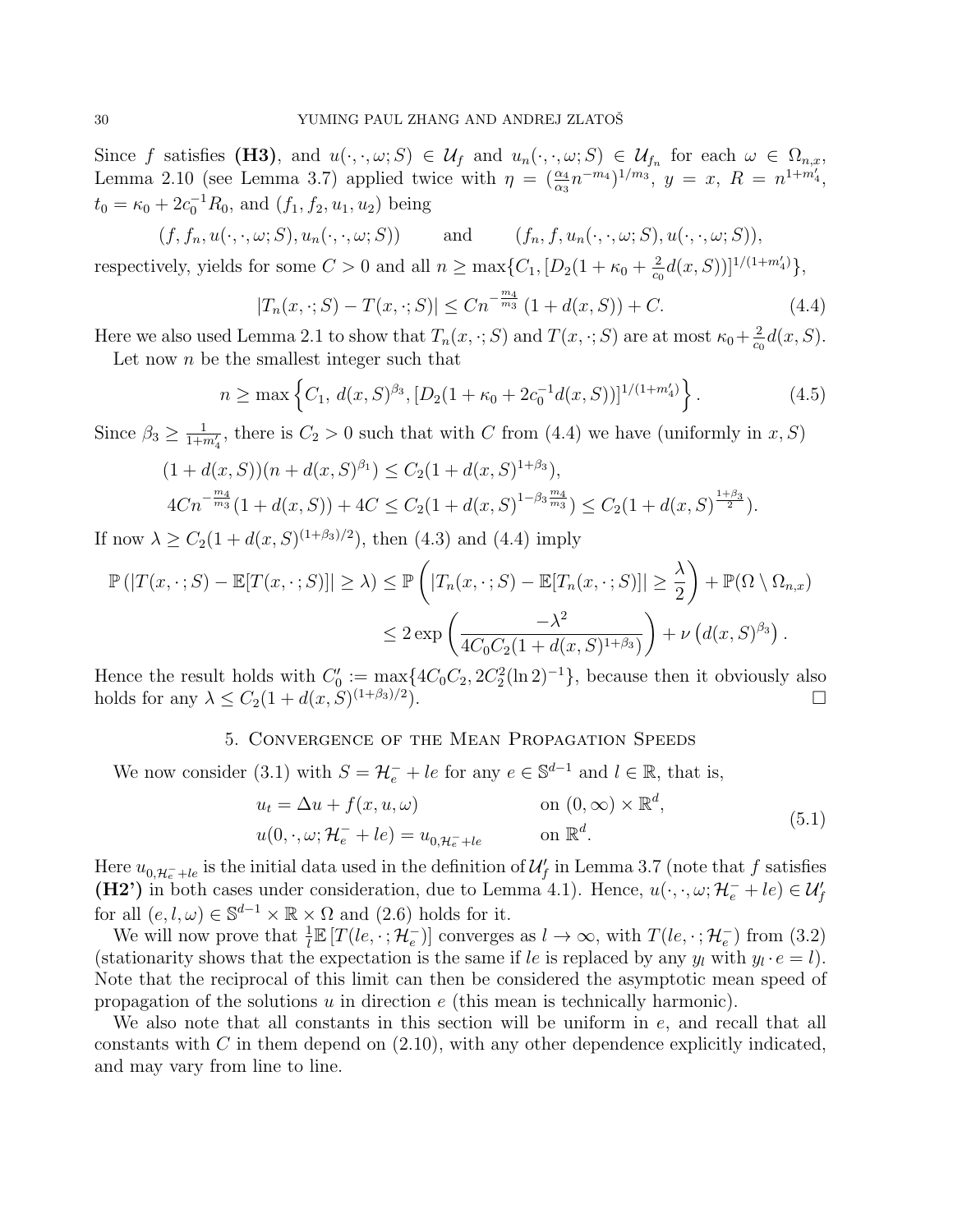**Proposition 5.1.** For each  $e \in \mathbb{S}^{d-1}$  there is  $\overline{T}(e) \in [\frac{1}{\alpha}]$  $\frac{1}{c_1}, \frac{1}{c_0}$  $\frac{1}{c_0}$  (depending also on f) and for each  $\delta > 0$  there is  $C_{\delta} \geq 1$  such that the following hold. If f satisfies (**H2')** and has range of dependence at most  $\rho \in [1,\infty)$ , then with  $\beta_1$  from (3.3) we have for all  $l \geq 1$ ,

$$
\left|\frac{\mathbb{E}[T(l\mathscr{e}, \cdot; \mathcal{H}_{\mathscr{e}}^{-})]}{l} - \bar{T}(e)\right| \leq C_{\delta} \sqrt{\rho} \, l^{-1 + \frac{1}{2}(1+\beta_1) + \delta}.
$$

If instead f satisfies (H3) and (H4'), then with  $\beta_3 < 1$  from (4.1) we have for all  $l \geq 1$ ,

$$
\left|\frac{\mathbb{E}[T(l\mathscr{e}, \cdot; \mathcal{H}_e^{-})]}{l} - \bar{T}(e)\right| \leq C_{\delta} \, l^{-1 + \frac{1}{2}(1+\beta_3) + \delta}.
$$

We will fix  $e$  in the rest of this section and, for the sake of convenience, we will sometimes (but not always) drop  $\mathcal{H}_e^-$  from the notation in (3.1) and (3.2) when  $S = \mathcal{H}_e^-$ . Hence we let

$$
T(x,\omega) := T(x,\omega;\mathcal{H}_e^-) \quad \text{and} \quad u(t,x,\omega) := u(t,x,\omega;\mathcal{H}_e^-). \tag{5.2}
$$

We will also prove both claims in Proposition 5.1 at the same time, with the notation

$$
\beta := \frac{1 + \beta_1}{2} \quad \text{and} \quad \bar{C}_{\rho} := C\sqrt{\rho} \quad \text{and} \quad \phi(l) := 0 \tag{5.3}
$$

if f satisfies (H2') and has range of dependence at most  $\rho \in [1,\infty)$ , and

$$
\beta := \frac{1 + \beta_3}{2} \quad \text{and} \quad \bar{C}_{\rho} := C \quad \text{and} \quad \phi(l) := \nu(l^{\beta_3}) \tag{5.4}
$$

if f satisfies (H3) and (H4'), with  $\nu$  from (4.2). Here again,  $C \geq 1$  will be a constant depending only on (2.10), which may vary from line to line. In particular, Propositions 3.8 and 4.2 show that in both cases we have for all  $e \in \mathbb{S}^{d-1}$ ,  $\lambda > 0$ ,  $x \in \mathbb{R}^d$  with  $x \cdot e \ge 1$  (and some  $C > 0$  defining  $\overline{C}_{\rho}$ ),

$$
\mathbb{P}\left(\left|T(x,\cdot;\mathcal{H}_e^-) - \mathbb{E}[T(x,\cdot;\mathcal{H}_e^-)]\right| \geq \lambda\right) \leq 2\exp\left(-\bar{C}_{\rho}^{-2}\lambda^2(x\cdot e)^{-2\beta}\right) + \phi(x\cdot e). \tag{5.5}
$$

We start with the following simple result.

**Lemma 5.2.** If  $x \cdot e \leq l$  for some  $(e, l, x) \in \mathbb{S}^{d-1} \times \mathbb{R} \times \mathbb{R}^d$ , then

$$
\mathbb{E}\left[T(x,\cdot\,;\mathcal{H}_e^-\right]\right] \leq \mathbb{E}\left[T(l\mathscr{e},\cdot\,;\mathcal{H}_e^-\right] + \kappa_0 + 2c_0^{-1}R_0.
$$

Proof. Since  $u(0, \cdot, \omega; \mathcal{H}_e^-) \leq u(\tau_0, \cdot, \omega; \mathcal{H}_e^- + le - x)$  for  $\tau_0 := \kappa_0 + \frac{2R_0}{c_0}$  $rac{R_0}{c_0}$  by Lemma 2.1 and  $x \cdot e \leq l$ , we have

$$
T(le, \cdot; \mathcal{H}_e^-) \ge T(le, \cdot; \mathcal{H}_e^- + le - x) - \tau_0.
$$

Therefore,

$$
\mathbb{E}[T(le,\cdot;\mathcal{H}_e^-)] \geq \mathbb{E}[T(le,\cdot;\mathcal{H}_e^- + l e - x)] - \tau_0 = \mathbb{E}[T(x,\cdot;\mathcal{H}_e^-)] - \tau_0
$$

because f is stationary (if we assume  $(H4')$ , this follows from Lemma 4.1)

The next result is an immediate consequence of Lemma 2.1 and Corollary 2.6.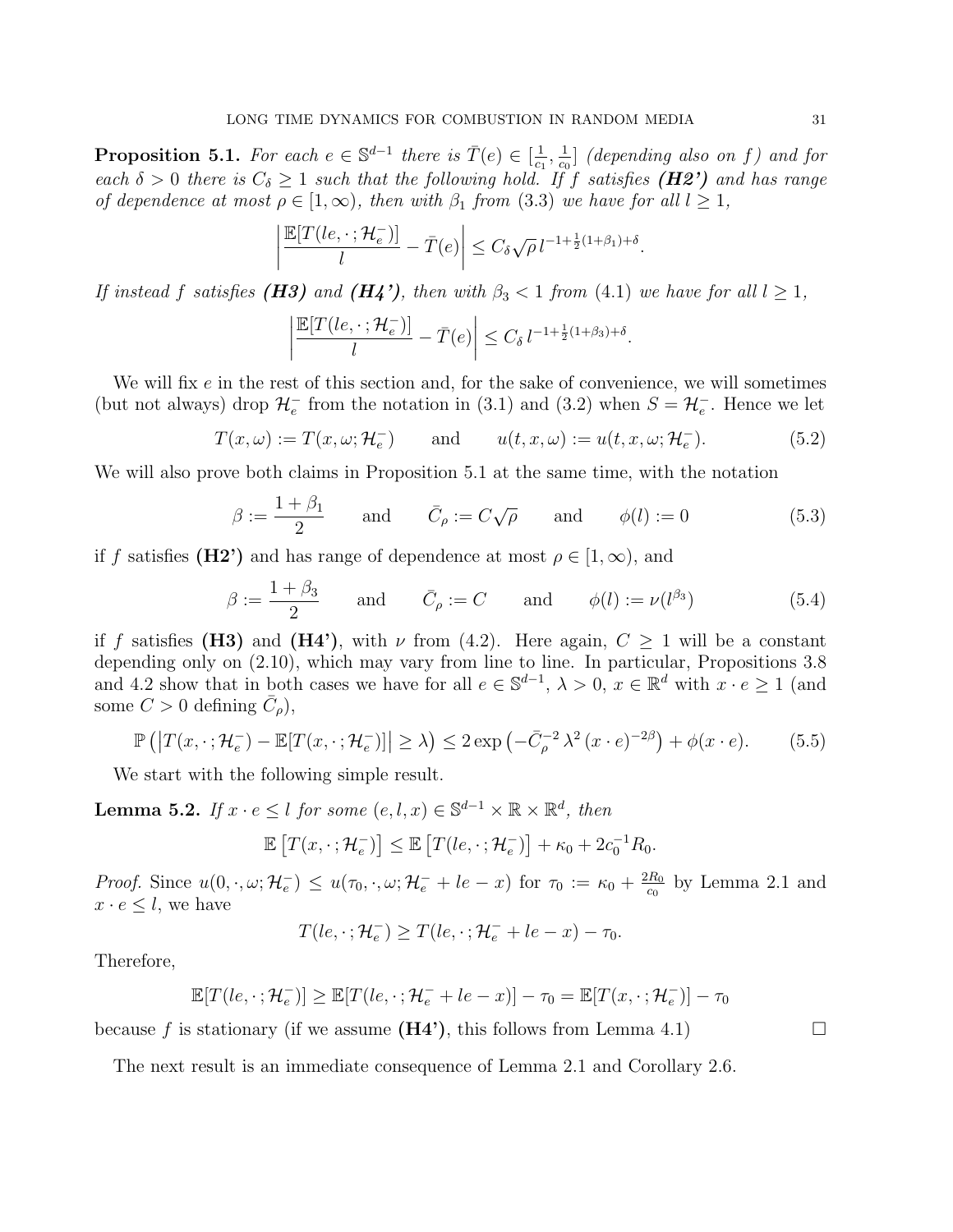**Lemma 5.3.** There is  $t_0 \geq 1$ , depending only on (2.10), such that for all  $t \geq t_0$  and  $\omega \in \Omega$ ,

$$
u(t, x, \omega; \mathcal{H}_e^-) \ge 1 - \theta^*
$$
 when  $x \cdot e \le \frac{c_0 t}{2}$ ,  

$$
u(t, x, \omega; \mathcal{H}_e^-) < 1 - \theta^*
$$
 when  $x \cdot e \ge 2c_1 t$ .

In particular, for all  $x \in \mathbb{R}^d$  with  $x \cdot e \ge l_0 := 2c_1t_0$  and  $\omega \in \Omega$  we have

$$
T(x,\omega;\mathcal{H}_e^-) \in \left[\frac{x \cdot e}{2c_1}, \frac{2x \cdot e}{c_0}\right].\tag{5.6}
$$

In order to prove Proposition 5.1, it will be necessary to simultaneously prove it for  $T(x, \cdot; \mathcal{H}_e^-)$  with other points x satisfying  $x \cdot e = l$ . The Infinite Monkey "Theorem" shows that in dimensions  $d \geq 2$ , this cannot involve all the points in the unbounded set  $\{x \cdot e = l\}$ , but we will be able to include all such points with  $|x| \le O(l)$  (i.e., within a ball centered at le and with linearly-in-time growing radius due to  $(5.6)$ ). This will be sufficient thanks to the speed of propagation of perturbations of solutions being finite (see Lemma 2.5).

This and Lemma 5.3 motivate the definitions of the cylinders

$$
\mathcal{C}_e^-(R,l) := \left\{ x \in \mathbb{R}^d \, \middle| \, x \cdot e \in \left[ \frac{c_0}{4c_1} l, l \right] \text{ and } |x - (x \cdot e)e| \le R \right\},\
$$
  

$$
\mathcal{C}_e^+(R,l) := \left\{ x \in \mathbb{R}^d \, \middle| \, x \cdot e \in \left[ l, \frac{4c_1}{c_0} l \right] \text{ and } |x - (x \cdot e)e| \le R \right\}
$$

and of the corresponding times

$$
T_e^-(R, l, \omega) := \inf \{ t \ge 0 \mid u(t, \cdot, \omega; \mathcal{H}_e^-) \ge 1 - \theta^* \text{ on } C_e^-(R, l) \}
$$
  
= 
$$
\sup \{ T(x, \omega; \mathcal{H}_e^-) \mid x \in C_e^-(R, l) \},
$$
  

$$
T_e^+(R, l, \omega) := \sup \{ t \ge 0 \mid u(t, \cdot, \omega; \mathcal{H}_e^-) < 1 - \theta^* \text{ on } C_e^+(R, l) \}
$$
  
= 
$$
\inf \{ T(x, \omega; \mathcal{H}_e^-) \mid x \in C_e^+(R, l) \}.
$$

Obviously  $T_e^+(R, l, \cdot) \leq T_e^-(R, l, \cdot)$  because  $u_t(t, \cdot, \cdot; \mathcal{H}_e^-) > 0$  for all  $t > 0$ .

Our next result shows that means of these times are sufficiently close to  $\mathbb{E}[T(le, \cdot; \mathcal{H}_e)]$ .

**Lemma 5.4.** There is  $C > 0$ , and for each  $\delta > 0$  there is  $C_{\delta} \geq 1$ , such that with  $l_0 \geq 1$  from Lemma 5.3 we have for all  $l \geq l_0$  and  $R \geq 0$  (with  $\overline{C}_{\rho}$  from (5.3) resp. (5.4)),

$$
\mathbb{E}\left[T_e^-(R,l,\cdot)\right] \leq \mathbb{E}\left[T(le,\cdot;\mathcal{H}_e^-\right] + \bar{C}_\rho(C_\delta + \max\{R,l\}^\delta l^\beta) + C\max\{R,l\}^{d-1}l^2\phi\left(\frac{c_0}{4c_1}l\right),
$$
  

$$
\mathbb{E}\left[T_e^+(R,l,\cdot)\right] \geq \mathbb{E}\left[T(le,\cdot;\mathcal{H}_e^-\right] - \bar{C}_\rho(C_\delta + \max\{R,l\}^\delta l^\beta) - C\max\{R,l\}^{d-1}l^2\phi(l).
$$
\n(5.7)

*Proof.* The definition of  $T_e^{\pm}(R, l, \omega)$  shows that it suffices to consider the case  $R \ge l \ge l_0$ . For any  $\lambda > 0$  we have

$$
\mathbb{P}\left[T_e^-(R,l,\omega)-\mathbb{E}\left[T(le,\cdot)\right]\geq\lambda\right]=\mathbb{P}\left[\sup\left\{T(x,\omega)-\mathbb{E}\left[T(le,\cdot)\right]\mid x\in\mathcal{C}_e^-(R,l)\right\}\geq\lambda\right].
$$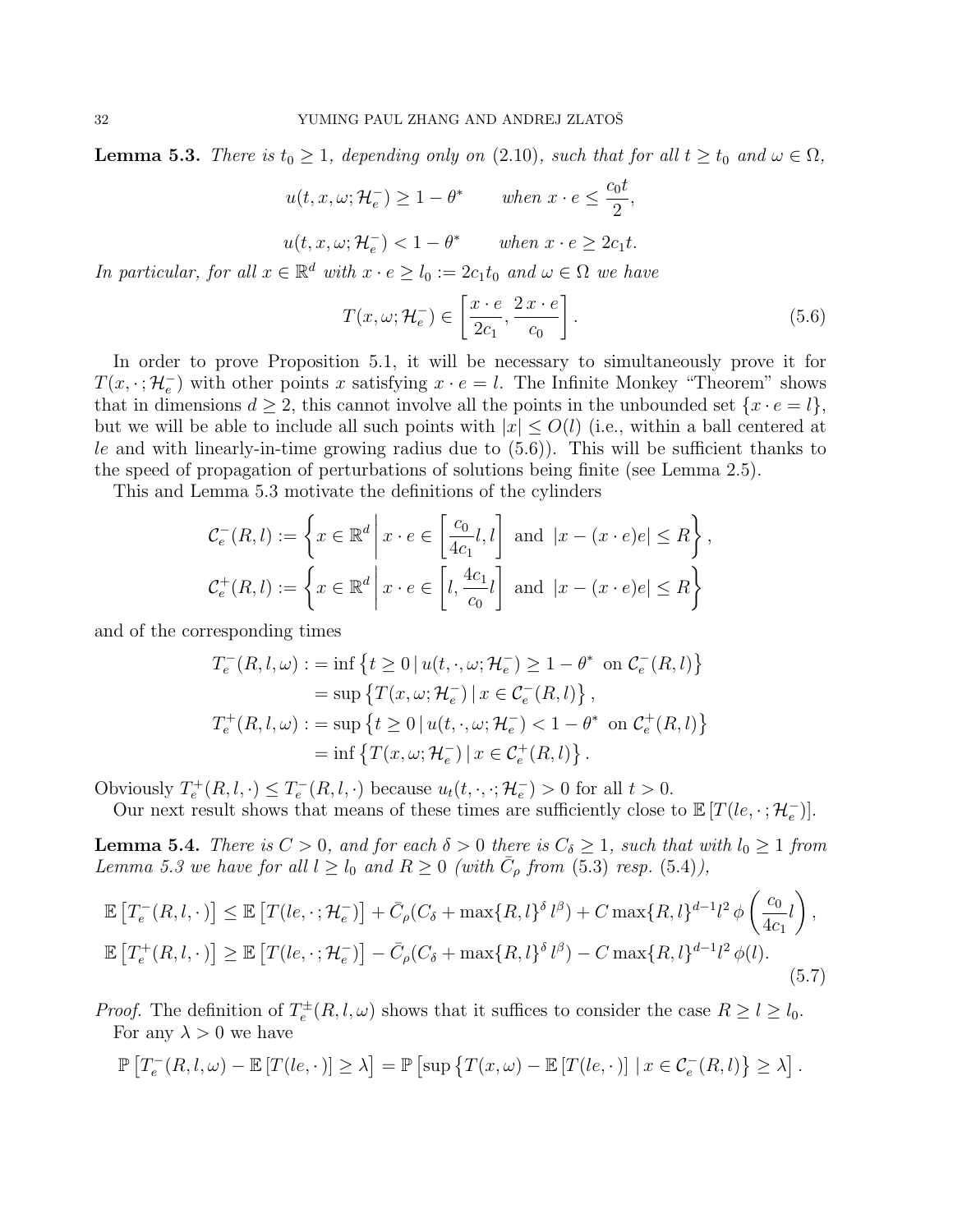Since Lemma 2.1 yields

$$
|T(x,\omega) - T(y,\omega)| \le \kappa_0 + \frac{2|x-y|}{c_0},
$$

for any  $\lambda \geq 4\kappa_0 + \frac{4(\sqrt{d}+R_0)}{c_0}$  $\frac{d+R_0}{c_0}$  =:  $C_1$  we obtain

$$
\mathbb{P}\left[T_e^-(R,l,\omega) - \mathbb{E}\left[T(le,\cdot)\right] \ge \lambda\right] \le \mathbb{P}\left[\sup\left\{T(x,\omega) - \mathbb{E}\left[T(le,\cdot)\right] \mid x \in \mathcal{C}_e^-(R,l) \cap \mathbb{Z}^d\right\} \ge \frac{\lambda}{2}\right]
$$

$$
\le \sum_{x \in \mathcal{C}_e^-(R,l) \cap \mathbb{Z}^d} \mathbb{P}\left[T(x,\omega) - \mathbb{E}\left[T(le,\cdot)\right] \ge \frac{\lambda}{2} + \kappa_0 + \frac{2R_0}{c_0}\right].
$$

Since  $x \in \mathcal{C}_e^-(R, l) \cap \mathbb{Z}^d$  implies  $x \cdot e \leq l$  and f is stationary, Lemma 5.2 now yields

$$
\mathbb{P}\left[T_e^-(R,l,\omega)-\mathbb{E}\left[T(l e,\cdot)\right]\geq\lambda\right]\leq \sum_{x\in\mathcal{C}_e^-(R,l)\cap\mathbb{Z}^d}\mathbb{P}\left[T(x,\omega)-\mathbb{E}\left[T(x,\cdot)\right]\geq\frac{\lambda}{2}\right].
$$

The number of terms in this sum is bounded by  $C_2R^{d-1}l$  for some  $C_2 > 0$ . Since each  $x \in \mathcal{C}_e^-(R, l)$  satisfies  $d(x, \mathcal{H}_e^-) \geq \frac{c_0}{4c}$  $\frac{c_0}{4c_1}l$ , by (5.5) we have for each  $\lambda \ge C_1$ ,

$$
\mathbb{P}\left[T_e^-(R,l,\omega)-\mathbb{E}\left[T(le,\cdot)\right]\geq\lambda\right]\leq C_2R^{d-1}l\exp\left(-\bar{C}_{\rho}^{-2}\lambda^2l^{-2\beta}\right)+C_2R^{d-1}l\,\phi\left(\frac{c_0}{4c_1}l\right).
$$

Moreover, this probability is clearly 0 when  $\lambda > \kappa_0 + \frac{2}{c}$  $\frac{2}{c_0}l$ . Thus, for each  $\delta > 0$  we obtain

$$
\mathbb{E}\left[T_e^-(R,l,\cdot)-\mathbb{E}\left[T(le,\cdot)\right]\right]=\int_0^\infty \mathbb{P}\left[T_e^-(R,l,\omega)-\mathbb{E}\left[T(le,\cdot)\right]\geq \lambda\right]d\lambda
$$
\n
$$
\leq \max\{C_1,\bar{C}_\rho R^\delta l^\beta\}+C_2R^{d-1}l\int_{\bar{C}_\rho R^\delta l^\beta}^\infty \exp\left(-\bar{C}_\rho^{-2}\lambda^2l^{-2\beta}\right)d\lambda+C_3R^{d-1}l^2\phi\left(\frac{c_0}{4c_1}l\right)
$$
\n
$$
\leq \max\{C_1,\bar{C}_\rho R^\delta l^\beta\}+C_2\bar{C}_\rho R^{d-1}l^{1+\beta}\int_{R^\delta}^\infty e^{-s^2}ds+C_3R^{d-1}l^2\phi\left(\frac{c_0}{4c_1}l\right),
$$
\nwhere  $C_1>0$ . Since

with some  $C_3 > 0$ . Since

$$
\int_{r}^{\infty} e^{-s^2} ds = e^{-r^2} \int_{0}^{\infty} e^{-s^2 - 2sr} ds \le Ce^{-r^2},
$$

it follows from  $R \geq l$  that there is  $C_{\delta} \geq 1$  such that

$$
R^{d-1}l^{1+\beta}\int_{R^{\delta}}^{\infty}e^{-s^2}ds\leq R^{d+\beta}e^{-R^{2\delta}}\leq C_{\delta}.
$$

This proves the first inequality in  $(5.7)$ . The proof of the second is analogous.

We can now show that  $\mathbb{E}[T(le, \cdot; \mathcal{H}_e)]$  is close to being linear in l.

**Proposition 5.5.** There is  $C > 0$ , and for each  $\delta > 0$  there is  $C_{\delta} \geq 1$ , such that for all  $l, m \geq 0$  we have (with  $\bar{C}_{\rho}$  from (5.3) resp. (5.4))

$$
\left| \mathbb{E}\left[T((l+m)e,\cdot\,;\mathcal{H}_{e}^{-})\right] - \mathbb{E}\left[T(le,\cdot\,;\mathcal{H}_{e}^{-})\right] - \mathbb{E}\left[T(me,\cdot\,;\mathcal{H}_{e}^{-})\right] \right| \leq \bar{C}_{\rho}(C_{\delta} + (l+m)^{\beta+\delta}).
$$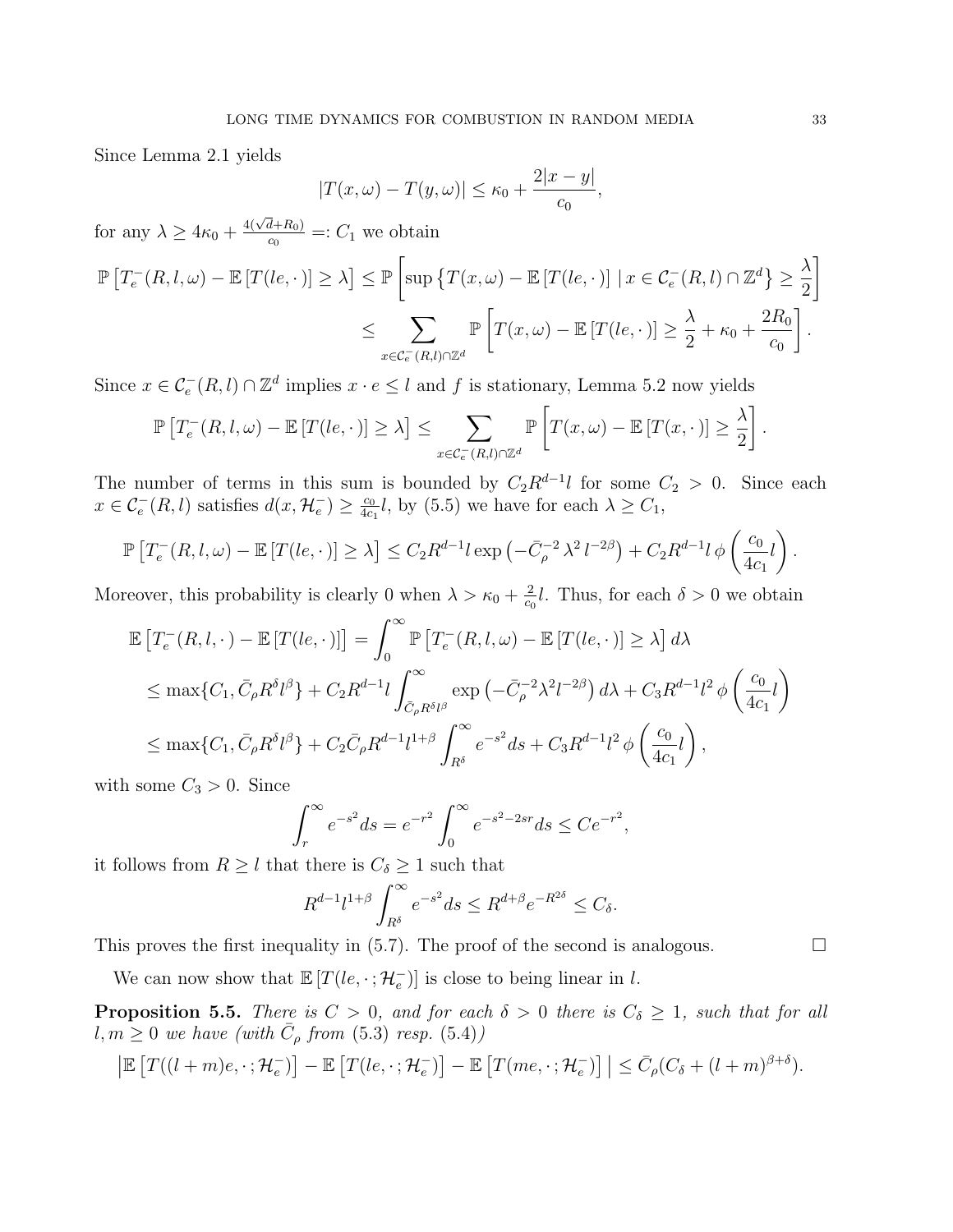Remark. We will in fact only need the weaker upper bound  $\bar{C}_{\rho}C_{\delta}(l+m)^{\beta+\delta}$ .

*Proof.* Without loss of generality, we can assume that  $l \geq m \geq 0$ , and we also let  $l_0$  be from Lemma 5.3. By Lemma 2.1, for all  $m \leq \frac{4c_1}{c_0}$  $\frac{dc_1}{c_0}l_0$  we have  $T(me,\cdot;\mathcal{H}_e^-)\leq \kappa_0+8c_1l_0$  and

$$
u(\tau_0, x, \cdot; \mathcal{H}_e^- - me) \ge u(0, x, \cdot; \mathcal{H}_e^-),
$$

with  $\tau_0 := \kappa_0 + 8c_1l_0 + 2c_0^{-1}R_0$ . This and stationarity of f yield

$$
\mathbb{E}\left[T((l+m)e,\cdot;\mathcal{H}_e^-\right] = \mathbb{E}\left[T(le,\cdot;\mathcal{H}_e^- - me)\right] \leq \tau_0 + \mathbb{E}\left[T(le,\cdot;\mathcal{H}_e^-\right]\right).
$$

All this and Lemma 5.2 with  $(l+m, le)$  in place of  $(l, x)$  yield the claim for all  $m \leq \frac{4c_1}{c_0}$  $rac{\mathrm{d}c_1}{c_0}l_0$  and  $l \geq m$ , with any  $C_{\delta} \geq 2\tau_0$ .

Now assume that  $l \geq m \geq \frac{4c_1}{c_2}$  $\frac{dc_1}{c_0}l_0$ , and let us first prove the direction

$$
\mathbb{E}\left[T((l+m)e,\cdot\,\right]-\mathbb{E}\left[T(le,\cdot\,\right]-\mathbb{E}\left[T(me,\cdot\,\right]\right]\leq\bar{C}_{\rho}(C_{\delta}+l^{\beta+\delta}).
$$

Pick  $R_m := D_2(1 + \frac{2m}{c_0})$ , with  $D_2$  from Lemma 2.9, and denote  $T_1(\omega) := T_e^{-}(R_m, l, \omega)$ . Then Lemma 5.3 shows that for each  $\omega \in \Omega$  we have  $T_1(\omega) \in \left[\frac{l}{2c}\right]$  $\frac{l}{2c_1}, \frac{2l}{c_0}$  $\frac{2l}{c_0}$  and hence also

$$
u_1(T_1(\omega), \cdot) \ge 1 - \theta^*
$$
 on  $\mathcal{H}_e^- + (4c_1)^{-1}c_0le$ 

holds with  $u_1 := u(\cdot, \cdot, \omega; \mathcal{H}_e^-)$ . Therefore,

$$
u_1(T_1(\omega),\cdot) \geq 1-\theta^*
$$
 on  $\mathcal{C}_e^-(R_m,l) \cup (\mathcal{H}_e^+ + (4c_1)^{-1}c_0le)$ .

Hence Lemma 2.1 shows that with  $u_2 := u(\cdot, \cdot, \omega; \mathcal{H}_e^- + le)$  and  $\tau_0 := \kappa_0 + \frac{2R_0}{c_0}$  $\frac{dR_0}{c_0}$ , we have

$$
u_1(T_1(\omega) + \tau_0, \cdot) \ge (1 - \theta^*) \chi_{\mathcal{H}_e - (l + R_0)e} \ge u_2(0, \cdot) \qquad \text{on } \left\{ x \in \mathbb{R}^d \, \big| \, |x - (x \cdot e)e| \le R_m \right\}
$$

Since the set above contains  $B_{R_m}((l+m)e)$  and we also have  $T((l+m)e,\omega;\mathcal{H}_e^{-}+l e) \leq \frac{2m}{c_0}$  $c_0$ by Lemma 5.3, we can apply Lemma 2.9 (see Lemma 3.7) with  $f_1 = f_2 = f$  and

$$
(u_1, u_2, \eta, y, t_0, R) = (u_1, u_2, 0, (l+m)e, T_1(\omega) + \tau_0, R_m)
$$

to obtain

$$
T((l+m)e,\omega;\mathcal{H}_e^-) \leq T((l+m)e,\omega;\mathcal{H}_e^- + le) + T_1(\omega) + \tau_0 + 2\kappa_* + \kappa_0. \tag{5.8}
$$

Taking expectations on both sides of this inequality and using stationarity of f yields

$$
\mathbb{E}\left[T((l+m)e,\cdot;\mathcal{H}_e^-\right]\leq \mathbb{E}\left[T((l+m)e,\cdot;\mathcal{H}_e^-+le)\right]+\mathbb{E}\left[T_1(\cdot)\right]+\tau_0+2\kappa_*+\kappa_0
$$

$$
=\mathbb{E}\left[T(me,\cdot;\mathcal{H}_e^-\right]+\mathbb{E}\left[T_1(\cdot)\right]+\tau_0+2\kappa_*+\kappa_0.
$$

Since  $R_m \leq Cl$  and  $l^{d+1}\phi(\frac{c_0}{4c})$  $\frac{c_0}{4c_1}l$   $\leq C$  for some  $C > 0$  due to  $(H4')$  and  $\beta_3 \geq \frac{d+1}{2d+1+m'_4}$ , it now follows from Lemma 5.4 that for any  $\delta > 0$  we indeed have

$$
\mathbb{E}\left[T((l+m)e,\cdot;\mathcal{H}_e^{-})\right] \leq \mathbb{E}\left[T(me,\cdot;\mathcal{H}_e^{-})\right] + \mathbb{E}\left[T(le,\cdot;\mathcal{H}_e^{-})\right] + \bar{C}_{\rho}(C_{\delta} + l^{\beta+\delta}),
$$

with some  $C, C_{\delta}$  (and  $\bar{C}_{\rho}$  from (5.3) resp. (5.4)).

Let us now turn to the other direction (again assuming  $l \geq m \geq \frac{4c_1}{c_2}$  $\frac{1}{c_0}l_0)$ 

$$
\mathbb{E}\left[T(le,\cdot;\mathcal{H}_e^-\right]+\mathbb{E}\left[T(me,\cdot;\mathcal{H}_e^-\right)-\mathbb{E}\left[T((l+m)e,\cdot;\mathcal{H}_e^-\right]\right]\leq \bar{C}_{\rho}(C_{\delta}+l^{\beta+\delta}),
$$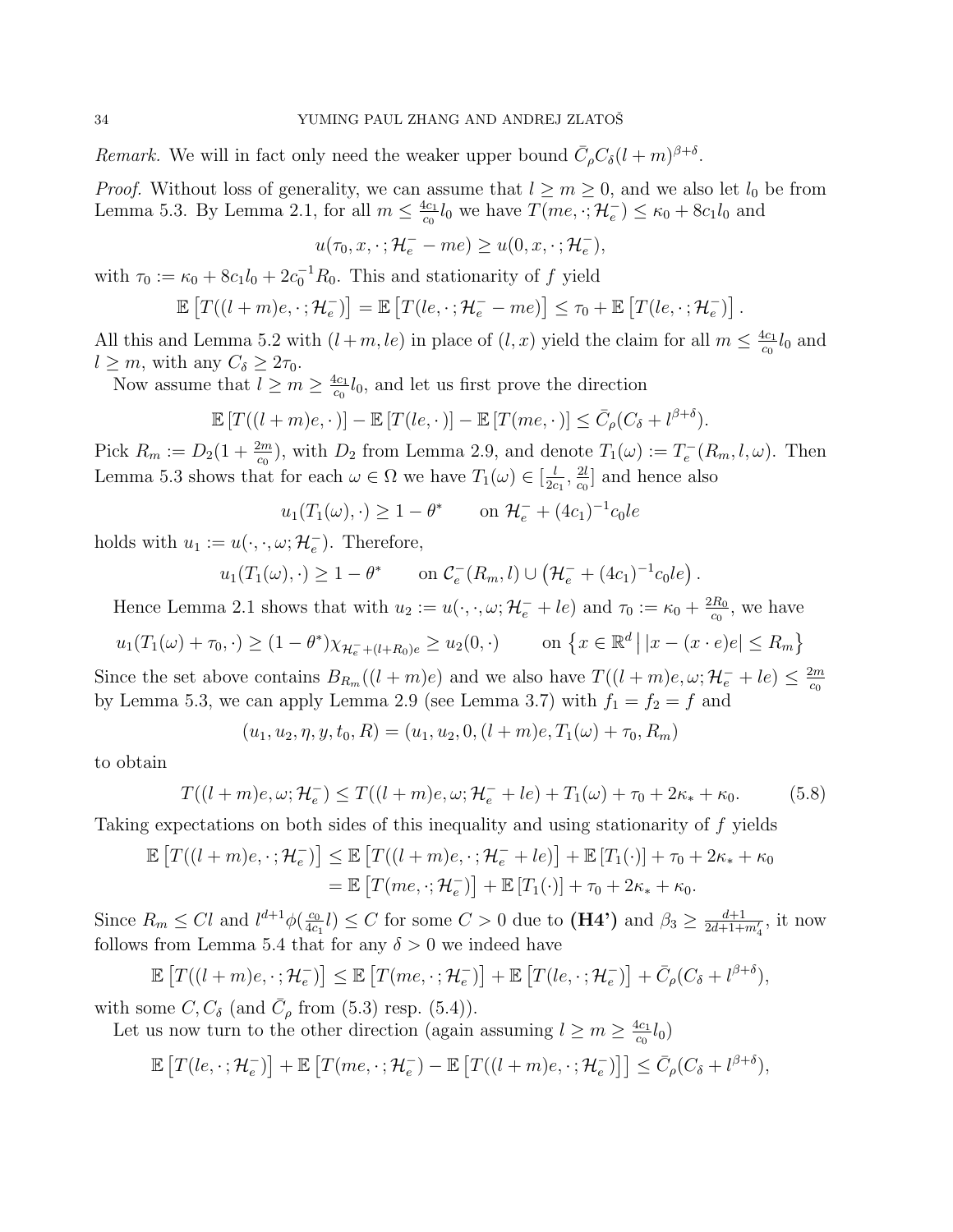the proof of which is a little more involved. With  $\beta_1$  from (3.3), let

$$
\eta := \min\left\{\frac{\theta^*}{2}, \frac{1}{2M_*}, l^{\beta_1 - 1}\right\} > 0,
$$
\n(5.9)

and then (see Subsection 2.1 for the other constants)

$$
R_l := \frac{1}{\mu_* \eta^{m_2}} \left( 1 + \left( \frac{2l}{c_0} \right)^{\alpha_2} \right) \quad \text{and} \quad R_m := D_2 \left( 1 + \frac{2m}{c_0} \right).
$$
  
denote  $T'(\alpha) := T^+(P_1 + P_2 \cup \alpha)$  and

For any  $\omega \in \Omega$ , denote  $T'_{1}(\omega) := T_{e}^{+}(R_{l} + R_{m}, l, \omega)$  and

$$
u'_1(t,x) := u(t + T'_1(\omega), x, \omega; \mathcal{H}_e^-),
$$
  

$$
u'_2(t,x) := u(t, x, \omega; \mathcal{H}_e^- + le).
$$

Lemma 5.3 yields  $T'_{1}(\omega) \in \left[\frac{l}{2c}\right]$  $\frac{l}{2c_1}$ ,  $\frac{2l}{c_0}$  $c_0$ | and hence also  $u'_1(0, \cdot) \leq 1 - \theta^*$  on  $\mathcal{H}_e^+ + 4c_1c_0^{-1}le,$ 

where  $\mathcal{H}_e^+ := \mathbb{R}^d \setminus \mathcal{H}_e^-$ . Therefore,

$$
u'_1(0,\cdot) \le 1 - \theta^* \qquad \text{on } \mathcal{C}_e^+(R_l + R_m, l) \cup (\mathcal{H}_e^+ + 4c_1c_0^{-1}le).
$$

From (2.6) and  $T'_{1}(\omega) \leq \frac{2l}{c_0}$  $\frac{2l}{c_0}$  we have  $R_l \ge L_{u,\eta,1-\theta^*}(T'_1(\omega))$ , and so

$$
u'_1(0, \cdot) \le \eta \qquad \text{on } \{x \in \mathbb{R}^d \mid x \cdot e \ge l + R_l \text{ and } |x - (x \cdot e)e| \le R_m \}. \tag{5.10}
$$

As for  $u_2'$ , Lemma 2.1 shows that

$$
u'_2(\kappa_0 + 2R_l c_0^{-1}, \cdot) \ge 1 - \theta^*
$$
 on  $\mathcal{H}_e^- + (l + R_l)e$ ,

and Lemma 2.8 then shows that for  $\tau_0^l := \kappa_0 + 2R_l c_0^{-1} + D_1 \eta^{1-m_1}$  we have

$$
u_2'(\tau_0^l, \cdot) \ge 1 - \eta \qquad \text{on } \mathcal{H}_e^- + (l + R_l)e. \tag{5.11}
$$

Note also that there is  $C > 0$  such that

$$
\tau_0^l \le C(l^{\alpha_2} \eta^{-m_2} + \eta^{1-m_1}) \le C l^{\beta_1} \tag{5.12}
$$

because (3.3) shows that

$$
\max\{(1-\beta_1)(m_1-1), \alpha_2+(1-\beta_1)m_2\}=\beta_1.
$$

From  $(5.10)$  and  $(5.11)$  we now have that

$$
u_2'(\tau_0^l, \cdot) \ge u_1'(0, \cdot) - \eta \quad \text{on } \{x \in \mathbb{R}^d \, \big| \, |x - (x \cdot e)e| \le R_m \}.
$$

Since the set above contains  $B_{R_m}((l+m)e)$ , we can apply Lemma 2.9 (see Lemma 3.7) with  $f_1 = f_2 = f$  and

$$
(u_1, u_2, \eta, y, t_0, R) = (u'_2, u'_1, \eta, (l+m)e, \tau_0^l, R_m)
$$

to obtain

$$
T((l+m)e,\omega;\mathcal{H}_e^-+le) \le (1+M_*\eta)\big[T((l+m)e,\omega;\mathcal{H}_e^-) - T'_1(\omega)\big] + \tau_0^l + 2\kappa_* + \kappa_0,\tag{5.13}
$$
 provided we also have

$$
T((l+m)e,\omega;\mathcal{H}_e^-) - T'_1(\omega) \le 2mc_0^{-1}
$$
\n(5.14)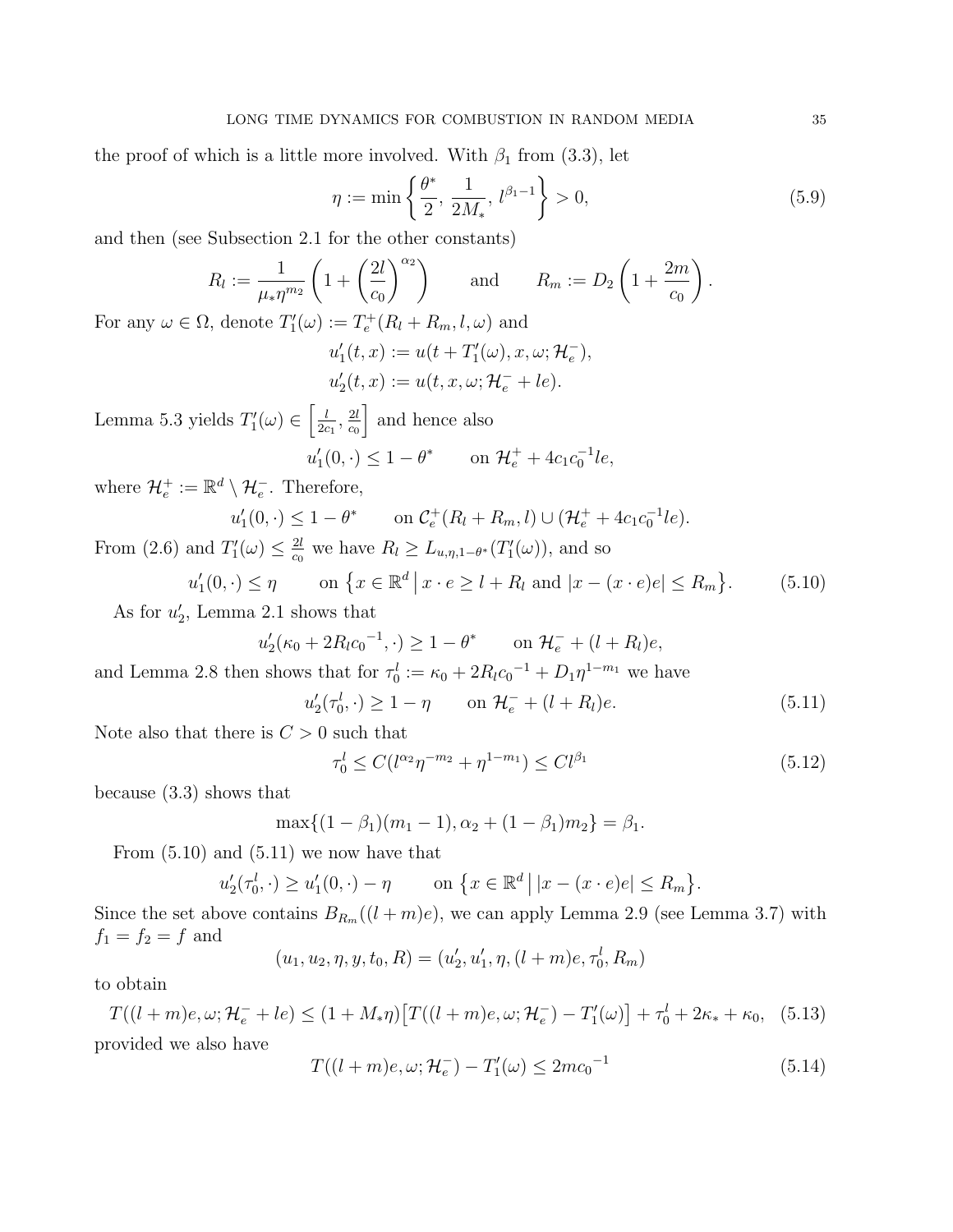(notice that  $T((l+m)e, \omega; \mathcal{H}_e^-) \geq T'_1(\omega)$  because  $l+m \leq 2l \leq \frac{4c_1}{c_0}$  $\frac{dc_1}{dc_0}l$ ). But since Lemma 2.1 yields  $T((l+m)e, \omega; \mathcal{H}_e^- + le) \leq \kappa_0 + \frac{2m}{c_0}$  $\frac{2m}{c_0}$ , (5.13) obviously holds even if (5.14) fails. Since  $T((m+l)e,\omega;\mathcal{H}_e^-)\leq \frac{2(m+l)}{c_0}$  $\frac{n+l)}{c_0} \leq \frac{4l}{c_0}$  $\frac{4l}{c_0}$  by Lemma 5.3, we get from (5.9) and (5.12),

$$
T((l+m)e, \omega; \mathcal{H}_e^- + le) \le T((l+m)e, \omega; \mathcal{H}_e^-) - T'_1(\omega) + 4lc_0^{-1}M_*\eta + Cl^{\beta_1} \le T((l+m)e, \omega; \mathcal{H}_e^-) - T'_1(\omega) + Cl^{\beta_1},
$$

for some  $C > 0$ . Taking expectations, using stationarity of  $f, \beta_1 \leq \beta$ , as well as  $R_l + R_m \leq Cl$ and  $l^{d+1}\phi(l) \leq C$  for some  $C > 0$  (due to (**H4'**), (3.3), and  $\beta_3 \geq \frac{d+1}{2d+1+m'_4}$ , and applying Lemma 5.4 shows that for any  $\delta > 0$  we indeed have

$$
\mathbb{E}\left[T((l+m)e,\cdot;\mathcal{H}_e^{-})\right] \geq \mathbb{E}\left[T((l+m)e,\cdot;\mathcal{H}_e^{-}+le)\right]+\mathbb{E}\left[T'_{1}(\cdot)\right]-Cl^{\beta_1}
$$
  

$$
\geq \mathbb{E}\left[T(me,\cdot;\mathcal{H}_e^{-})\right]+\mathbb{E}\left[T(le,\cdot;\mathcal{H}_e^{-})\right]-\bar{C}_{\rho}(C_{\delta}+l^{\beta+\delta}),
$$

with some  $C, C_{\delta}$  (and  $\bar{C}_{\rho}$  from (5.3) resp. (5.4)).

Now we are ready to prove the main result of this section.

5.1. **Proof of Proposition 5.1.** Let  $G(l) := \frac{1}{l} \mathbb{E}[T(le, \cdot)] \ge 0$  and  $\gamma := \beta + \delta$ . It follows from Lemma 2.1 and Corollary 2.6 that

$$
\frac{1}{c_1} \le \liminf_{l \to \infty} G(l) \le \limsup_{l \to \infty} G(l) \le \frac{1}{c_0}.
$$

It therefore suffices to show that there is  $C_{\delta} > 0$  such that with either  $\bar{C}_{\delta,\rho} := C_{\delta} \sqrt{\rho}$  (when f satisfies (H2')) or  $\bar{C}_{\delta,\rho} := C_{\delta}$  (when f satisfies (H3) and (H4')), we have for all  $l \geq m \geq 2$ ,

$$
|G(l) - G(m)| \le \bar{C}_{\delta,\rho} m^{\gamma - 1}.
$$
\n(5.15)

Since  $\beta$  < 1, we only need to consider  $\delta > 0$  such that  $\gamma$  < 1.

By Lemma 2.1,  $G(l)$  is no more than

$$
\frac{1}{l}\left(\frac{2l}{c_0} + \kappa_0\right) \le \frac{2}{c_0} + \kappa_0\tag{5.16}
$$

for all  $l \geq 1$ , and we also have  $|T(le, \cdot) - T(me, \cdot)| \leq \frac{4}{c_0} + \kappa_0$  when  $|l - m| \leq 2$ . Therefore, there exists  $C_0 > 0$  such that for all l, m satisfying  $m + 2 \ge l \ge m \ge 2$  we have

$$
|G(l) - G(m)| \le \left| \frac{m - l}{m} G(l) \right| + \frac{1}{m} \mathbb{E}[|T(le, \cdot) - T(me, \cdot)|] \le C_0 m^{-1}.
$$
 (5.17)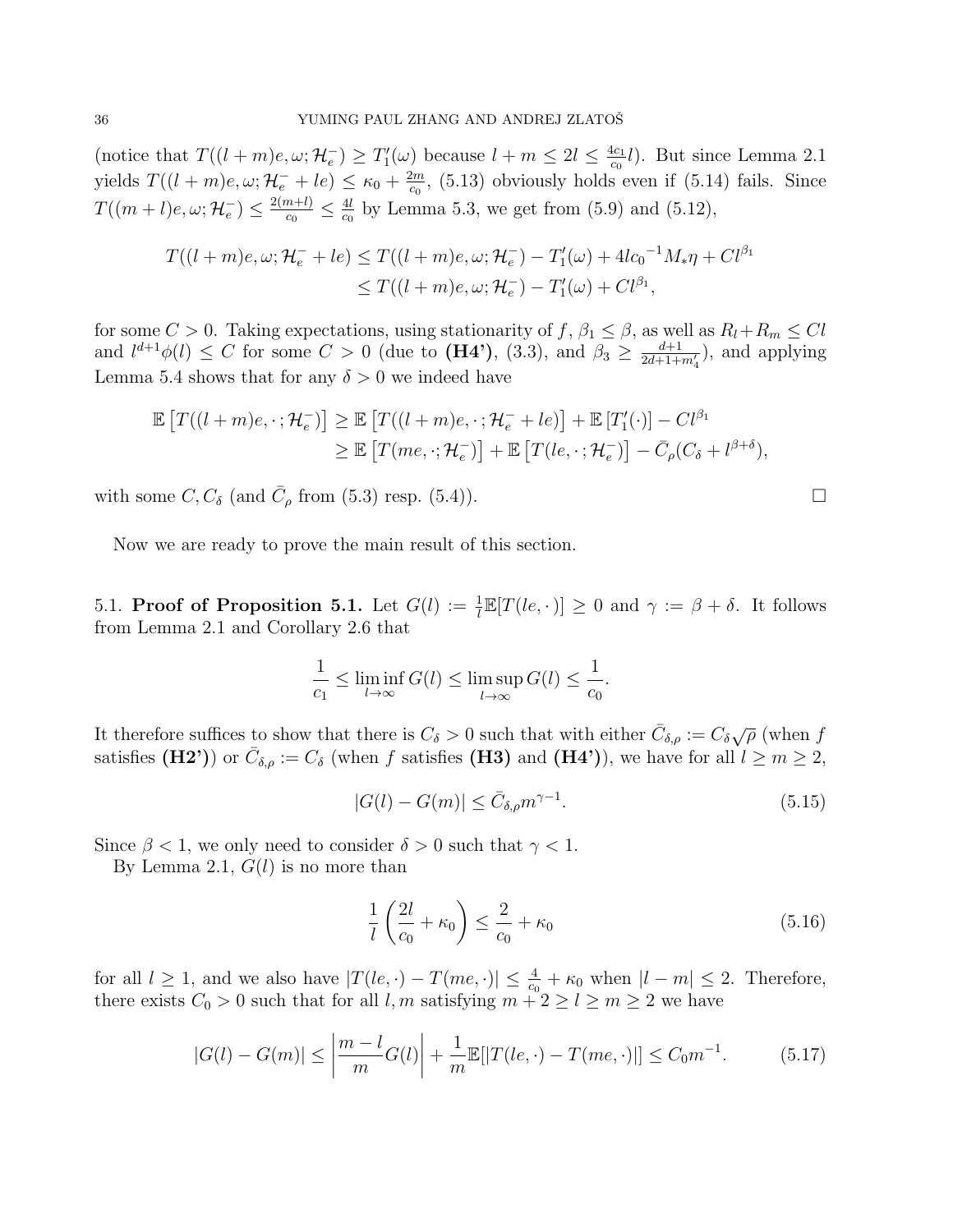Using Proposition 5.5, we also see that there is  $C_{\delta} \geq 1$  such that for any  $l \geq m \geq 2$  (and with  $\overline{C}_{\delta,\rho} \geq 1$  given above),

$$
|G(l) - G(m)| = \frac{1}{l} \left| \mathbb{E}[T(le, \cdot)] - \mathbb{E}[T(me, \cdot)] - \frac{l - m}{m} \mathbb{E}[T(me, \cdot)] \right|
$$
  
\n
$$
\leq \frac{1}{l} \left| \mathbb{E}[T(le, \cdot)] - \mathbb{E}[T(me, \cdot)] - \mathbb{E}[T((l - m)e, \cdot)] \right|
$$
  
\n
$$
+ \frac{l - m}{l} \left| \frac{1}{m} \mathbb{E}[T(me, \cdot)] - \frac{1}{l - m} \mathbb{E}[T((l - m)e, \cdot)] \right|
$$
  
\n
$$
\leq \bar{C}_{\delta, \rho} l^{\gamma - 1} + \frac{l - m}{l} |G(m) - G(l - m)|.
$$
\n(5.18)

Now assume that for some  $p \in \{2, 3, 4, ...\}$ , there is  $N_p \geq 2C_0$  such that for all  $m \in [2, 2^p]$ and  $l \geq m$  we have

$$
|G(l) - G(m)| \le N_p m^{\gamma - 1}.
$$
\n(5.19)

This is in fact true for  $p = 2$ , because (5.16) shows that (5.19) holds for all  $m \in [2, 4]$  and  $l \geq m$  with  $N_2 = \max\{4(\frac{2}{c_0} + \kappa_0), 2C_0\}$ . We will then extend (5.19) to all  $m \in [2, 2^{p+1}]$  and  $l \geq m$ , with a relevant new constant  $N_{p+1} \geq N_p$ .

First, note that for any  $m \in [2, 2^{p+1}]$  and  $l \in [m, \frac{3}{2}m]$  we have

$$
|G(l) - G(m)| \le (\bar{C}_{\delta,\rho} + 3^{-\gamma} N_p) l^{\gamma - 1}.
$$
\n(5.20)

Indeed, this holds for  $l \in [m, m+2]$  due to  $(5.17)$  and  $\frac{C_0}{m} \leq \frac{N_p}{m+2} \leq 3^{-\gamma} N_p(m+2)^{\gamma-1}$ . And if instead  $l \in [m+2, \frac{3}{2}m]$ , then  $l - m \in [2, \min\{2^p, \frac{1}{3}, \frac{1}{2^p}\}]$  $\frac{l}{3}$ ], so it follows from (5.18) and the induction hypothesis (5.19) that

$$
|G(l) - G(m)| \le \bar{C}_{\delta,\rho} l^{\gamma - 1} + \frac{l - m}{l} N_p (l - m)^{\gamma - 1} \le (\bar{C}_{\delta,\rho} + 3^{-\gamma} N_p) l^{\gamma - 1}.
$$

Let us now consider  $m \in (2^p, 2^{p+1}]$  and  $l \geq \frac{3}{2}m$ . Let  $l_k := 2^{-k}l$  for  $k = 0, 1, ..., j$ , with j chosen so that  $l_j \in \left(\frac{3}{4}m, \frac{3}{2}m\right]$ . Since  $l_k = l_{k-1} - l_k$ , from (5.18) we obtain

$$
|G(l) - G(l_j)| \le \sum_{k=1}^j |G(l_{k-1}) - G(l_k)| \le \sum_{k=1}^j \bar{C}_{\delta,\rho} l_{k-1}^{\gamma - 1} \le \bar{C}_{\delta,\rho} l_j^{\gamma - 1} \sum_{k=1}^j (2^{j-k+1})^{\gamma - 1} \le \bar{C}'_{\delta,\rho} m^{\gamma - 1},
$$

where  $\bar{C}'_{\delta,\rho} := \bar{C}_{\delta,\rho}(\frac{4}{3})$  $\frac{4}{3}$ )<sup>1-γ</sup> $\frac{2^{\gamma-1}}{1-2^{\gamma-1}}$  $\frac{2^{\gamma-1}}{1-2^{\gamma-1}} < \infty$  (recall that  $\gamma < 1$ ). If  $l_j \in [m, \frac{3}{2}m]$ , then (5.20) yields

$$
|G(l_j) - G(m)| \le (\bar{C}_{\delta,\rho} + 3^{-\gamma} N_p) l_j^{\gamma - 1} \le (\bar{C}_{\delta,\rho} + 3^{-\gamma} N_p) m^{\gamma - 1}.
$$

If instead  $l_j \in \left(\frac{3}{4}m, m\right)$ , then  $l_j \in [2, 2^{p+1}]$  and  $m \in [l_j, \frac{4}{3}]$  $\frac{4}{3}l_j$ . Hence (5.20) again yields  $|G(m) - G(l_j)| \leq (\bar{C}_{\delta,\rho} + 3^{-\gamma} N_p) m^{\gamma - 1}.$ 

In either case we obtain

$$
|G(l) - G(m)| \leq |G(l) - G(l_j)| + |G(l_j) - G(m)| \leq (\bar{C}_{\delta,\rho} + \bar{C}'_{\delta,\rho} + 3^{-\gamma} N_p) m^{\gamma - 1}.
$$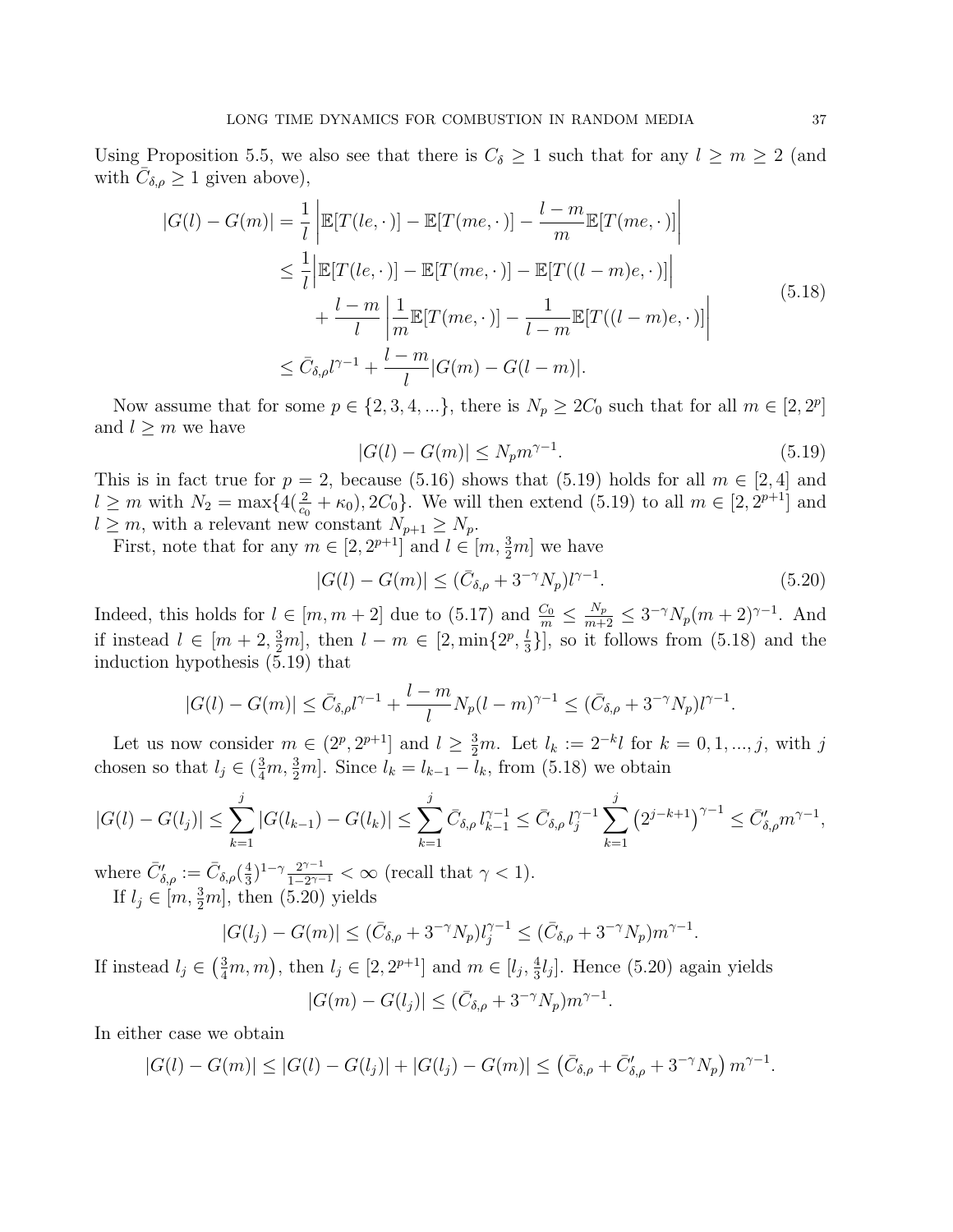This, (5.19), and (5.20) now prove (5.19) with  $p + 1$  in place of p (so it holds for all  $m \in [2, 2^{p+1}]$  and  $l \geq m$ ) and with

$$
N_{p+1} = \bar{C}_{\delta,\rho} + \bar{C}'_{\delta,\rho} + 3^{-\gamma} N_p \le \max\left\{ N_p, \frac{3^{\gamma}}{3^{\gamma}-1} (\bar{C}_{\delta,\rho} + \bar{C}'_{\delta,\rho}) \right\}.
$$

Since (5.19) holds for  $p = 2$  with  $N_2 = \max\{4(\frac{2}{c_0} + \kappa_0), 2C_0\}$ , it follows that it holds for any  $p = 2, 3, \ldots$  with  $N_p = \max\left\{4(\frac{2}{c_0} + \kappa_0), 2C_0, \frac{3}{3\gamma - 1}\right\}$  $\left\{\frac{3^{\gamma}}{3^{\gamma}-1}(\bar{C}_{\delta,\rho}+\bar{C}'_{\delta,\rho})\right\}=: \bar{C}''_{\delta,\rho}.$  This proves (5.15).

6. Deterministic Front Speeds and Proof of Theorem 1.7

We are now ready to prove Theorem 1.7. This is because it was shown in [16] that such homogenization results for reaction-diffusion equations and related models follow from appropriate estimates on the dynamics of the solutions to (5.1) for all vectors  $e \in \mathbb{S}^{d-1}$ . We will be able to obtain these estimates using the main results from Sections 3–5.

Specifically, we will use Proposition 5.1, and either Proposition 3.8 (when we assume  $(H2')$  or Proposition 4.2 (when we assume  $(H3)$  and  $(H4')$ ) in the proof. We will handle both cases at once, using that either of the latter two propositions yields (5.5) above, with the notation from either (5.3) in the first case or (5.4) in the second.

For us, the key result from [16] will be Theorem 5.4, which applies when for almost all  $\omega \in \Omega$ , the reaction  $f(\cdot, \cdot, \omega)$  has deterministic strong exclusive front speeds in all directions  $e \in \mathbb{S}^{d-1}$ . We will first define these, following Definitions 1.3, 1.6, and Remark 3 after Hypothesis H' in [16], and then prove their existence.

**Definition 6.1.** Let f satisfy (**H1**) and let  $e \in \mathbb{S}^{d-1}$ . If there is  $c^*(e) \in \mathbb{R}$  and  $\Omega_e \subseteq \Omega$  with  $\mathbb{P}(\Omega_e) = 1$  such that for each  $\omega \in \Omega_e$  and compact  $K \subseteq \mathcal{H}_e^+ = \{x \in \mathbb{R}^d \mid x \cdot e > 0\},$ 

$$
\lim_{t \to \infty} \inf_{x \in (c^*(e)e - K)t} u(t, x, \omega; \mathcal{H}_e^-) = 1,
$$
  

$$
\lim_{t \to \infty} \sup_{x \in (c^*(e)e + K)t} u(t, x, \omega; \mathcal{H}_e^-) = 0
$$

holds for the solution to (5.1) with  $l = 0$  and some  $u_{0,\mathcal{H}_{\epsilon}^-}$  satisfying (1.9) and (2.3) with  $S = \mathcal{H}_e^-$ , then we say that  $c^*(e)$  is a *deterministic front speed* in direction e for (1.1).

This speed is *strong* if for each such  $\omega$  and K, and each  $\Lambda > 0$ , we have

$$
\lim_{t \to \infty} \inf_{|y| \le \Lambda t} \inf_{x \in (c^*(e)e - K)t} u(t, x, \Upsilon_y \omega; \mathcal{H}_e^-) = 1,
$$
\n
$$
\lim_{t \to \infty} \sup_{|y| \le \Lambda t} \sup_{x \in (c^*(e)e + K)t} u(t, x, \Upsilon_y \omega; \mathcal{H}_e^-) = 0.
$$
\n(6.1)

And if, in addition, for each such  $\omega$  and K there is  $\lambda_{K,\omega,e} : (0,1] \rightarrow (0,1]$  satisfying  $\lim_{a\to 0} \lambda_{K,\omega,e}(a) = 0$  such that for each  $\Lambda > 0$  and  $a \in (0,1]$  we have

$$
\limsup_{t \to \infty} \sup_{|y| \le \Lambda t} \sup_{x \in (c^*(e)e + K)t} w_{e,a}(t, x, \Upsilon_y \omega) \le \lambda_{K, \omega, e}(a),
$$
\n(6.2)

where  $w_{e,a}(\cdot,\cdot,\omega)$  solves (1.1) with initial data

$$
w_{e,a}(0,\cdot,\omega)=\chi_{\mathcal{H}_e^-}+a\chi_{\mathcal{H}_e^+},
$$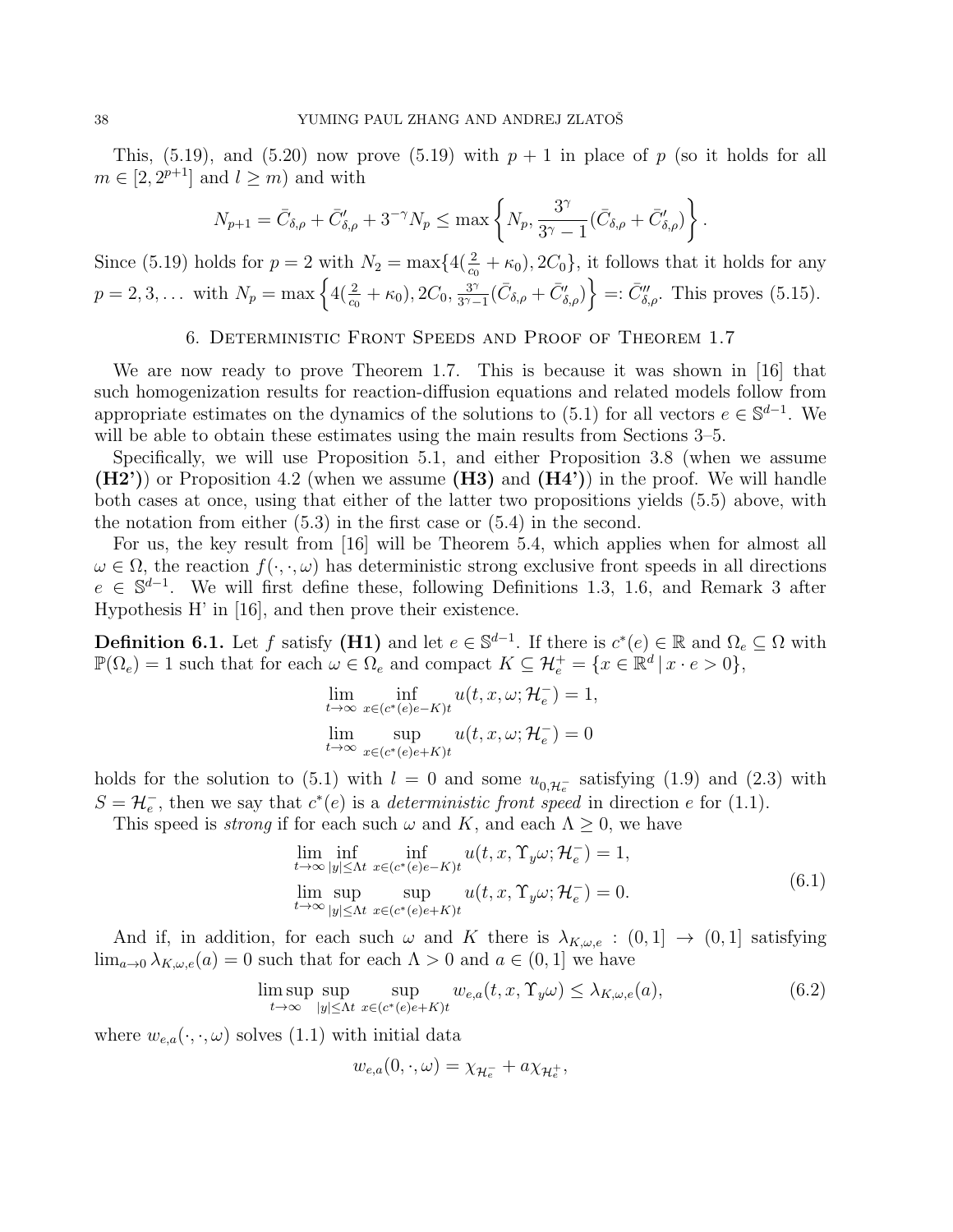then  $c^*(e)$  is a *deterministic strong exclusive front speed* in direction e for (1.1).

Remarks. 1. Lemma 2.1 and the comparison principle show that all these definitions are independent of the choice of  $u_{0,\mathcal{H}_{\epsilon}^-}$  satisfying (1.9) and (2.3). We could equivalently choose  $u_{0,\mathcal{H}_{e}^{-}} := (1-\theta^{*})\chi_{\mathcal{H}_{e}^{-}}$  here, but having solutions with  $u_t \geq 0$  will be more convenient.

2. We will show that in Theorem 1.7,  $\lambda_{K,\omega,e}(a) = a$  for all  $(K,\omega,e)$  as above and all small enough  $a > 0$  (depending on  $M, \theta_1, m_1, \alpha_1, \mu_*, K$ ).

Let us first show that the reactions we consider here have deterministic strong front speeds, and then we will show that all these speeds are also exclusive.

**Proposition 6.2.** Assume that f either satisfies  $(H2')$  and has a finite range of dependence, or satisfies (H3) and (H4'). For each  $e \in \mathbb{S}^{d-1}$ , let  $\overline{T}(e)$  be from Proposition 5.1. Then  $c^*(e) := \overline{T}(e)^{-1} \in [c_0, c_1]$  is the deterministic strong front speed in direction e for (1.1).

*Proof.* Fix any  $e \in \mathbb{S}^{d-1}$ ,  $\Lambda \geq 0$ , and compact  $K' \subseteq \mathcal{H}_e^+$ . Let  $K \subseteq \mathcal{H}_e^+$  be compact and such that  $K' \subseteq K^0$ , let  $d_K := d(K, \mathcal{H}_e^-) > 0$ , and let  $A_K := 1 + \text{diam}(K)^d < \infty$ . Let us also use the notation (5.2), and for any  $\eta \in (0, \theta^*]$  and  $t \geq 0$ , let

$$
I_t^n(K,\Lambda) := \left\{ \omega \in \Omega \, \middle| \, \inf_{|y| \le \Lambda(t+1)} \inf_{x \in (c^*(e)e - K)t} u(t,x,\Upsilon_y \omega) < 1 - \eta \right\}.
$$

Assume that  $u(t, x, \Upsilon_y \omega) \geq 1 - \theta^*$  for some  $(t, x, y, \omega) \in [0, \infty) \times \mathbb{R}^{2d} \times \Omega$ . Since for all  $y' \in \mathbb{R}^d$  we have  $u(\cdot, \cdot, \mathring{\Upsilon}_{y'}\omega) = u(\cdot, \cdot + y', \omega; \mathcal{H}_e^- + (y' \cdot e)e)$ , Lemma 2.1 and comparison principle yield for all  $y' \in B_{\sqrt{d}}(y)$ ,

$$
u(\cdot + \tau_0, \cdot - y', \Upsilon_{y'}\omega) \ge u(\cdot, \cdot - y, \Upsilon_{y}\omega),
$$

with  $\tau_0 := \kappa_0 + 2c_0^{-1}(R_0 +$ √ d). Applying Lemma 2.1 again, we obtain for all  $y' \in B_{\sqrt{d}}(y)$ ,

$$
u(t + 2\tau_0, x, \Upsilon_{y'}\omega) \ge u(t + \tau_0, x + y' - y, \Upsilon_{y}\omega) \ge 1 - \theta^*.
$$

Then Lemma 2.8 shows that if  $\eta \in (0, \theta^*]$  and  $\tau_{\eta} := 2\tau_0 + 4c_0^{-1}$  $\overline{d} + D_1 \eta^{1-m_1}$ , then

$$
u(t + \tau_{\eta}, \cdot, \Upsilon_{y'}\omega) \ge (1 - \eta) \chi_{B_{\sqrt{d}}(x)}
$$
\n(6.3)

for all  $y' \in B_{\sqrt{d}}(y)$ . This shows that we can only have  $\omega \in I_t^n$  $t_t^{\eta}(K,\Lambda)$  for some  $t \geq \tau_{\eta}$  if

$$
\inf_{(x,y)\in Z_{K,\Lambda,t}} u(t-\tau_\eta,x,\Upsilon_y\omega) < 1-\theta^*,
$$

where  $Z_{K,\Lambda,t} := ((c^*(e)e - K)t \cap \mathbb{Z}^d) \times (B_{\Lambda(t+1)}(0) \cap \mathbb{Z}^d)$ . From this we obtain

$$
\mathbb{P}[I_t^\eta(K,\Lambda)] \le \sum_{(x,y)\in Z_{K,\Lambda,t}} \mathbb{P}[u(t-\tau_\eta, x, \Upsilon_y \omega) < 1-\theta^*]
$$
  
= 
$$
\sum_{(x,y)\in Z_{K,\Lambda,t}} \mathbb{P}[T(x, \Upsilon_y \omega) > t-\tau_\eta].
$$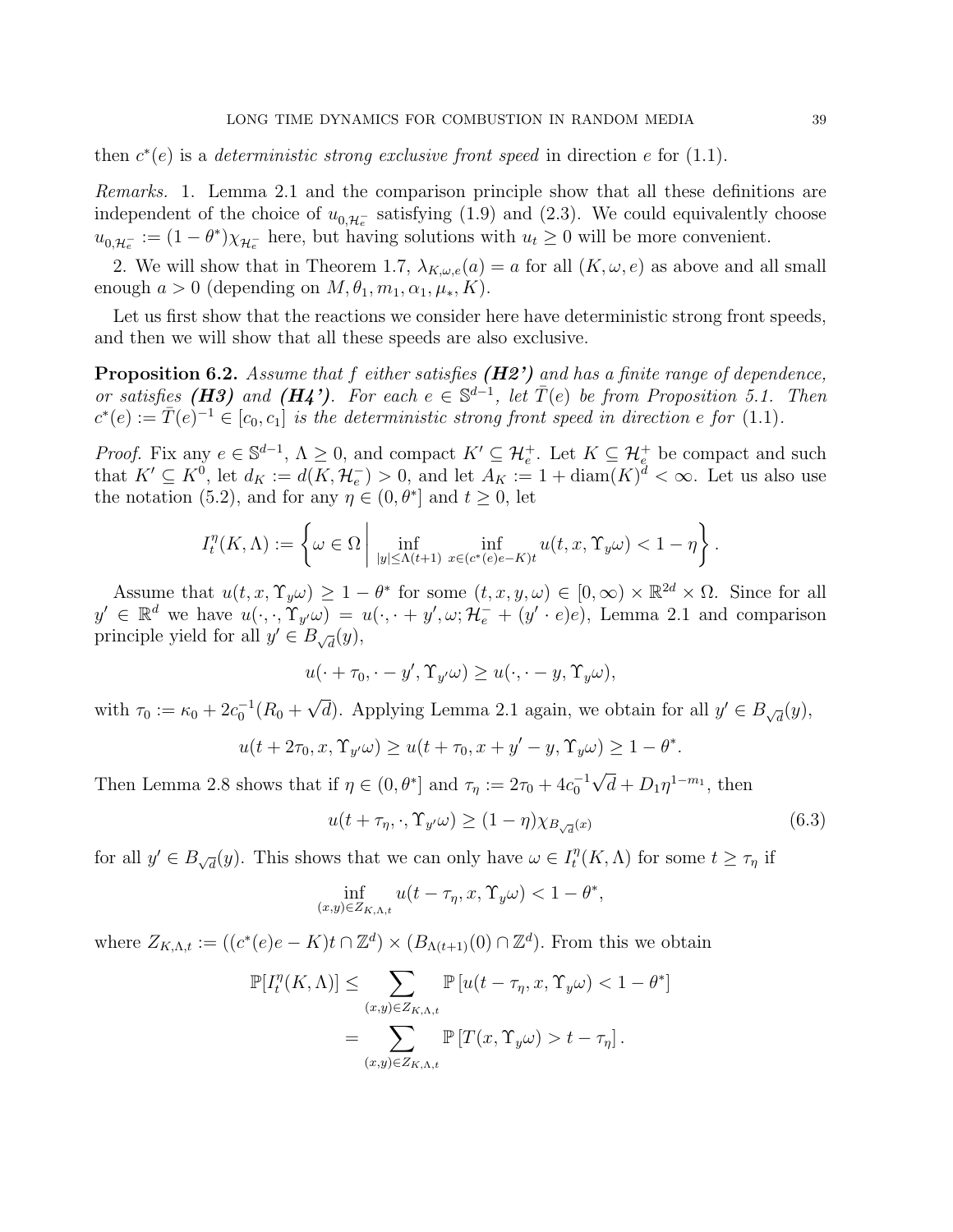If  $t \geq 2(\tau_\eta + \kappa_0 + \frac{2}{c\epsilon})$  $(\frac{2}{c_0})$ , then from Lemma 2.1 we have  $T(x, \Upsilon_y \omega) \leq t - \tau_\eta$  whenever  $x \cdot e \leq 1 + \frac{c_0 t}{4}$ . Hence, with  $Z'_{K,\Lambda,t} := \{(x,y) \in Z_{K,\Lambda,t} \mid x \cdot e > 1 + \frac{c_0 t}{4}\}\$  we obtain

$$
\mathbb{P}[I_t^{\eta}(K,\Lambda)] \le \sum_{(x,y)\in Z'_{K,\Lambda,t}} \mathbb{P}[T(x,\Upsilon_y\omega) > t - \tau_{\eta}]. \tag{6.4}
$$

Note also that there is  $C > 0$  such that this sum has at most  $C(1 + \Lambda^d)A_K t^{2d}$  terms.

Consider any  $(x, y) \in Z'_{K,\Lambda,t}$ , where  $t \geq 2(\tau_{\eta} + \kappa_0 + \frac{2}{c\sigma})$  $\frac{2}{c_0}$ ). With the notation from (5.3) resp. (5.4), and  $\beta' := \frac{1+\beta}{2}$  $\frac{+ \beta}{2} \in (0, 1)$ , Proposition 5.1 and stationarity of f yield

$$
\left| \frac{\mathbb{E}[T(x, \cdot \,)]}{x \cdot e} - \frac{1}{c^*(e)} \right| \leq \bar{C}_{\rho}(x \cdot e)^{\beta'-1}.
$$

Since  $x \cdot e \le (c^*(e) - d_K)t$  and  $c^*(e) = \overline{T}(e)^{-1} \le c_1$ , we obtain

$$
\mathbb{E}[T(x,\cdot)] \le \frac{x \cdot e}{c^*(e)} + \bar{C}_{\rho}(x \cdot e)^{\beta'} \le t - \frac{d_K t}{c^*(e)} + \bar{C}_{\rho}((c^*(e) - d_K)t)^{\beta'} \le t - \frac{d_K t}{2c_1}
$$

whenever

$$
t \ge \max\left\{ (2\bar{C}_{\rho}c_1^{1+\beta'}d_K^{-1})^{\frac{1}{1-\beta'}}, 2(\tau_{\eta}+\kappa_0+2c_0^{-1}), 4c_1d_K^{-1}\tau_{\eta} \right\}.
$$

Hence for such t, (5.5) yields  $C > 0$  (defining  $\overline{C}_{\rho}$  via (5.3) resp. (5.4)) such that

$$
\mathbb{P}\left[T(x,\Upsilon_y\omega) > t - \tau_\eta\right] \le \mathbb{P}\left[\left|T(x,\Upsilon_y\omega) - \mathbb{E}[T(x,\cdot)]\right| \ge \frac{d_K t}{2c_1} - \tau_\eta\right]
$$
  

$$
\le 2 \exp\left(-\bar{C}_\rho^{-2} \left(\frac{d_K t}{2c_1} - \tau_\eta\right)^2 (x \cdot e)^{-2\beta}\right) + \phi(x \cdot e)
$$
  

$$
\le 2 \exp\left(-\bar{C}_\rho^{-2} d_K^2 t^{2-2\beta}\right) + Ct^{-\beta_3(2d+1+m_4')}
$$

when  $(x, y) \in Z'_{K,\Lambda,t}$ , where we also used that  $\frac{c_0t}{4} \leq x \cdot e \leq c_1t$  and  $\tau_{\eta} \leq \frac{d_K}{4c_1}$  $\frac{d_K}{4c_1}t$  (recall that C can change from line to line). This and  $(6.4)$  show that for all large enough t we have

$$
\mathbb{P}\left[I_t^{\eta}(K,\Lambda)\right] \le C(1+\Lambda^d)A_K t^{2d} \left(\exp\left(-\bar{C}_{\rho}^{-2}d_K^2 t^{2-2\beta}\right) + t^{-\beta_3(2d+1+m'_4)}\right).
$$

Then  $\sum_{n\geq 1} \mathbb{P}[I_n(n+1/n)] < \infty$  since  $\beta_3 > \frac{2d+1}{2d+1+m'_4}$ , so the Borel-Cantelli Lemma shows that for a.e.  $\omega \in \Omega$ , there is  $N_{\omega}$  such that  $\omega \notin \bigcup_{n \geq N_{\omega}} I_n^n(K, \Lambda)$ . But since  $K' \subseteq K^0$  means there is  $\tau$  such that

$$
(c^*(e)e - K')t \subseteq (c^*(e)e - K)[t]
$$

for all  $t \geq \tau$ , from  $u_t \geq 0$  and the definition of  $I_t^n$  $t^{\eta}(K,\Lambda)$  we obtain

$$
\inf_{|y| \le \Lambda t} \inf_{x \in (c^*(e)e - K')t} u(t, x, \Upsilon_y \omega) \ge 1 - \eta
$$

for all such  $\omega$  and all  $t \geq \max\{N_{\omega}, \tau\}$ . Applying this argument with  $\eta = \frac{1}{n}$  $\frac{1}{n}$ ,  $\Lambda = n$ , and  $K' = \{x \in \mathbb{R}^d \, | \, x \cdot e \in \left[\frac{1}{n}\right]$  $\frac{1}{n}$ , n] and  $|x - (x \cdot e)e| \leq n$  for each  $n \in \mathbb{N}$  yields  $\Omega_1 \subseteq \Omega$  with  $\mathbb{P}(\Omega_1) = 1$  for which the first statement in (6.1) holds.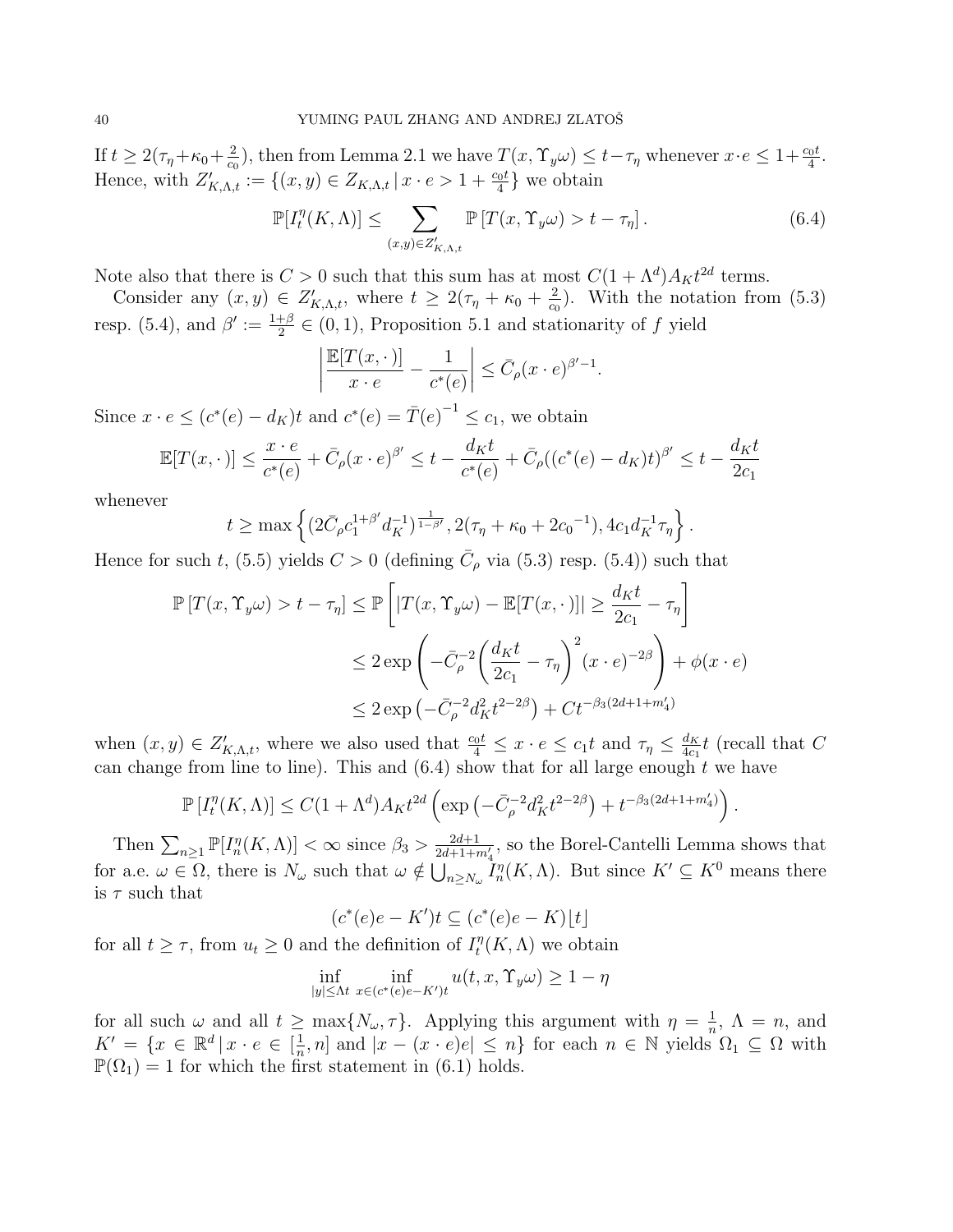It remains to prove the the second statement for some  $\Omega_2$  with  $\mathbb{P}(\Omega_2) = 1$ , as we can then take  $\Omega_e := \Omega_1 \cup \Omega_2$ . The proof is similar to that of the first statement. With the setup from the start of its proof, let now

$$
I_t^{\eta}(K,\Lambda) := \left\{ \omega \in \Omega \, \middle| \, \sup_{|y| \le \Lambda t} \sup_{x \in (c^*(e)e + K)t} u(t,x,\Upsilon_y \omega) > \eta \right\}.
$$

Assume that  $u(t, x, \Upsilon_y \omega) > \eta$  for some  $(t, x, y, \omega) \in [0, \infty) \times \mathbb{R}^{2d} \times \Omega$ . Then  $(2.6)$  shows that with  $L_{t,\eta} := \mu_*^{-1}(1+t^{\alpha_2})\eta^{-m_2}$ , there is  $x' \in B_{L_{t,\eta}}(x)$  such that

$$
u(t, x', \Upsilon_y \omega) \ge 1 - \theta^*.
$$

Lemma 2.1 now shows that

$$
u(t + \kappa_0 + 2c_0^{-1}L_{t,\eta}, x, \Upsilon_y \omega) \ge 1 - \theta^*.
$$

In the same way as we obtained (6.3) (but using Lemma 2.1 instead of Lemma 2.8), we now get for all  $y' \in B_{\sqrt{d}}(y)$  and with  $\tau_{t,\eta} := 3\kappa_0 + \frac{2}{c_0}$ ng Lemma 2.1 mstea<br>  $\frac{2}{c_0}(L_{t,\eta} + R_0 + 2\sqrt{d}),$ 

$$
u(t + \tau_{t,\eta}, \cdot, \Upsilon_{y'}\omega) \ge (1 - \theta^*) \chi_{B_{\sqrt{d}}(x)}.
$$

So similarly to (6.4), with  $Z_{K,\Lambda,t} := ((c^*(e)e + K)t \cap \mathbb{Z}^d) \times (B_{\Lambda t}(0) \cap \mathbb{Z}^d)$  we get for all  $t \geq 0$ ,

$$
\mathbb{P}[I_t^{\eta}(K,\Lambda)] \le \sum_{(x,y)\in Z_{K,\Lambda,t}} \mathbb{P}[T(x,\Upsilon_y\omega) \le t + \tau_{t,\eta}]. \tag{6.5}
$$

And again, there is  $C > 0$  such that this sum has at most  $C(1 + \Lambda^d)A_K t^{2d}$  terms.

Let  $d'_{K} := d_{H}(K, \mathcal{H}_{e}^{-})$  and consider any  $t \geq \frac{1}{c_{c}}$  $\frac{1}{c_0}$  and  $(x, y) \in Z_{K,\Lambda,t}$ . Then  $c^*(e)t \geq 1$  and

$$
x \cdot e \in [(c^*(e) + d_K)t, (c^*(e) + d'_K)t]. \tag{6.6}
$$

So Proposition 5.1 and  $c^*(e) = \overline{T}(e)^{-1}$  imply as above (with  $\beta' = \frac{1+\beta}{2}$  $\frac{+\beta}{2}),$ 

$$
\mathbb{E}[T(x,\cdot)] \ge \frac{x \cdot e}{c^*(e)} - \bar{C}_{\rho}(x \cdot e)^{\beta'} \ge t + \frac{d_K t}{c^*(e)} - \bar{C}_{\rho}((c^*(e) + d_K')t)^{\beta'} \ge t + \frac{d_K t}{2c_1}
$$

whenever

$$
t \ge \max \left\{ (2\bar{C}_{\rho}(c_1 + d'_{K})^{1+\beta'} d_{K}^{-1})^{\frac{1}{1-\beta'}}, c_0^{-1}, C_{K,\eta} \right\},\,
$$

where  $C_{K,\eta}$  is such that  $\tau_{t,\eta} \leq \frac{d_K t}{4c_1}$  $\frac{d_K t}{4c_1}$  for all  $t \geq C_{K,\eta}$  (this exists because  $\alpha_2 < 1$ , and will be used next). Hence for such t,  $(5.5)$  yields  $C > 0$  (defining  $\overline{C}_{\rho}$  via  $(5.3)$  resp.  $(5.4)$ ) such that

$$
\mathbb{P}\left[T(x,\Upsilon_y\omega) \le t + \tau_{t,\eta}\right] \le \mathbb{P}\left[\left|T(x,\Upsilon_y\omega) - \mathbb{E}[T(x,\cdot)]\right| \ge \frac{d_K t}{2c_1} - \tau_{t,\eta}\right]
$$
  

$$
\le 2 \exp\left(-\bar{C}_{\rho}^{-2}\left(\frac{d_K t}{2c_1} - \tau_{t,\eta}\right)^2 (x \cdot e)^{-2\beta}\right) + \phi(x \cdot e)
$$
  

$$
\le 2 \exp\left(-\bar{C}_{\rho}^{-2}d_K^2(1+d_K')^{-2\beta}t^{2-2\beta}\right) + Ct^{-\beta_3(2d+1+m_4')}
$$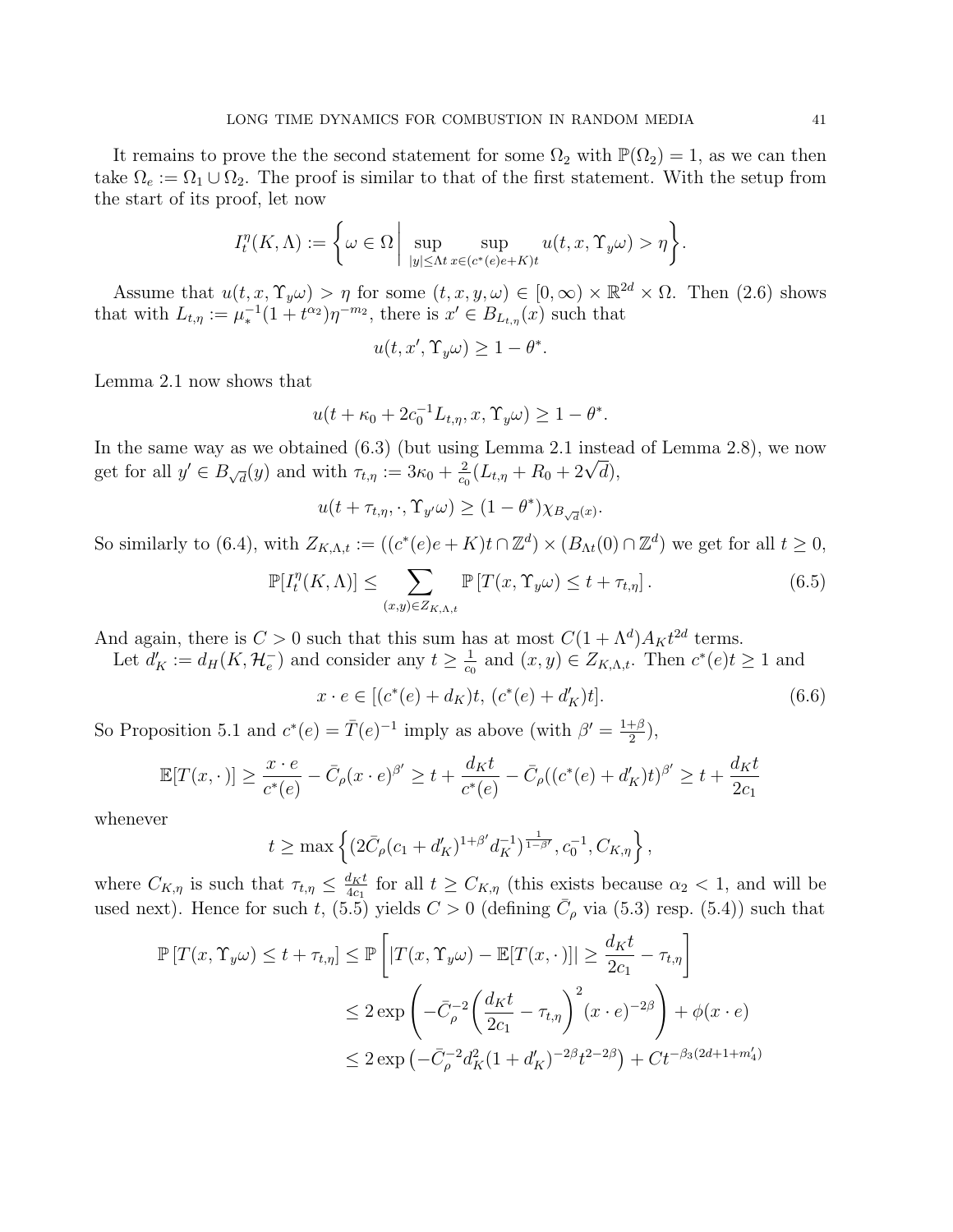when  $(x, y) \in Z_{K,\Lambda,t}$ , where we also used  $(6.6)$  and  $\tau_{t,\eta} \leq \frac{d_K t}{4c_1}$  $\frac{d_K t}{4c_1}$  in the last inequality. This and  $(6.5)$  show that for all large enough t we have

$$
\mathbb{P}[I_t^{\eta}(K,\Lambda)] \le C(1+\Lambda^d)A_K t^{2d} \left(\exp\left(-\bar{C}_{\rho}^{-2}d_K^2(1+d_K')^{-2\beta}t^{2-2\beta}\right) + t^{-\beta_3(2d+1+m_4')}\right).
$$

We can now conclude the proof of the second statement in (6.1) as we did the proof of the first statement, this time using that

$$
(c^*(e)e + K')t \subseteq (c^*(e)e + K)[t]
$$

for all large enough  $t$ .

Remark. This proof shows that (6.1) holds with  $\Lambda t$  replaced by  $\exp(t^{\gamma})$  for any  $\gamma < 2 - 2\beta$ .

**Proposition 6.3.** Under the hypotheses of Proposition 6.2, for each  $e \in \mathbb{S}^{d-1}$ , the speed  $c^*(e)$ is also a deterministic strong exclusive front speed in direction e for (1.1).

Proof. Having Proposition 6.2, this proof is now similar to the one of [16, Theorem 1.7(i)].

For any  $(e, a, \omega) \in \mathbb{S}^{d-1} \times (0, 1) \times \overline{\Omega}$ , let  $u(\cdot, \cdot, \omega; \mathcal{H}_e^-)$  and  $w_{e,a}(\cdot, \cdot, \omega)$  be from Definition 6.1, and let  $\tau_a := 1 + D_1 a^{1-m_1}$ . Lemma 2.9 (see Lemma 3.7) shows that if  $a \in (0, \frac{1}{2} \min\{\theta^*, M_*^{-1}\}],$ then

$$
u_{+}(t,x) := u((1 + M_{*}a)t + \tau_{a}, x, \omega; \mathcal{H}_{e}^{-}) + a
$$

is a supersolution to (1.1) on  $(\kappa_*, \infty) \times \mathbb{R}^d$ . Moreover,  $u_t \geq 0$  and Lemma 2.8 show that

$$
u_{+}(\kappa_*, \cdot) \ge u(\tau_a, \cdot, \omega; \mathcal{H}_e^{-}) + a \ge w_{e,a}(0, \cdot, \omega).
$$

The comparison principle now yields for all  $t \geq 0$ ,

$$
u_{+}(t+\kappa_{*}+\tau_{a},\cdot)\geq w_{e,a}(t,\cdot,\omega).
$$

It now follows from Proposition 6.2 that (6.2) holds with  $\lambda_{K,\omega,e}(a) = a$  for all  $\Lambda \geq 0$  and all compact  $K \subseteq \mathcal{H}_e^+ + M_* a c^*(e)e$ . This is true for all  $a \in (0, \frac{1}{2} \min\{\theta^*, M_*^{-1}\}]$ , so the result follows after letting  $\lambda_{K,\omega,e}(a) := 1$  for all  $a \in (\frac{1}{2} \min\{\theta^*, M_*^{-1}\}, 1].$ 

6.1. **Proof of Theorem 1.7.** For any  $e \in \mathbb{S}^{d-1}$ , let  $\Omega_e \subseteq \Omega$  with  $\mathbb{P}(\Omega_e) = 1$  be the set from Definition 6.1 and let  $c^*(e)$  be the corresponding deterministic strong exclusive front speed for (1.1) from Proposition 6.3. Let  $A \subseteq \mathbb{S}^{d-1}$  be a dense countable set and let  $\Omega_0 := \bigcap_{e \in A} \Omega_e$ . Then  $\mathbb{P}(\Omega_0) = 1$ , and for each  $\omega \in \Omega_0$ , (1.1) with this fixed  $\omega$  has a strong exclusive front speed  $c^*(e)$  in each direction  $e \in A$  (i.e., (6.1) and (6.2) hold for this fixed  $\omega$  and each  $e \in A$ ,  $\Lambda \geq 0$ , and compact  $K \subseteq \mathcal{H}_e^+$ .

Then [16, Theorem 4.4(i)] shows that (1.1) with this fixed  $\omega$  has a strong exclusive front speed  $c^*_{\omega}(e)$  in each direction  $e \in \mathbb{S}^{d-1}$ , and  $c^*_{\omega}$  is Lipschitz with Lipschitz constant only depending on M. But then  $c^*_{\omega}(e)$  must be independent of  $\omega \in \Omega_0$  for each  $e \in \mathbb{S}^{d-1}$  (instead of just all  $e \in A$ ), and hence equals  $c^*(e)$  from Proposition 6.3 because  $\mathbb{P}(\Omega_0) = 1$ .

Theorem 1.7 now follows directly from [16, Theorem 5.4] applied separately to each  $\omega \in \Omega_0$ (see also the remarks after Hypothesis H' in [16]).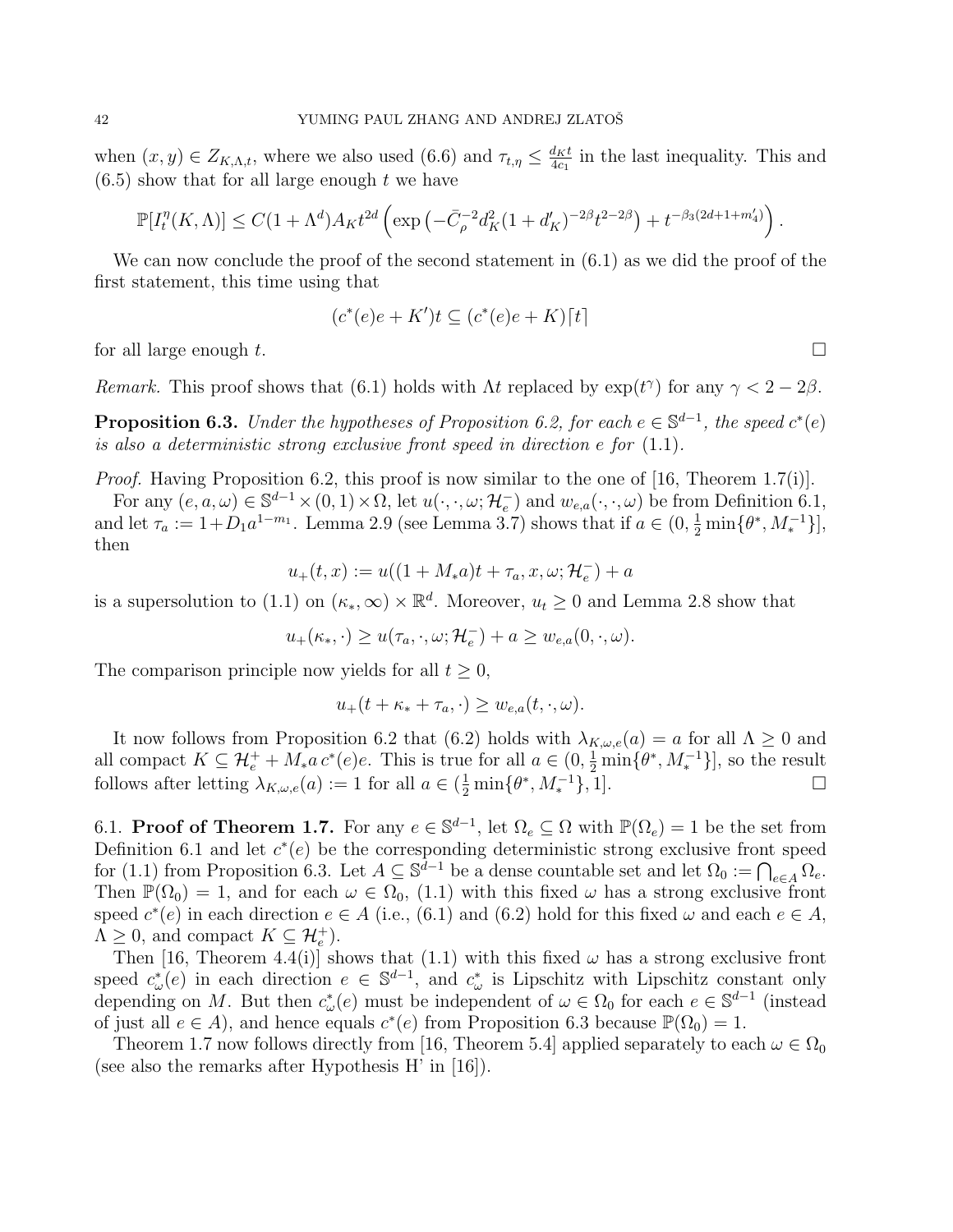### 7. Proof of Theorem 1.8

In this section we will show how to extend the above analysis to the cases considered in Theorem 1.8. We can obviously assume  $\alpha'_2 > 0$  without loss, and all constants with C in them may depend on (2.10) as well as on  $\alpha'_2$ .

Since we now replace  $(H2')$  by  $(H2'')$ , the estimates  $(2.6)$  instead become

$$
\sup_{t \ge 0 \& \eta > 0} \frac{L_{u, \eta + a, 1 - \theta^*}(t)}{(1 + t^{\alpha_2})\eta^{-m_2}} \le \mu_*^{-1},
$$
\n
$$
\inf_{\substack{(t, x) \in [\kappa_*, \infty) \times \mathbb{R}^d \\ u(t, x) \in [\theta^*, 1 - \theta^*]}} u_t(t, x) t^{\alpha_2'} \ge \mu_* \tag{7.1}
$$

for all  $a \in [0, a_2]$  and either all  $u \in \mathcal{U}_{f,a}$  (when assuming  $(\mathbf{H2^n})$ ) or all  $u \in \bigcup_{n \geq n_4} \mathcal{U}_{f_n,a}$  (when assuming (H3) and (H4")), again with some  $\mu_*, \kappa_* > 0$ .

We will first assume without loss that  $a_2 = 0$ . Then of course also  $a = 0$  and  $\mathcal{U}_{f,a} = \mathcal{U}_f$ above, so (7.1) is just (2.6) with the extra factor of  $t^{\alpha'_2}$  in the second estimate. We will now show how the results in Sections 2–6 and their proofs change due to this.

Of the results in Section 2, clearly only Lemmas 2.9 and 2.10 are affected by this change. They will instead become the following two results.

**Lemma 7.1.** Let  $f_1$  satisfy (**H2**") and  $f_2$  satisfy (**H1**'), and let  $M_* := 2^{\alpha'_2} \frac{1+M}{\mu_*}$  $\frac{+M}{\mu_*}, \ with \ \mu_*, \kappa_*$ from (7.1) for all  $u \in \mathcal{U}_{f_1}$ . Fix some  $\omega \in \Omega$  and let  $u_1, u_2 : [0, \infty) \times \mathbb{R}^d \to [0, 1]$  solve (1.1) with  $f_1, f_2$  in place of f, respectively. If  $u_1 \in \mathcal{U}_{f_1}$ ,  $t_0 \geq 0$ ,  $T \geq 2\kappa_*$ , and for some  $\eta \in [0, \frac{1}{2} \min \{ \theta^*, M_*^{-1} (T + t_0)^{-\alpha_2'} \}]$  we have

$$
f_1(x, u, \omega) = f_2(x, u, \omega)
$$
 whenever  $u_1(t_0, x) < 1 - \eta$  and  $u \in [0, 1]$ ,

then

$$
u_{+}(t,x) := u_{1}((1 + M_{*}(T + t_{0})^{\alpha'_{2}}\eta)t + t_{0}, x) + \eta
$$

is a supersolution to (1.1) with  $f_2$  in place of f on  $(\kappa_*, T) \times \mathbb{R}^d$ , and

$$
u_{-}(t,x) := u_{1}((1 - M_{*}(T + t_{0})^{\alpha'_{2}}\eta)t + t_{0}, x) - \eta
$$

is a subsolution to (1.1) with  $f_2$  in place of  $f$  on  $(2\kappa_*, T) \times \{x \in \mathbb{R}^d \mid u_1(t_0, x) < 1 - \eta\}.$ Moreover, there is  $D_2 = D_2(M, \theta_1, m_1, \alpha_1) \geq 1$  such that if also  $T_{u_2}(y) \leq T$ , and

$$
\sup_{x \in B_R(y)} (u_2(0, x) - u_1(t_0, x)) \le \eta
$$

for some  $y \in \mathbb{R}^d$  and  $R \ge D_2(1 + T_{u_2}(y))$ , then

$$
T_{u_2}(y) \ge \left(1 + M_*(T+t_0)^{\alpha'_2}\eta\right)^{-1}(T_{u_1}(y) - t_0 - 2\kappa_* - \kappa_0).
$$

Proof. The proof is the same as that of Lemma 2.9, replacing (2.6) by (7.1) and using  $\tau_{\pm}(t) := (1 \pm M_*(T+t_0)^{\alpha'_2}\eta)t + t_0.$  In particular, we use in it that for  $t \leq T$  we have  $M_*(T+t_0)^{\alpha'_2}\eta\mu_*((1+M_*(T+t_0)^{\alpha'_2}\eta)t+t_0)^{-\alpha'_2} \geq M_*(T+t_0)^{\alpha'_2}\eta\mu_*(2T+t_0)^{-\alpha'_2} \geq (1+M)\eta.$ We also have  $D_2 := 2\sqrt{Md} \ln \frac{4d}{\theta^*}$  as before.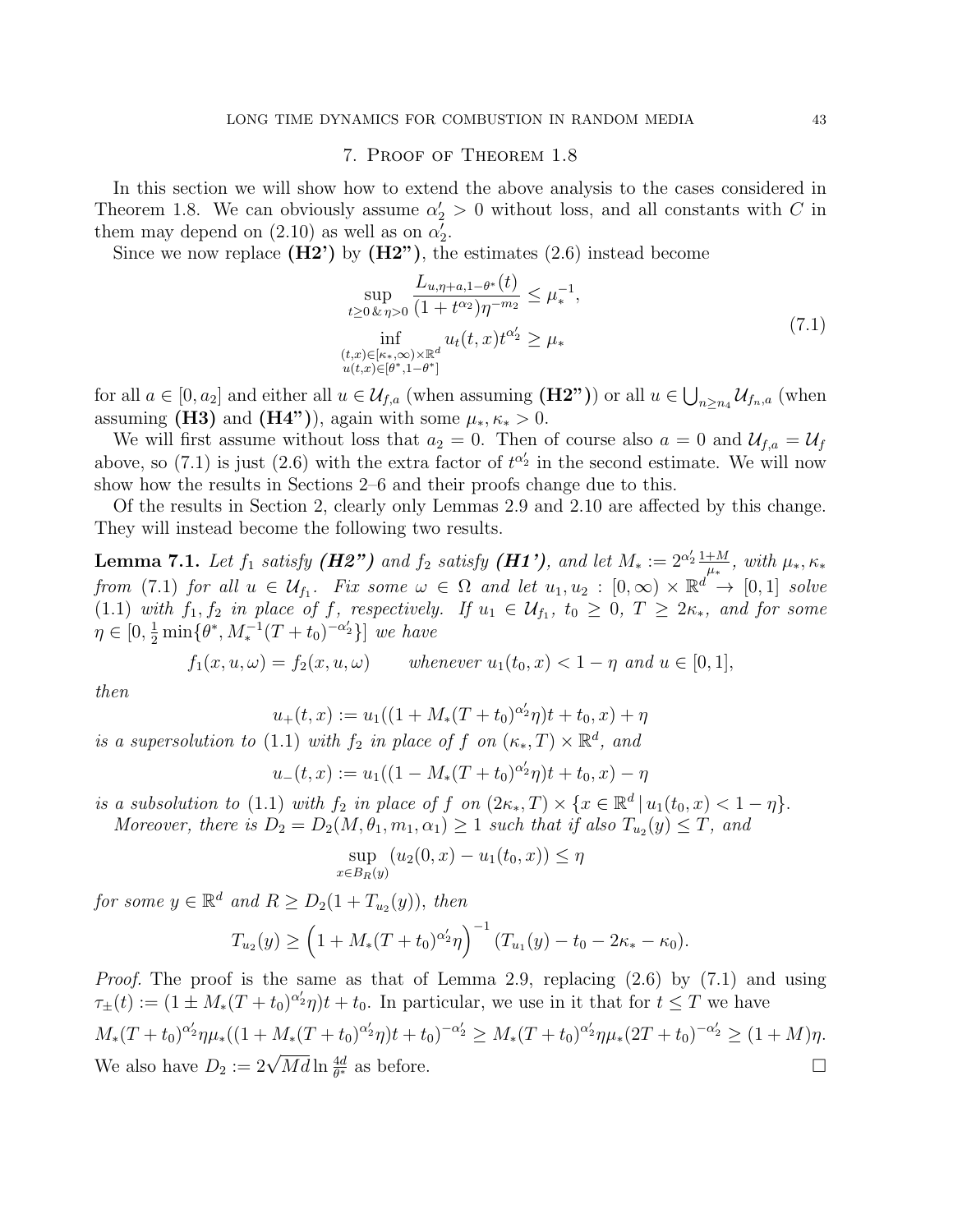**Lemma 7.2.** Let  $f_1$  satisfy  $(H2")$  and  $f_2$  satisfy  $(H1')$ , with at least one satisfying  $(H3)$ with  $\alpha_3 \leq 1$ , and let  $M_*, D_2$  be from Lemma 7.1. Fix some  $\omega \in \Omega$  and let  $u_1, u_2 : [0, \infty) \times \mathbb{R}^d \to$ [0, 1] solve (1.1) with  $f_1, f_2$  in place of f, respectively. If  $u_1 \in \mathcal{U}_{f_1}$ , for some  $y \in \mathbb{R}^d$ ,  $R \ge D_2(1+T_{u_2}(y)),$  and  $\eta \in [0, \frac{1}{2} \min{\lbrace \theta^*, M_*^{-1}(\max{\lbrace T_{u_2}(y), 2\kappa_* \rbrace} + t_0 \rbrace^{-\alpha'_2} } ]$  we have

$$
f_1(x, u, \omega) \ge f_2(x, u, \omega) - \alpha_3 \eta^{m_3} \quad \text{for all } (x, u) \in B_R(y) \times [0, 1],
$$

and  $u_2(0,.) \leq u_1(t_0,.)$  for some  $t_0 \geq 0$  and all  $x \in B_R(y)$ , then

$$
T_{u_2}(y) \ge \left(1 + M_* \left(\max\{T_{u_2}(y), 2\kappa_*\} + t_0\right)^{\alpha'_2} \eta\right)^{-1} \left(T_{u_1}(y) - t_0 - 2\kappa_* - \kappa_0\right).
$$

*Proof.* The proof is the same as that of Lemma 2.10, replacing  $(2.6)$  and Lemma 2.9 by  $(7.1)$ and Lemma 7.1 with  $T := \max\{T_{u_2}(y), 2\kappa_*\}$ , and using  $\tau_+(t) := (1 + M_*(T + t_0)^{\alpha'_2}\eta)t + t_0$ .

We can now extend all of Sections  $3-5$  to  $(H2'')$  in place of  $(H2')$ , and obtain the following analog of Proposition 6.2.

Proposition 7.3. Assume that f either satisfies (H2") and has a finite range of dependence, or satisfies (H3) and (H4"). Then for each  $e \in \mathbb{S}^{d-1}$ , (1.1) has a deterministic strong front speed  $c^*(e) \in [c_0, c_1]$  in direction e.

*Proof.* In the whole proof, we assume without loss that  $a_2 = 0$  (and so  $a = 0$  as well). When extending results from Section 3, we assume that f satisfies  $(H2")$  and has range of dependence at most  $\rho \in [1,\infty)$ ; in Section 4 we instead assume (H3) and (H4"); and in Sections 5 and 6 we assume either of these two cases, as before.

Most of Section 3 is unchanged, with (3.3) replaced by

$$
\beta_1 := \max\left\{ \frac{(1+\alpha'_2)(m_1 - 1)}{m_1}, \frac{(1+\alpha'_2)m_2 + \alpha_2}{m_2 + 1} \right\},\tag{7.2}
$$

which is still in  $(0,1)$  thanks to  $\alpha'_2 < \min\{\frac{1}{m_1}\}$  $\frac{1}{m_1-1}, \frac{1-\alpha_2}{m_2}$  $\frac{-\alpha_2}{m_2}$ . The first adjustment is required in Lemma 3.4, where we used the second claim in  $(2.6)$  to obtain  $(3.8)$ . We have here  $u(\tau(x,\omega), y, \omega) \geq \theta^*$  for some  $y \in \overline{B_1(x)}$ , and can instead use Lemma 2.1 to get

$$
u(\tau(x,\omega)+\kappa_0+2c_0^{-1}(L_{u,\theta^*,1-\theta^*}(\tau(x,\omega))+1),x,\omega) \geq 1-\theta^*.
$$

Since the first claim in (7.1) (with  $a = 0$  and  $\eta = \theta^*$ ) yields  $C > 0$  such that

$$
\kappa_0 + 2c_0^{-1}(L_{u,\theta^*,1-\theta^*}(\tau(x,\omega)) + 1) \le C(1 + \tau(x,\omega)^{\alpha_2})
$$

(recall that  $u \in \mathcal{U}_f$ ) and Lemma 2.1 also implies  $\tau(x,\omega) \leq C(1+t)$  whenever  $\omega \in F_{t,x}$ , we have  $T(x, \cdot) \leq \tau(x, \cdot) + C(1 + t^{\alpha_2})$  on  $F_{t,x}$ . Hence the first claim of Lemma 3.4 becomes

$$
\left| \mathbb{E}[T(x,\cdot)\chi_{F_{t,x}} | \mathcal{G}_t] - T(x,\cdot)\chi_{F_{t,x}} \right| \le C(1+t^{\alpha_2}) \quad \text{on } \Omega,
$$

while the second holds only for  $s \in [0, t - C(1 + t^{\alpha_2})].$ 

As for Proposition 3.5, instead of (3.13) we let

$$
\eta := C_1^{-1}(\rho + d(x_0, S))^{-\gamma},
$$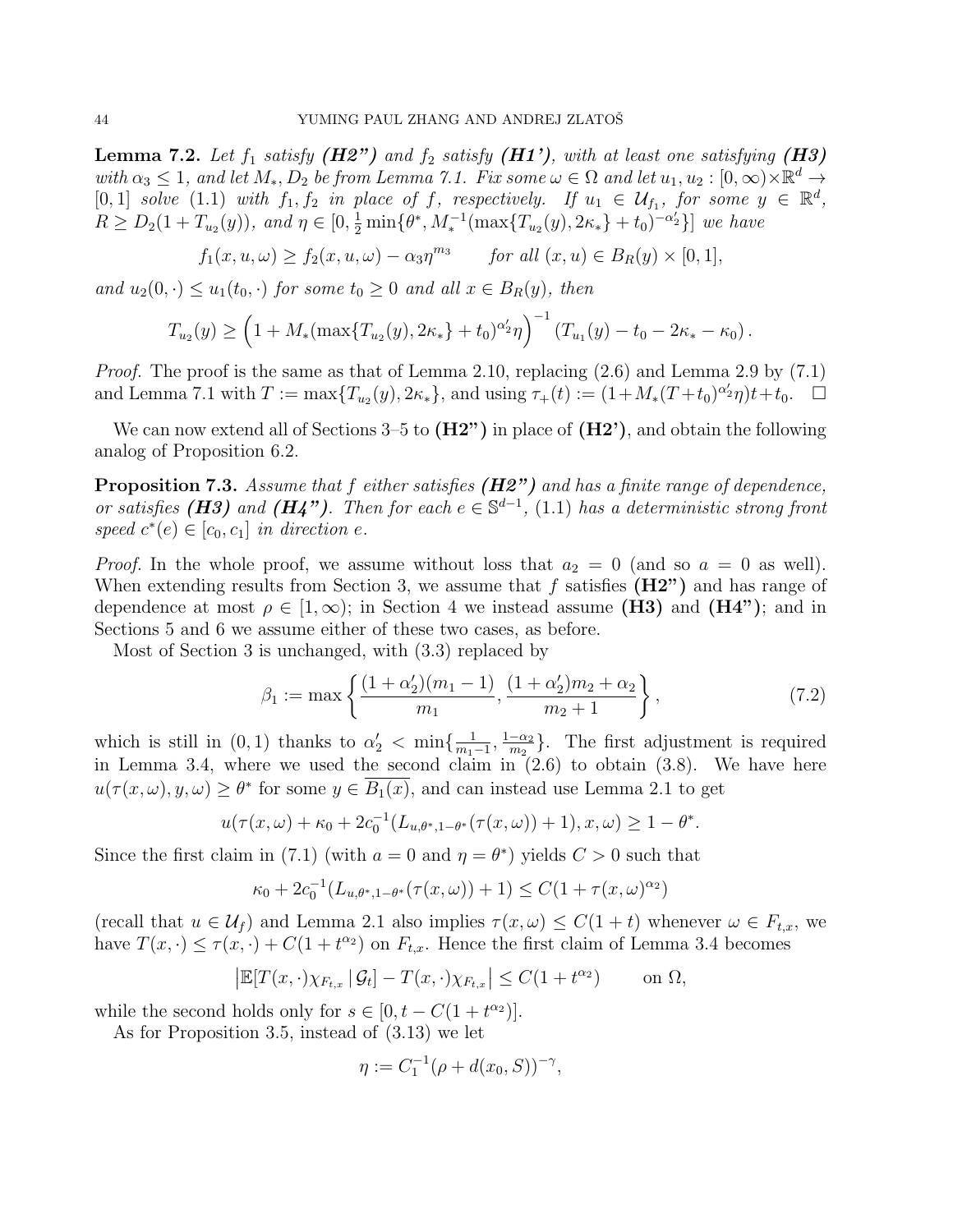where  $C_1 > 0$  will be chosen shortly and

$$
\gamma := \min\left\{\frac{1+\alpha_2'}{m_1}, \frac{1+\alpha_2'-\alpha_2}{m_2+1}\right\} > 0.
$$
\n(7.3)

Note that then, similarly to (3.14), we have

$$
\max\{\gamma(m_1 - 1), \alpha_2 + \gamma m_2, 1 + \alpha'_2 - \gamma\} = \beta_1 < 1\tag{7.4}
$$

(in particular,  $\gamma > \alpha_2'$ ), and (3.15) and (3.16) continue to hold. Now we pick  $C_1$  so that with with  $T := \max\{T(x_0, \omega), T_i(x_0, \omega), 2\kappa_*\}$  we have

$$
\eta \le \min\left\{\frac{\theta^*}{2}, \frac{(T+t_0+t_3)^{-\gamma}}{2M_*}\right\},\,
$$

which is possible due to  $\max\{T(x_0,\omega), T_i(x_0,\omega), t_0\} \leq C(1+d(x_0, S))$  and (3.16). Then we can use Lemma 7.1 with this T and  $\eta$  (instead of Lemma 2.9) to see that (3.17) becomes

$$
T(x_0, \omega) - t_0 - T_i(x_0, \omega) \le M_* \eta (T + t_0 + t_3)^{\alpha'_2} T_i(x_0, \omega) + 2\kappa_* + \kappa_0 + t_3 \le C(\rho + d(x_0, S)^{\beta_1})
$$

because  $\beta_1 \geq 1 + \alpha_2' - \gamma$ . This ends the first half of the proof. Using again Lemma 7.1 instead of Lemma 2.9 in the second half of it, with  $\eta$  as above, shows that

$$
u_{-}(t,x) := u((1 - M_{*}\eta(T+t_0)^{\alpha'_2})t + t_0, x) - \eta
$$

is a subsolution to (1.1) on  $(2\kappa_*, T) \times (\mathbb{R}^d \setminus \Gamma_{u,1-\eta}(t_0,\omega))$ . The rest of the proof does not use the second claim in  $(2.6)$  and is unchanged (using this  $u_-\,$  and also  $(7.4)$ ), with  $(3.23)$ becoming

$$
T_i(x_0,\omega)+t_0-T(x_0,\omega)\leq t_4+M_*\eta(T+t_0)^{\alpha'_2}T_i(x_0,\omega)\leq C(\rho+d(x_0,S)^{\beta_1}).
$$

This finishes the proof.

The proof of Lemma 3.6 remains the same. In the proof of Proposition 3.1, the change in Lemma 3.4 turns the C in (3.25) and (3.30) into  $C(1+t^{\alpha_2})$  (recall that  $s \leq t$  in the argument), which is then added to the right-hand sides of  $(3.26)$  and  $(3.29)$ . Then  $(3.30)$  shows that there is  $C > 0$  such that  $X_t = T(x, \cdot)$  for all  $t \ge C(1 + d(x, S))$ , and we now pick N to be the smallest integer with  $N\tau \geq C(1+d(x, S))$ . The estimate  $N \leq C_1 d(x, S)(\rho+d(x, S)^{\beta_1})^{-1}$ now still holds (recall that  $d(x, S) > \rho \ge 1$  here), and (3.31) remains unchanged because the term added to (3.29) is estimated by  $C(1 + (N\tau)^{\alpha_2}) \leq C(1 + d(x, S)^{\beta_1})$  because  $\alpha_2 < \beta_1$ . The rest of the proof of Proposition 3.1 remains the same.

Lemmas 3.7 and 4.1 are unchanged except for replacement of  $(H2')$ ,  $(H4')$ ,  $\mathcal{U}_f$ ,  $\mathcal{U}_f'$ , Lemma 2.9, and Lemma 2.10 in their statements and proofs by  $(H2")$ ,  $(H4")$ ,  $\mathcal{U}_{f,a}$ ,  $\mathcal{U}_{f,a}$ , Lemma 7.1, and Lemma 7.2, respectively (here we can even allow any fixed  $a_2 \in [0, \frac{1}{2}]$  $\frac{1}{2}\theta^*$  in  $(H2")$ , although  $a_2 = 0$  is sufficient). The proof of Proposition 3.8 also remains the same, using Lemma 7.1 (with  $T = \infty$  because  $\eta = 0$ ) instead of Lemma 2.9.

In Proposition 4.2, we replace (4.1) by

$$
\beta_3 := \max\left\{\beta_1, \frac{(1+2\alpha_2)m_3}{m_3+2m_4}, \frac{2d+2}{2d+2+m_4'}\right\},\tag{7.5}
$$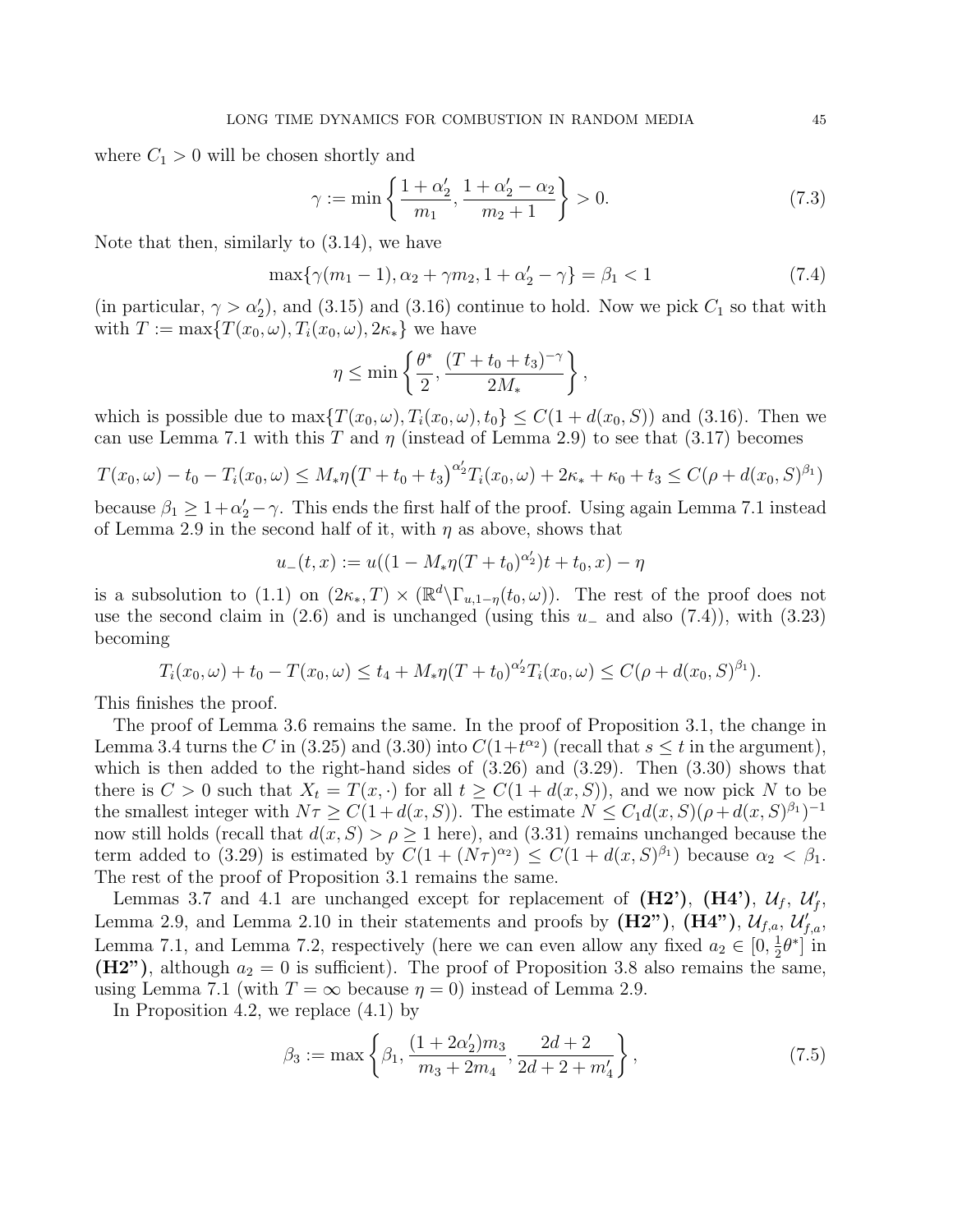which is still in  $(0, 1)$  thanks to  $\alpha'_2 < \frac{m_4}{m_3}$  $\frac{m_4}{m_3}$ . Then when we use Lemma 2.10 in the proof, we replace it by Lemma 7.2 with the same  $\eta := (\frac{\alpha_4}{\alpha_3} n^{-m_4})^{1/m_3}$ , but now we need to pick n so that

$$
\alpha_4^{1/m_3} \alpha_3^{-1/m_3} n^{-\frac{m_4}{m_3}} \le \frac{1}{2} \min \{ \theta^*, M_*^{-1} (T + \kappa_0 + 2c_0^{-1} R_0)^{-\alpha_2'} \},
$$

with  $T := \max\{T(x,\omega;S), T_n(x,\omega;S), 2\kappa\}.$  Since  $T \leq C(1 + d(x,S))$  due to Lemma 2.1, and  $\beta_3 \frac{m_4}{m_3}$  $\frac{m_4}{m_3} > \alpha'_2$  due to  $\alpha'_2 < \frac{m_4}{m_3}$  $\frac{m_4}{m_3}$  and (7.5), there is again  $C_1 > 0$  such that it suffices to let  $n$  be the smallest integer for which  $(4.5)$  holds. Then a double application of Lemma 7.2 replaces  $(4.4)$  by

$$
|T_n(x,\cdot;S) - T(x,\cdot;S)| \leq Cn^{-\frac{m_4}{m_3}} \left(1+T\right)^{1+\alpha'_2} + C \leq Cn^{-\frac{m_4}{m_3}} \left(1+d(x,S)\right)^{1+\alpha'_2} + C.
$$

Since there is again  $C_2 > 0$  such that

$$
4Cn^{-\frac{m_4}{m_3}}(1+d(x,S))^{1+\alpha'_2}+4C \leq C_2(1+d(x,S)^{1+\alpha'_2-\beta_3\frac{m_4}{m_3}}) \leq C_2(1+d(x,S)^{\frac{1+\beta_3}{2}})
$$

because  $1 + \alpha'_2 - \beta_3 \frac{m_4}{m_3}$  $\frac{m_4}{m_3}\leq\frac{1+\beta_3}{2}$  $\frac{1-\beta_3}{2}$ , the rest of the proof of Proposition 4.2 is unchanged.

Most of Section 5 is also unchanged, with the only two adjustments needed in the proof of Proposition 5.5. We used Lemma 2.9 when proving (5.8), and we can just replace it by Lemma 7.1 without any other change because there we had  $\eta = 0$ . We also used Lemma 2.9 when proving  $(5.13)$ , and the change to Lemma 7.1 now requires us to replace  $(5.9)$  by

$$
\eta:=C_1^{-1}\min\left\{\theta^*,M_*^{-1}l^{-\gamma}\right\}
$$

with  $\gamma$  from (7.3) (recall that (7.4) shows  $\gamma \geq 1 + \alpha'_2 - \beta_1 \geq 1 - \beta_1$ , so  $\eta \leq l^{\beta_1 - 1}$  as well; in fact, we could have chosen this  $\eta$  in (5.9) as well) and  $C_1 \geq 2$  such that with  $T = \max\{\kappa_0 + \frac{2(l+m)}{c_0}\}$  $\frac{(-m)}{c_0}, 2\kappa_*\}$  we have  $\eta \leq \frac{1}{2M}$  $\frac{1}{2M_*}(T+\tau_0^l)^{-\alpha'_2}$ . This is possible because of  $(5.12)$ and  $\gamma \ge \alpha_2'$ . Then replacing Lemma 2.9 by Lemma 7.1 with this T yields

$$
T((l+m)e, \omega; \mathcal{H}_e^- + le) \le (1 + M_* \eta (T + \tau_0^l)^{\alpha_2'}) \left[ T((l+m)e, \omega; \mathcal{H}_e^-) - T'_1(\omega) \right] + \tau_0^l + 2\kappa_* + \kappa_0
$$

instead of (5.13). But the addition of  $(T + \tau_0^l)^{\alpha_2}$  here does not require further changes because

$$
M_{\ast}\eta(T+\tau_0^l)^{\alpha'_2}T((l+m)e,\omega;\mathcal{H}_e^-) \leq C l^{1+\alpha'_2-\gamma} \leq C l^{\beta_1}
$$

by (7.4) (recall that we assume here  $l \geq m \geq \frac{4c_1}{c_0}$  $\frac{1}{c_0}l_0$ .

The proofs of Propositions 5.1 and 6.2 then remain unchanged, finishing the proof.  $\square$ 

We are only able to obtain an  $(H2")$ -version of Proposition 6.3 when  $a_2 > 0$ , and we do so below. But even without that, we can already prove Theorem 1.8(ii).

*Proof of Theorem 1.8(ii).* This is identical to the proof of Theorem 1.7 above, with the word "exclusive" and (6.2) dropped, and using Proposition 7.3 and [16, Theorem 1.4(iii)] instead of Proposition 6.3 and [16, Theorem 5.4], respectively. Note that  $f$  is also stationary ergodic in [16, Theorem 1.4(iii)], but this is only used in the first paragraph of its proof to show existence of deterministic strong front speeds for all  $e \in \mathbb{S}^{d-1}$  (which we proved in Proposition 7.3), so that result extends to the case at hand.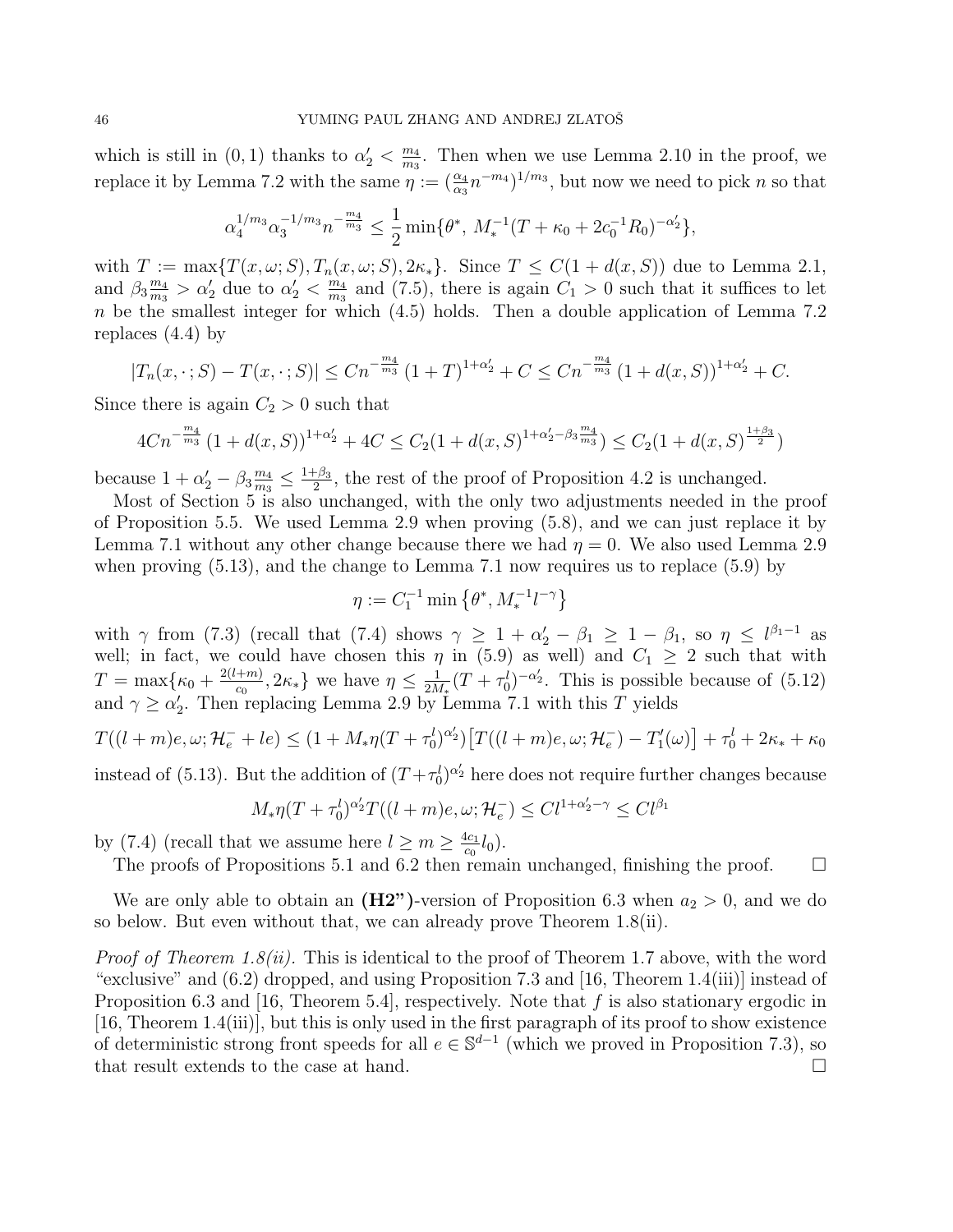To prove Theorem 1.8(i), we need to show that the deterministic strong front speeds from Proposition 7.3 are exclusive. For this, we will need some uniform estimates on the reactions

$$
f_a(x, u, \omega) := \frac{f(x, (1-a)u + a, \omega)}{1 - a}
$$

for  $(x, u, \omega) \in \mathbb{R}^d \times [0, 1] \times \Omega$ . Note that the transformation  $u \mapsto \frac{u-a}{1-a}$  turns solutions u to (1.1) for which  $a \le u \le 1$  into solutions to (1.1) with  $f_a$  in place of f for which  $0 \le u \le 1$ .

**Proposition 7.4.** Assume that f either satisfies  $(H2")$  with  $a_2 > 0$  and has a finite range of dependence, or satisfies (H3) and (H4") with  $a_2 > 0$ . Then for each  $(a, e) \in (0, a_2] \times \mathbb{S}^{d-1}$ , (1.1) with  $f_a$  in place of f has a deterministic strong front speed  $c_a^*(e) \in [c_0, c_1]$  in direction e, and  $\lim_{a\to 0} c_a^*(e) = c^*(e)$  holds uniformly in  $e \in \mathbb{S}^{d-1}$  (with  $c^*(e)$  from Proposition 7.3).

*Proof.* Clearly  $f_a$  satisfies (**H1**) with the same M and  $m_1$ , and  $\theta_1$  and  $\alpha_1$  replaced by  $\frac{1}{2}\theta_1$ and  $\alpha_1(1-\frac{1}{8})$  $(\frac{1}{8}\theta_1)^{m_1-1}$ , respectively (recall that  $a \le a_2 \le \frac{1}{8}$  $\frac{1}{8}\theta_1$ .

If we now assume (H2") and finite range of dependence of f, and let  $u^a := \frac{u-a}{1-a}$  for some  $u \in \mathcal{U}_{f,a}$  with initial datum  $u_{0,k,a}$ , then  $u_t^a = \Delta u^a + f_a(x, u^a, \omega)$  on  $(0, \infty) \times \mathbb{R}^d$  (with the same  $\omega$ ) and its initial datum  $\frac{1}{1-a}(u_{0,k,a}-a)$  satisfies (1.8) and (1.9) (with F now defined via  $f_a$ ). Moreover, (1.12) and  $a_2 \leq \frac{1}{2}$  $\frac{1}{2}$  show that we also have

$$
\limsup_{t\to\infty}\sup_{a\in[0,a_2]}\sup_{u\in\mathcal{U}_{f,a}}\sup_{\eta>0}\frac{L_{u^a,\eta,1-2\theta^*}(t)}{t^{\alpha_2}\eta^{-m_2}}<\infty,
$$
  

$$
\liminf_{t\to\infty}\inf_{a\in[0,a_2]}\inf_{u\in\mathcal{U}_{f,a}}\inf_{u^a(t,x)\in[\theta^*,1-2\theta^*]}u^a_t(t,x)t^{\alpha_2'}>0.
$$

Hence for each such  $f_a$  we have  $(H2'')$  with  $a_2 = 0$ ,  $\theta^*$  replaced by  $2\theta^*$ , the above constants in (H1), and  $\mathcal{U}_{f_a} := \{u^a | u \in \mathcal{U}_{f,a}\}\$  (and the same  $m_2, \alpha_2, \alpha_2'$ ). Moreover, there are  $\mu_*, \kappa_* > 0$ such that (7.1) holds for all  $a \in [0, a_2]$  and  $u \in \mathcal{U}_{f_a}$ , with  $\theta^*$  replaced by  $2\theta^*$ . This and the remark after (2.1) (which shows that replacing  $\theta^*$  by  $2\theta^*$  in (7.1) does not change any of the above proofs) now show that Proposition 7.3 holds for all the  $f_a$ , and all constants in its proof are uniform in  $a \in [0, a_2]$ . In particular, (7.1) holds with the same  $\mu_*, \kappa_* > 0$  (and  $\theta^*$  replaced by  $2\theta^*$ ) for all  $a \in [0, a_2]$  and  $u \in \mathcal{U}'_{f_a}$  (see Lemma 3.7), and the first claim in Proposition 5.1 holds for  $f_a$  with  $\beta_1$  from (7.2) and  $C_\delta$  uniform in  $a \in [0, a_2]$ .

The same argument applies when we assume  $(H3)+(H4")$ , where the passage to  $f_a$  and  $f_{n,a}$  also replaces  $\alpha_3$  by  $\alpha_3(1-\frac{\theta_1}{8})$  $(\mathbf{H3})$  and  $\alpha_4$  by  $\alpha_4(1-\frac{\theta_1}{8})$  $(\frac{\theta_1}{8})^{-1}$  in (**H4**"). Again we obtain Proposition 7.3 for all the  $f_a$ , as well as that (7.1) holds with some  $\mu_*, \kappa_* > 0$  (and with  $\theta^*$  replaced by  $2\theta^*$ ) for all  $a \in [0, a_2]$  and  $u \in \mathcal{U}_{f_a}$ , and the second claim in Proposition 5.1 holds for  $f_a$  with  $\beta_3$  from (7.5) and  $C_\delta$  uniform in  $a \in [0, a_2]$ .

It therefore remains to prove the last claim, with the above deterministic strong front speeds denoted  $c_a^*(e)$  (where clearly  $c_0^*(e) = c^*(e)$ ). To achieve this, we will use uniformity of the estimates in Proposition 5.1 in  $a \in [0, a_2]$ . We therefore denote by  $v_{e,a}(\cdot, \cdot, \omega)$  the solution to (5.1) with f replaced by  $f_a$ , some  $(e, \omega) \in \mathbb{S}^{d-1} \times \Omega$ , and  $l = 0$  (then of course  $v_{e,a}(\cdot,\cdot,\omega) \in \mathcal{U}_{f_a}^{\prime}$ ). We also let

$$
u_{e,a}(\cdot,\cdot,\omega) := (1-a)v_{e,a}(\cdot,\cdot,\omega) + a \in \mathcal{U}'_{f,a},\tag{7.6}
$$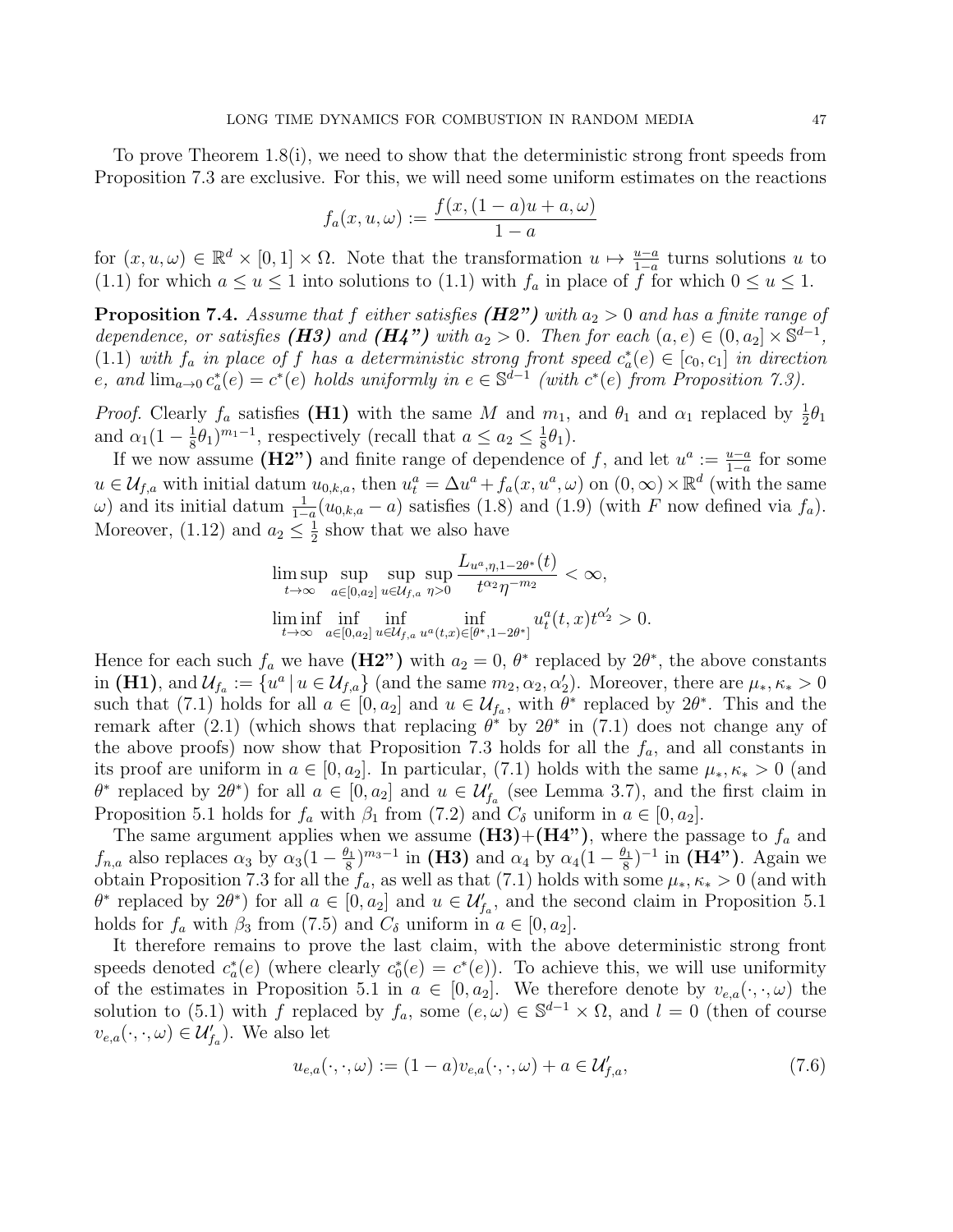with  $\mathcal{U}_{f,a}'$  obtained from  $\mathcal{U}_{f,a}$  as in Lemma 3.7, and for any  $x \in \mathbb{R}^d$ ,

$$
T_{e,a}(x,\omega) := \inf\{t \ge 0 \mid v_{e,a}(t,x,\omega) \ge 1 - \theta^*\} = \inf\{t \ge 0 \mid u_{e,a}(t,x,\omega) \ge 1 - (1 - a)\theta^*\},
$$
  

$$
T'_{e,a}(x,\omega) := \inf\{t \ge 0 \mid u_{e,a}(t,x,\omega) \ge 1 - \theta^*\}.
$$

These definitions, Lemma 2.1, and  $a_2 \n\t\leq \frac{1}{2}$  $\frac{1}{2}\theta^*$  show that there is C such that

$$
T'_{e,a} \le T_{e,a} \le T'_{e,a} + C. \tag{7.7}
$$

We will treat both cases  $(H2")$ +finite range and  $(H3)+(H4")$  at once, using the notation from either (5.3) in the first case or (5.4) in the second. Then the claims from Proposition 5.1, with  $\delta := \frac{1-\beta}{2}$  $\frac{\overline{C}_{\beta}^{\beta}}{2}$  and  $\overline{C}_{\rho}^{\prime} := C_{(1-\beta)/2} \overline{C}_{\rho}$  independent of  $(e, a, \omega)$  become

$$
\left|\frac{\mathbb{E}[T_{e,a}(le,\omega)]}{l} - \frac{1}{c_a^*(e)}\right| \le \bar{C}'_\rho l^{-(1-\beta)/2} \tag{7.8}
$$

for all  $(e, a, \omega) \in \mathbb{S}^{d-1} \times [0, a_2] \times \Omega$  and all  $l \geq 1$ .

Lemma 2.1 shows that  $u_{e,a}(\tau_0, \cdot, \cdot) \geq u_{e,0}(0, \cdot, \cdot)$  with  $\tau_0 := \kappa_0 + \frac{2R_0}{c_0}$  $\frac{dR_0}{c_0}$ , hence the comparison principle yields  $u_{e,a}(\tau_0 + t, \cdot, \cdot) \geq u_{e,0}(t, \cdot, \cdot)$  for all  $t \geq 0$ . This and (7.6) immediately imply

$$
T'_{e,a} \leq T_{e,0} + \tau_0,
$$

so  $c_a^*(e) \ge c^*(e)$  for all  $(e, a) \in \mathbb{S}^{d-1} \times [0, a_2]$  by (7.7) (this also shows that  $c_a^*(e) \ge c_0$ ). Since  $T'_{e,a}(le,\cdot) \leq Cl$  for all  $l \geq 1$  by Lemma 2.1, Lemma 7.1 with  $f_1 = f_2 = f$  and

$$
(u_1, u_2, \eta, t_0, T, R) = (u_{e,0}, u_{e,a}, a, \tau_0, \max\{T'_{e,a}(le, \cdot), 2\kappa_*\}, \infty)
$$

yields

$$
T_{e,0}(le,\cdot) \le T'_{e,a}(le,\cdot) + C(1 + l^{1+\alpha'_{2}}a).
$$

as long as  $l \in [1, (C'a)^{-1/\alpha_2}]$  (for some  $C, C' > 0$ ). It follows by (7.7) that for such l we have

$$
T_{e,0}(le,\cdot) \le T_{e,a}(le,\cdot) + C(1 + l^{1+\alpha'_{2}}a).
$$

Picking  $l := a^{-1/2\alpha'_{2}}$  and using (7.8) now yield for all small enough a (depending only on  $(2.10)$  and  $\alpha_2$ ),

$$
c^*(e)^{-1} \le c_a^*(e)^{-1} + Ca^{1/2} + \bar{C}'_\rho a^{(1-\beta)/4\alpha'_2}.
$$

Since  $\beta < 1$ ,  $\alpha'_2 > 0$ , and  $c_a^*(e) \ge c^*(e)$ , the uniform convergence claim follows.

We can now extend Proposition 6.3 to the case  $a_2 > 0$ .

**Proposition 7.5.** Under the hypotheses of Proposition 7.4, for each  $e \in \mathbb{S}^{d-1}$ , the speed  $c^*(e)$ is a deterministic strong exclusive front speed in direction e for (1.1).

*Proof.* Fix any  $e \in \mathbb{S}^{d-1}$ , and let  $u_{e,a}$  be from (7.6) and  $c_a^*(e)$  from Proposition 7.4. From that proposition and  $f(\cdot, a, \cdot) \equiv 0$  for all  $a \in [0, a_2]$  we know that for almost all  $\omega \in \Omega$  we have

$$
\lim_{t \to \infty} \sup_{|y| \le \Lambda t} \sup_{x \in (c_a^*(e)e + K)t} u_{e,a}(t, x, \Upsilon_y \omega) = a \tag{7.9}
$$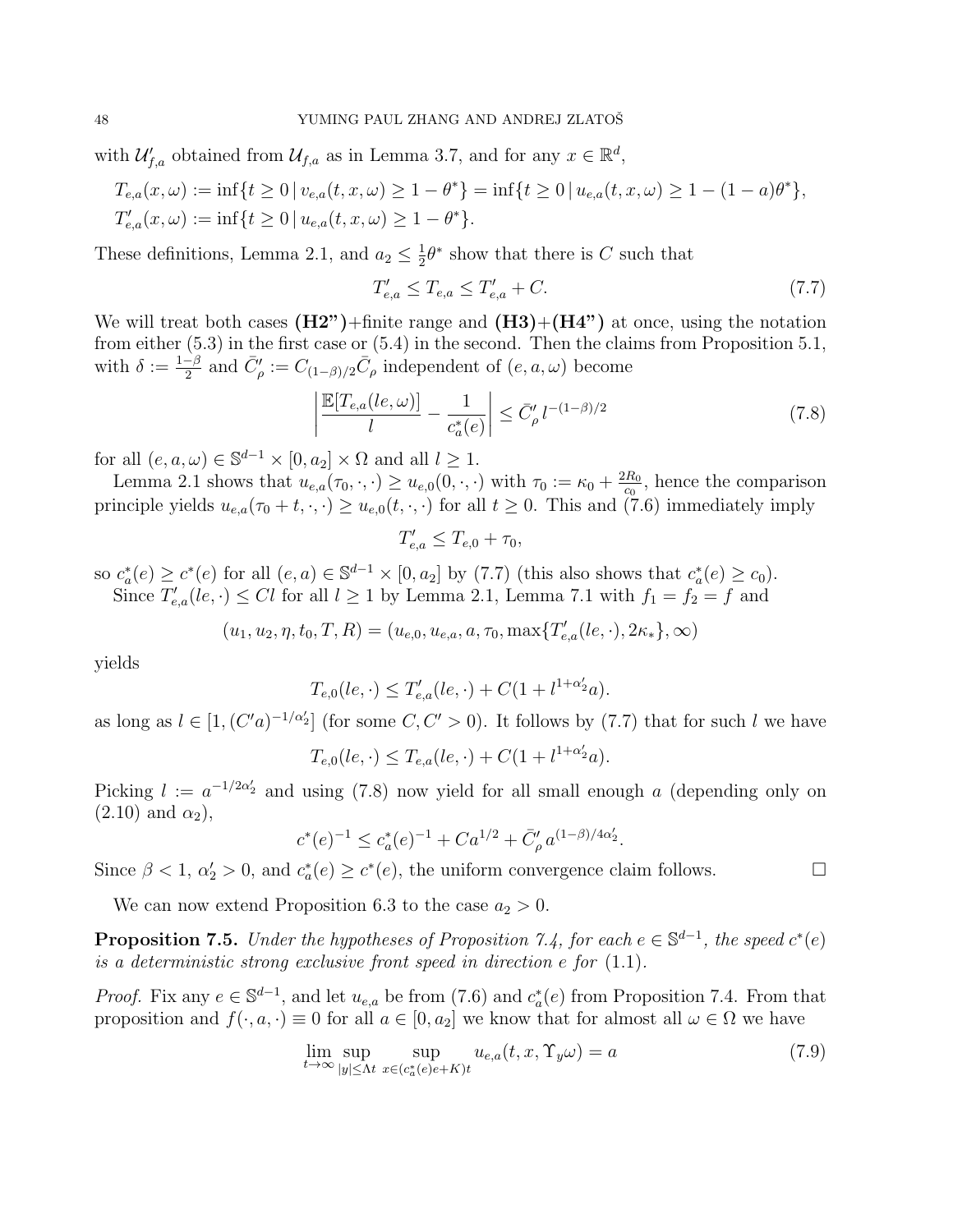for each  $a \in [0, a_2] \cap \mathbb{Q}$ ,  $\Lambda > 0$ , and compact  $K \subseteq \mathcal{H}_e^+ = \{x \in \mathbb{R}^d \mid x \cdot e > 0\}$ . Fix any such  $\omega$ , and then any compact  $K \subseteq \mathcal{H}_e^+$ . Let  $K' \subseteq \mathcal{H}_e^+$  be compact and such that  $K \subseteq (K')^0$ . Proposition 7.4 then yields  $\delta \in (0, a_2]$  such that for all  $a \in [0, \delta]$  we have

$$
c^*(e)e + K \subseteq (c_a^*(e)e + K')(1+2\delta). \tag{7.10}
$$

Since  $\alpha'_2 < \min\{\frac{1}{m_1}\}$  $\frac{1}{m_1-1}, \frac{1-\alpha_2}{m_2}$  $\frac{-\alpha_2}{m_2}$ , there exists  $T_0 \ge \kappa_*$  such that for all  $T \ge T_0$  we have

$$
\eta_T \le \frac{\theta^*}{2} \quad \text{and} \quad \max\left\{ M_*(T + \kappa_* + \tau_T)^{\alpha'_2} \eta_T, (\tau_T + 2\kappa_*)T^{-1} \right\} \le \delta,\tag{7.11}
$$

where  $\eta_T := T^{-\gamma}$  with  $\gamma := \frac{1}{2}(\alpha'_2 + \frac{1}{m_1})$  $\frac{1}{m_1-1}$ , and  $\tau_T := 1 + D_1 \eta_T^{1-m_1}$  with  $D_1$  from Lemma 2.8. Now fix any  $\Lambda > 0$ . We see from (7.9) that for each  $a \in [0, a_2] \cap \mathbb{Q}$ , there is a function

 $\varphi_a : [0, \infty) \to [0, \infty)$  such that  $\lim_{t \to \infty} \varphi_a(t) = 0$  and

$$
\sup_{t \ge T} \sup_{|y| \le \Lambda t} \sup_{x \in (c_a^*(e)e + K')t} u_{e,a}(t, x, \Upsilon_y \omega) \le a + \varphi_a(T). \tag{7.12}
$$

Pick any  $T \geq T_0$  and  $a \in [0, \delta] \cap \mathbb{Q}$ , and let  $w_{e,a}$  be from Definition 6.1. Then Lemma 2.8 yields  $u_{e,a}(\tau_T, \cdot, \cdot) \geq 1 - \eta_T$  on  $\mathcal{H}_e^-$ , so from  $u_{e,a} \geq a$  and  $(u_{e,a})_t \geq 0$  we see that

$$
u_{e,a}(t + \tau_T, \cdot, \cdot) + \eta_T \ge w_{e,a}(0, \cdot, \cdot) \tag{7.13}
$$

for all  $t \geq 0$ . Since Lemma 7.1 and (7.11) show that

$$
u_{+}(t,x,\cdot) := u_{e,a}((1 + M_{*}(T + \kappa_{*} + \tau_{T})^{\alpha_{2}'}\eta_{T})t + \tau_{T}, x, \cdot) + \eta_{T}
$$

is a supersolution to (1.1) on  $(\kappa_*, T + \kappa_*) \times \mathbb{R}^d$ , the comparison principle and (7.13) yield

$$
u_+(t+\kappa_*,x,\cdot)\geq w_{e,a}(t,x,\cdot)
$$

for all  $(t, x) \in [0, T] \times \mathbb{R}^d$ . This, (7.11), (7.10), (7.12), and  $(u_{e,a})_t \ge 0$  now show that

$$
\sup_{|y| \leq \Lambda T} \sup_{x \in (c^*(e)e+K)T} w_{e,a}(T, x, \Upsilon_y \omega)
$$
\n
$$
\leq \sup_{|y| \leq \Lambda T} \sup_{x \in (c^*(e)e+K)T} u_{e,a}((1 + M_*(T + \kappa_* + \tau_T)^{\alpha'_2} \eta_T)(T + \kappa_*) + \tau_T, x, \Upsilon_y \omega) + \eta_T
$$
\n
$$
\leq \sup_{|y| \leq \Lambda T} \sup_{x \in (c^*(e)e+K)T} u_{e,a}((1 + \delta)T + \tau_T + 2\kappa_*, x, \Upsilon_y \omega) + \eta_T
$$
\n
$$
\leq \sup_{|y| \leq \Lambda T} \sup_{x \in (c^*(e)e+K)T} u_{e,a}((1 + 2\delta)T, x, \Upsilon_y \omega) + \eta_T
$$
\n
$$
\leq \sup_{|y| \leq \Lambda T} \sup_{x \in (c^*(e)e+K)T} u_{e,a}((1 + 2\delta)T, x, \Upsilon_y \omega) + \eta_T
$$
\n
$$
\leq a + \varphi_a((1 + 2\delta)T) + T^{-\gamma}.
$$

Hence

$$
\lim_{t \to \infty} \sup_{|y| \le \Lambda t} \sup_{x \in (c^*(e)e + K)t} w_{e,a}(t, x, \Upsilon_y \omega) \le a
$$

for all  $a \in [0, \delta] \cap \mathbb{Q}$  (and the previously fixed  $(\omega, K, \Lambda)$ ). Since  $w_{e,a}$  is non-decreasing in a, this extends to all  $a \in [0, \delta]$ . And since  $\delta$  does not depend on  $\Lambda$ , we obtain (6.2) with  $\lambda_{K,\omega,e}(a) = a + (1-a)\chi_{(\delta,1]}(a)$ , so the result follows.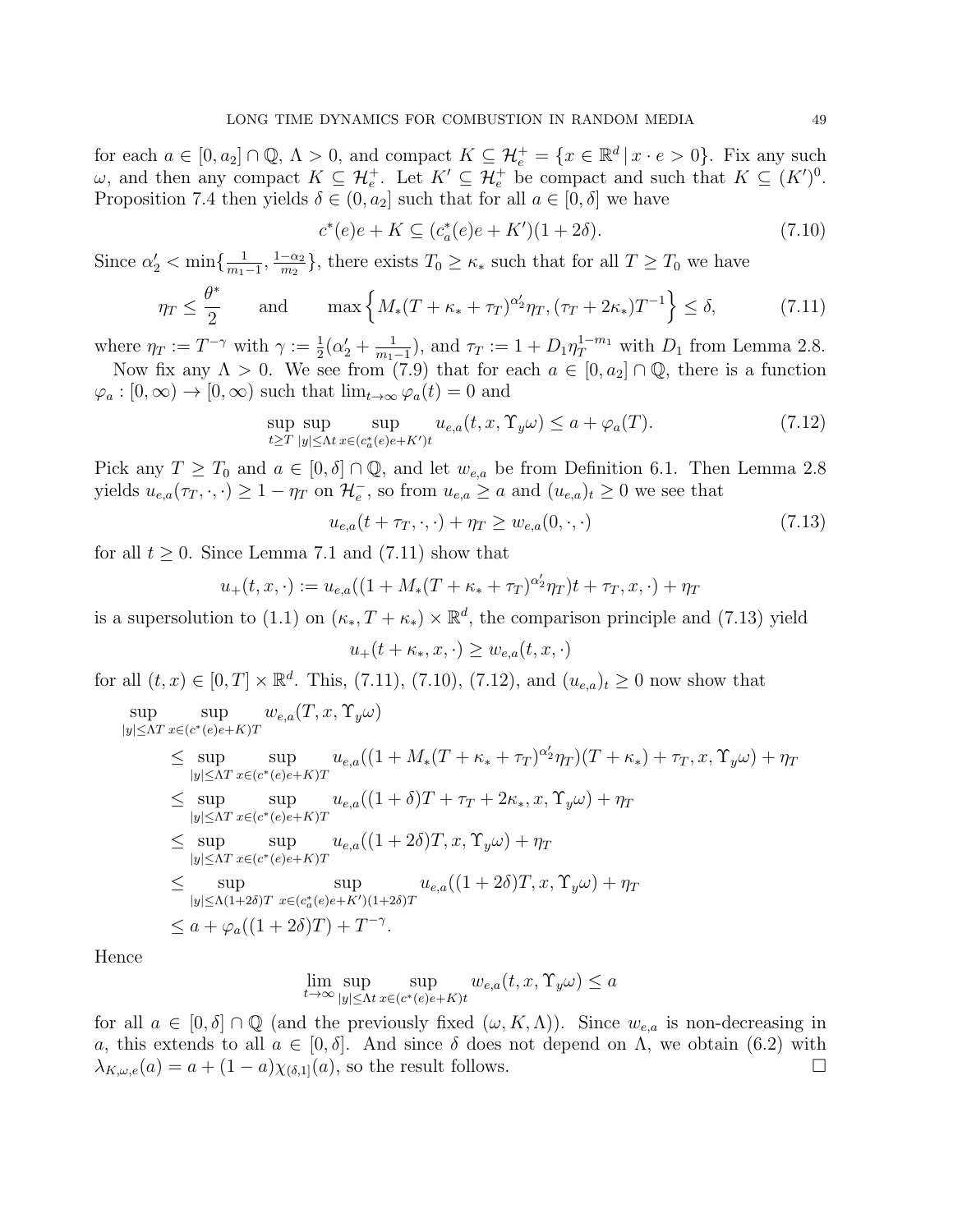*Proof of Theorem 1.8(i).* This is now identical to the proof of Theorem 1.7 in Section 6, using Proposition 7.5 in place of Proposition 6.3.

## Appendix A. Proof of Lemma 2.2

If  $F_0$  is the function defined before Lemma 2.1, then we have

$$
\delta = \delta(M, \theta_1, m_1, \alpha_1) := \min_{u \in [1 - 2\theta_1/3, 1 - \theta^*]} F_0(u) > 0.
$$
 (A.1)

We now claim that for each  $L \geq 1$ , there is  $R_L := R_L(M, \theta_1, m_1, \alpha_1)$  and a smooth function  $u_L : \mathbb{R}^d \to \mathbb{R}$  such that

$$
(1 - \theta^*) \chi_S \le u_L \le (1 - \theta^*) \chi_{B_{R_L}(S)}, \tag{A.2}
$$

$$
|\Delta u_L| + |\nabla u_L|^2 \le \frac{\delta}{L} \tag{A.3}
$$

hold on  $\mathbb{R}^d$ , and for each  $x \in \mathbb{R}^d$  with  $u_L(x) < \frac{1-\theta^*}{3}$  we have

$$
\Delta u_L(x) \ge 0. \tag{A.4}
$$

Note that if we also had  $1-\frac{2}{3}$  $\frac{2}{3}\theta_1 \leq \frac{1-\theta^*}{3}$  $\frac{-\theta^*}{3}$  (which is not the case), then  $(A.1)$  and  $(A.3)$  would show that for such  $u_L$  (with  $\tilde{L} \geq 1$ ) we have

$$
F_0(u_L(x)) \ge \delta \ge -\Delta u_L(x)
$$

whenever  $u_L(x) \in \left[\frac{1-\theta^*}{3}\right]$  $\left[\frac{-\theta^*}{3}, 1-\theta^*\right]$ , so this and (A.4) would yield

 $\Delta u_L + F_0(u_L) \geq 0$ 

on  $\mathbb{R}^d$ . Hence the result would follow with  $u_{0,S} := u_1$  and  $R_0 := R_1$  because  $F_0 \leq F$ .

Let us now prove the claim. For any  $a \in (0, \frac{1}{8})$  $\frac{1}{8}$ ), let  $0 \neq \xi_a : \mathbb{R}^d \to \mathbb{R}$  be a smooth, radially symmetric, non-negative function supported in  $B_a(0)$ , and define

$$
\varphi_a := \frac{\zeta * \xi_a}{\|\zeta * \xi_a\|_{L^1}},
$$

where

$$
\zeta(x) := \begin{cases} (|x|^{2-d} - 2^{d-2})_+ & \text{if } d \ge 3, \\ \ln_-(2|x|) & \text{if } d = 2. \end{cases}
$$

Notice that  $\zeta$  is sub-harmonic on  $\mathbb{R}^d \setminus \{0\}$ , and it is supported and integrable in  $B_{1/2}(0)$ . Therefore it is not hard to see that

$$
\lim_{a \to \infty} \int_{B_a(0)} \varphi_a(x) dx = 0.
$$
\n(A.5)

And since  $\xi_a$  is supported in  $B_a(0)$ , we also have

$$
\Delta \varphi_a(x) = \int_{\mathbb{R}^d} \Delta \zeta(x - y) \xi_a(y) dy \ge 0
$$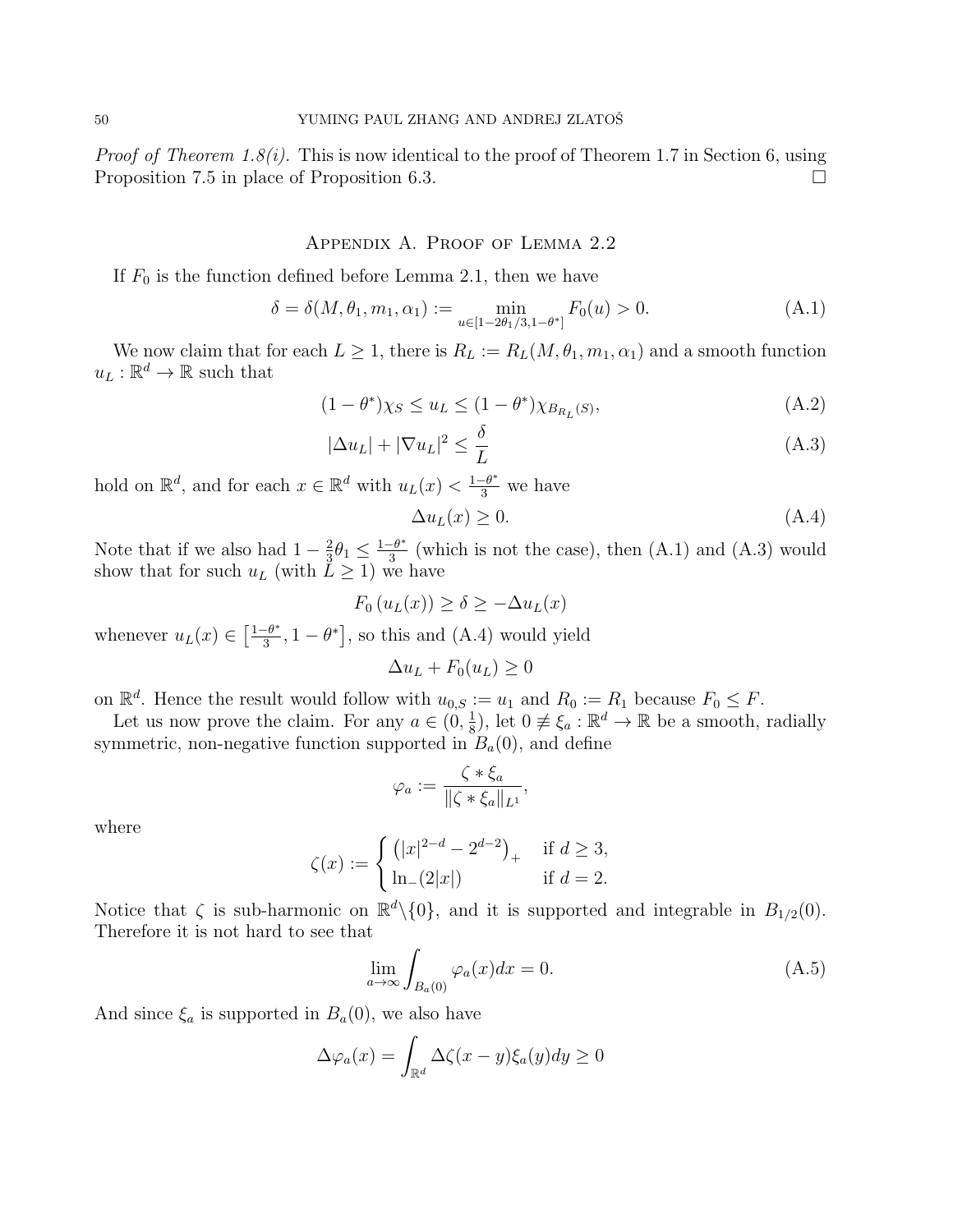for all  $x \in \mathbb{R}^d \setminus B_a(0)$ . Thus, for any  $R \ge 1$ , the function

$$
\varphi_{a,R}(x) := R^{-d} \varphi_a(R^{-1}x)
$$

satisfies

$$
\Delta \varphi_{a,R} \ge 0 \tag{A.6}
$$

on  $\mathbb{R}^d \setminus B_{aR}(0)$ .

Next, for some  $N \geq 1$  (to be determined later), take

$$
u = u_{a,R,N,S} := (1 - \theta^*) \chi_{B_{NR}(S)} * \varphi_{a,R}.
$$

Direct computations then yield

$$
|\nabla u(x)| \le \int_{\mathbb{R}^d} |\nabla \varphi_{a,R}(y)| dy = R^{-1} \int_{B_1(0)} |\nabla \varphi_a(y)| dy,
$$
  

$$
|\Delta u(x)| \le \int_{\mathbb{R}^d} |\Delta \varphi_{a,R}(y)| dy = R^{-2} \int_{B_1(0)} |\Delta \varphi_a(y)| dy
$$

because  $\varphi_a$  is supported in  $B_1(0)$ . Hence (A.3) will hold with  $u_L := u$  provided  $R = R(a, \delta, L)$ is chosen large enough. And then  $N \geq 1$  shows that  $(A.2)$  will also hold as long as we pick  $R_L \geq (N+1)R$  (given this R, as well as some yet to be determined a and N).

It remains to show (A.4) when  $u(x) < \frac{1-\theta^*}{3}$  $\frac{-\theta^*}{3}$ . If  $d(x, S) \ge (N + a)R$ , then  $(A.6)$  yields

$$
\Delta u(x) = (1 - \theta^*) \left( \chi_{B_{NR}(S)} * \Delta \varphi_{a,R} \right)(x) \ge 0,
$$

so (A.4) holds. If  $d(x, S) \leq (N+a)R$ , let  $z \in \overline{S} \cap \overline{B_{(N+a)R}(x)}$ . Then

$$
(\chi_{B_{NR}(S)} * \varphi_{a,R})(x) \ge \int_{B_{NR}(z)} \varphi_{a,R}(x-y) dy = \int_{B_N(z')} \varphi_a(y) dy,
$$

with  $z' := \frac{z-x}{R}$ , so  $|z'| \leq N + a$ . From (A.5) and radial symmetry of  $\varphi_a$ , we get

$$
\lim_{N \to \infty} \lim_{a \to 0} \int_{B_N((N+a)(1,0,...,0))} \varphi_a(y) dy = \frac{1}{2},
$$

so there are universal  $a \in (0, \frac{1}{8})$  $\frac{1}{8}$  and  $N \geq 1$  such that the last integral is at least  $\frac{1}{3}$ . Then

$$
u(x) = (1 - \theta^*)(\chi_{B_{NR}(S)} * \varphi_{a,R})(x) \ge \frac{1 - \theta^*}{3}
$$

holds when  $d(x, S) \ge (N + a)R$ , so (A.4) holds when  $u(x) < \frac{1-\theta^*}{3}$  $\frac{-\theta^*}{3}$  and the claim is proved.

Next, to prove the lemma, recall that  $1-\frac{2}{3}$  $\frac{2}{3}\theta_1 \in \left(\frac{1-\theta^*}{3}\right)$  $\frac{-\theta^*}{3}, 1 - \theta^*$  and take  $u_{0,S} := \psi(u_L)$ , for some  $L \geq 1$  and some  $\psi : [0, 1 - \theta^*] \to [0, 1 - \theta^*]$  satisfying the following:

- (i)  $\psi$  is smooth and non-decreasing on [0, 1  $\theta^*$ ];
- (ii)  $\psi(0) = 0, \psi(1 \theta^*) = 1 \theta^*$  and  $\psi(\frac{1 \theta^*}{2})$  $\frac{-\theta^*}{3}$ ) = 1 –  $\frac{2}{3}$  $rac{2}{3}\theta_1,$
- (iii)  $\psi'' = 0$  on  $[0, \frac{1-\theta^*}{3}]$  $\frac{-\theta^*}{3}$ .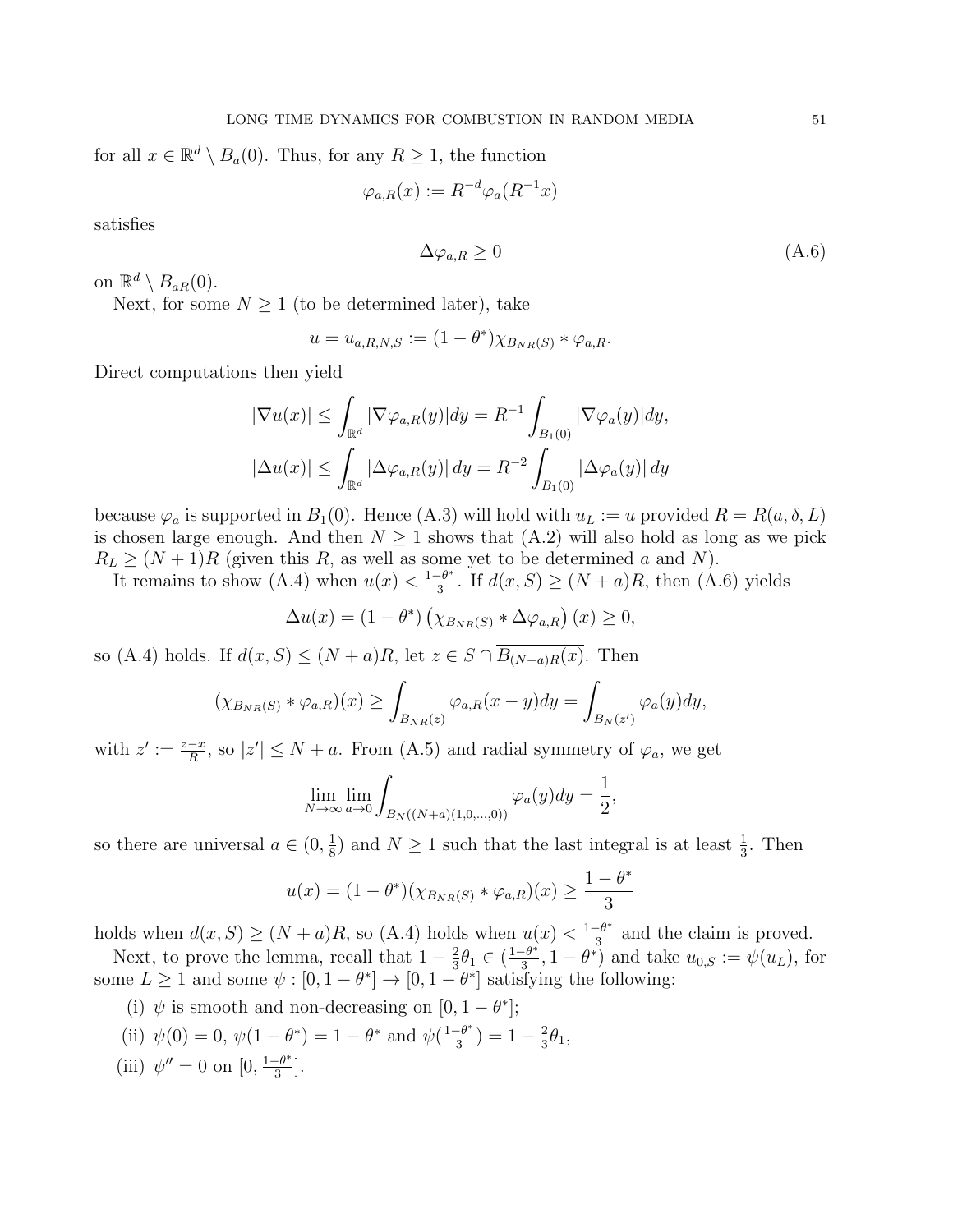From (i,ii) and (A.2) we clearly have

$$
(1-\theta^*)\chi_S\leq u_{0,S}\leq (1-\theta^*)\chi_{B_{R_L}(S)},
$$

so it suffices to take  $R_0 := R_L$  and verify (1.9).

When  $u_L(x) < \frac{1-\theta^*}{3}$  $\frac{-\theta^*}{3}$ , (A.4) and (i,iii) yield

$$
\Delta \psi(u_L(x)) + F_0(\psi(u_L(x))) \ge \psi'(u_L(x))\Delta u_L(x) + \psi''(u_L(x))|\nabla u_L(x)|^2 \ge 0.
$$

When  $u_L(x) \geq \frac{1-\theta^*}{3}$  $\frac{-\theta^*}{3}$ , (A.1) and (ii) yield  $F_0(\psi(u_L(x))) \geq \delta$ . Hence with

$$
L = L(M, \theta_1, m_1, \alpha_1) := \max{\{\|\psi'\|_{\infty}, \|\psi''\|_{\infty}\}},
$$

we get

$$
\Delta \psi(u_L(x)) + F_0(\psi(u_L(x))) \ge \psi'(u_L(x))\Delta u_L(x) + \psi''(u_L(x))|\nabla u_L(x)|^2 + \delta
$$
  
\n
$$
\ge \delta - L(|\Delta u_L(x)| + |\nabla u_L(x)|^2).
$$

So (1.9) follows from (A.3) and  $F_0 \leq F$ , concluding the proof.

### Appendix B. Proof of Lemma 2.9

Let us drop  $\omega$  from the notation. Also recall that we extend the reactions by 0 to  $u \notin [0, 1]$ . Let us start with four estimates involving the reactions where  $u_1(t, x) \notin (\theta^*, 1 - \theta^*)$ . From (2.1) and  $\eta \leq \frac{\theta^*}{2}$  we get  $\theta^* + \eta \leq \theta_1$ . Hence (**H1**) shows that for  $u \leq \theta^*$  we have

$$
f_1(\cdot, u) \equiv f_2(\cdot, u \pm \eta) \equiv 0 \tag{B.1}
$$

on  $\mathbb{R}^d$ , while for  $u \geq 1 - \eta$  we have

$$
f_1(\cdot, u) \ge 0 \equiv f_2(\cdot, u + \eta) \tag{B.2}
$$

on  $\mathbb{R}^d$ . If  $u_1(t,x) \in [1-\theta^*, 1-\eta)$  for some  $(t,x) \in [t_0,\infty) \times \mathbb{R}^d$ , then  $(u_1)_t \geq 0$  shows that  $u_1(t_0, x) < 1 - \eta$ , so (**H1**) and (2.7) yield

$$
f_1(x, u_1(t, x)) = f_2(x, u_1(t, x)) \ge f_2(x, u_1(t, x) + \eta).
$$
 (B.3)

Finally, if  $u_1(t, x) \in [1 - \theta^*, 1]$  for some  $(t, x) \in [t_0, \infty) \times \mathbb{R}^d$  and  $u_1(t_0, x) < 1 - \eta$ , then  $(H1)$ and (2.7) again yield

$$
f_1(x, u_1(t, x)) \le f_1(x, u_1(t, x) - \eta) = f_2(x, u_1(t, x) - \eta). \tag{B.4}
$$

Denote  $\tau_{\pm}(t) := (1 \pm M_{*} \eta) t + t_{0}$ , so that  $u_{\pm}(t, x) = u_{1}(\tau_{\pm}(t), x) \pm \eta$ . If now  $u_{1}(\tau_{+}(t), x) \notin$  $(\theta^*, 1 - \theta^*)$  for some  $(t, x) \in (0, \infty) \times \mathbb{R}^d$ , then  $(B.1)$ ,  $(B.2)$ , and  $(B.3)$  yield

$$
[(u_+)_t - \Delta u_+ - f_2(\cdot, u_+)](t, x)
$$
  
\n
$$
\geq (1 + M_* \eta)(u_1)_t(\tau_+(t), x) - \Delta u_1(\tau_+(t), x) - f_1(x, u_1(\tau_+(t), x))
$$
  
\n
$$
= M_* \eta(u_1)_t(\tau_+(t), x)
$$
  
\n
$$
\geq 0.
$$

Similarly, if  $u_1(\tau_-(t), x) \notin (\theta^*, 1-\theta^*)$  and  $u_1(t_0, x) < 1-\eta$ , then (B.1), (B.2), and (B.4) yield  $[(u_{-})_{t} - \Delta u_{-} - f_{2}(\cdot, u_{-})](t, x) \leq 0.$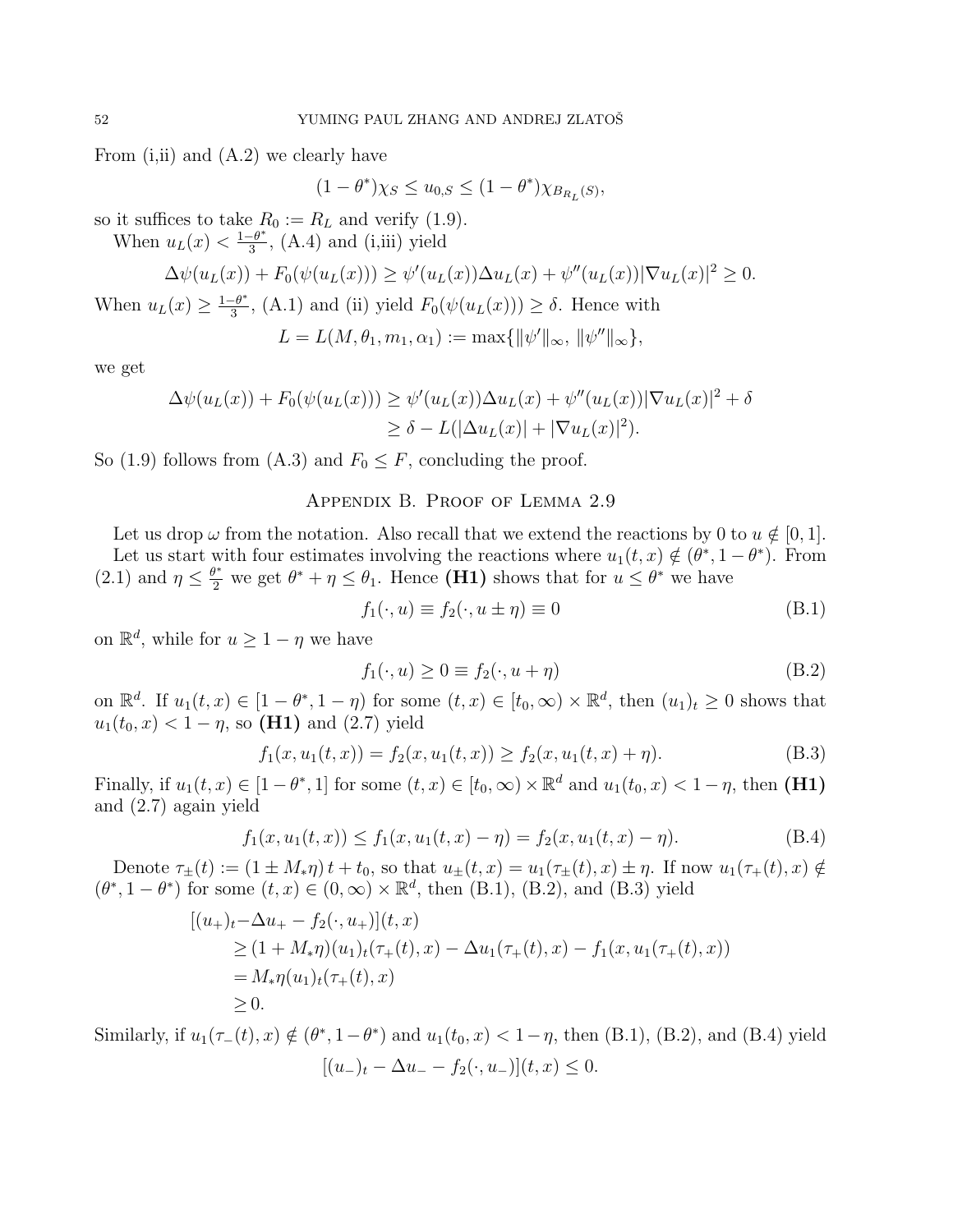Let us now consider those  $(t, x) \in (\kappa_*, \infty) \times \mathbb{R}^d$  for which  $u_1(\tau_+(t), x) \in (\theta^*, 1 - \theta^*)$ . Then  $(u_1)_t(\tau_+(t),x) \geq \mu_*$  by  $(2.6)$ , so  $|f_2(x, u_+(t,x)) - f_2(x, u_1(\tau_+(t),x))| \leq M\eta$  yields

$$
[(u_+)_t - \Delta u_+ - f_2(\cdot, u_+)](t, x)
$$
  
\n
$$
\geq (1 + M_* \eta)(u_1)_t(\tau_+(t), x) - \Delta u_1(\tau_+(t), x) - f_2(x, u_1(\tau_+(t), x)) - M\eta
$$
  
\n
$$
\geq (u_1)_t(\tau_+(t), x) - \Delta u_1(\tau_+(t), x) - f_1(x, u_1(\tau_+(t), x)) + M_* \eta \mu_* - M\eta
$$
  
\n
$$
\geq 0,
$$

where we again used (2.7) due to  $u_1(t_0, x) < 1 - \theta^* < 1 - \eta$ . Similarly if  $u_1(\tau_-(t), x) \in$  $(\theta^*, 1 - \theta^*)$  for some  $(t, x) \in (2\kappa_*, \infty) \times \mathbb{R}^d$  (so  $\tau_-(t) > \kappa_*$  because  $M_*\eta \leq \frac{1}{2}$  $(\frac{1}{2})$ , we obtain

$$
[(u_-)_t - \Delta u_- - f_2(\cdot, u_-)](t, x) \le 0.
$$

This proves the claims about  $u_+$  and  $u_-$ .

If now  $u_2(0, \cdot) \leq u_1(t_0, \cdot) + \eta$  on  $B_R(y)$ , from  $(u_1)_t \geq 0$  we also obtain  $u_2(0, \cdot) \leq u_+(\kappa_*, \cdot)$ there. Since  $u_+$  is a supersolution to (1.1) with  $f_2$  in place of f on  $(\kappa_*,\infty) \times B_R(y)$ , Lemma 2.5 yields √

$$
u_2(t, y) \le u_+(t + \kappa_*, y) + 2de^{2Mt - \sqrt{M/dR}}
$$

for all  $t \geq 0$ . Hence,

$$
u_2(t, y) \le u_+(t + \kappa_*, y) + \frac{\theta^*}{2}
$$

for all  $t \in [0, T_{u_2}(y)]$  as long as

$$
R \ge 2\sqrt{Md}T_{u_2}(y) + \sqrt{d/M} \ln\frac{4d}{\theta^*},
$$

which will be guaranteed by taking  $D_2 := 2\sqrt{Md} \ln \frac{4d}{\theta^*}$ .

It follows from  $\eta \leq \frac{\theta^*}{2}$  $\frac{y^*}{2}$  and the definition of  $T_{u_2}(y)$  that,

$$
u_1(\tau_+(T_{u_2}(y)+\kappa_*),y) \ge u_2(T_{u_2}(y),y) - \eta - \frac{\theta^*}{2} \ge 1 - 2\theta^*.
$$

By Lemma 2.1, we have

$$
u_1(\tau_+(T_{u_2}(y)+\kappa_*)+\kappa_0,y)\geq 1-\theta^*.
$$

Therefore

$$
T_{u_1}(y) \le \tau_+(T_{u_2}(y) + \kappa_*) + \kappa_0 \le (1 + M_* \eta)T_{u_2}(y) + 2\kappa_* + \kappa_0 + t_0.
$$
 (B.5)

Appendix C. Proof of Lemma 2.10

We again have (B.1) and (B.2). For  $(x, u) \in B_R(y) \times [1 - \theta^*, 1 - \eta]$ , (H3) and (2.9) yield either

$$
f_1(x, u) \ge f_1(x, u + \eta) + \alpha_3 \eta^{m_3} \ge f_2(x, u + \eta)
$$

(if  $f_1$  satisfies (**H3**)) or

$$
f_1(x, u) \ge f_2(x, u) - \alpha_3 \eta^{m_3} \ge f_2(x, u + \eta)
$$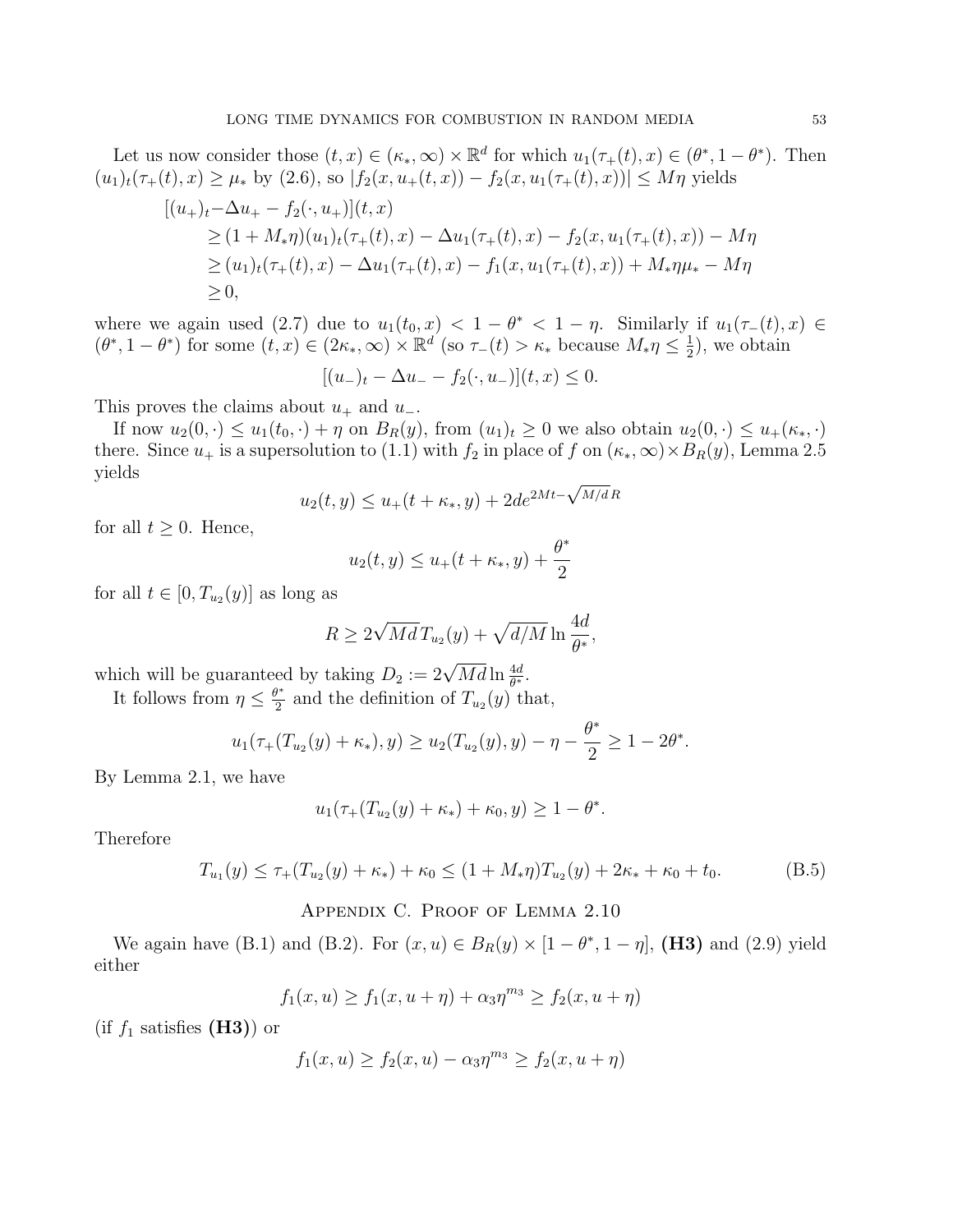(if  $f_2$  does), replacing (B.3). Hence, as in the proof of Lemma 2.9 and with  $\tau_+, u_+$  from it, we have that if  $u_1(\tau_+(t), x) \notin (\theta^*, 1 - \theta^*)$  for some  $(t, x) \in (0, \infty) \times B_R(y)$ , then

$$
[(u_+)_t - \Delta u_+ - f_2(\cdot, u_+)](t, x) \ge 0.
$$

Let us now consider those  $(t, x) \in (\kappa_*, \infty) \times B_R(y)$  for which  $u_1(\tau_+(t), x) \in (\theta^*, 1 - \theta^*).$ Then  $(u_1)_t(\tau_+(t), x) \geq \mu_*$  by  $(2.6)$ , so

$$
f_2(x, u_+(t, x)) - f_1(x, u_1(\tau_+(t), x)) \le \alpha_3 \eta^{m_3} + M\eta \le (1 + M)\eta
$$

yields

$$
[(u_{+})_{t} - \Delta u_{+} - f_{2}(\cdot, u_{+})](t, x)
$$
  
\n
$$
\geq (1 + M_{*}\eta)(u_{1})_{t}(\tau_{+}(t), x) - (\Delta u_{1})(\tau_{+}(t), x) - f_{1}(x, u_{1}(\tau_{+}(t), x)) - (1 + M)\eta
$$
  
\n
$$
\geq M_{*}\eta\mu_{*} - (1 + M)\eta
$$
  
\n= 0.

Hence  $u_+$  is a supersolution to (1.1) with  $f_2$  in place of f on  $(\kappa_*,\infty) \times B_R(y)$ . Since we also have  $u_2(0, \cdot) \leq u_+(\kappa_*, \cdot)$  on  $B_R(y)$  due to  $(u_1)_t \geq 0$ , (B.5) follows via Lemmas 2.5 and 2.1 as at the end of the proof of Lemma 2.9.

#### **REFERENCES**

- [1] M. Alfaro and T. Giletti, Asymptotic analysis of a monostable equation in periodic media, Tamkang J. Math. 47 (2016), no. 1, 1–26.
- [2] S. Armstrong and P. Cardaliaguet, Stochastic homogenization of quasilinear Hamilton-Jacobi equations and geometric motions, J. Eur. Math. Soc. (JEMS) 20 (2018), no. 4, 797–864.
- [3] S. Armstrong, P. Cardaliaguet, and P. Souganidis, Error estimates and convergence rates for the sto*chastic homogenization of Hamilton-Jacobi equations, J. Amer. Math. Soc.*  $27$  (2014), no. 2, 479–540.
- [4] G. Barles, H. M. Soner, and P. E. Souganidis, Front propagation and phase field theory, SIAM J. Control Optim. 31 (1993), no. 2, 439–469.
- [5] H. Berestycki and F. Hamel, Front propagation in periodic excitable media, Comm. Pure Appl. Math. 55 (2002), no. 8, 949–1032.
- [6] L. A. Caffarelli, K.-A. Lee, and A. Mellet, Homogenization and flame propagation in periodic excitable media: the asymptotic speed of propagation, Comm. Pure Appl. Math.  $59$  (2006), no. 4, 501–525.
- [7] M. G. Crandall, H. Ishii, and P.-L. Lions, User's guide to viscosity solutions of second order partial differential equations, Bull. Amer. Math. Soc.  $(N.S.)$  27 (1992), no. 1, 1–67.
- [8] W.M. Feldman and P.E. Souganidis, Homogenization and non-homogenization of certain non-convex Hamilton-Jacobi equations, J. Math. Pures Appl. 108 (2017), no. 5, 751-782.
- [9] R. Fisher, The wave of advance of advantageous genes, Ann. Eugenics 7 (1937), no. 4, 355–369.
- [10] J. Gärtner and M. Freidlin, On the propagation of concentration waves in periodic and random media, Dokl. Acad. Nauk SSSR 249 (1979), no. 3, 521–525.
- [11] D. Gilbarg and N. S. Trudinger, Elliptic partial differential equations of second order, springer, 2015.
- [12] H. Kesten, On the speed of convergence in first-passage percolation, Ann. Appl. Probab. 3 (1993), no. 2, 296–338.
- [13] A.N. Kolmogorov, I.G. Petrovskii and N.S. Piskunov, Étude de l'équation de la diffusion avec croissance de la quantité de matière et son application à un problème biologique, Bull. Moskov. Gos. Univ. Mat. Mekh. 1 (1937), 1–25.
- [14] N. V. Krylov, Lectures on elliptic and parabolic equations in Hölder spaces, No. 12. American Mathematical Soc., 1996.